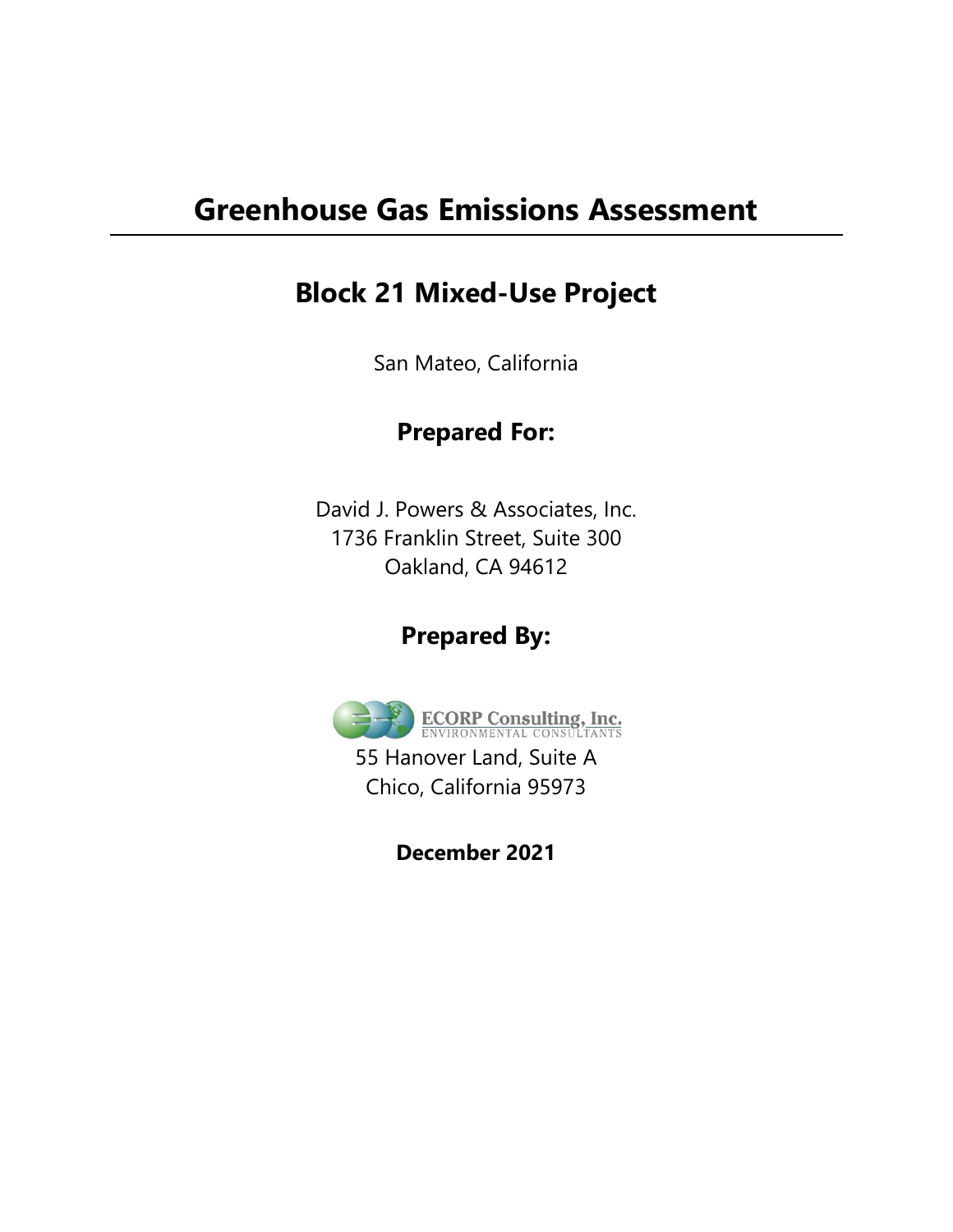### **CONTENTS**

| 1.0 |     |       |  |  |  |  |  |  |
|-----|-----|-------|--|--|--|--|--|--|
|     | 1.1 |       |  |  |  |  |  |  |
|     | 1.2 |       |  |  |  |  |  |  |
| 2.0 |     |       |  |  |  |  |  |  |
|     | 2.1 |       |  |  |  |  |  |  |
|     |     |       |  |  |  |  |  |  |
|     | 2.2 |       |  |  |  |  |  |  |
|     |     | 2.2.1 |  |  |  |  |  |  |
|     |     | 2.2.2 |  |  |  |  |  |  |
|     | 2.3 |       |  |  |  |  |  |  |
|     |     | 2.3.1 |  |  |  |  |  |  |
|     |     | 2.3.2 |  |  |  |  |  |  |
|     |     | 2.3.3 |  |  |  |  |  |  |
| 3.0 |     |       |  |  |  |  |  |  |

### **LIST OF TABLES**

#### **LIST OF ATTACHMENTS**

Attachment A – CalEEMod Output File for Greenhouse Gas Emissions

#### **LIST OF ACRONYMS AND ABBREVIATIONS**

| Term          | <b>Description</b>                                    |
|---------------|-------------------------------------------------------|
| °F            | Degrees Fahrenheit                                    |
| $\mu$ g/m3    | Micrograms per cubic meter; $ppm =$ parts per million |
| AB            | Assembly Bill                                         |
| ABAG          | Association of Bay Area Governments                   |
| AFP           | Association of Environmental Planners                 |
| AQMD          | Air Quality Management District                       |
| CalEEMod      | California Emissions Estimator Model                  |
| CAP           | Climate Action Plan                                   |
| <b>CAPCOA</b> | California Air Pollution Control Officers Association |
| CARB          | California Air Resources Board                        |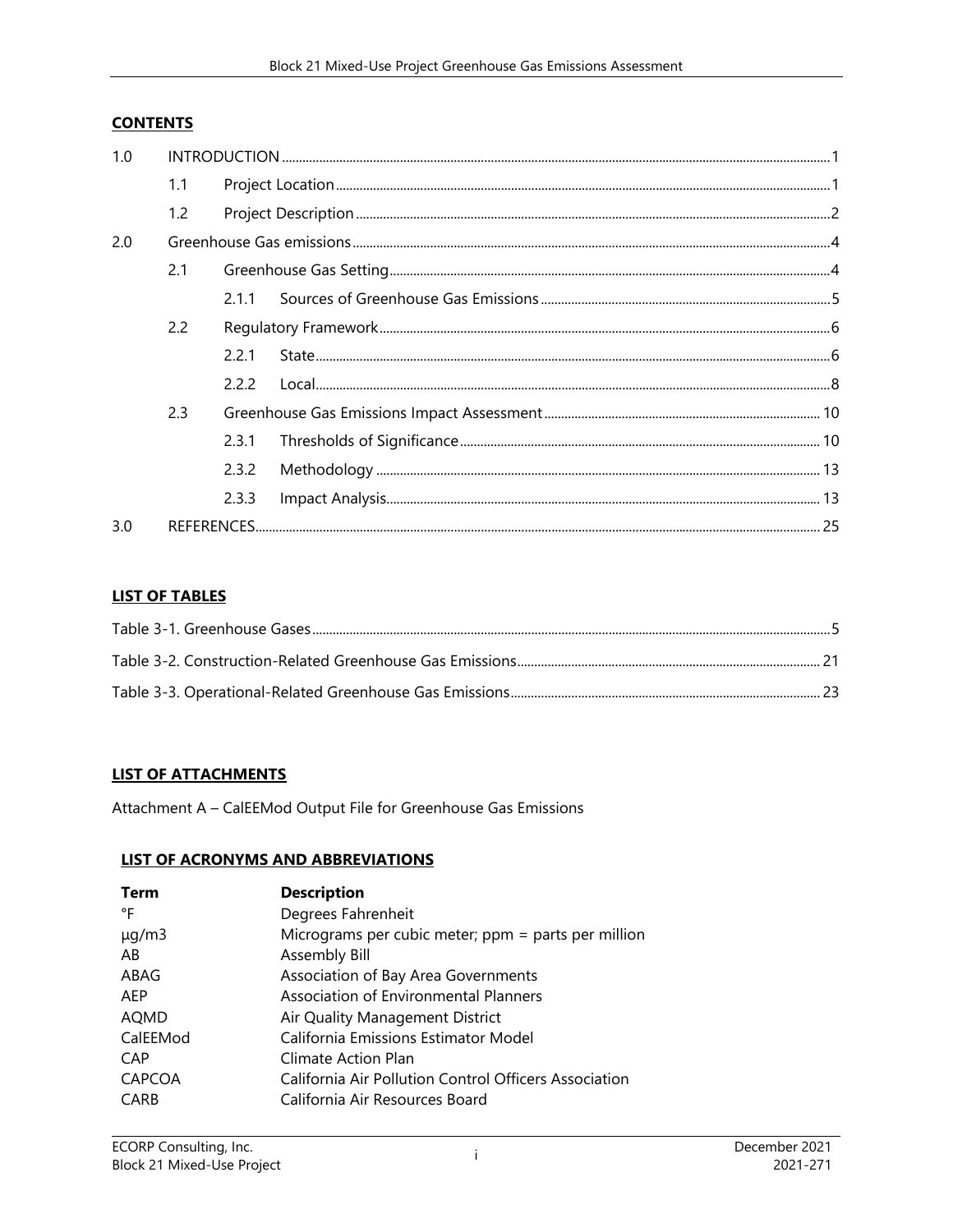### **LIST OF ACRONYMS AND ABBREVIATIONS**

| <b>CCR</b>          | California Code of Regulations            |
|---------------------|-------------------------------------------|
| <b>CEQA</b>         | California Environmental Quality Act      |
| CH <sub>4</sub>     | Methane                                   |
| <b>BAAQMD</b>       | Bay Area Air Quality Management District  |
| <b>CEQA</b>         | California Environmental Quality Act      |
| City                | City of San Mateo                         |
| CO <sub>2</sub>     | Carbon dioxide                            |
| CO <sub>2</sub> e   | Carbon dioxide equivalent                 |
| County              | San Mateo County                          |
| EΟ                  | <b>Executive Order</b>                    |
| GHG                 | Greenhouse gas                            |
| GWP                 | Global warming potential                  |
| <b>IPCC</b>         | Intergovernmental Panel on Climate Change |
| <b>ITF</b>          | Institute of Transportation Engineers'    |
| MTCO <sub>2</sub> e | Metric Tons of Carbon Dioxide Equivalents |
| N <sub>2</sub> O    | Nitrous oxide                             |
| Project             | Block 21 Mixed-Use Project                |
| <b>RTP</b>          | Regional Transportation Plan              |
| SB.                 | Senate Bill                               |
| <b>SCS</b>          | Sustainable Communities Strategy          |
| <b>SFBAAB</b>       | San Francisco Bay Area Air Basin          |
| SR.                 | State Route                               |
| <b>TDM</b>          | <b>Transportation Demand Management</b>   |
| <b>USEPA</b>        | U.S. Environmental Protection Agency      |
| <b>VMT</b>          | <b>Vehicle Miles Traveled</b>             |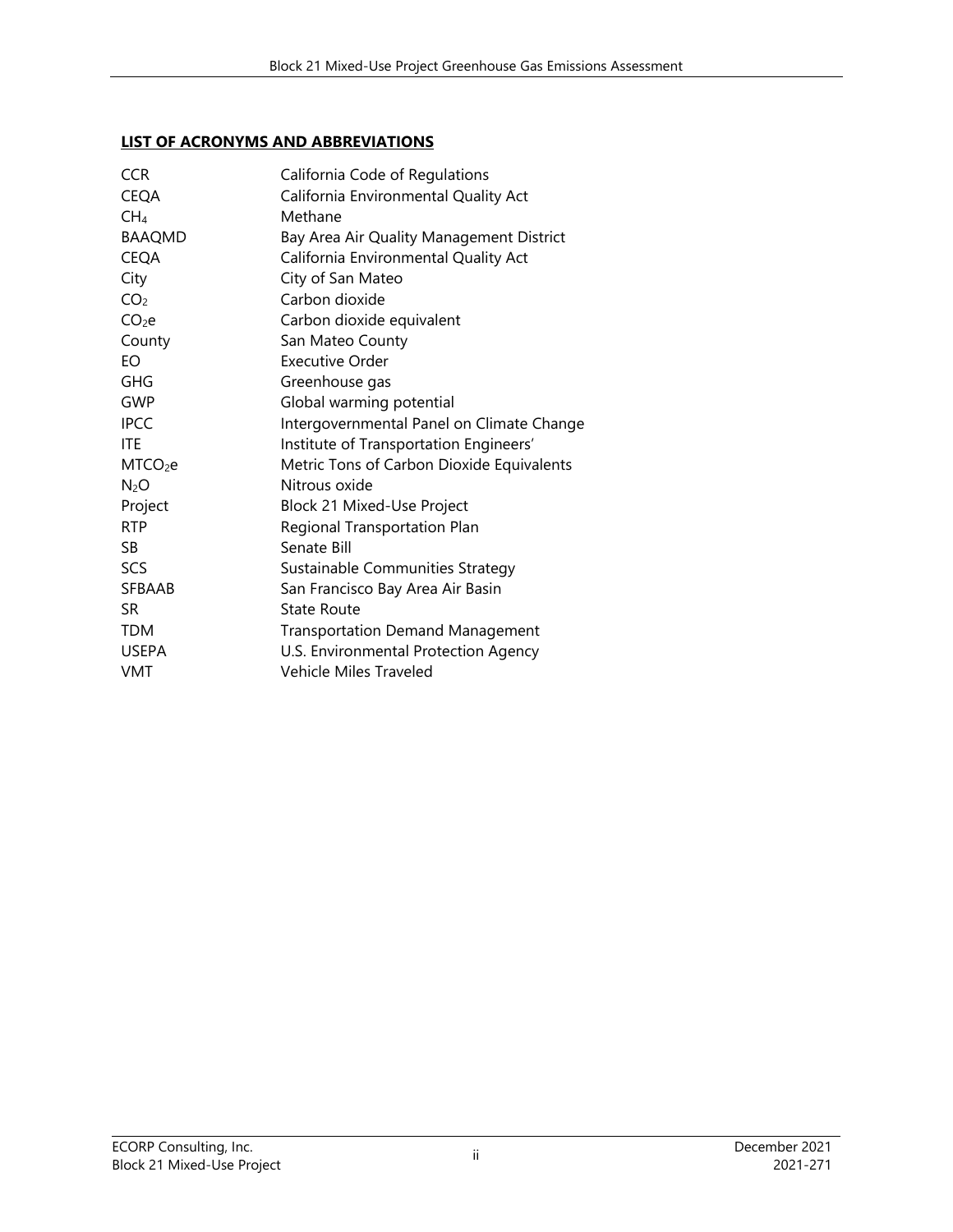## **1.0 INTRODUCTION**

This report documents the results of a Greenhouse Gas (GHG) Emissions Assessment completed for the Block 21 Mixed-Use Project (Project), which includes the demotion of all the existing buildings onsite, which include commercial, restaurant, residential and auto-related uses, and the construction of a new sixstory 271,328 square foot mixed-use office/residential building and associated features in the City of San Mateo (City), California. This assessment is based on the methodology recommended by the City of San Mateo and the Bay Area Air Quality Management District (BAAQMD) for project-level review and was prepared with consideration of the emissions reduction actions proposed by the Project. The purpose of this assessment is to estimate Project-generated GHG emissions attributable to the Project and to determine the level of impact the Project would have on the environment.

# **1.1 Project Location**

The approximate 1.51-acre Project Site constitutes the block bounded by East  $3<sup>rd</sup>$  Avenue to the northwest, South Delaware Street to the northeast, East 4<sup>th</sup> Avenue to the southeast, and South Claremont Street to the southwest. The Project Site is surrounded by a mix of commercial, residential, and food service uses. More specifically, the Project Site is bounded by restaurant uses along East 3rd Avenue to the north and northwest; a restaurant, retail commercial, and gas station uses along South Delaware Street to the east and northeast; a restaurant and gas station fronting East  $4<sup>th</sup>$  Avenue to the south and southeast; and a newly constructed mixed-use building across South Claremont Street (the 406 E. 3<sup>rd</sup> Avenue Project is currently under construction across South Claremont Street from the Proposed Project Site). Structures adjacent to the Project site range between one and three stories. There are existing single-family neighborhoods located to the north and east, and the Downtown San Mateo Caltrain Station is located less than ¼ mile northwest of the Project Site. At this location, Caltrain provides for local, limited and Baby Bullet service.

The Project Site consists of eleven parcels made up of a variety of uses, including automotive and food services, general retail, and single-family residences. There is a cluster of trees in the center of the Project site, and street trees are located along all four sides of the block. The Project Site has a General Plan Designation of Downtown Retail Core Support, which is intended to provide a range of retail, service, office, and residential uses. High-density office and high-density residential uses are encouraged above the ground floor in the downtown area. This land use designation permits high-density multi-family residential buildings with densities ranging from 36 to 50 units per acre and a maximum building height of 55 feet. The Project Site is zoned, Central Business District Support (CBD/S). The purpose of the CBD/S district is to encourage commercial uses that support downtown uses and serves adjacent single-family residential neighborhoods. Regional and community commercial uses are unconditionally permitted in CBD/S district. Residential uses are conditionally permitted within this zoning district when there are multiple-family dwellings that are part of a mixed-use development.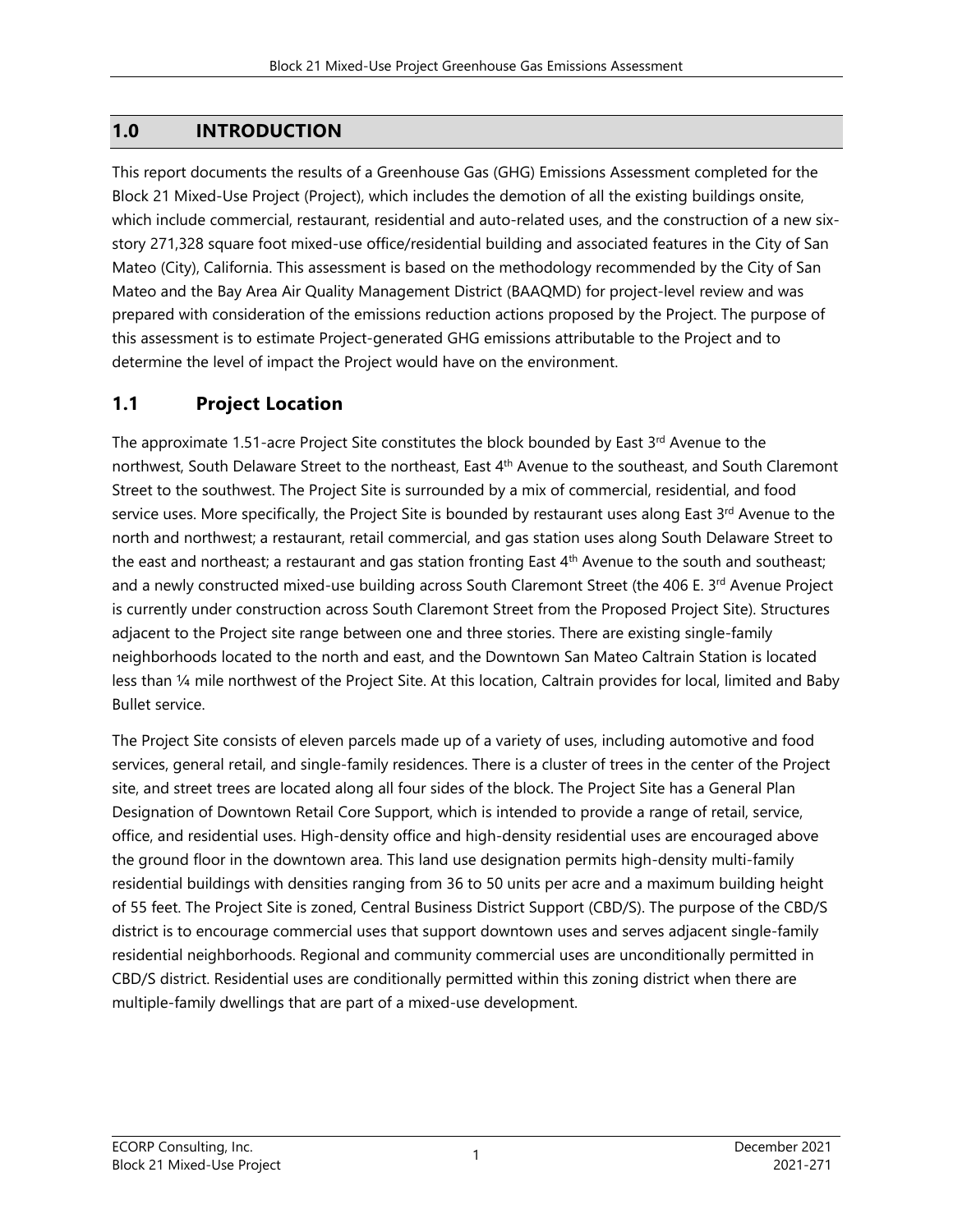# **1.2 Project Description**

The Project proposes the demolition of all the existing building space currently onsite (totaling approximately 32,871 square feet in size) and associated surface parking lots to make way for the construction of a 271,328 square foot, six-story mixed use building (approximately 72"10" feet in height) with two levels of below-grade parking accommodating 407 onsite parking spaces. The proposed office space, totaling 180,950 square feet, would be contained in the lower five floors of the six-story building, though the office components on the 4<sup>th</sup> and 5<sup>th</sup> floors would relatively small. The proposed residences, which are proposed to number 111 rental units (53 studio and 58 1-bedroom units), would be concentrated on the  $4<sup>th</sup>$ , 5<sup>th</sup>, and 6<sup>th</sup> floors. The Project proposes to include Below Market Units (BMR) in accordance with the City of San Mateo BMR Ordinance (15 percent Very Low-Income).

Primary entries to the building would be provided on East 3rd Avenue and on the corner of East 4th Avenue and South Delaware Street. These entries would include larger lobbies and would be oriented toward downtown to draw pedestrians specifically coming to and from the core of downtown and the train station to the north. Signage proposed as part of the building would likely be a metal material to complement the building materials. Street trees, along with pedestrian amenities would be provided along the Project frontages to enhance the streetscape.

The below-grade parking garage would contain 407 onsite parking spaces (355 spaces to serve the office uses and 56 to serve the residential uses) within two subterranean levels and would also include bicycle parking, in accordance with City standards, as well as building storage and electrical equipment rooms. The first parking level ("Level B1") would provide 203 parking spaces and the second parking level ("Level B2") would be accessible to vehicles from Level B1 by a centrally located ramp and would provide 148 parking spaces. 129 long-term bicycle parking spaces would be provided within rooms located on the ground floor and Level B1, and 15 short-term spaces would be provided via bicycle racks located along the Project's East 3<sup>rd</sup> Avenue frontage. In total, the parking garage would be approximately 128,692 square feet in size. The parking for the proposed office uses is provided at ratio of 1.94 spaces per 1,000 square feet in accordance with the anticipated parking demand as demonstrated by recently approved office projects in the Project Area. The Project proposes to make the office parking contained in the garage available for public use during the evenings and weekends. The parking could function similarly to public garages in downtown and other buildings in downtown that offer private parking for public use.

Pedestrian access to the Project Site would be provided via new sidewalks constructed along the Project frontage that would range between approximately 14 and 25 feet in width. Office employees would enter the building through either the office lobby in the eastern corner, the office elevator lobby in the western corner, or via a stairwell located in the northern corner of the building (changing rooms and showers would be provided for office commuters). Residents would primarily access the building via the residential lobby located in the southern corner of the Project Site, or via the northern stairwell. Employees and residents traveling from the underground parking garage could access the office and residential floors via elevators and stairwells.

Bicycle access to the Project Site would be provided via existing bicycle routes located along South Delaware Street, South Claremont Street, and East 3<sup>rd</sup> Avenue from the east. A new protected bike lane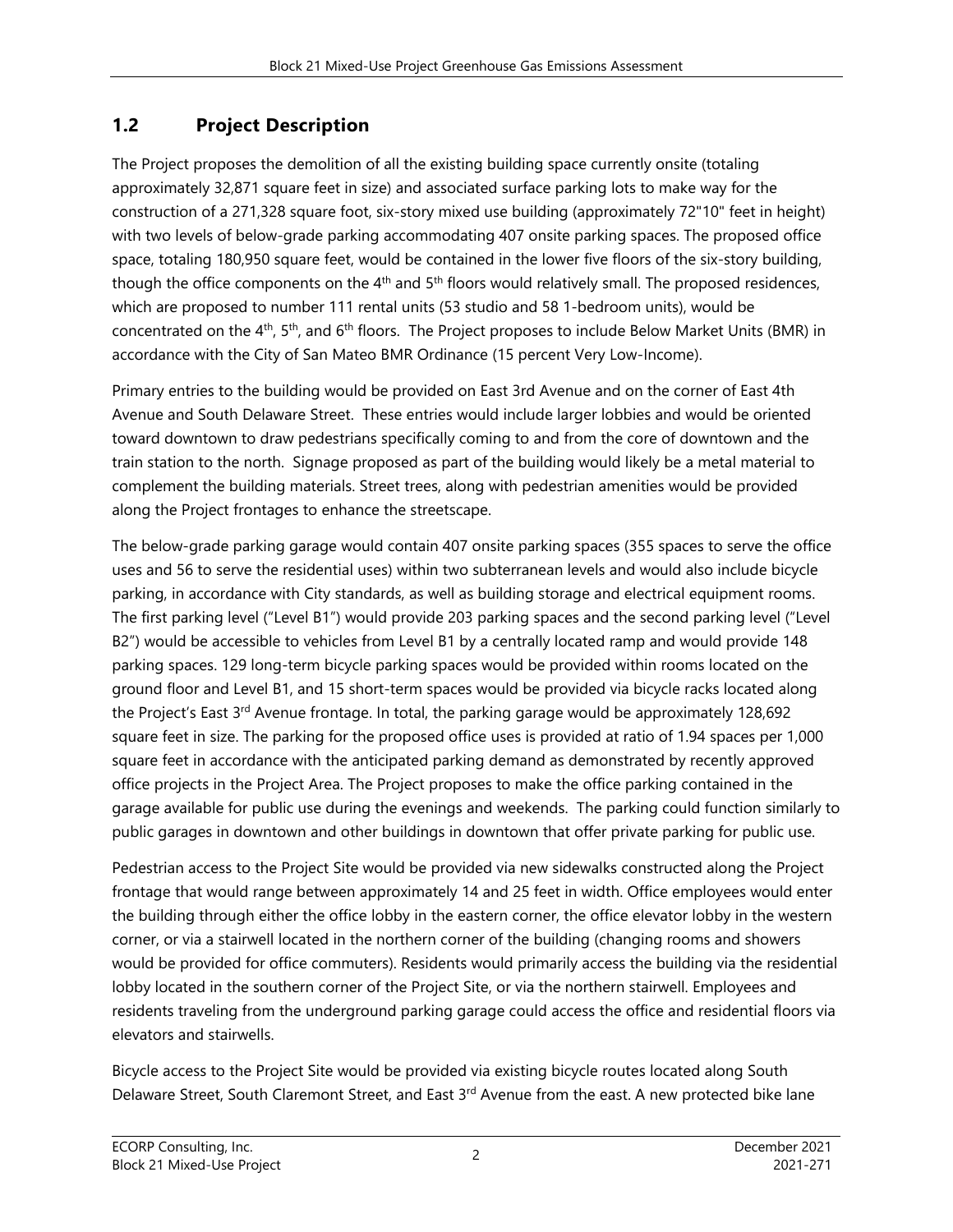would be constructed by the Project along the site's East 3<sup>rd</sup> Avenue and South Delaware Street frontage. As previously stated, 129 long-term bicycle parking spaces would be provided within rooms located on the ground floor and Level B1, and 15 short-term spaces would be provided via bicycle racks located along the Project's East 3rd Avenue frontage. Changing rooms and showers would be provided for office commuters.

The Project would be designed for energy efficiency and water conservation in accordance with the 2019 California Green Building Standards Code (CALGreen). This includes mandatory installation of electric vehicle charging stations, low-flow plumbing fixtures, and low-water use landscaping. In addition, photovoltaic panels would be installed on the rooftop, Energy Star appliances would be provided in the units, and windows would utilize low-emissivity glass. The Project would conform to the City's Reach Code (Municipal Code Chapter 23.24), which requires new residential buildings to be all-electric with a higher energy efficiency than what is required by CALGreen standards.

The Project proposes to include a Transportation Demand Management (TDM) Plan to decrease in the number of automobile trips generated and parking demand compared to typical projects of this use and size similar to the TDM Plans prepared for the nearby 405 E.  $4<sup>th</sup>$  Avenue and 406 E.  $3<sup>rd</sup>$  Avenue projects. Measures would include a ride-matching services, bike sharing, and Caltrain Go Passes. The Project also includes unbundled parking for the proposed residential uses. The Project is anticipated to instigate approximately 2,141 average daily automobile trips.

Construction of the Project is estimated to last approximately 15 months, with demolition anticipated to begin in May 2022. Demolition would require the exporting of approximately 5,000 tons of debris. Horizontal and vertical construction is anticipated to start in July 2022. Construction activities associated with the proposed project include site clearing and demolition, utility connections, building construction, frontage improvements, and landscaping. The Project would import approximately zero cubic yards (cy) of soil and export 62,000 cy of soil.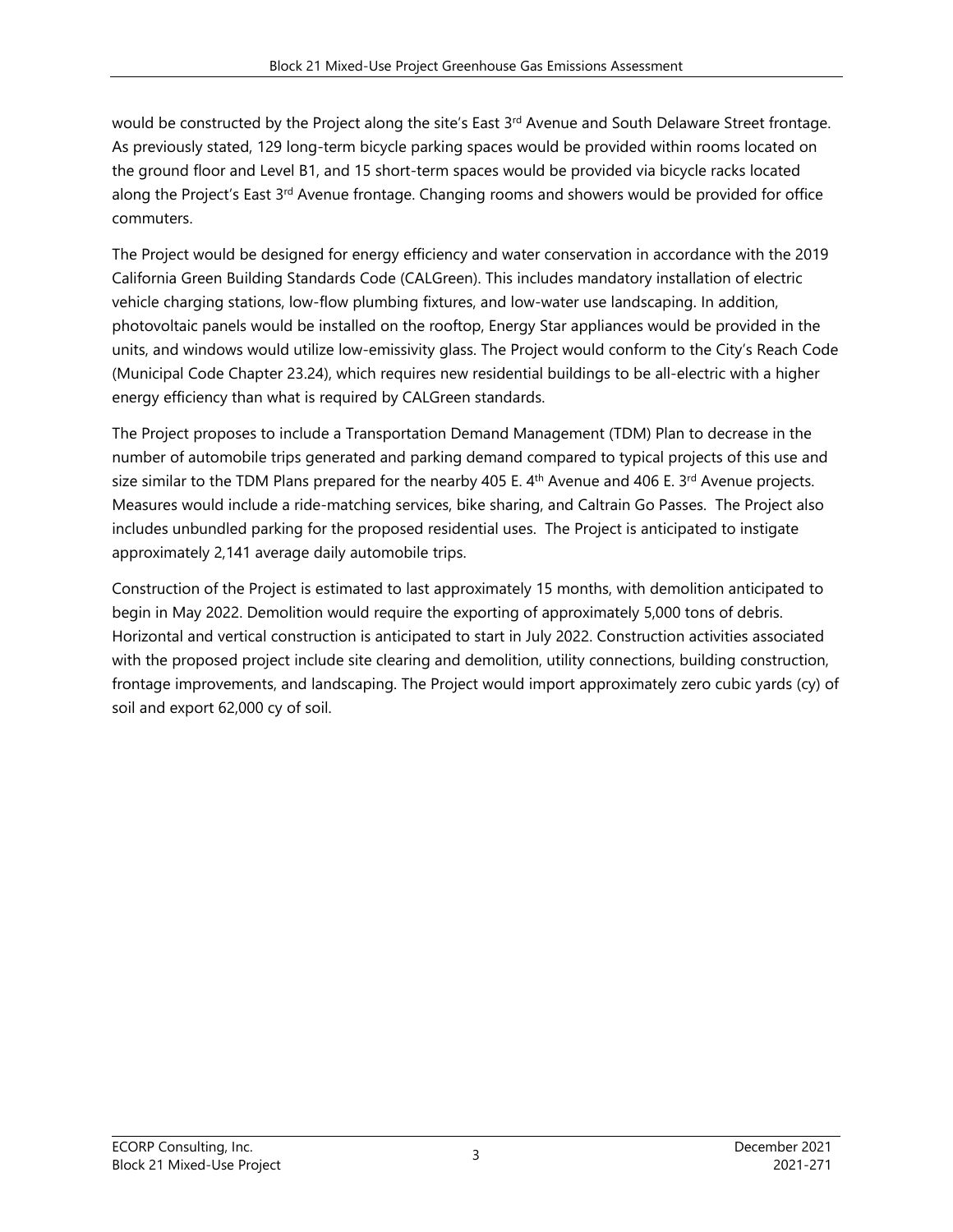# **2.0 GREENHOUSE GAS EMISSIONS**

### **2.1 Greenhouse Gas Setting**

Certain gases in the earth's atmosphere, classified as GHGs, play a critical role in determining the earth's surface temperature. Solar radiation enters the earth's atmosphere from space. A portion of the radiation is absorbed by the earth's surface and a smaller portion of this radiation is reflected back toward space. This absorbed radiation is then emitted from the earth as low-frequency infrared radiation. The frequencies at which bodies emit radiation are proportional to temperature. Because the earth has a much lower temperature than the sun, it emits lower-frequency radiation. Most solar radiation passes through GHGs; however, infrared radiation is absorbed by these gases. As a result, radiation that otherwise would have escaped back into space is instead trapped, resulting in a warming of the atmosphere. This phenomenon, known as the greenhouse effect, is responsible for maintaining a habitable climate on earth. Without the greenhouse effect, the earth would not be able to support life as we know it.

Prominent GHGs contributing to the greenhouse effect are  $CO<sub>2</sub>$ , methane (CH<sub>4</sub>), and N<sub>2</sub>O. Fluorinated gases also make up a small fraction of the GHGs that contribute to climate change. Fluorinated gases include chlorofluorocarbons, hydrofluorocarbons, perfluorocarbons, sulfur hexafluoride, and nitrogen trifluoride; however, it is noted that these gases are not associated with typical land use development. Human-caused emissions of these GHGs in excess of natural ambient concentrations are believed to be responsible for intensifying the greenhouse effect and leading to a trend of unnatural warming of the earth's climate, known as global climate change or global warming. It is "extremely likely" that more than half of the observed increase in global average surface temperature from 1951 to 2010 was caused by the anthropogenic increase in GHG concentrations and other anthropogenic factors together (Intergovernmental Panel on Climate Change [IPCC] 2014).

Table 3-1 describes the primary GHGs attributed to global climate change, including their physical properties, primary sources, and contributions to the greenhouse effect.

Each GHG differs in its ability to absorb heat in the atmosphere based on the lifetime, or persistence, of the gas molecule in the atmosphere. CH<sub>4</sub> traps over 25 times more heat per molecule than CO<sub>2</sub>, and N<sub>2</sub>O absorbs 298 times more heat per molecule than CO<sub>2</sub> (IPCC 2014). Often, estimates of GHG emissions are presented in carbon dioxide equivalents  $(CO<sub>2</sub>e)$ , which weight each gas by its global warming potential. Expressing GHG emissions in CO<sub>2</sub>e takes the contribution of all GHG emissions to the greenhouse effect and converts them to a single unit equivalent to the effect that would occur if only  $CO<sub>2</sub>$  were being emitted.

Climate change is a global problem. GHGs are global pollutants, unlike criteria air pollutants and TACs, which are pollutants of regional and local concern. Whereas pollutants with localized air quality effects have relatively short atmospheric lifetimes (about one day), GHGs have long atmospheric lifetimes (one to several thousand years). GHGs persist in the atmosphere for long enough time periods to be dispersed around the globe. Although the exact lifetime of any particular GHG molecule is dependent on multiple variables and cannot be pinpointed, it is understood that more  $CO<sub>2</sub>$  is emitted into the atmosphere than is sequestered by ocean uptake, vegetation, or other forms. Of the total annual human-caused  $CO<sub>2</sub>$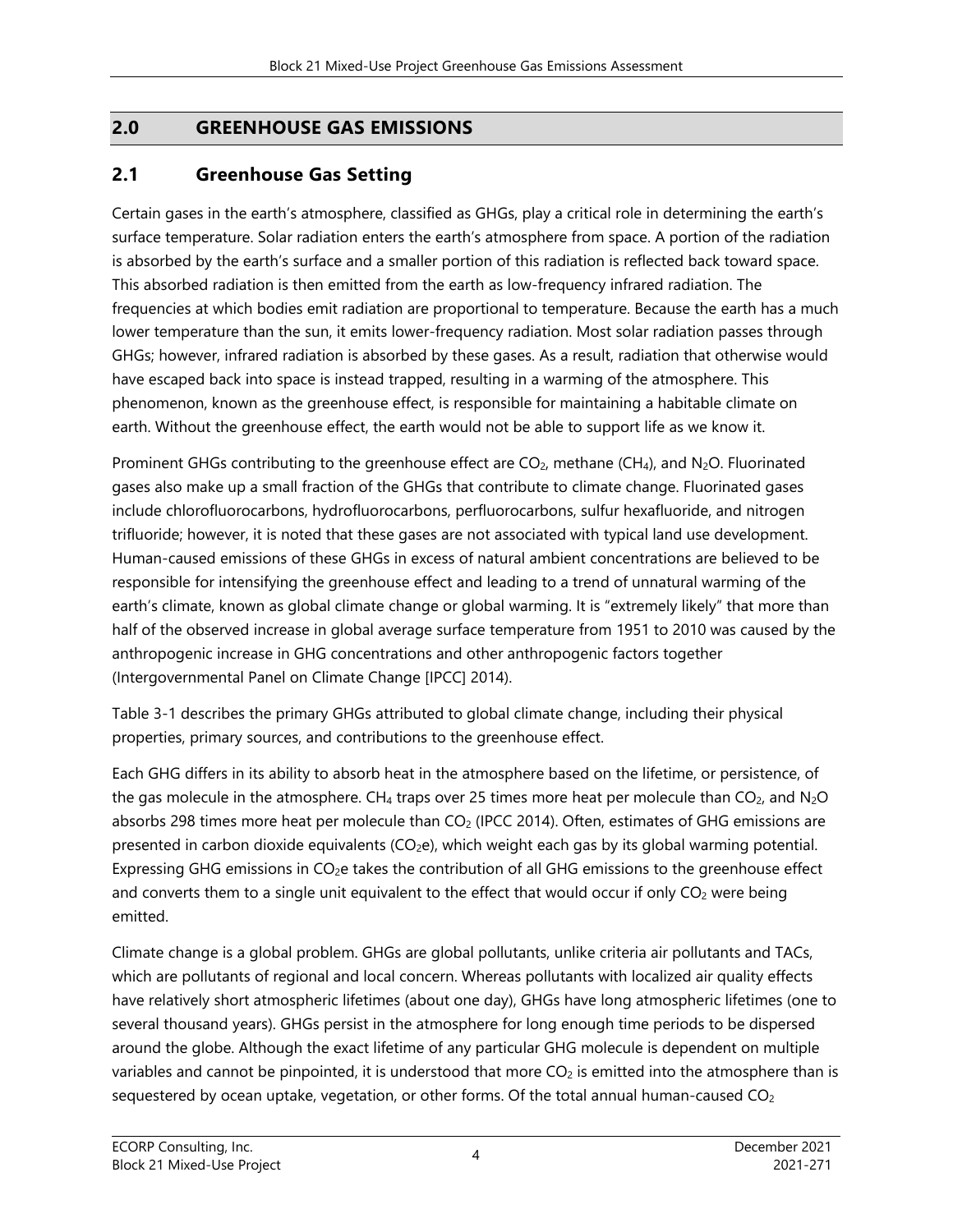emissions, approximately 55 percent is sequestered through ocean and land uptakes every year, averaged over the last 50 years, whereas the remaining 45 percent of human-caused  $CO<sub>2</sub>$  emissions remains stored in the atmosphere (IPCC 2013).

| <b>Table 3-1. Greenhouse Gases</b> |                                                                                                                                                                                                                                                                                                                                                                                                                                                                                                                                                                                                                                                                                                                                                                                                                                                                |
|------------------------------------|----------------------------------------------------------------------------------------------------------------------------------------------------------------------------------------------------------------------------------------------------------------------------------------------------------------------------------------------------------------------------------------------------------------------------------------------------------------------------------------------------------------------------------------------------------------------------------------------------------------------------------------------------------------------------------------------------------------------------------------------------------------------------------------------------------------------------------------------------------------|
| <b>Greenhouse Gas</b>              | <b>Description</b>                                                                                                                                                                                                                                                                                                                                                                                                                                                                                                                                                                                                                                                                                                                                                                                                                                             |
| CO <sub>2</sub>                    | Carbon dioxide is a colorless, odorless gas. $CO2$ is emitted in a number of ways, both<br>naturally and through human activities. The largest source of CO <sub>2</sub> emissions globally is the<br>combustion of fossil fuels such as coal, oil, and gas in power plants, automobiles,<br>industrial facilities, and other sources. A number of specialized industrial production<br>processes and product uses such as mineral production, metal production, and the use of<br>petroleum-based products can also lead to CO <sub>2</sub> emissions. The atmospheric lifetime of<br>$CO2$ is variable because it is so readily exchanged in the atmosphere. <sup>1</sup>                                                                                                                                                                                    |
| CH <sub>4</sub>                    | Methane is a colorless, odorless gas and is the major component of natural gas, about 87<br>percent by volume. It is also formed and released to the atmosphere by biological<br>processes occurring in anaerobic environments. Methane is emitted from a variety of both<br>human-related and natural sources. Human-related sources include fossil fuel production,<br>animal husbandry (intestinal fermentation in livestock and manure management), rice<br>cultivation, biomass burning, and waste management. These activities release significant<br>quantities of CH <sub>4</sub> to the atmosphere. Natural sources of CH <sub>4</sub> include wetlands, gas<br>hydrates, permafrost, termites, oceans, freshwater bodies, non-wetland soils, and other<br>sources such as wildfires. The atmospheric lifetime of CH4 is about 12 years. <sup>2</sup> |
| N <sub>2</sub> O                   | Nitrous oxide is a clear, colorless gas with a slightly sweet odor. Nitrous oxide is produced<br>by both natural and human-related sources. Primary human-related sources of N <sub>2</sub> O are<br>agricultural soil management, animal manure management, sewage treatment, mobile<br>and stationary combustion of fossil fuels, adipic acid production, and nitric acid<br>production. N <sub>2</sub> O is also produced naturally from a wide variety of biological sources in<br>soil and water, particularly microbial action in wet tropical forests. The atmospheric<br>lifetime of $N_2O$ is approximately 120 years. <sup>3</sup>                                                                                                                                                                                                                   |

Sources: 1USEPA 2016a, 2 USEPA 2016b, 3 USEPA 2016c

The quantity of GHGs that it takes to ultimately result in climate change is not precisely known; it is sufficient to say the quantity is enormous, and no single project alone would measurably contribute to a noticeable incremental change in the global average temperature or to global, local, or microclimates. From the standpoint of CEQA, GHG impacts to global climate change are inherently cumulative.

### **2.1.1 Sources of Greenhouse Gas Emissions**

In 2021, CARB released the 2021 edition of the California GHG inventory covering calendar year 2019 emissions. In 2019, California emitted 418.2 million gross metric tons of CO<sub>2</sub>e including from imported electricity. Combustion of fossil fuel in the transportation sector was the single largest source of California's GHG emissions in 2019, accounting for approximately 40 percent of total GHG emissions in the State. When emissions from extracting, refining and moving transportation fuels in California are included, transportation is responsible for over 50 percent of statewide emissions in 2019. Continuing the downward trend from 2018, transportation emissions decreased 3.5 million metric tons of CO<sub>2</sub>e in 2019, only being outpaced by electricity, which reduced emissions by 4.3 million metric tons of  $CO<sub>2</sub>e$  in 2019.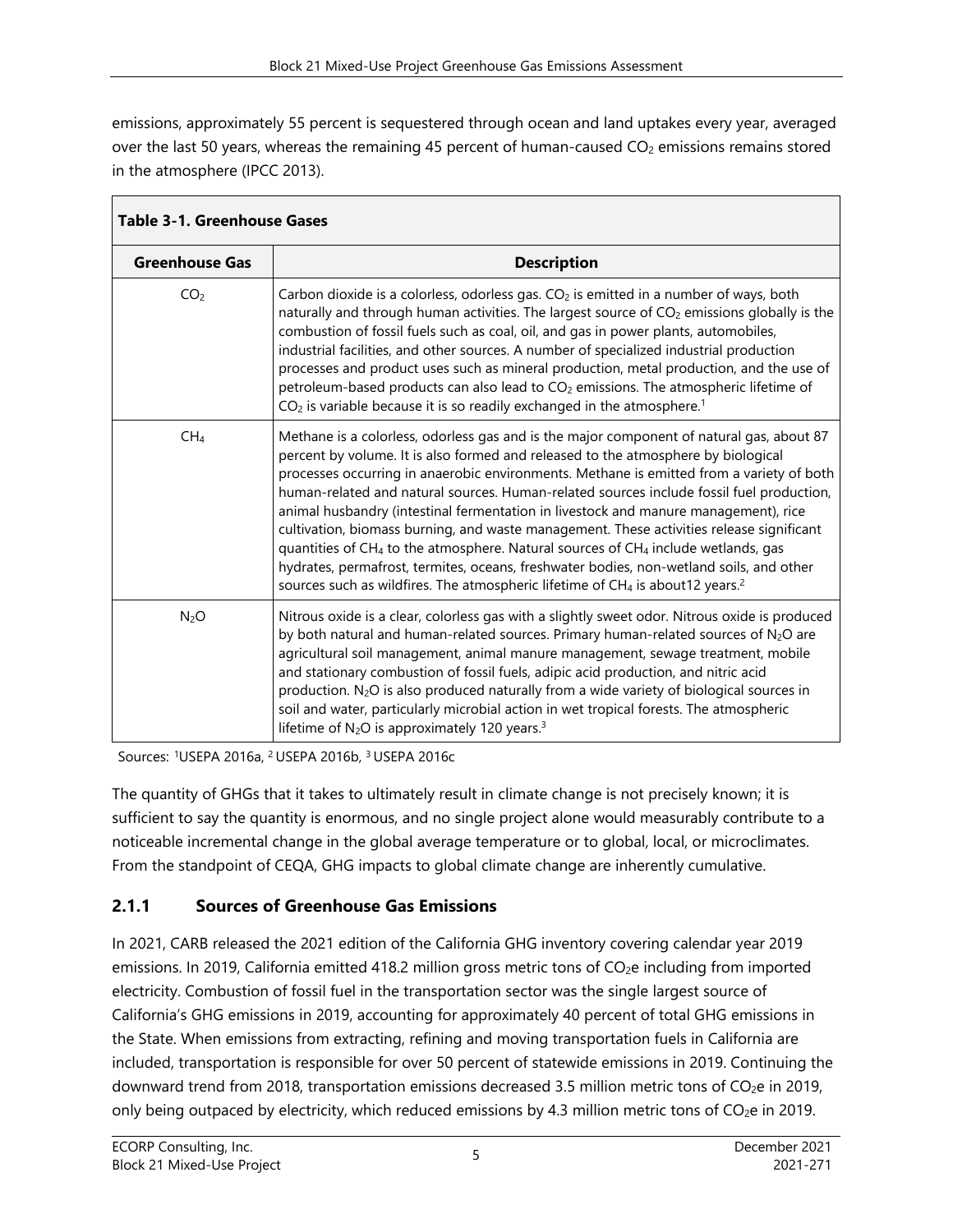Emissions from the electricity sector account for 14 percent of the inventory and have shown a substantial decrease in 2019 due to increases in renewables. California's industrial sector accounts for the second largest source of the State's GHG emissions in 2019, accounting for 21 percent (CARB 2021).

# **2.2 Regulatory Framework**

# **2.2.1 State**

# *2.2.1.1 Executive Orders S-3-05 and B-30-15*

Executive Order (EO) S-3-05, signed by Governor Arnold Schwarzenegger in 2005, proclaims that California is vulnerable to the impacts of climate change. It declares that increased temperatures could reduce the Sierra Nevada snowpack, further exacerbate California's air quality problems, and potentially cause a rise in sea levels. To combat those concerns, the EO established total GHG emission targets for the State. Specifically, emissions are to be reduced to the 2000 level by 2010, the 1990 level by 2020, and to 80 percent below the 1990 level by 2050.

On April 20, 2015 Governor Brown signed EO B-30-15 to establish a California GHG reduction target of 40 percent below 1990 levels by 2030. The Governor's executive order aligns California's GHG reduction targets with those of leading international governments such as the European Union, which adopted the same target in October 2014. California's new emission reduction target of 40 percent below 1990 levels by 2030 will make it possible to reach the ultimate goal of reducing emissions 80 percent below 1990 levels by 2050. This is in line with the scientifically established levels needed in the U.S. to limit global warming below 2 degrees Celsius, the warming threshold at which major climate disruptions are projected, such as super droughts and rising sea levels.

# *2.2.1.2 Assembly Bill 32 Climate Change Scoping Plan and Updates*

In 2006, the California legislature passed Assembly Bill (AB) 32 (Health and Safety Code § 38500 et seq., or AB 32), also known as the Global Warming Solutions Act. AB 32 required CARB to design and implement feasible and cost-effective emission limits, regulations, and other measures, such that statewide GHG emissions are reduced to 1990 levels by 2020 (representing a 25 percent reduction in emissions). Pursuant to AB 32, CARB adopted a Scoping Plan in December 2008, which outlined measures to meet the 2020 GHG reduction goals. California exceeded the target of reducing GHG emissions to 1990 levels by the year 2017.

The Scoping Plan is required by AB 32 to be updated at least every five years. The latest update, the 2017 Scoping Plan Update, addresses the 2030 target established by Senate Bill (SB) 32 as discussed below and establishes a proposed framework of action for California to meet a 40 percent reduction in GHG emissions by 2030 compared to 1990 levels. The key programs that the Scoping Plan Update builds on include increasing the use of renewable energy in the State, the Cap-and-Trade Regulation, the Low Carbon Fuel Standard, and reduction of methane emissions from agricultural and other wastes.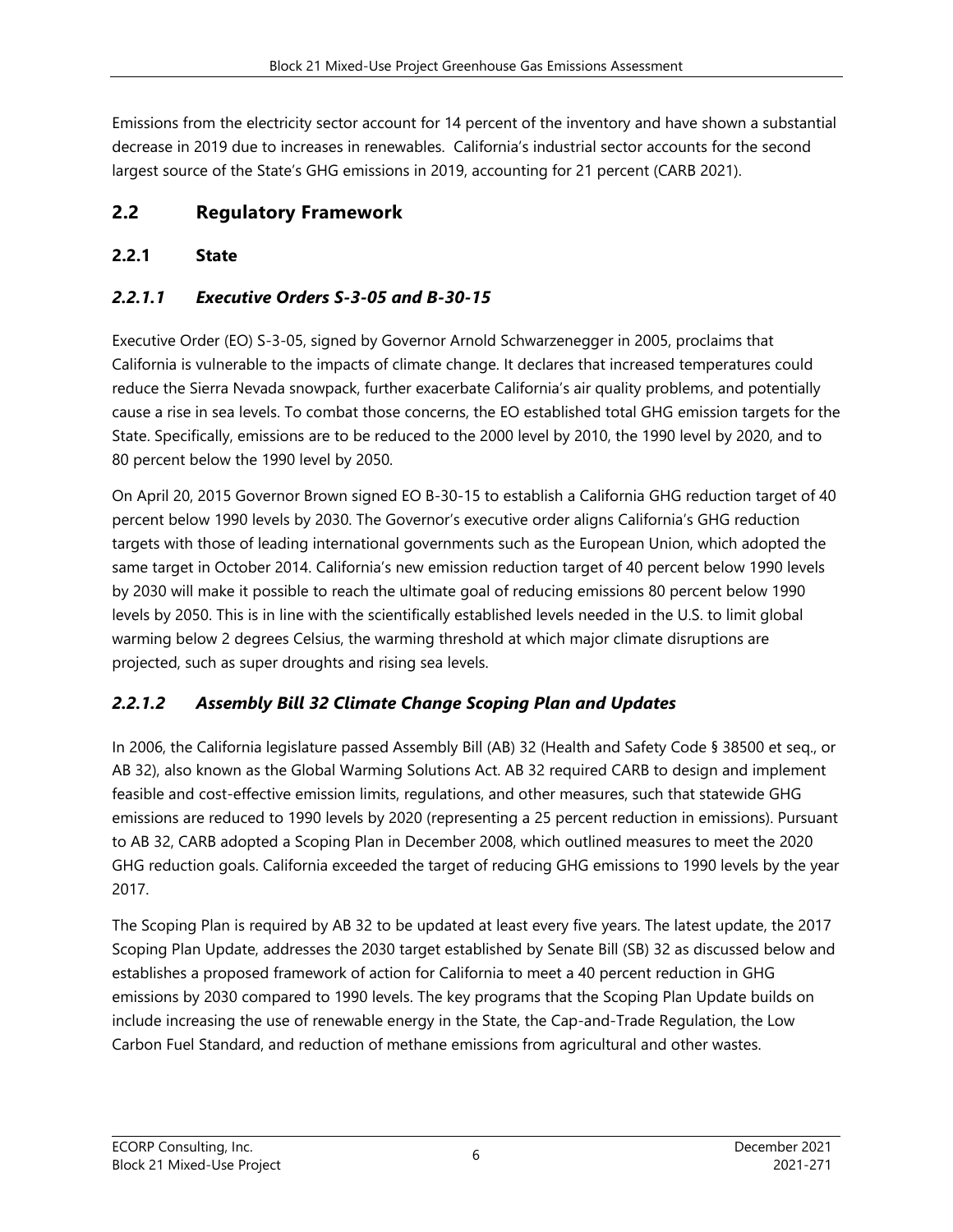### *2.2.1.3 Senate Bill 32 and Assembly Bill 197 of 2016*

In August 2016, Governor Brown signed SB 32 and AB 197, which serve to extend California's GHG reduction programs beyond 2020. SB 32 amended the Health and Safety Code to include § 38566, which contains language to authorize CARB to achieve a statewide GHG emission reduction of at least 40 percent below 1990 levels by no later than December 31, 2030. SB 32 codified the targets established by EO B-30-15 for 2030, which set the next interim step in the State's continuing efforts to pursue the longterm target expressed in EOs S-3-05 and B-30-15 of 80 percent below 1990 emissions levels by 2050.

### *2.2.1.4 Senate Bill 100 of 2018*

In 2018, SB 100 was signed by Governor Brown, codifying a goal of 60 percent renewable procurement by 2030 and 100 percent by 2045 Renewables Portfolio Standard.

# *2.2.1.5 2019 Building Energy Efficiency Standards for Residential and Nonresidential Buildings*

The Building and Efficiency Standards (Energy Standards) were first adopted and put into effect in 1978 and have been updated periodically in the intervening years. These standards are a unique California asset that have placed the State on the forefront of energy efficiency, sustainability, energy independence and climate change issues. The 2019 Building Energy Efficiency Standards improve upon the 2016 Energy Standards for new construction of, and additions and alterations to, residential and nonresidential buildings. The 2019 update to the Building Energy Efficiency Standards focuses on several key areas to improve the energy efficiency of newly constructed buildings and additions and alterations to existing buildings. The 2019 standards are a major step toward meeting Zero Net Energy. The most significant efficiency improvement to the residential Standards include the introduction of photovoltaic into the perspective package, improvements for attics, walls, water heating and lighting. Buildings permitted on or after January 1, 2020, must comply with the 2019 Standards.

In 2008, the California Building Standards Commission adopted the nation's first green building standards. The California Green Building Standards Code (Part 11 of Title 24) is commonly referred to as CalGreen Building Standard (CalGreen) and establishes voluntary and mandatory standards pertaining to the planning and design of sustainable site development, energy efficiency, water conservation, material conservation, and interior air quality. Like Part 6 of Title 24, the CalGreen standards are periodically updated, with increasing energy savings and efficiencies associated with each code update. CalGreen contains voluntary "Tier 1" and "Tier 2" standards that are not mandatory statewide but could be required by a City or County. These are 'reach' standards that can be adopted by local jurisdictions and may be incorporated as mandatory standards in future code cycles.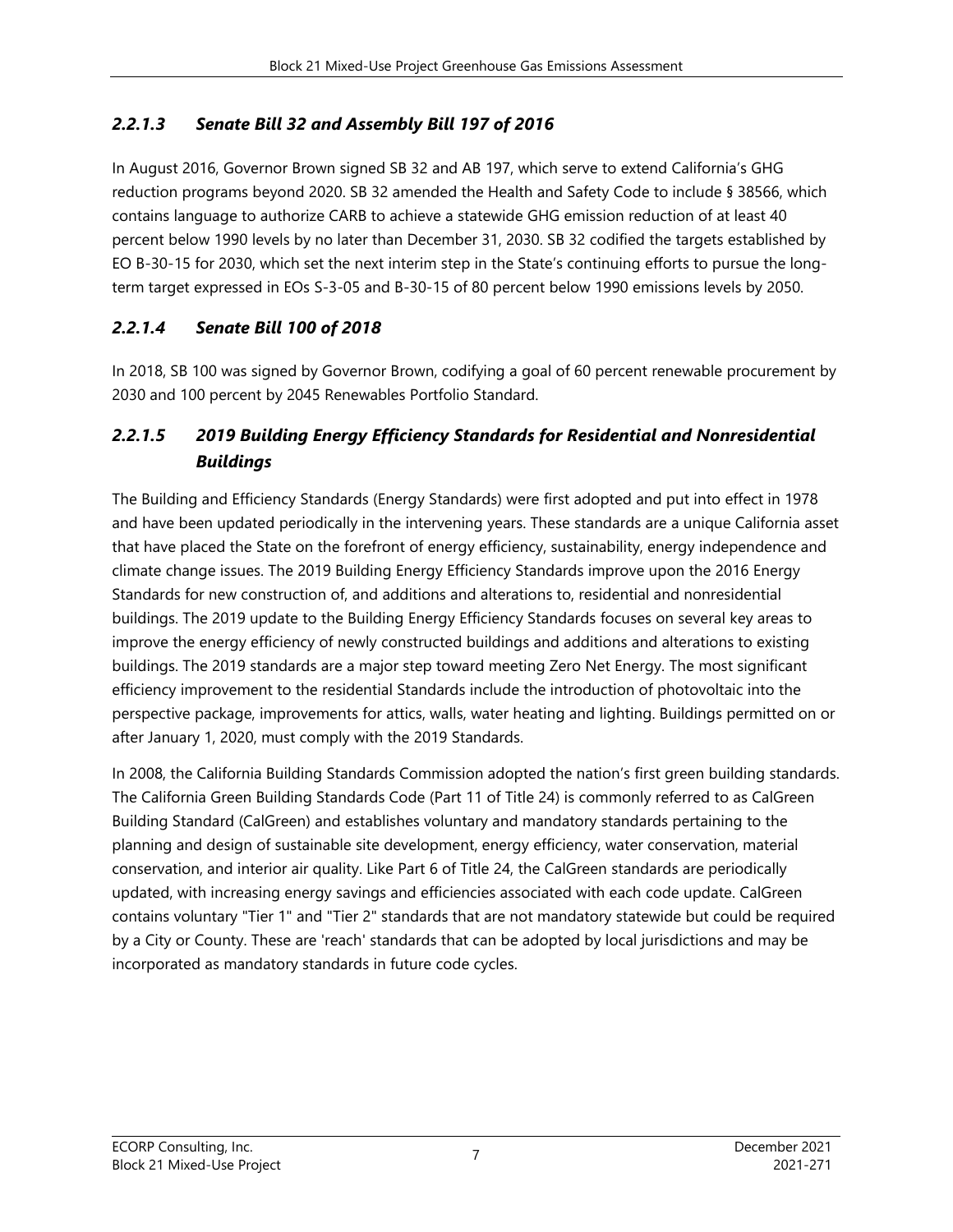# **2.2.2 Local**

# *2.2.2.1 Bay Area Air Quality Management District*

To provide guidance to local lead agencies on determining significance for GHG emissions in CEQA documents, BAAQMD CEQA Guidelines include guidance on assessing GHGs and climate change impacts as required under CEQA Section 15183.5(b). The BAAQMD CEQA Guidelines establish thresholds of significance which align with the GHG reduction goals of AB 32 Scoping Plan, which as previously stated seeks to reduce statewide GHG emissions to 1990 levels by the end of the year 2020. The BAAQMD CEQA Guidelines constitute the qualified GHG reduction strategy for the San Francisco Bay Area Air Basin (SFBAAB).

The BAAQMD project-level operational threshold of significance for GHG emissions are as follows:

- The project generation of 1,100 metric tons of  $CO<sub>2</sub>e$  per year during operations (bright-line numeric threshold) for 2020;
- **or** the project generation of 4.6 metric tons of CO<sub>2</sub>e per service population (employees + patrons + residents) per year during operations (efficiency-based threshold) for 2020;
- **or** compliance with a Qualified GHG Reduction Strategy (BAAQMD 2017a).

Note that the bright-line threshold and service population thresholds are 2020 targets, but the Project would obviously be constructed in years after 2020. As previously stated, the latest Scoping Plan Update addresses the post-2020 GHG reduction target established by SB 32 and establishes a proposed framework of action for California to meet a 40 percent reduction in GHG emissions by 2030 compared to 1990 levels. Thus, the BAAQMD bright-line threshold and service population thresholds established for the year 2020 are reduced 40 percent in order to be consistent with the post-2020 GHG reduction goals of SB 32 as follows:

- The project generation of 660 metric tons of  $CO<sub>2</sub>e$  per year during operations (bright-line numeric threshold) for 2030;
- **or** the project generation of 2.6 metric tons of CO<sub>2</sub>e per service population (employees + residents) per year during operations (efficiency-based threshold) for 2030.
- **or** compliance with a Qualified GHG Reduction Strategy.

# *2.2.2.2 Association of Bay Area Governments (ABAG) Final Plan Bay Area 2050*

The ABAG Plan Bay Area 2050 is the Regional Transportation Plan (RTP) and Sustainable Communities Strategy (SCS) for the San Francisco Bay Area. Plan Bay Area 2050 estimates a 22 percent reduction of automotive GHG emissions by 2035 compared to 2005. The region's applicable GHG per capita emissions target, mandated by CARB, is a 19 percent reduction for 2035, compared to 2005. Plan Bay Area 2050 establishes means of establishing GHG reduction goals through transportation improvements, including a clean vehicle feebate and targeted transportation alternatives. According to ABAG, the San Francisco Bay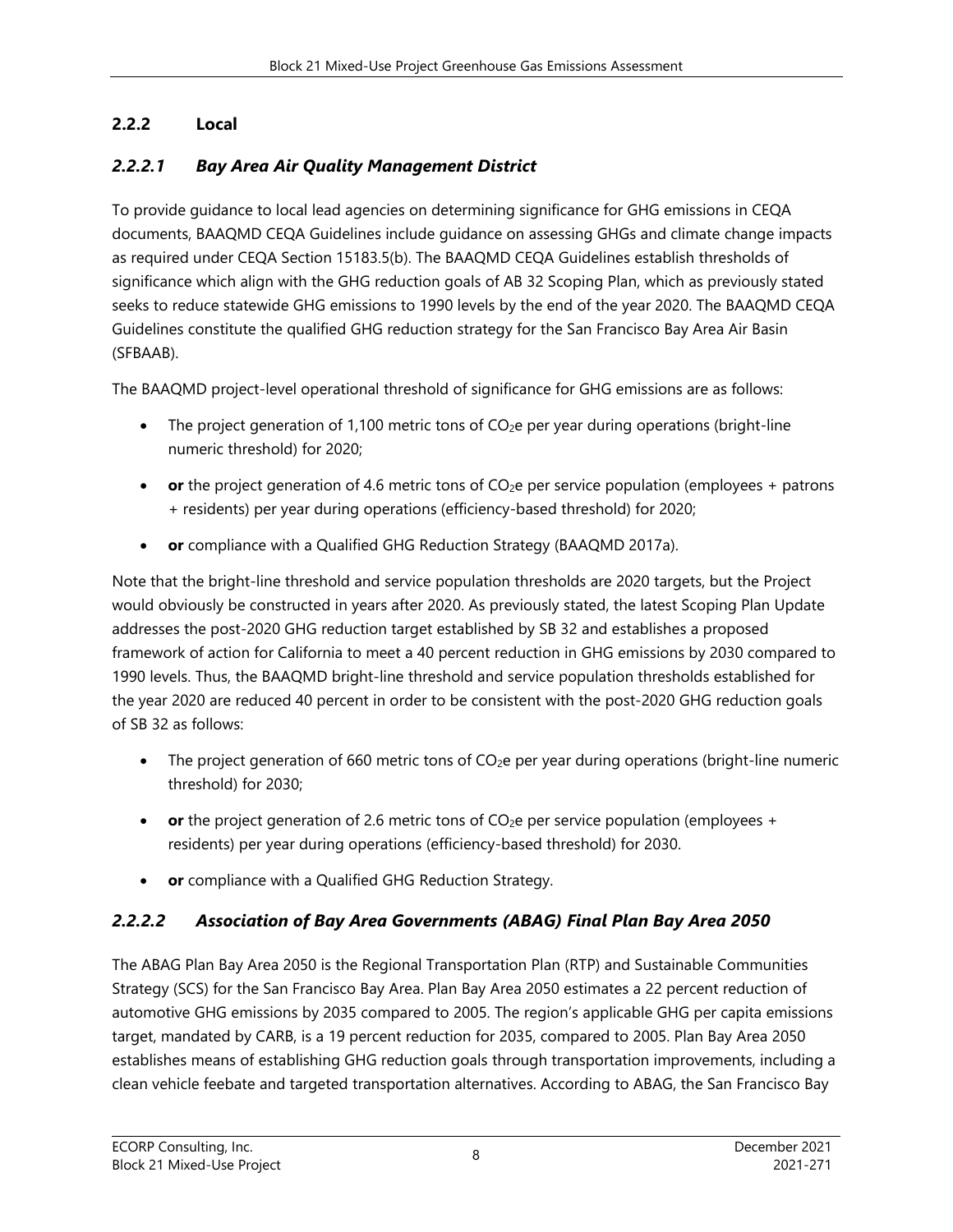Area will exceed the mandated GHG reduction target of 19 percent for 2035 by implementing Plan Bay Area.

## *2.2.2.3 BAAQMD 2017 Clean Air Plan*

The 2017 Clean Air Plan (BAAQMD 2017b) provides a regional strategy with the goal of protecting public health and protecting the climate. The 2017 Clean Air Plan is consistent with the California GHG reduction goals. To protect the climate, the 2017 Clean Air Plan defines a vision for transitioning the region to a "post-carbon economy" without fossil fuel combustion, as needed to achieve ambitious greenhouse gas reduction targets for 2030 and 2050 and provides a regional climate protection strategy that will put the Bay Area on a pathway to achieve those GHG reduction targets.

The 2017 Clean Air Plan includes numerous control measures designed to reduce GHG emissions from stationary and transportation sources. The plan lays the framework for reducing Bay Area GHG emissions 40 percent below 1990 levels by 2030 and 80 percent below 1990 levels by 2050.

### *2.2.2.4 The City of San Mateo (City) Climate Action Plan*

The City adopted an updated community-wide Climate Action Plan (CAP) in April 2020, which updates and consolidated the various City's GHG reduction efforts based on the vision of San Mateo residents, businesses, and local government. The CAP provides the framework for San Mateo to reduce its community-wide GHG emissions in a manner consistent with state reduction targets and goals for 2030 and 2050. The CAP was prepared consistent with the California Environmental Quality Act (CEQA) Guidelines for Plans for the Reduction of Greenhouse Gas Emissions (CCR 15183.5). This allows the 2020 CAP to support (and possibly streamline) environmental review of GHG emissions related to future development projects within the City. The 2020 CAP is a direct update to the 2015 CAP. The 2020 CAP analyzes San Mateo's progress to date in meeting its GHG reduction targets and contains new information to achieve more significant and longer-term GHG reductions.

A CAP is a comprehensive strategy for a community to reduce emissions of GHGs, which, according to scientific consensus, are primarily responsible for causing climate change. The CAP identifies a strategy, reduction measures, and implementation actions the City will use to achieve targets consistent with state recommendations of 4.3 metric tons of  $CO<sub>2</sub>e$  (MTCO<sub>2</sub>e) per person by 2030 and 1.2 MTCO<sub>2</sub>e per person by 2050. The City CAP includes five key pieces:

- 1. An inventory of the annual GHG emissions attributable to San Mateo based on the types of activities occurring within the community and guidance from various protocols and agencies.
- 2. A forecast of what GHG emissions are likely to look like in 2030 and 2050 based on expected population and economic growth as predicted in the City's General Plan; with the consideration of major CO<sub>2</sub>e emission reduction policies.
- 3. A reduction target, which identifies goals for reducing GHG emissions by 2030 and 2050.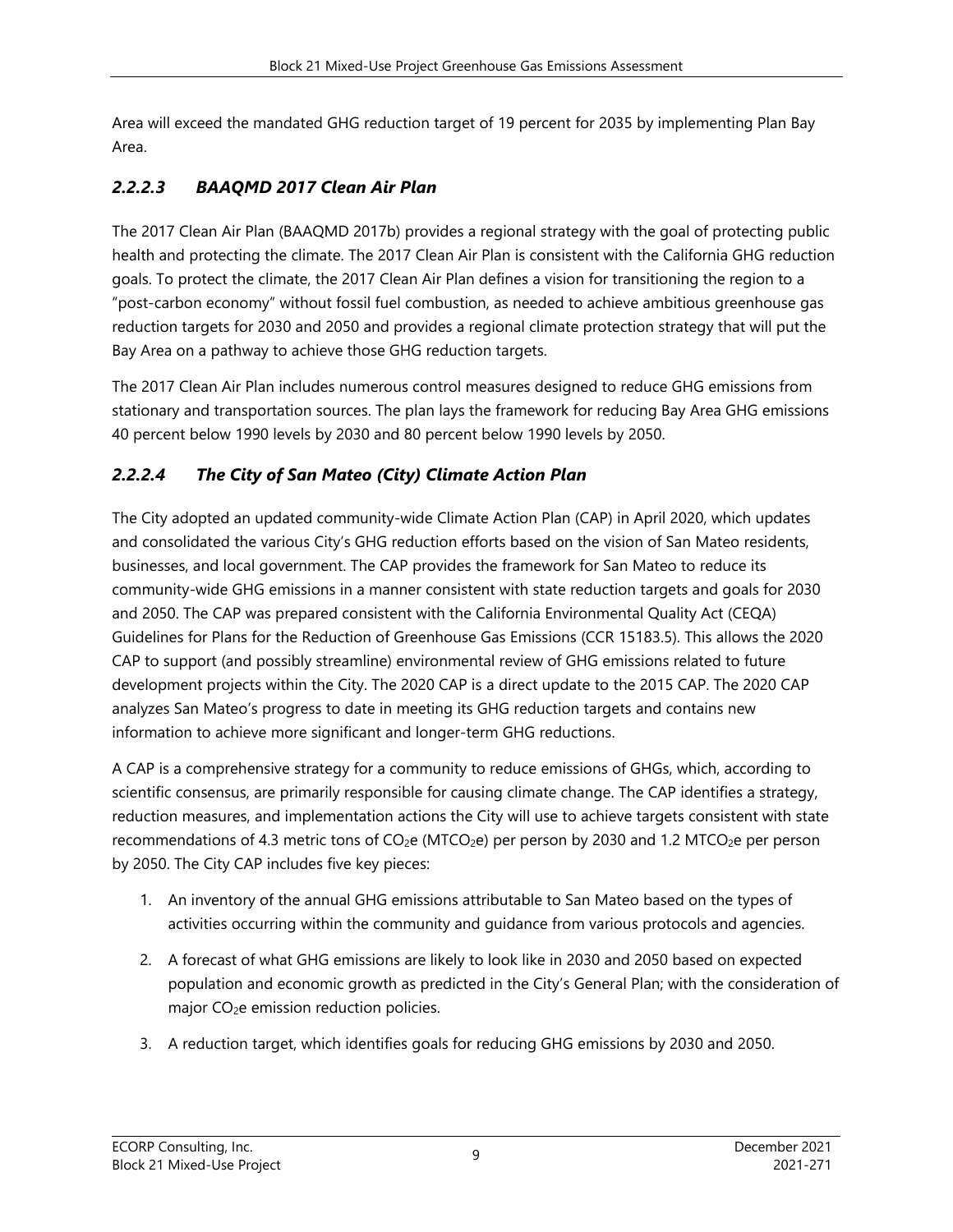- 4. Reduction strategies, which describe the actions the community intends to take to achieve the reduction target. Each strategy identifies the amount of GHGs that will be reduced once the strategy is implemented. The CAP also estimates benefits of existing programs.
- 5. An implementation and monitoring program to track progress toward the reduction target and the status of the reduction strategies. A CAP consistency checklist for future development projects is included in the implementation program.

### *2.2.2.5 City CAP Consistency Checklist*

As part of the CAP, the City developed a CAP consistency checklist for land use projects. The checklist is a streamlined tool that identifies the CAP's mandatory requirements and provides an opportunity for project applicants to demonstrate project consistency with GHG reduction measures and actions in the CAP. The checklist identifies a general development class and the strategies which must be implemented for the Project to be compliant with the CAP. The checklist is also an opportunity to identify additional Project characteristics that support the GHG reduction targets and programs in the CAP. If a project does not comply with the applicable mandatory GHG reduction measures, mitigation measures must be implemented to require compliance.

### **2.3 Greenhouse Gas Emissions Impact Assessment**

### **2.3.1 Thresholds of Significance**

The impact analysis provided below is based on the following CEQA Guidelines Appendix G thresholds of significance. The Project would result in a significant impact to GHG emissions if it would:

- 1) Generate GHG emissions, either directly or indirectly, that may have a significant impact on the environment.
- 2) Conflict with any applicable plan, policy, or regulation of an agency adopted for the purpose of reducing the emissions of greenhouse gases or

The Appendix G thresholds for GHG emissions do not prescribe specific methodologies for performing an assessment, do not establish specific thresholds of significance, and do not mandate specific mitigation measures. Rather, the CEQA Guidelines emphasize the lead agency's discretion to determine the appropriate methodologies and thresholds of significance consistent with the manner in which other impact areas are handled in CEQA. With respect to GHG emissions, the CEQA Guidelines Section 15064.4(a) states that lead agencies "shall make a good-faith effort, based to the extent possible on scientific and factual data, to describe, calculate or estimate" GHG emissions resulting from a project. The CEQA Guidelines note that an agency has the discretion to either quantify a project's GHG emissions or rely on a "qualitative analysis or other performance-based standards." (14 CCR 15064.4(b)). A lead agency may use a "model or methodology" to estimate GHG emissions and has the discretion to select the model or methodology it considers "most appropriate to enable decision makers to intelligently take into account the project's incremental contribution to climate change." (14 CCR 15064.4(c)). Section 15064.4(b)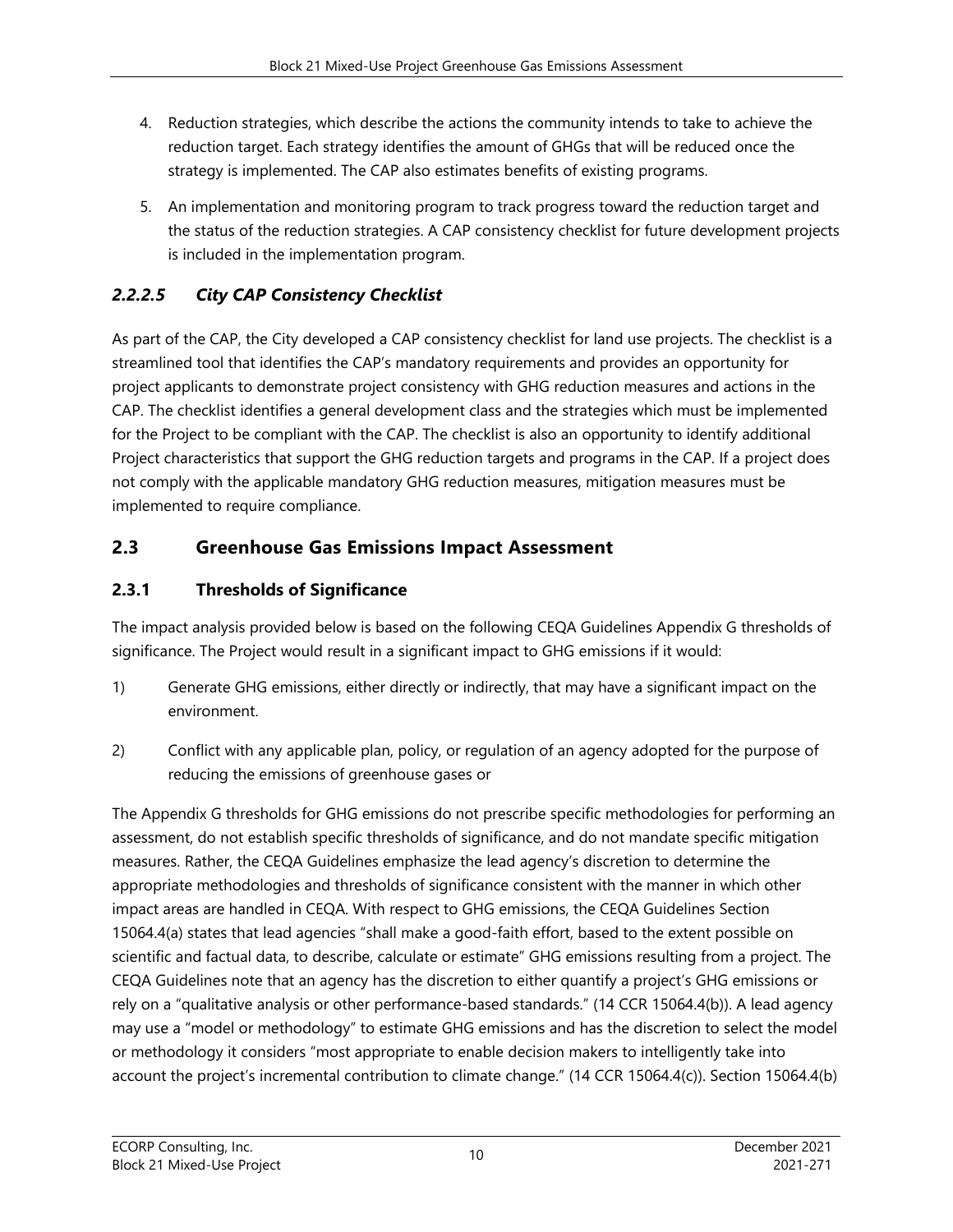provides that the lead agency should consider the following when determining the significance of impacts from GHG emissions on the environment:

- 1. The extent a project may increase or reduce GHG emissions as compared to the existing environmental setting.
- 2. Whether the project emissions exceed a threshold of significance that the lead agency determines applies to the project.
- 3. The extent to which the project complies with regulations or requirements adopted to implement a statewide, regional, or local plan for the reduction or mitigation of GHG emissions (14 CCR 15064.4(b)).

In addition, Section 15064.7(c) of the CEQA Guidelines specifies that "[w]hen adopting or using thresholds of significance, a lead agency may consider thresholds of significance previously adopted or recommended by other public agencies, or recommended by experts, provided the decision of the lead agency to adopt such thresholds is supported by substantial evidence" (14 CCR 15064.7(c)). The CEQA Guidelines also clarify that the effects of GHG emissions are cumulative and should be analyzed in the context of CEQA's requirements for cumulative impact analysis (see CEQA Guidelines Section 15130). As a note, the CEQA Guidelines were amended in response to Senate Bill 97. In particular, the CEQA Guidelines were amended to specify that compliance with a GHG emissions reduction plan renders a cumulative impact insignificant.

Per CEQA Guidelines Section 15064(h)(3), a project's incremental contribution to a cumulative impact can be found not cumulatively considerable if the project would comply with an approved plan or mitigation program that provides specific requirements that would avoid or substantially lessen the cumulative problem within the geographic area of the project. To qualify, such plans or programs must be specified in law or adopted by the public agency with jurisdiction over the affected resources through a public review process to implement, interpret, or make specific the law enforced or administered by the public agency. Examples of such programs include a "water quality control plan, air quality attainment or maintenance plan, integrated waste management plan, habitat conservation plan, natural community conservation plans [and] plans or regulations for the reduction of greenhouse gas emissions." Put another way, CEQA Guidelines Section 15064(h)(3) allows a lead agency to make a finding of less than significant for GHG emissions if a project complies with adopted programs, plans, policies and/or other regulatory strategies to reduce GHG emissions.

The local air quality agency regulating the SFBAAB is the BAAQMD, the regional air pollution control officer for the basin. As previously stated, BAAQMD CEQA Guidelines include guidance on assessing GHGs and climate change impacts as required under CEQA Section 15183.5(b) and establish thresholds of significance for impacts related to GHG emissions. The City has determined, in its discretion, that the BAAQMD recommended GHG significance thresholds are based on substantial evidence to "attribute an appropriate share of GHG reductions necessary to reach statewide reduction goals to new land use development projects in the BAAQMD's jurisdiction that are evaluated pursuant to CEQA" (BAAQMD 2017a). Therefore, the City uses the BAAQMD CEQA Guidelines to determine the level of impact from the project contributions of GHG emissions.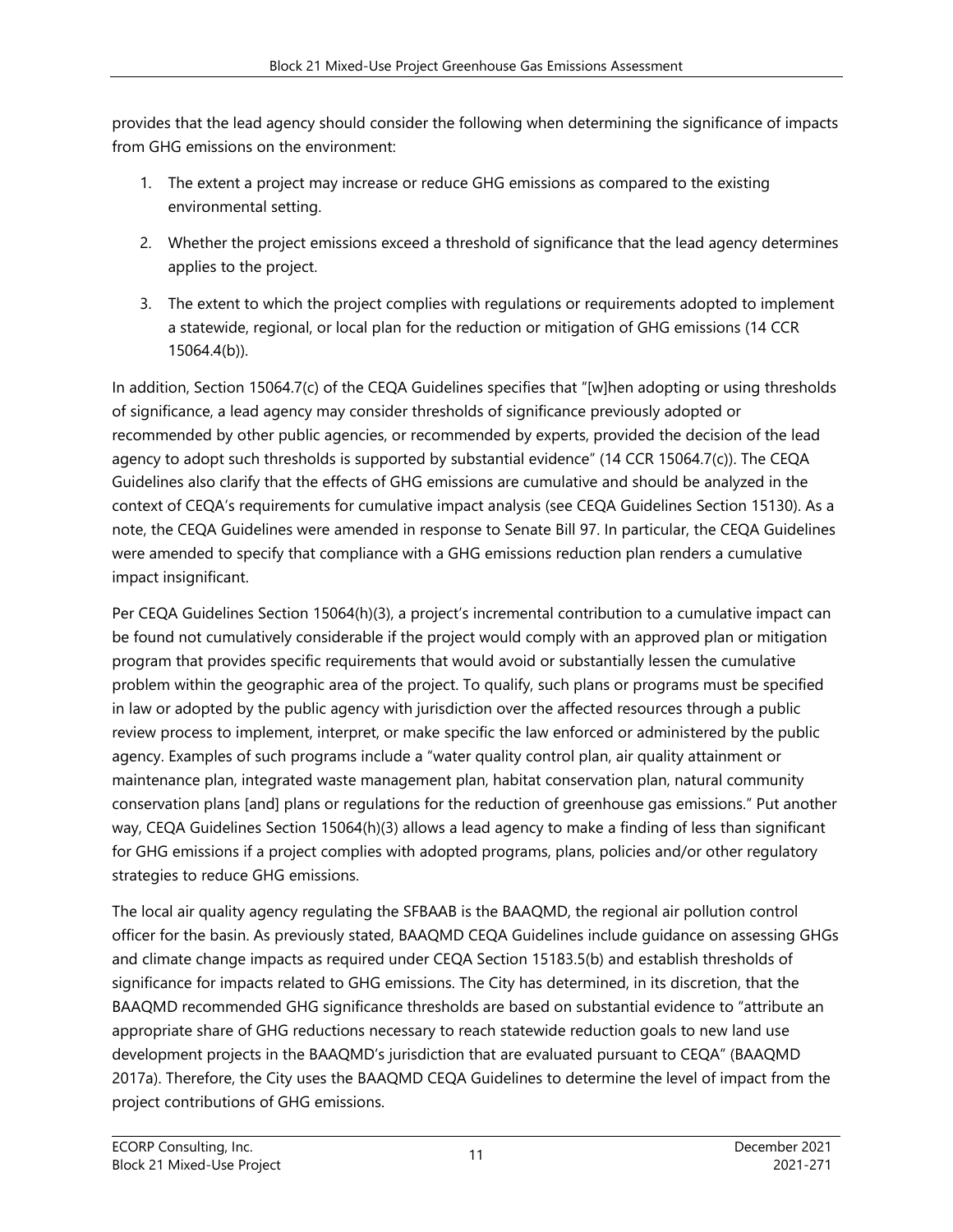The BAAQMD does not have an adopted threshold of significance for construction-related GHG emissions; however, the air district recommends the quantification and disclosure of constructiongenerated GHG emissions. As explained above, the BAAQMD project-level operational threshold of significance for 2020 GHG emissions is:

- The project generation of 1,100 MTCO<sub>2</sub>e per year during operations (bright-line numeric threshold) for 2020;
- **or** the project generation of 4.6 MTCO<sub>2</sub>e per service population (employees + residents) per year during operations (efficiency-based threshold) for 2020;
- **or** compliance with a Qualified GHG Reduction Strategy.

Note that the bright-line threshold and service population thresholds are 2020 targets, but the Project would obviously be constructed in years after 2020. As previously stated, the latest Scoping Plan Update addresses the post-2020 GHG reduction target established by SB 32 and establishes a proposed framework of action for California to meet a 40 percent reduction in GHG emissions by 2030 compared to 1990 levels. Therefore, although the BAAQMD does not promulgate post-2020 thresholds the following thresholds are utilized in this analysis for post-2020 Project emissions:

- The Project generation of 660 MTCO<sub>2</sub>e per year during operations (bright-line numeric threshold) for 2030;
- **or** the Project generation of 2.6 MTCO<sub>2</sub>e per service population (employees + residents) per year during operations (efficiency-based threshold) for 2030.
- **or** compliance with a Qualified GHG Reduction Strategy.

For the purposes of this assessment, the Project is evaluated for compliance with the City CAP, as well as the BAAQMD bright-line threshold of 660 MTCO<sub>2</sub>e per year during operations. In the instance that the bright-line threshold is exceeded, the Project would be compared to the service population metric of 2.6, which was calculated for 2030 based on the 1990 inventory and the projected 2030 statewide population and employment levels (AEP 2016).

As previously described, statewide goals for GHG reductions in the years beyond 2020 were codified into state law with the passage of SB 32. The California Cap-and-Trade Program is the centerpiece of the current Scoping Plan as it allows the State to put a firm limit on overall carbon emissions. Under Cap-and-Trade, an overall limit on GHG emissions from capped sectors is established and facilities subject to the cap would be able to trade permits to emit GHG emissions. The Cap-and-Trade Program covers the GHG emissions associated with electricity consumed in California, whether generated in-state or imported. The program also covers fuel suppliers (natural gas and propane fuel providers as well as transportation fuel providers). Accordingly, GHG emissions associated with the Project's electricity and natural gas usage are covered by the Cap-and-Trade Program, as are GHG emission associated with the combustion of transportation fuels in the state, whether refined in-state or imported. Therefore, while Project design can contribute to reducing potential GHG emissions from the Proposed Project, achievement of future GHG efficiency standards is also dependent, and primarily driven, on regulatory controls applied to all sectors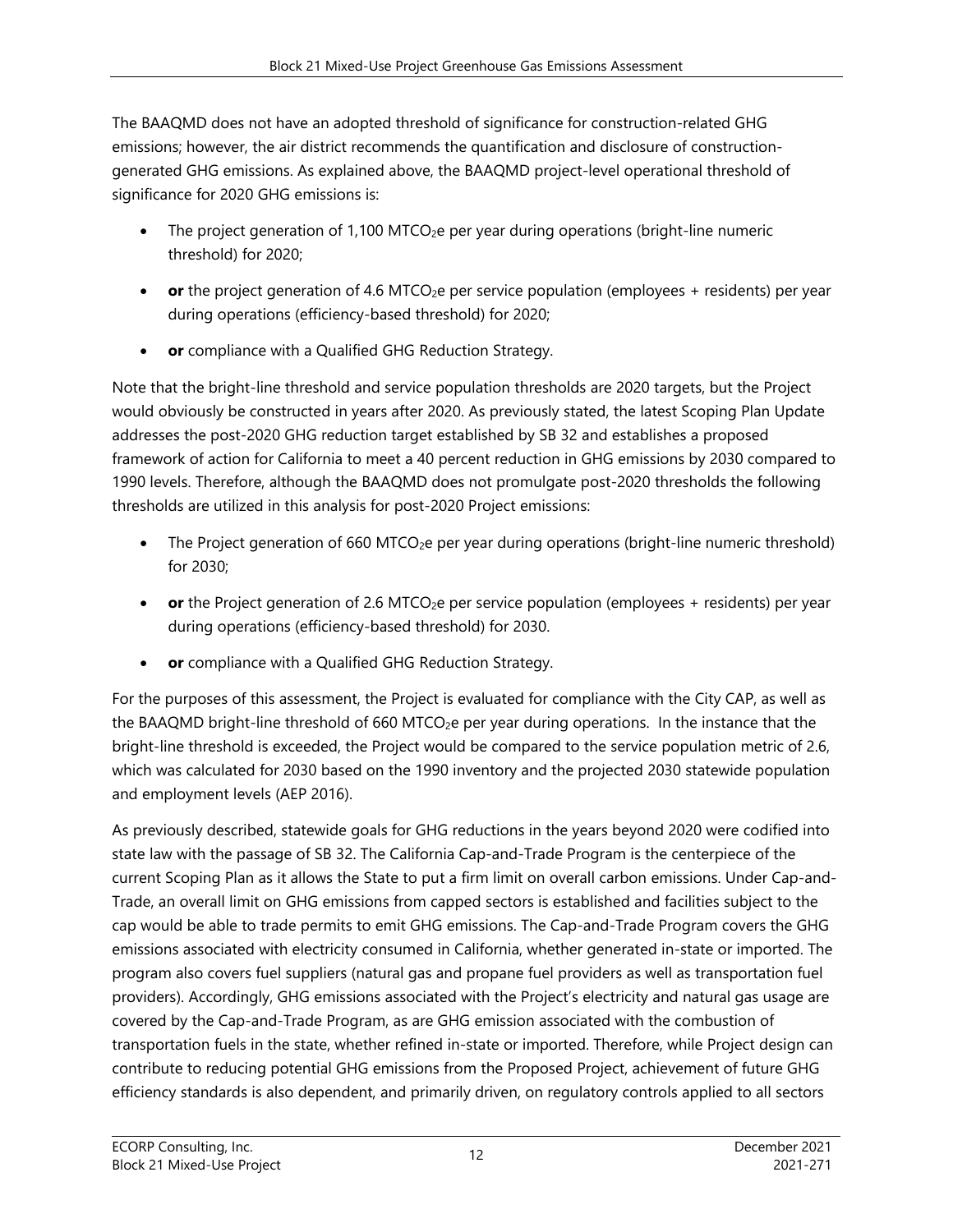of the California economy. Thus, the ability of this Project—and all land use development—to achieve GHG reduction goals beyond 2020 is partially out of the control of the Project and its proponents and is being addressed by the State of California.

The 2020 City CAP is the most recent update after the 2015 CAP and is written to align with the goals of SB 32. The CAP addresses estimate emissions beyond 2020, as informed by the post-2020 GHG reduction targets of SB 32 and EO S-3-05. Specifically, the City set emission reduction goals of 15 percent below 2005 emissions levels by 2020, 4.3 MTCO<sub>2</sub>e per person by 2030, and 1.2 MTCO<sub>2</sub>e per person by 2050. Therefore, Project compliance with the CAP adequately establishes Project compliance with statewide GHG reduction goals for the year 2030 associated with SB 32, and with statewide GHG reduction goals for the years beyond 2030.

Additionally, the Project is compared to ABAG's Plan Bay Area, the RTP/SCS for the San Francisco Bay Area, which establishes an overall GHG target for the Project region consistent with the post-2020 GHG reduction goals of SB 32. The Project is also compared to the BAAQMD 2017 Clean Air Plan, which defines a vision for transitioning the region to a post-carbon economy needed to achieve ambitious GHG reduction targets for 2030 and 2050 and provides a regional climate protection strategy that will put the Bay Area on a pathway to achieve those GHG emissions reduction targets.

# **2.3.2 Methodology**

GHG emissions-related impacts were assessed in accordance with methodologies recommended by the BAAQMD and the City of San Mateo. Where GHG emission quantification was required, emissions were modeled using CalEEMod, version 2020.4.0. CalEEMod is a statewide land use emissions computer model designed to quantify potential GHG emissions associated with both construction and operations from a variety of land use projects. Project construction generated GHG emissions were calculated using CalEEMod model defaults for San Mateo County. Operational GHG emissions were based on CalEEMod model defaults for San Mateo County, the Project Site plans, and traffic trip generation rates identified by David J. Powers and Associates (2021). For the purposes of this analysis, projected operational emissions associated with proposed operations are compared to the existing baseline, which includes a variety of uses including automotive and food services, general retail, and single-family residences totaling 32,871 square feet.

# **2.3.3 Impact Analysis**

# *2.3.3.1 Conflict with any Applicable Plan, Policy, or Regulation of an Agency Adopted for the Purpose of Reducing the Emissions of Greenhouse Gases*

# City of San Mateo Climate Action Plan

The City CAP (2020) is the most recent update to the prior 2015 City CAP. The CAP is a strategic planning document that identifies sources of GHG emissions within the city's boundaries, presents current and future emissions estimates, identifies a GHG reduction target for future years, and presents strategic programs, policies, and projects to reduce emissions from the energy, transportation, land use, water use,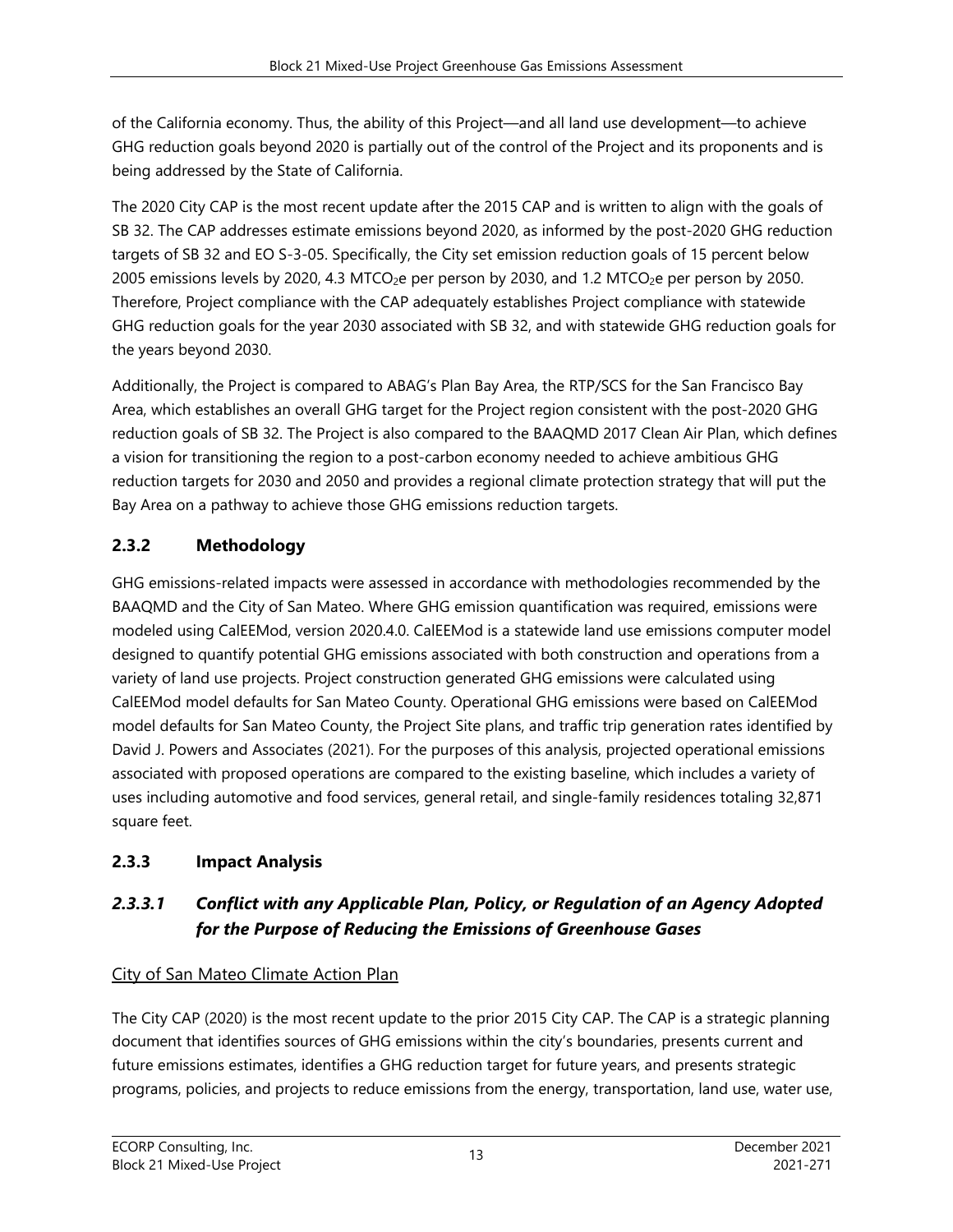and waste sectors. The CAP includes GHG reduction measures in the form of GHG reduction programs, policies, projects, and strategies. The BAAQMD Qualified Greenhouse Gas Emissions Reduction Program criteria, in conjunction with the BAAQMD's CEQA Guidelines (2017a), guided the development of the emissions reduction program developed by the City. All three guidelines comply with the requirements of statewide GHG-reduction targets and achieve the goals of the Scoping Plan.

A Qualified Greenhouse Gas Emissions Reduction Program adopted by a local jurisdiction should include the elements below, as described in CEQA Guidelines Section 15183.5. The BAAQMD's CEQA Guidelines outline the methodology to determine whether a GHG reduction program meets these requirements.

- Quantify GHG emissions, both existing and projected over a specified time period, resulting from activities within a defined geographic area.
- Establish a level, based on substantial evidence, below which the contribution to GHG emissions from activities covered by the plan would not be cumulatively considerable.
- Identify and analyze the GHG emissions resulting from specific actions or categories of actions anticipated within the geographic area.
- Specify measures or a group of measures, including performance standards, which substantial evidence demonstrates, if implemented on a project-by-project basis, would collectively achieve the specified emissions level.
- Establish a mechanism to monitor the plan's progress toward achieving the level and to require amendment if the plan is not achieving specified levels.
- Be adopted in a public process following environmental review.

The City CAP meets BAAQMD guidelines as follows:

- The CAP quantifies citywide GHG emissions, both existing and projected over the specified time period. The CAP projects emissions for the years 2020, 2030, and 2050 based on growth assumptions from the California Department of Finance and ABAG and were approved by City staff. Relative to 2017 emissions, San Mateo's GHG emissions are expected to rise by more than 23 percent by 2050 if no action is taken.
- The CAP establishes a level, based on substantial evidence, below which the contribution of emissions from activities covered by the plan would not be cumulatively considerable.
- The CAP policy provisions reduce emissions to 15 percent below 2005 emissions levels by 2020.
- $\bullet$  The CAP policy provisions reduce emissions to 4.3 MTCO<sub>2</sub>e per person by 2030.
- The CAP policy provisions reduce emissions to 1.2 MTCO $_2$ e per person by 2050.
- The CAP identifies and analyzes the emissions resulting from specific actions or categories of actions anticipated within the City.
- The CAP specifies measures or a group of measures, including performance standards.
- The CAP establishes a mechanism to monitor its progress toward achieving the level and to require amendment if the plan is not achieving specific levels.

The reduction measures contained in the CAP build on inventory results and key opportunities prioritized by City staff, members of the San Mateo Sustainability Commission, and members of the public. The CAP strategies consist of measures and actions that identify the steps the City will take to support reductions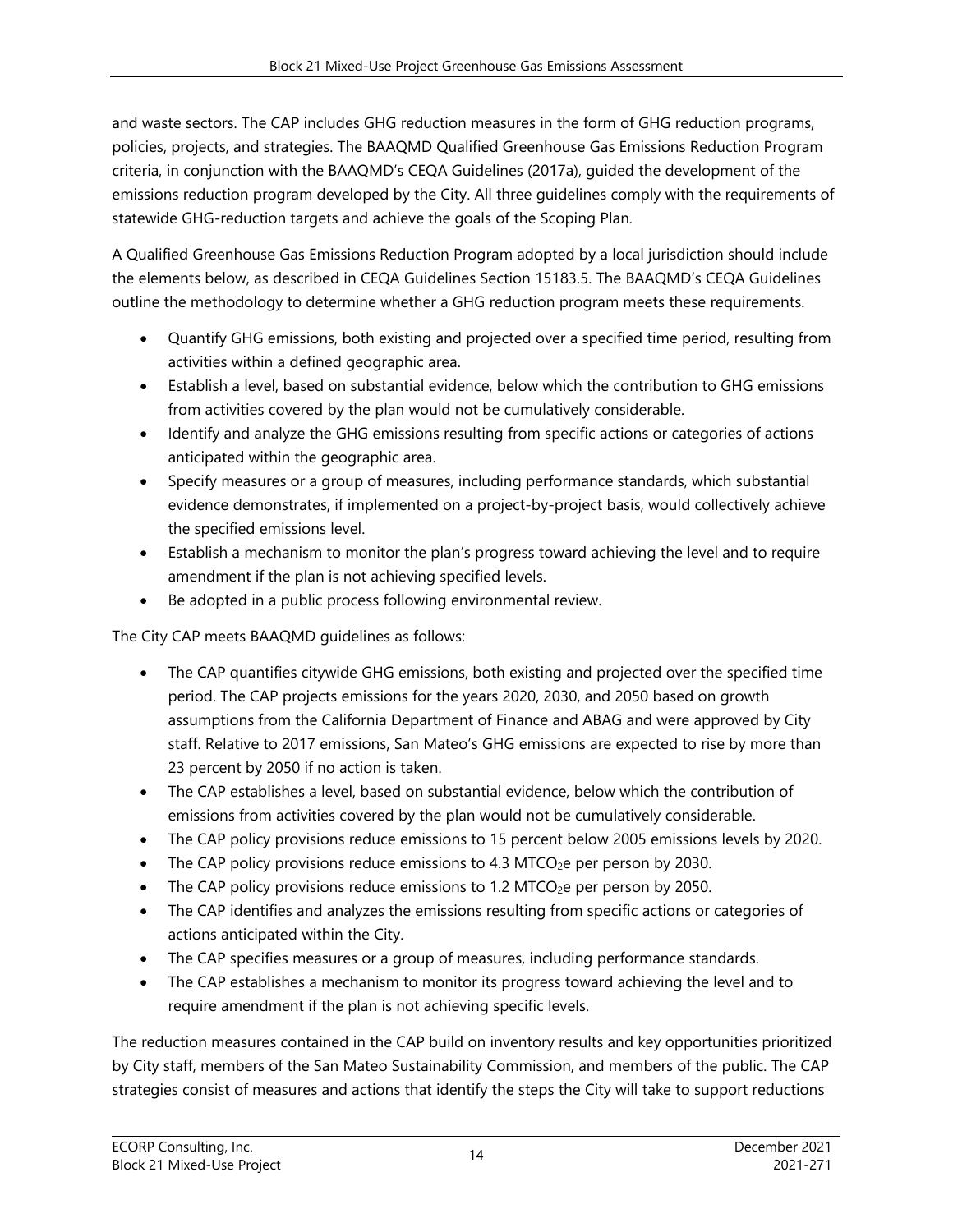in GHG emissions. The City will achieve these reductions in GHG emissions through a mix of voluntary programs and new strategic standards. All standards presented in the CAP respond to the needs of development, avoiding unnecessary regulation, streamlining new development, and achieving more efficient use of resources.

The CAP specifically states, "A project-specific environmental document that relies on this CAP for its cumulative impact analysis must identify specific GHG reduction measures applicable to the project and demonstrate the project's incorporation of the measures. Project applicants and City staff will identify specific measures applicable to each project during project review. If applicable measures are not otherwise binding and enforceable, they must be incorporated as mitigation measures for the project."

A specific project proposal is considered consistent with the City CAP if it complies with the "required" GHG reduction measures in the adopted CAP. The required GHG reduction measures applicable to the Proposed Project, which the Project would comply with, include the following:

- **Reduction Measure RE 2:** *All new developments with residential units: The project includes an on-site renewable energy system that meets or exceeds the minimum requirements of the California State Building Code*: The Project is required, per California state law, to meet the minimum requirements of the 2019 California State Building Code for Project approval. In addition, Section 23.24.030 of the City Municipal Code states "New residential buildings four stories or more shall provide a minimum of a 3-kilowatt photovoltaic system". The proposed building included in the Project would be required to comply with this provision of the Municipal Code. As described in Section 1.2, *Project Description*, above, photovoltaic panels are proposed to be installed on the rooftop.
- **Reduction Measure EE 3:** *All new developments with residential units: The project includes trees that provide shade to residences:* Landscaping along the Project frontage would include street trees and raised and ground-level planter areas for low evergreen hedges and grasses or accent plants, respectively. As required by the Municipal Code landscaping requirements (Section 27.62.100), the Project Site Plan includes 27 street trees and several potted trees throughout the 4<sup>th</sup> floor commercial roof deck and rooftop residential common area in its landscape design, which will provide shade upon maturity.
- **Reduction Measure CF 1(a):** *All new development with dedicated offstreet parking: The project includes parking spaces with installed EV chargers or are pre-wired for EV chargers, consistent with state and any local regulations:* The Project is required, per Section 23.70.040 of the Municipal Code and Green Building Code Section 4.106.4.2, to comply with the requirement that 15 percent of the total number of parking spaces on a building site shall be electric vehicle charging spaces (EV spaces) or spaces capable of supporting future electric vehicle supply equipment (EVSE). The Project proposes that 15.6 percent (63 parking spaces) of the 407 total parking spaces on the site be EV spaces.
- **Reduction Measure CF 1(b):** *All new development with dedicated offstreet parking: The project includes parking spaces with installed EV chargers that are accessible by members of the public beyond those who live and/or work at the project:* As stated for reduction measure CF 1(a) above,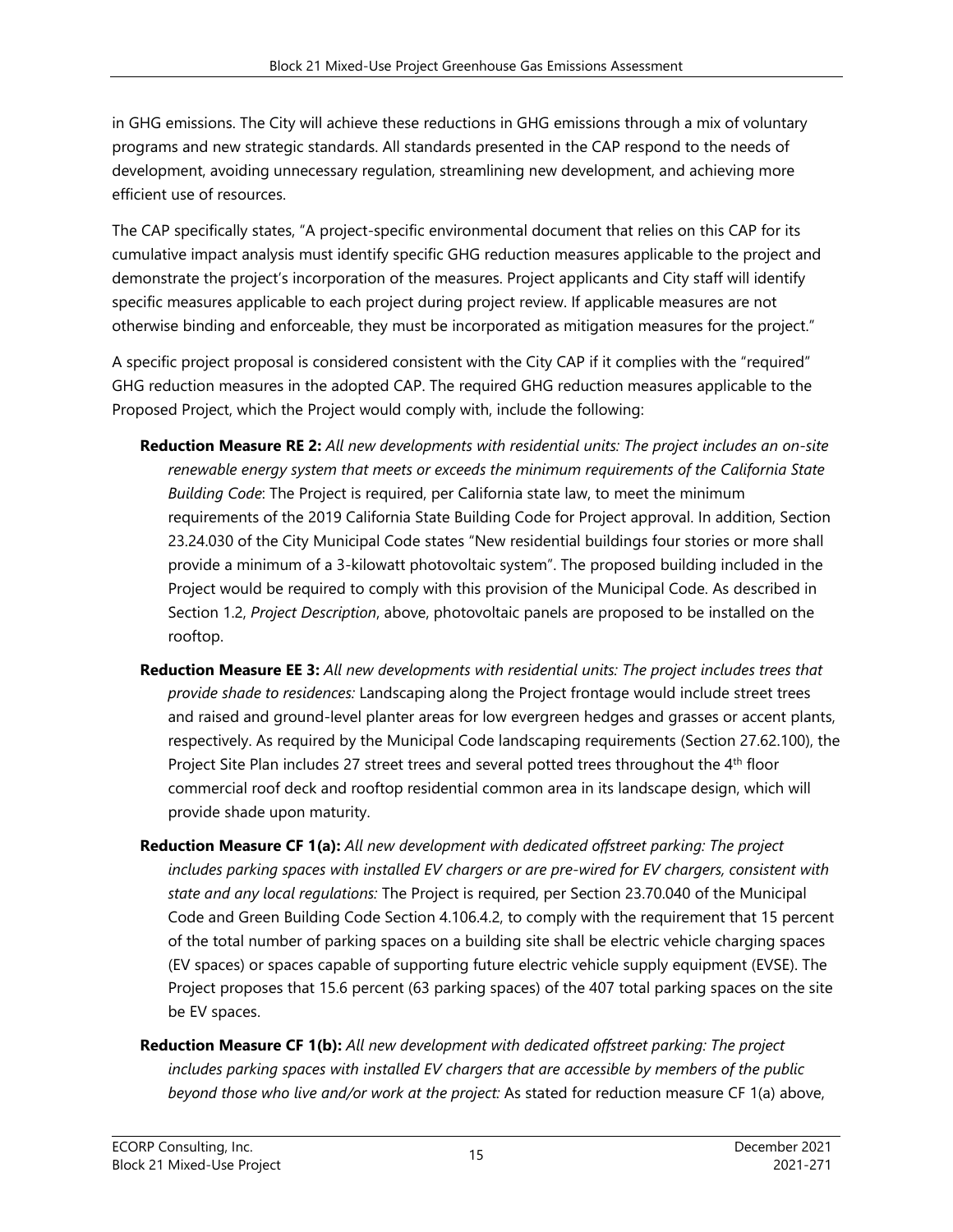15.6 percent (63 parking spaces) of the 407 total parking spaces on the site be EV spaces, which is beyond the 15 percent requirement. The Project proposes to make the office parking contained in the garage available for public use during the evenings and weekends. The parking could function similarly to public garages in downtown and other buildings in downtown that offer private parking for public use.

**Reduction Measure ST 6**: *New developments of at least six multifamily units and/or 10,000 square feet of nonresidential space- Implement TDM strategies to comply with the appropriate trip reduction*  target identified in applicable area plans and San Mateo Citywide TDM Plan: Transportation Demand Management (TDM) is a combination of services, incentives, facilities, and actions that reduce single-occupant vehicle trips to help relieve traffic congestion, parking demand, and air pollutants, including GHG emissions. The purpose of TDM is to promote more efficient utilization of existing transportation facilities, and to ensure that new developments are designed to maximize the potential for sustainable transportation usage. The Project proposes to include a TDM Plan to decrease in the number of automobile trips generated and parking demand compared to typical projects of this use and size similar to the TDM Plans prepared for the nearby 405 E.  $4<sup>th</sup>$  Avenue and 406 E. 3<sup>rd</sup> Avenue projects. Measures would include a ride matching services, bike sharing, and Caltrain Go Passes. The Project also includes unbundled parking for the proposed residential uses.

Additionally, the Project Site is located less than 1/4 mile from a Caltrain station to the northwest. At this location, Caltrain provides for local, limited and Baby Bullet service. This accessibility to mass transit would result in fewer vehicle trips and vehicle miles traveled (VMT) compared to the statewide average and encourage walking and non-automotive forms of transportation, thus resulting in the reduction of, transportation-related emissions. Further, the Project is also located within easy access to numerous restaurants, a market, and other services in the vicinity of the Project Site. These services are conveniently located for future residents of the Proposed Project, which will further reduce the number of vehicle trips. Additionally, the Project Site would be located within an area surrounded by other offsite nonresidential and residential uses. The Project also includes plentiful bike storage, which would encourage residents to bike rather than drive, when feasible.

- **Reduction Measure BE 1:** *All new development: The project does not have natural gas connections and does not have any natural gas appliances or other equipment installed.* The Project does not proposed to include natural gas connections, natural gas appliances, or other natural gas equipment in the Project design.
- **Reduction Measure ST 7:** *All new development: Be located along El Camino Real, within one-half mile of any Caltrain station, or in the Rail Corridor Transit Oriented Development or Hillsdale Station Area Plan areas:* The Project Site would be located less than 0.25 mile from the nearest Caltrain stop, located at South Railroad Avenue.
- **Reduction Measure SW 1:** *All developments with multifamily units or nonresidential space: Provide an area of sufficient space to store and allow access to a compost bin.* The Project will include composting facilities for the residences.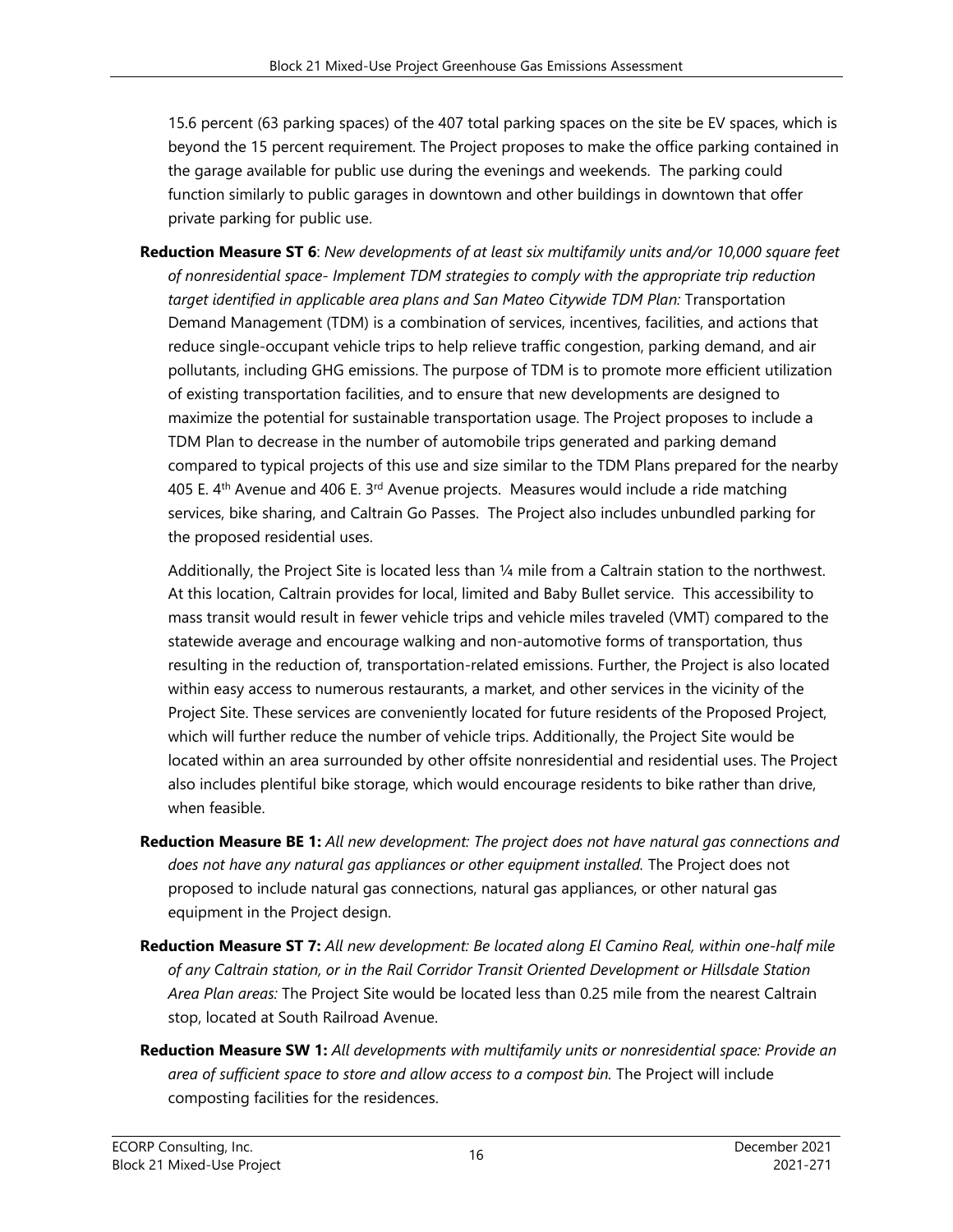Based on a review of the Project Plans, the following applicable City CAP reduction measure requirements are not proposed by the Project:

**Reduction Measure RE 2:** *All new developments with residential units: The project includes an on-site energy storage system, such as a battery.* 

### **Reduction Measure WW 3:** *All new development: Include a greywater system.*

All development in the City, including the Project, is required to adhere to all applicable City-adopted policy provisions, including those contained in the adopted CAP. The Project applicant must complete a checklist to confirm consistency with the CAP to the satisfaction of City staff. The City ensures all provisions of the CAP are incorporated into projects and their permits through development review and applications of conditions of approval as applicable. In the case of the Project Site, it is noted that there is a lack of infrastructure for greywater in downtown San Mateo. The Proposed Project would not produce enough greywater internally to feasibly require the Project to construct the needed infrastructure in downtown San Mateo. Therefore, the implementation of Reduction Measure WW 3 is considered infeasible for the Project until such time that the infrastructure for greywater exists in downtown San Mateo. Additionally, while the Project's proposed onsite renewable energy system would generate energy, the amount of energy generated would not be large enough to feasible justify the installation of an onsite energy storage system. Therefore, the implementation of Reduction Measure RE 2 is considered infeasible for the Project.

All of the applicable and feasible provisions of the City CAP are incorporated into the Proposed Project.

### BAAQMD Plan 2017 Clean Air Plan

The 2017 Clean Air Plan (BAAQMD 2017b) provides a regional strategy to protect public health and protect the climate. The 2017 Clean Air Plan defines a vision for transitioning the region to a post-carbon economy needed to achieve ambitious GHG reduction targets for 2030 and 2050 and provides a regional climate protection strategy that will put the Bay Area on a pathway to achieve those GHG emissions reduction targets. The 2017 Clean Air Plan includes a wide range of control measures designed to reduce emissions of  $CH_4$  and other 'super GHGs' in the near term, and to decrease emissions of  $CO_2$  by reducing fossil-fuel combustion.

The 2017 Clean Air Plan includes a diverse range of control measures designed to decrease GHG emissions. Consistency of the Proposed Project with 2017 Clean Air Plan is demonstrated by assessing whether the Project supports all of the Project-applicable Clean Air Plan control measures for GHG emissions. The GHG-related control strategies of the Clean Air Plan include *Mobile Source Measures*, *Transportation Control Measures* and *Energy and Climate Measures.* 

Note, the *Land Use and Local Impact Measure*s of the 2017 Clean Air Plan address the exposure of sensitive receptors to toxic air contaminants and is thereby not applicable to this impact discussion of GHG emissions. Additionally, the *Stationary Source Measures* in the Clean Air Plan such as those implemented to control emissions from metal melting facilities, cement kilns, refineries, and glass furnaces are not applicable to the Proposed Project.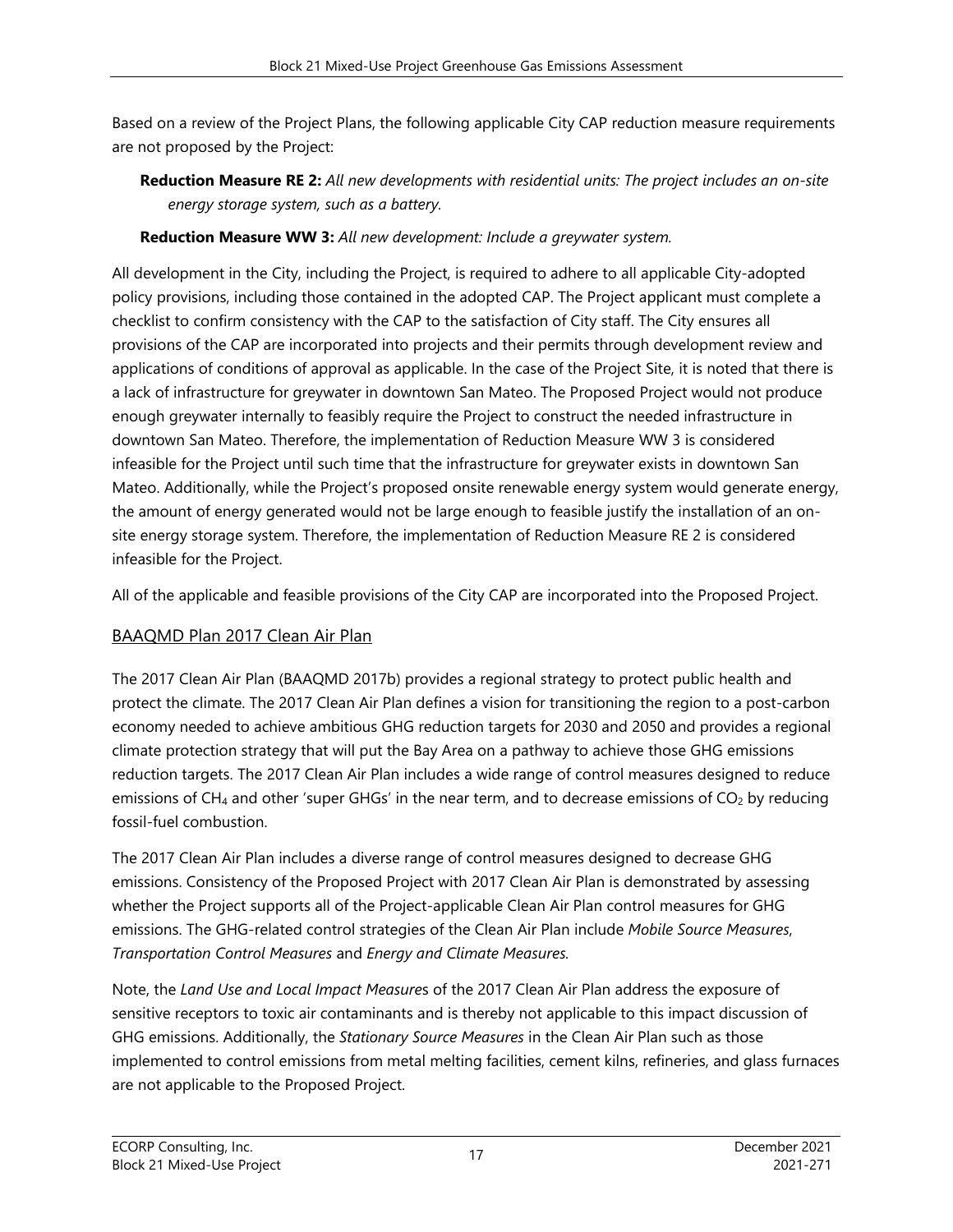### *Transportation and Mobile Source Control Measures*

The BAAQMD identifies transportation and mobile source control measures as part of the Clean Air Plan to reduce emissions from these sources. The transportation control measures are designed to reduce emissions from motor vehicles by reducing vehicle trips and VMT in addition to vehicle idling and traffic congestion. The Proposed Project is consistent with the Clean Air Plan's transportation and mobile source control measures in that it is the redevelopment of an existing urban environment. The Project is considered "infill development" as it proposes to redevelop a build-out property and enhance the physical design of the urban environment. Under Public Resources Code (PRC) section 21061.3, an "infill site" is defined as a site that "has been previously developed for qualified urban uses." In turn, a "qualified urban use" is defined, pursuant to PRC section 21072, as "a residential, commercial, or public institutional, transit or transportation passenger facility, or retail use, or any combination of those uses." Additionally, the Project Site is located in an "urbanized area," which is defined under PRC section 21071 as "an incorporated city" that meets the criteria of having a population of at least 100,000 persons.

The Proposed Project would be located in close proximity to a Caltrain station, which is located less than 0.25 mile to the northwest of the site. At this location, Caltrain provides for local, limited and Baby Bullet service. There are three bus stops in close proximity to the Project Site, one on East 2<sup>nd</sup> Avenue, one on East 4th Avenue and one on South Delaware Street. The public transit accessibility would result in fewer vehicle trips and VMT compared to the statewide average and encourage walking and non-automotive forms of transportation, thus resulting in the reduction of, or no increase in, transportation-related emissions. The Project would also provide bike storage for residents.

Pedestrian access to the Project Site would be provided via new sidewalks constructed along the Project frontage that would range between approximately 14 and 25 feet in width. Bicycle access to the Project Site would be provided via existing bicycle routes located along South Delaware Street, South Claremont Street, and East  $3^{rd}$  Avenue from the east. A new protected bike lane would be constructed by the Project along the site's East 3<sup>rd</sup> Avenue and South Delaware Street frontage. The Proposed Project would also provide convenient accessibility to nearby retail shops, restaurants, a market, and more. These places of commerce and employment are conveniently located for the future residents of the Proposed Project to access via walking, biking, or a short vehicle trip, which will further reduce VMT. Additionally, the Project would include on-site office jobs within an area built with large numbers of residential uses, notably to the south of the Project. There are also existing single-family neighborhoods located to the north and east.

These aspects of the Project would result in the generation of a reduced amount of GHG emissions. According to the U.S. Environmental Protection Agency (USEPA), redevelopments (namely at brownfield sites such as the Project Site) produce 32 to 57 percent less emissions per capita relative to conventional developments (USEPA 2011); this is because the number of daily vehicle trips and daily VMT associated with the redevelopment tend to be lower compared with development on vacant land. As a result, the Proposed Project would not conflict with the identified transportation and mobile source control measures of the Clean Air Plan.

### *Land Use and Local Impact Measures*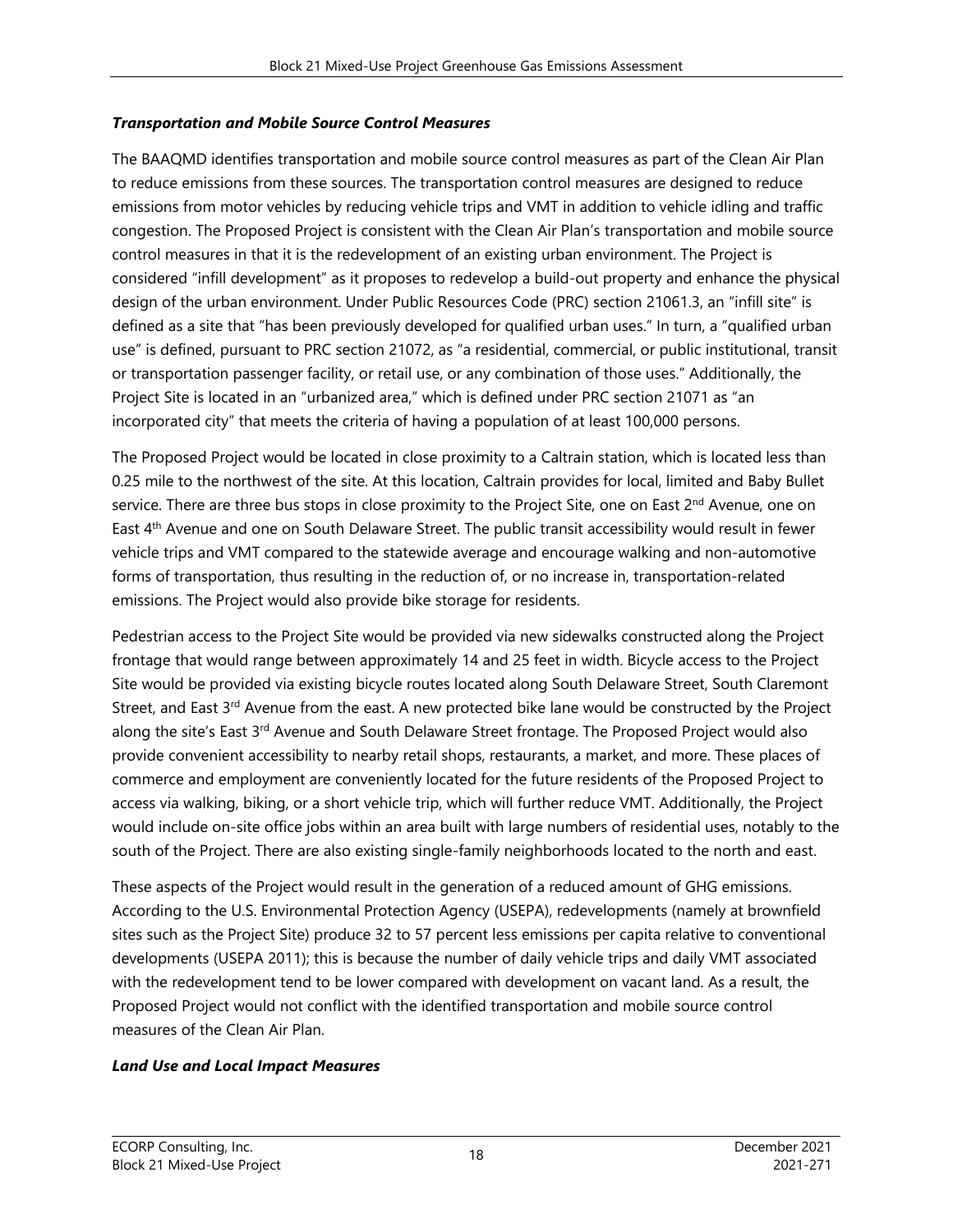The BAAQMD Clean Air Plan includes *Land Use and Local Impact Measures* to ensure that planned growth is focused in a way that protects the people and environment from exposure of emissions associated with stationary and mobile sources and to promote mixed-use, compact development to reduce motor vehicle travel. The *Land Use and Local Impact Measures* identified by the BAAQMD are not specifically applicable to the Proposed Project as they relate to actions the BAAQMD will take to reduce impacts from goods movement and health risks in affected communities at the plan level. The measures also detail new regulatory actions the BAAQMD will undertake related to land use, including updates to the CEQA Air Quality Guidelines, and indirect source review.

However, the Proposed Project would be a redevelopment infill Project in support of these measures. For instance, the Project can be identified for its "location efficiency." Location efficiency describes the location of the Project relative to the type of urban landscape its proposed to fit within, such as an "urban area," "compact infill," or "suburban center." The Project site represents an urban/compact infill location within an area of the city developed with residential and commercial uses. The Project site is served by existing public transportation as previously described; it is within an active urban center surrounded with many existing offsite office, commercial, and residential buildings. The Project would locate additional residential land uses in close proximity to existing offsite office, commercial, and residential uses. Therefore, the Project would provide future Project residents with the potential work opportunities and commercial service options in close proximity to the site. Additionally, the Project would locate potential employment opportunities for residents already living in the vicinity. The location efficiency of the Project site would result in synergistic benefits that would reduce vehicle trips and VMT compared to the statewide average and would result in corresponding reduction of transportation related GHG emissions.

The Project would increase housing density in the vicinity over current conditions. Increased density reduces emissions associated with transportation as it reduces the distance people travel for work or services and provides a foundation for the implementation of other strategies to reduce GHG emissions.

### *Energy and Climate Control Measures*

The Clean Air Plan also includes Energy and Climate Control Measures, which are designed to reduce ambient concentrations of emissions of CO<sub>2</sub>. Implementation of these measures is intended to promote energy conservation and efficiency in buildings throughout the community, promote renewable forms of energy production, reduce the "urban heat island" effect by increasing reflectivity of roofs and parking lots, promote the planting of (low volatile organic compound-emitting) trees to reduce biogenic emissions, lower air temperatures, provide shade, and absorb air pollutants. The measures include voluntary approaches to reduce the heat-island effect by increasing shade in urban and suburban areas through the planting of trees. The Proposed Project would increase landscaping throughout the Project Site and would include trees to meet the landscaping requirements of the Municipal Code, which would help reduce the urban heat-island effect. In addition, the Proposed Project would include EV charging in compliance with the City Municipal Code. Furthermore, the proposed buildings would be built to the 2019 Title 24 Building Energy Efficiency Standards. Per the 2019 Building Energy Efficiency Standards, 100 percent of electricity use during Project operation must be generated from renewable energy; eliminating operational CO<sub>2</sub>e emissions from the Project due to energy use.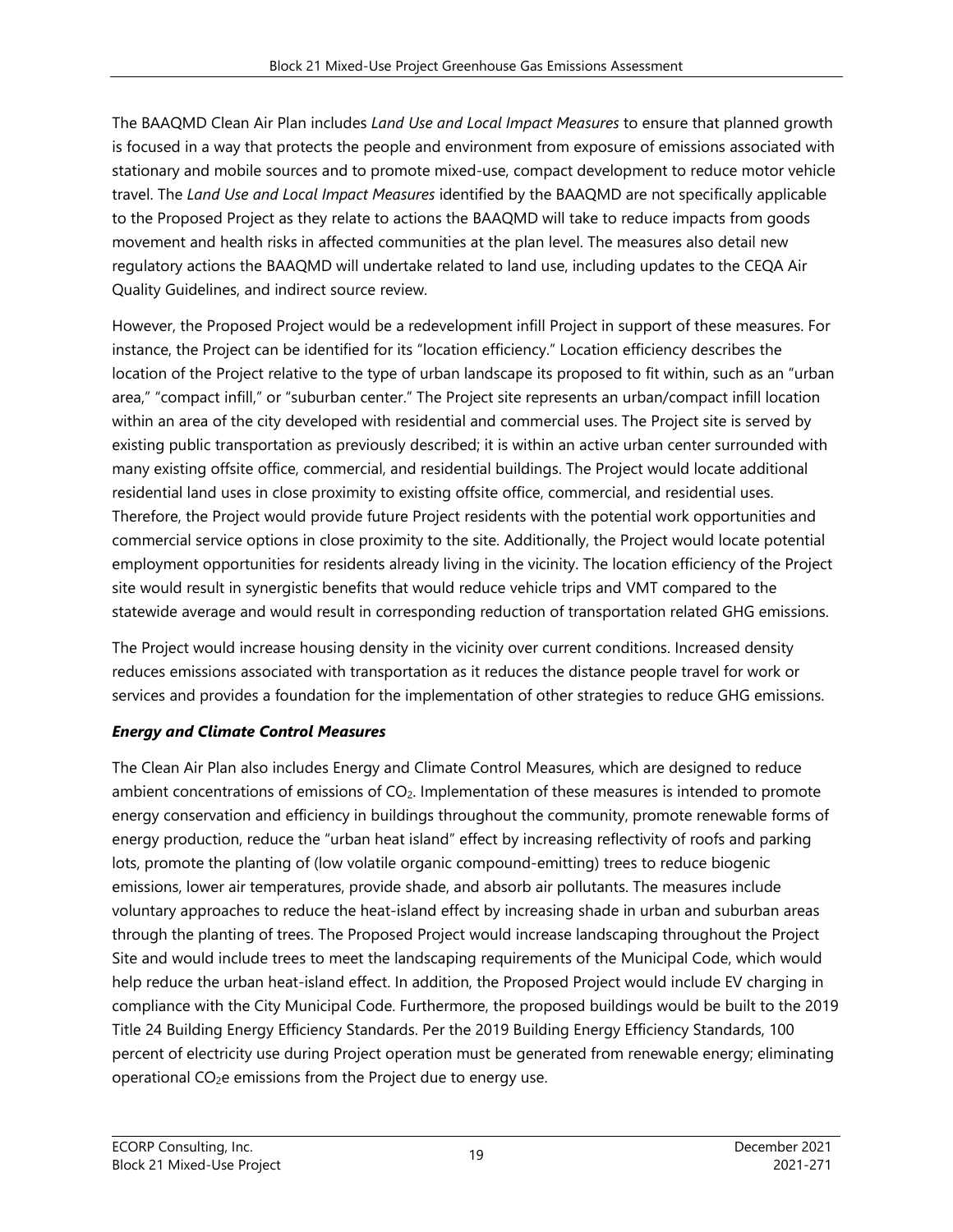The Project is consistent with the 2017 Clean Air Plan. The Proposed Project would conform to the Project-applicable control measures in the Clean Air Plan and would not disrupt or hinder the implementation of any other control measures.

### ABAG Final Plan Bay Area 2050

ABAG's Plan Bay Area is the RTP/SCS for the San Francisco Bay Area. Plan Bay Area establishes GHG emissions goals for automobiles and light-duty trucks, a potent source of GHG emissions attributable to land use development. As previously described, ABAG was tasked by CARB to achieve a 19 percent reduction of passenger car and light truck automotive GHG emissions by 2035 compared to 2005. Plan Bay Area 2050 establishes an overall mechanism to achieve these GHG targets for the Project region consistent with the target date of SB 32. According to ABAG, the San Francisco Bay Area will exceed the mandated GHG reduction target of 19 percent for 2035 by implementing Plan Bay Area.

The RTP/SCS contains thousands of individual transportation projects, including highway improvements, railway electrification, bicycle lanes, new transit hubs, and replacement bridges. These future investments seek to reduce traffic bottlenecks, improve the efficiency of the region's network, and expand mobility choices. The RTP/SCS is an important planning document for the region, allowing project sponsors to qualify for federal funding. In addition, the RTP/SCS is supported by a combination of transportation and land use strategies that help the region achieve state GHG emission reduction goals and federal Clean Air Act requirements, preserve open space areas, improve public health and roadway safety, support the vital goods movement industry, and use resources more efficiently.

Plan Bay Area 2050's core strategy is "focused growth" in existing communities along the existing transportation network. This strategy allows the best "bang for the buck" in achieving key regional economic, environmental, and equity goals: it builds upon existing community characteristics, efficiently leverages existing infrastructure, and mitigates impacts on areas with less development. Plan Bay Area 2050's Growth Geographies identify a mix of locally identified Priority Development Areas, areas near high quality transit and areas of high opportunity as communities poised to accommodate additional growth. Priority Development Areas are defined as areas generally near existing job centers or frequent transit that are locally identified (i.e., identified by towns, cities or counties) for housing and job growth. Meanwhile, Plan Bay Area 2050 identifies areas outside of the existing urban footprint or in areas that are at a very high risk of wildfire as areas where additional construction should be deprioritized.

The Project Site is located in an area identified as the "San Mateo Downtown Priority Development Area" in Plan Bay Area 2050 (ABAG 2020). Therefore, Plan Bay Area 2050 considers the Project location to be included in an area near high-quality transit and within a communities poised to accommodate additional growth, and therefore encourages urban growth in the Project Area. Furthermore, the Project is proposed within a built environment (infill development). The Project will increase density and land use diversity in the vicinity over current conditions. Increased density, measured in terms of persons, jobs, or building square footage, as well as increased land use diversity, potentially reduces emissions associated with transportation as it reduces the distance people travel for work or services and provides a foundation for the implementation of other strategies such as enhanced transit services. The Project would increase the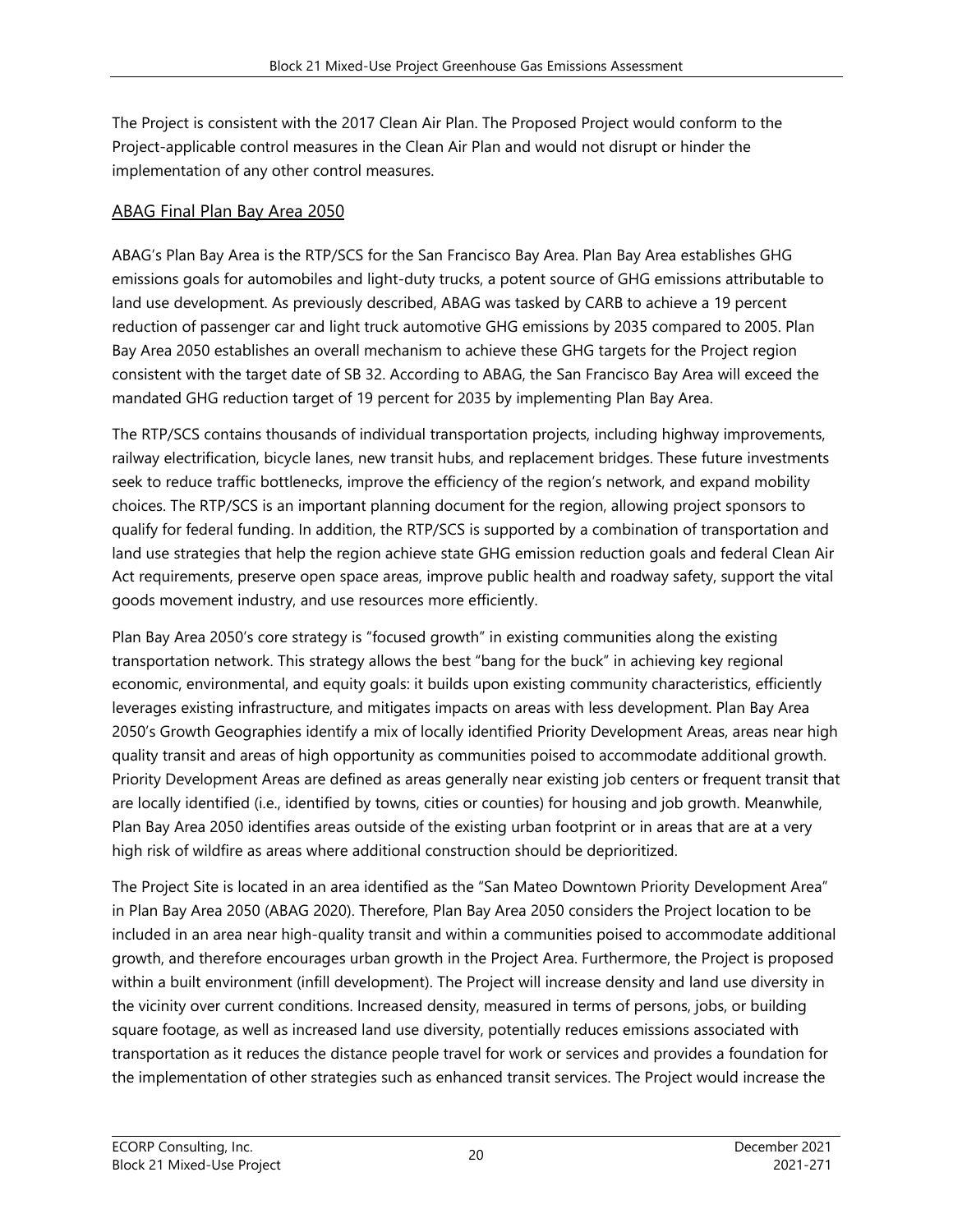site density from 32,871 total square feet of commercial and residential space to 271,328 total square feet of mixed-use residential-office building space.

For these reasons, the Project is consistent with Plan Bay Area. Based on the Project's proximity to public transportation, availability of bike storage space, proximity to retail stores, and TDM plan, it can be assumed that regional mobile emissions will decrease in line with the goals of Plan Bay Area with implementation of the Proposed Project. Implementing ABAG's RTP/SCS will greatly reduce the regional GHG emissions from transportation, and the Proposed Project will not obstruct the achievement of Plan Bay Area's emission reduction targets.

# *2.3.3.2 Generation of Greenhouse Gas Emissions*

### Project Construction

Construction-related activities that would generate GHG emissions include worker commute trips, haul trucks carrying supplies and materials to and from the Project Site, and off-road construction equipment (e.g., dozers, loaders, excavators). Table 3-2 illustrates the specific construction generated GHG emissions that would result from construction of the Project. Once construction is complete, the generation of these GHG emissions would cease.

| Table 3-2. Construction-Related Greenhouse Gas Emissions |                                       |  |  |  |  |  |  |  |
|----------------------------------------------------------|---------------------------------------|--|--|--|--|--|--|--|
| <b>Emissions Source</b>                                  | CO <sub>2</sub> e (Metric Tons/ Year) |  |  |  |  |  |  |  |
| <b>Construction Year 1</b>                               | 544                                   |  |  |  |  |  |  |  |
| <b>Construction Year 2</b>                               | 324                                   |  |  |  |  |  |  |  |
| <b>Total Construction Emissions</b>                      | 868                                   |  |  |  |  |  |  |  |

Source: CalEEMod version 2020.4.0. Refer to Attachment B for Model Data Outputs.

As shown in Table 3-2, Project construction would result in the generation of approximately 868 MTCO<sub>2</sub>e over the course of construction. Once construction is complete, the generation of these GHG emissions would cease. As previously stated, the BAAQMD does not have an adopted threshold of significance for construction-related GHG emissions. GHG emissions generated by the construction sector have been declining in recent years. For instance, construction equipment engine efficiency has continued to improve year after year. The first federal standards (Tier 1) for new off-road diesel engines were adopted in 1994 for engines over 50 horsepower (hp) and were phased in from 1996 to 2000. In 1996, a Statement of Principles pertaining to off-road diesel engines was signed between the USEPA, CARB, and engine makers (including Caterpillar, Cummins, Deere, Detroit Diesel, Deutz, Isuzu, Komatsu, Kubota, Mitsubishi, Navistar, New Holland, Wis-Con, and Yanmar). On August 27, 1998, the USEPA signed the final rule reflecting the provisions of the Statement of Principles. The 1998 regulation introduced Tier 1 standards for equipment under 50 hp and increasingly more stringent Tier 2 and Tier 3 standards for all equipment with phase-in schedules from 2000 to 2008. As a result, all off-road, diesel-fueled construction equipment manufactured in 2006 or later has been manufactured to Tier 3 standards. Tier 3 engine standards reduce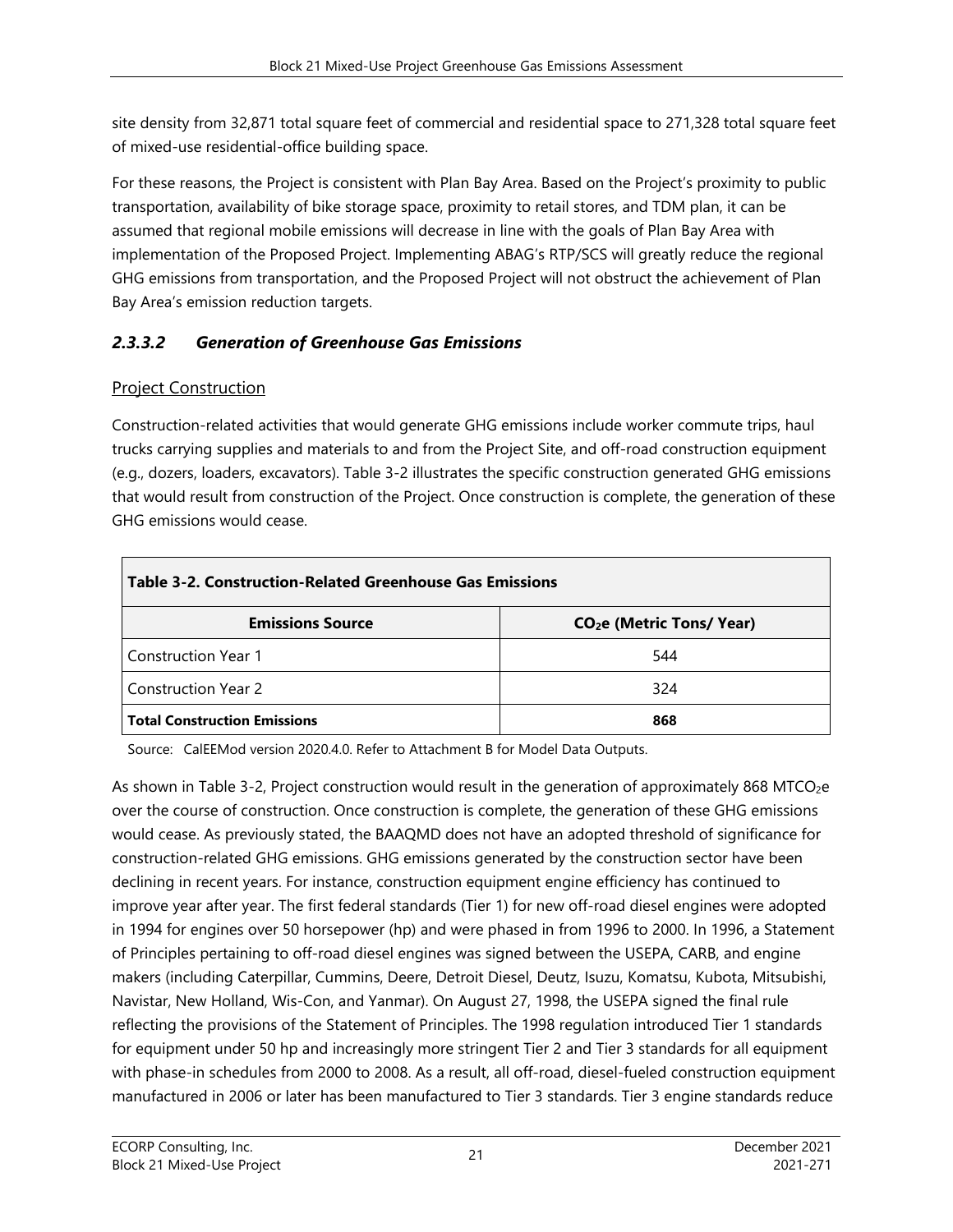precursor and subset GHG emissions such as nitrogen oxide by as much as 60 percent. On May 11, 2004, the USEPA signed the final rule introducing Tier 4 emission standards, which were phased in over the period of 2008-2015. The Tier 4 standards require that emissions of nitrogen oxide be further reduced by about 90 percent. All off-road, diesel-fueled construction equipment manufactured in 2015 or later will be manufactured to Tier 4 standards.

In addition, the California Energy Commission recently released the 2019 Building Energy Efficiency Standards contained in the California Code of Regulations, Title 24, Part 6 (also known as the California Energy Code). Both the 2016 and 2019 updates to the Building Energy Efficiency Standards focus on several key areas to improve the energy efficiency of newly constructed buildings and additions, and alterations to existing buildings. For instance, effective January 1, 2017, owners/builders of construction projects have been required to divert (recycle) 65 percent of construction waste materials generated during the project construction phase. This requirement greatly reduces the generation of GHG emissions by reducing decomposition at landfills, which is a source of CH4, and reducing demand for natural resources.

### Project Operations

Operation of the Project would result in GHG emissions. Projected GHG emissions associated with proposed operations are quantified and compared to the existing baseline, which, as previously stated, includes automotive and food services, general retail, and single-family residences totaling 32,871 square feet of building space. Table 3-3 summarizes all the direct and indirect annual GHG emissions associated with the Project.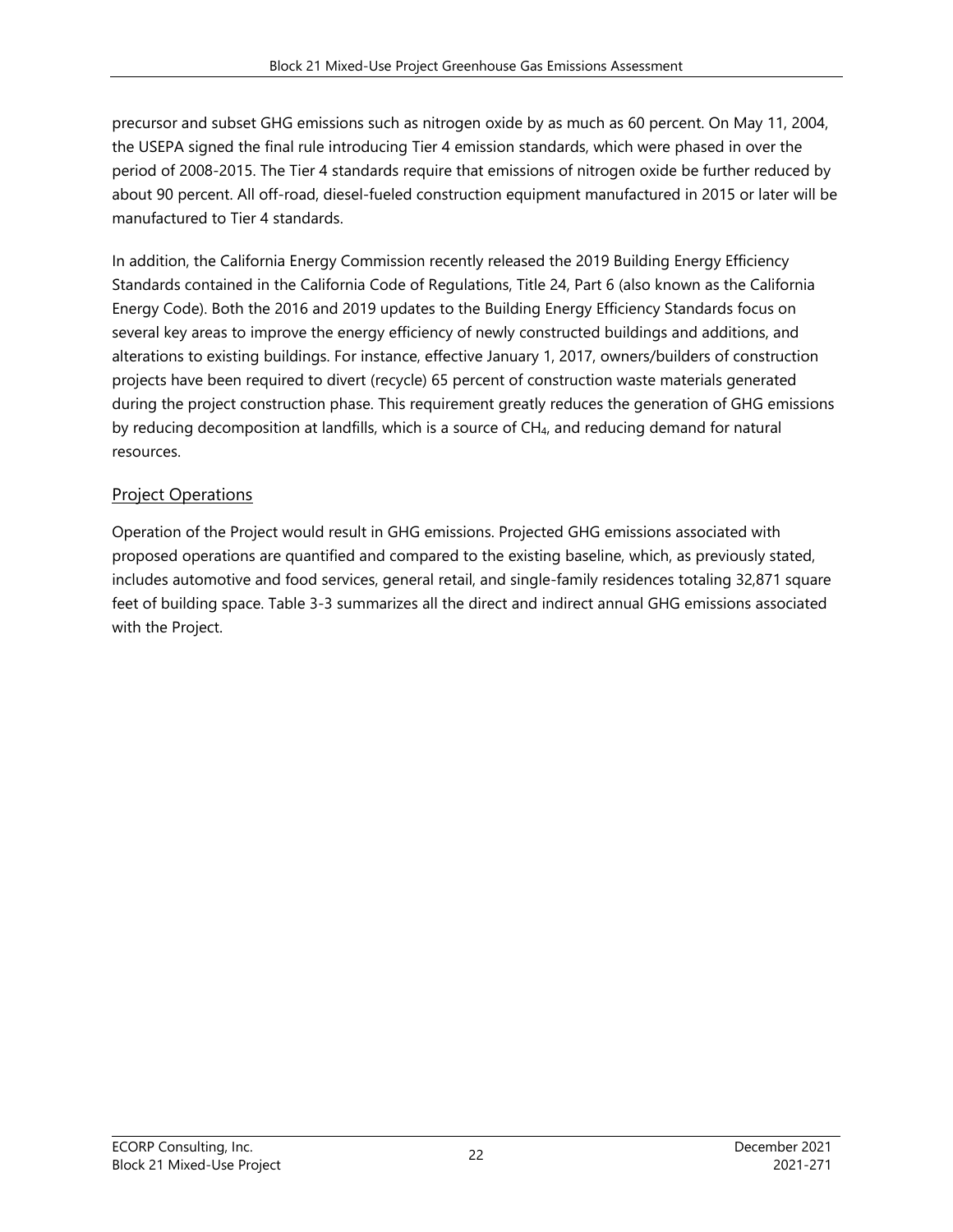| Table 3-3. Operational-Related Greenhouse Gas Emissions |                                       |  |  |  |  |  |  |
|---------------------------------------------------------|---------------------------------------|--|--|--|--|--|--|
| <b>Emission Source</b>                                  | CO <sub>2</sub> e (Metric Tons/ Year) |  |  |  |  |  |  |
|                                                         | <b>Proposed Project</b>               |  |  |  |  |  |  |
| Area Source                                             | 6                                     |  |  |  |  |  |  |
| Energy                                                  | 336                                   |  |  |  |  |  |  |
| Mobile                                                  | 525                                   |  |  |  |  |  |  |
| Waste                                                   | 110                                   |  |  |  |  |  |  |
| Water                                                   | 66                                    |  |  |  |  |  |  |
| <b>Total</b>                                            | 1,043                                 |  |  |  |  |  |  |
|                                                         | <b>Existing Onsite Land Uses</b>      |  |  |  |  |  |  |
| Area Source                                             | $\mathbf{1}$                          |  |  |  |  |  |  |
| Energy                                                  | 57                                    |  |  |  |  |  |  |
| Mobile                                                  | 541                                   |  |  |  |  |  |  |
| Waste                                                   | 22.5                                  |  |  |  |  |  |  |
| Water                                                   | 5                                     |  |  |  |  |  |  |
| <b>Total</b>                                            | 626.5                                 |  |  |  |  |  |  |
|                                                         | <b>Difference</b>                     |  |  |  |  |  |  |
| Area Source                                             | $+5$                                  |  |  |  |  |  |  |
| Energy                                                  | $+279$                                |  |  |  |  |  |  |
| Mobile                                                  | $-16$                                 |  |  |  |  |  |  |
| Waste                                                   | $+87.5$                               |  |  |  |  |  |  |
| Water                                                   | $+61$                                 |  |  |  |  |  |  |
| <b>Total</b>                                            | $+416.5$                              |  |  |  |  |  |  |
| <b>BAAQMD Bright-Line Significance Threshold</b>        | 660                                   |  |  |  |  |  |  |
| <b>Exceed BAAQMD Threshold?</b>                         | No                                    |  |  |  |  |  |  |

Source: CalEEMod version 2020.4.0. Refer to Attachment A for Model Data Outputs.

Notes: Emission projections predominately based on CalEEMod model defaults for San Mateo County. Emissions projections account for baseline and Project trip generation rates identified by David J. Powers and Associates  $(2021)$ .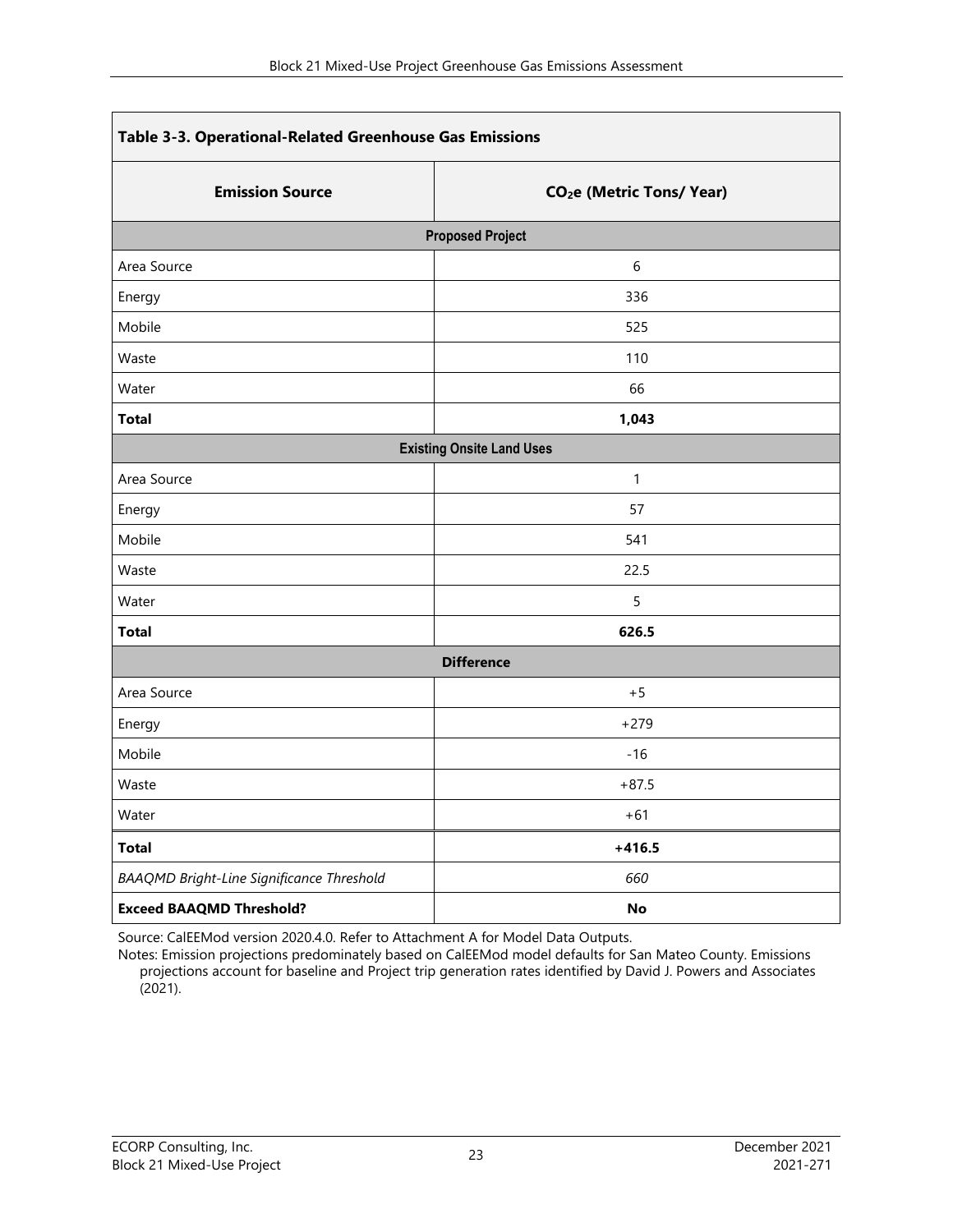As shown in Table 3-3, the increase in operational GHG emissions over the existing baseline would be 416.5 MTCO2e per year as a result of the Project. Therefore, the proposed Project would not surpass the BAAQMD bright-line numeric significance threshold of 660 MTCO<sub>2</sub>e annually.

### *2.3.3.3 Cumulative GHG Impacts*

Climate change is a global problem, and GHGs are global pollutants unlike criteria air pollutants and toxic air contaminants, which are pollutants of regional and local concern. Whereas pollutants with localized air quality effects have relatively short atmospheric lifetimes (about one day), GHGs have much longer atmospheric lifetimes of one year to several thousand years that allow them to be dispersed around the globe.

It is generally the case that an individual project of this size and nature is of insufficient magnitude by itself to influence climate change or result in a substantial contribution to the global GHG inventory. GHG impacts are recognized as exclusively cumulative impacts; there are no non-cumulative GHG emission impacts from a climate change perspective. The additive effect of Project-related GHGs would not result in a reasonably foreseeable cumulatively considerable contribution to global climate change. As previously discussed, the Proposed Project would not conflict with the City CAP, the BAAQMD 2017 Clean Air Plan, or Plan Bay Area, the RTP/SCS for the Bay Area. As a result, the Project would not conflict with any GHG reduction plans. Therefore, the Project's cumulative contribution of GHG emissions would be less than significant and the Project's cumulative GHG impacts would also be less than cumulatively considerable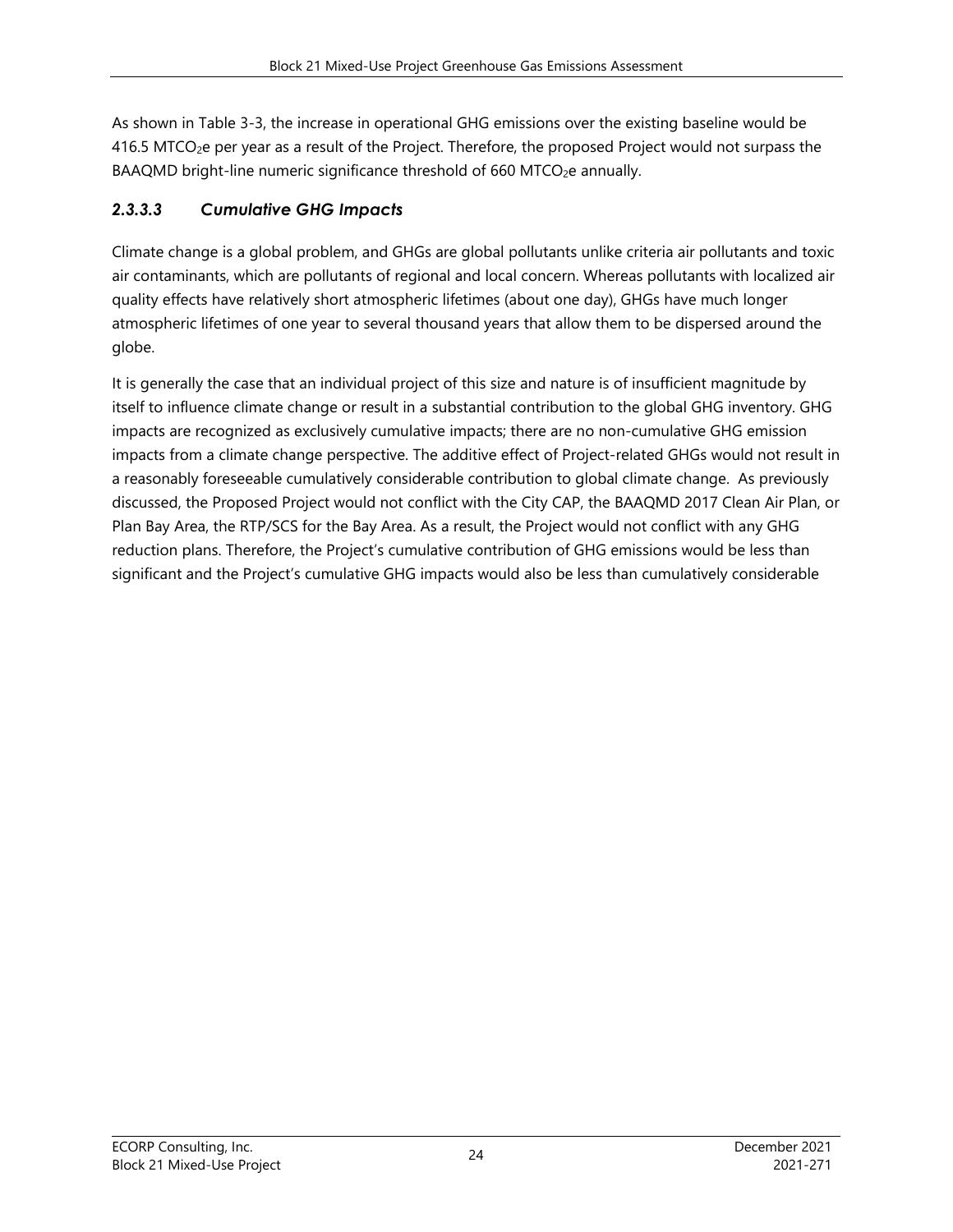### **3.0 REFERENCES**

- ABAG. 2021. Bay Area 2050. https://www.planbayarea.org/sites/default/files/documents/2021- 05/Draft\_Plan\_Bay\_Area\_2050\_May2021\_0.pdf
- \_\_\_\_\_. 2020. Bay Area 2050 GIS Data Catalog. https://opendata.mtc.ca.gov/datasets/MTC::prioritydevelopment-areas-plan-bay-area-2050/about
- AEP. 2016. Beyond 2020 and Newhall: A Field Guide to New CEQA Greenhouse Gas Thresholds and Climate Action Plan Targets for California.
- BAAQMD. 2017a. Bay Area Air Quality Management District CEQA Air Quality Guidelines.
- \_\_\_\_\_. 2017b. Bay Area Final 2017 Clean Air Plan.
- California Air Pollution Control Officers Association (CAPCOA). 2021. California Emissions Estimator Model (CalEEMod), version 2020.4.0.
- California Air Resources Board (CARB). 2021. California Greenhouse Gas Emission Inventory 2021 Edition. https://ww2.arb.ca.gov/ghg-inventory-data
- \_\_\_\_\_. 2008. Climate Change Scoping Plan Appendices (Appendix F).
- Crockett, Alexander G. 2011. Addressing the Significance of Greenhouse Gas Emissions Under CEQA: California's Search for Regulatory Certainty in an Uncertain World.
- David J. Powers and Associates. 2021. Block 21 Trip Gen Spreadsheet.
- Intergovernmental Panel on Climate Change (IPCC). 2014. Climate Change 2014 Synthesis Report: Approved Summary for Policymakers. http://www.ipcc.ch/.
- \_\_\_\_\_. 2013. Carbon and Other Biogeochemical Cycles. In: Climate Change 2013: The Physical Science Basis. Contribution of Working Group I to the Fifth Assessment Report of the Intergovernmental Panel on Climate Change. http://www.climatechange2013.org/ images/report/WG1AR5\_ALL\_FINAL.pdf.
- U.S. Environmental Protection Agency (USEPA). 2016a. Climate Change Greenhouse Gas Emissions: Carbon Dioxide. http://www.epa.gov/climatechange/emissions/co2.html.
- \_\_\_\_\_. 2016b. Methane. https://www3.epa.gov/climatechange/ghgemissions/gases/ch4.html.
- \_\_\_\_\_. 2016c. Nitrous Oxide. https://www3.epa.gov/climatechange/ghgemissions/gases/n2o.html.
- \_\_\_\_\_. 2011. Air and Water Quality Impacts of Brownfields Redevelopment. https://www.epa.gov/sites/default/files/2015-09/documents/bfenvironimpacts042811.pdf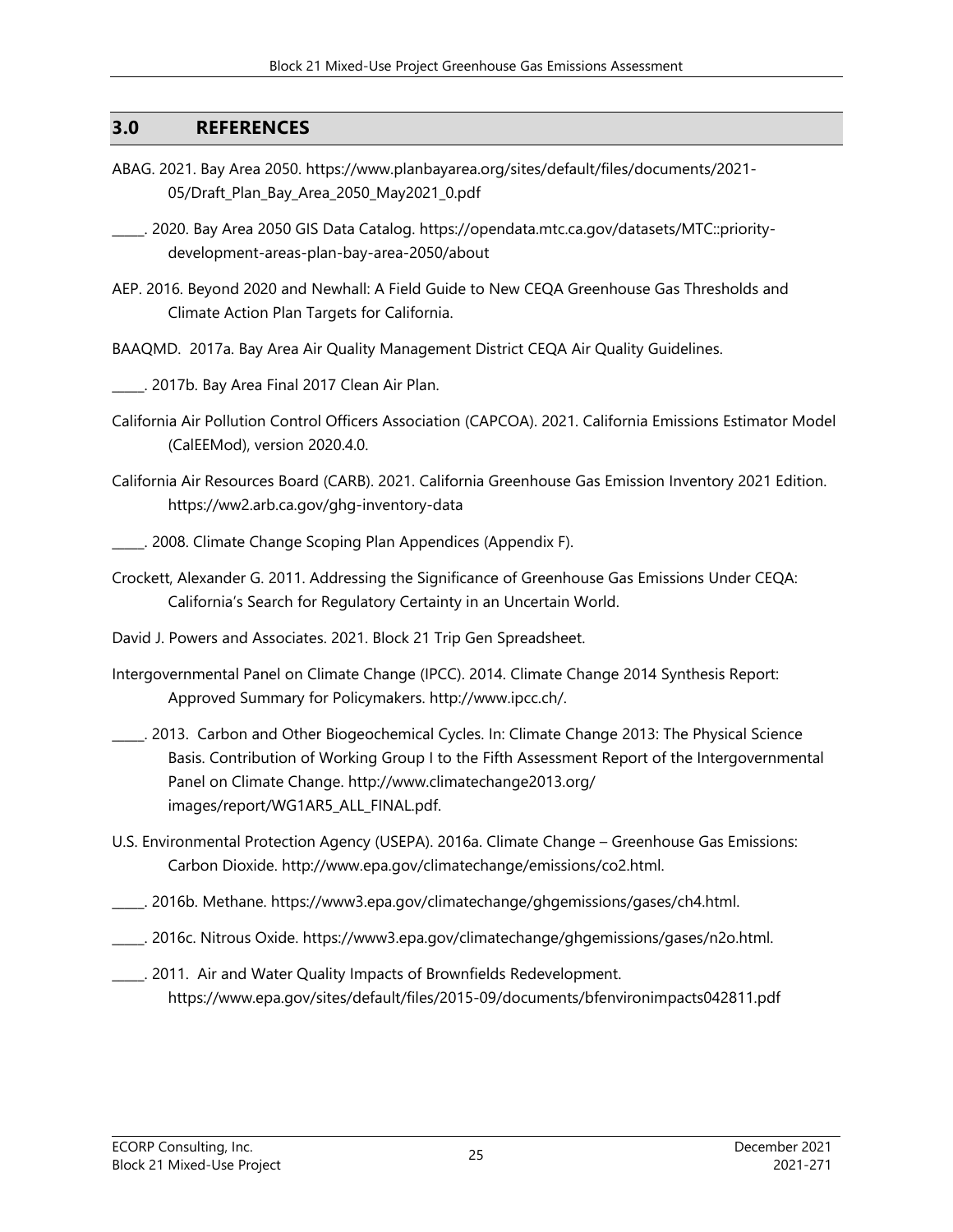# **LIST OF ATTACHMENTS**

Attachment A – CalEEMod Output File for Greenhouse Gas Emissions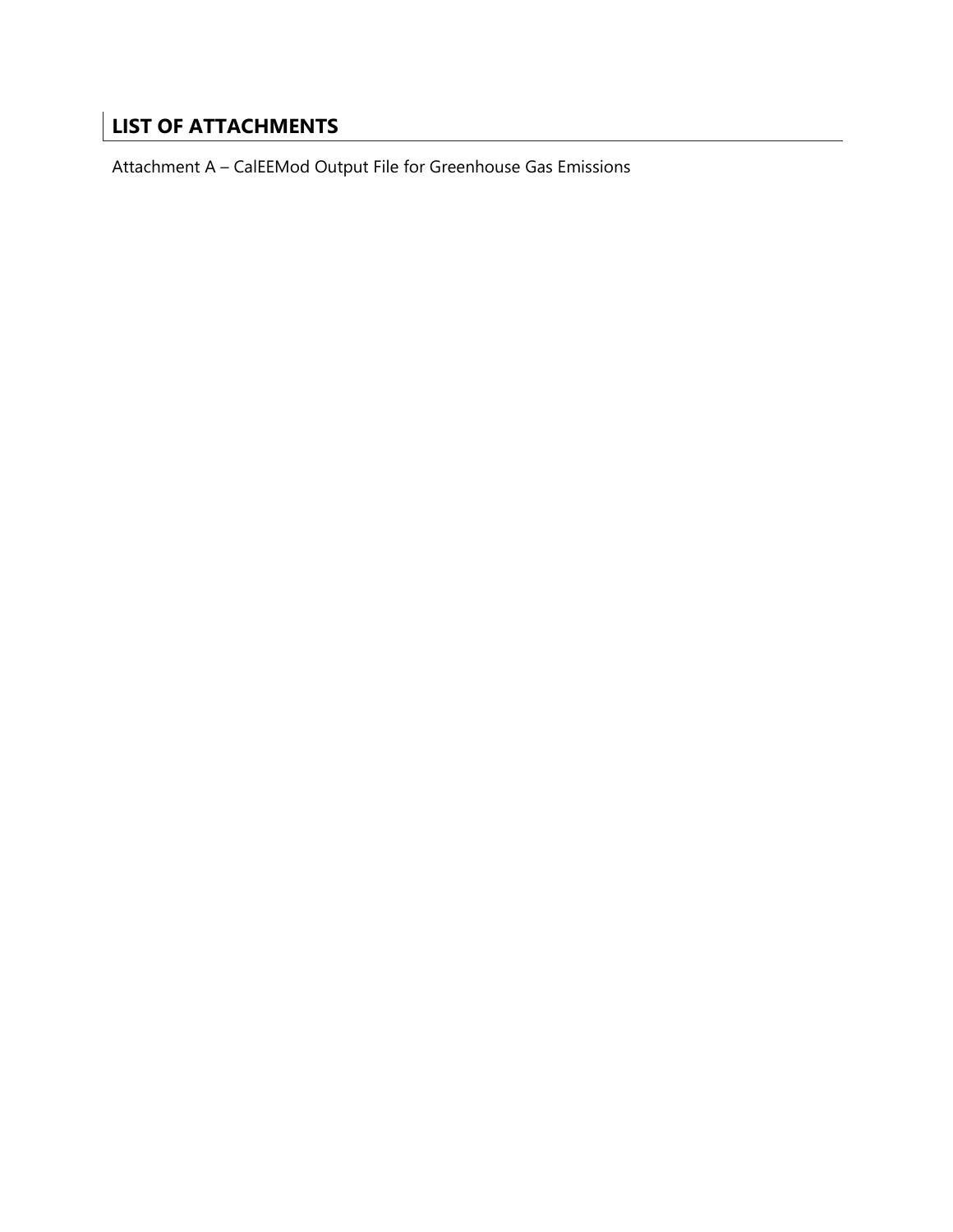# **ATTACHMENT A**

CalEEMod Output Files – Greenhouse Gas Emissions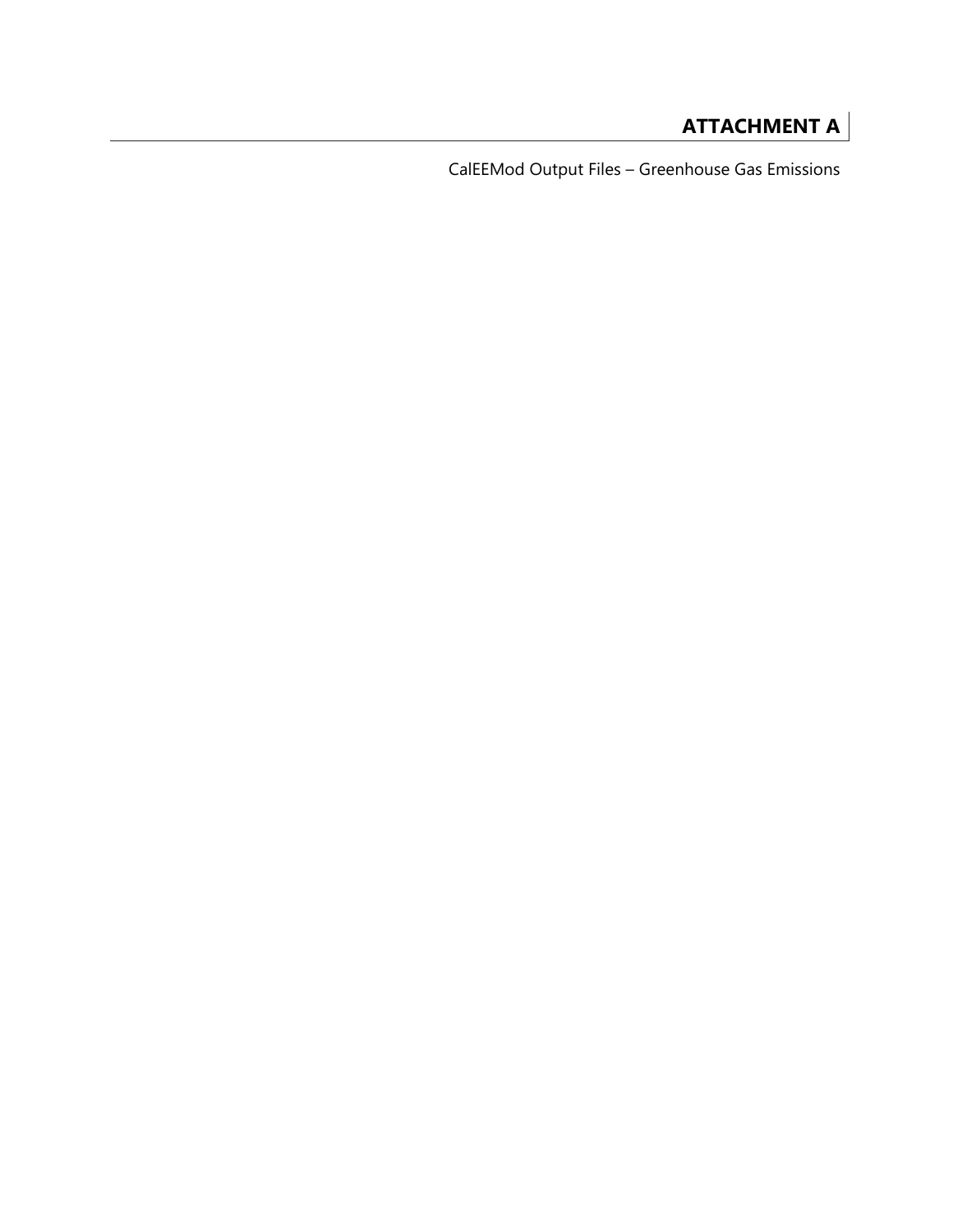**EMFAC Off-Model Adjustment Factors for Gasoline Light Duty Vehicle to Account for the SAFE Vehicle Rule Not Applied**

### **Block 21 Mixed-Use - PROPOSED PROJECT**

**San Mateo County, Annual**

### **1.0 Project Characteristics**

#### **1.1 Land Usage**

| <b>Land Uses</b>                 | <b>Size</b> | <b>Metric</b> | Lot Acreage      | Floor Surface Area | Population |
|----------------------------------|-------------|---------------|------------------|--------------------|------------|
| <b>General Office Building</b>   | 180.95      | 1000sqft      | 1.5 <sup>4</sup> | 180,950.00         |            |
| Unenclosed Parking with Elevator | 407.00      | Space         | 0.00             | 128.692.00         |            |
| Apartments Mid Rise              | 111.00      | Dwelling Unit | 0.00             | 90,378.00          | 317        |

#### **1.2 Other Project Characteristics**

| Urbanization               | Urban                            | Wind Speed (m/s)                  | 2.2   | <b>Precipitation Freg (Days)</b>        | 70    |
|----------------------------|----------------------------------|-----------------------------------|-------|-----------------------------------------|-------|
| <b>Climate Zone</b>        | 5                                |                                   |       | <b>Operational Year</b>                 | 2023  |
| Utility Company            | Pacific Gas and Electric Company |                                   |       |                                         |       |
| CO2 Intensity<br>(lb/MWhr) | 203.98                           | <b>CH4 Intensity</b><br>(lb/MWhr) | 0.033 | N <sub>2</sub> O Intensity<br>(lb/MWhr) | 0.004 |

#### **1.3 User Entered Comments & Non-Default Data**

Project Characteristics -

Land Use - Project site = 1.51 acres

Construction Phase - Construction duration = 15 months

Demolition -

Grading -

Vehicle Trips - Daily traffic trip per Trip Generation spreadsheet provided by David J Powers

Woodstoves - No wood burning devices

Mobile Land Use Mitigation -

Energy Mitigation -

Water Mitigation -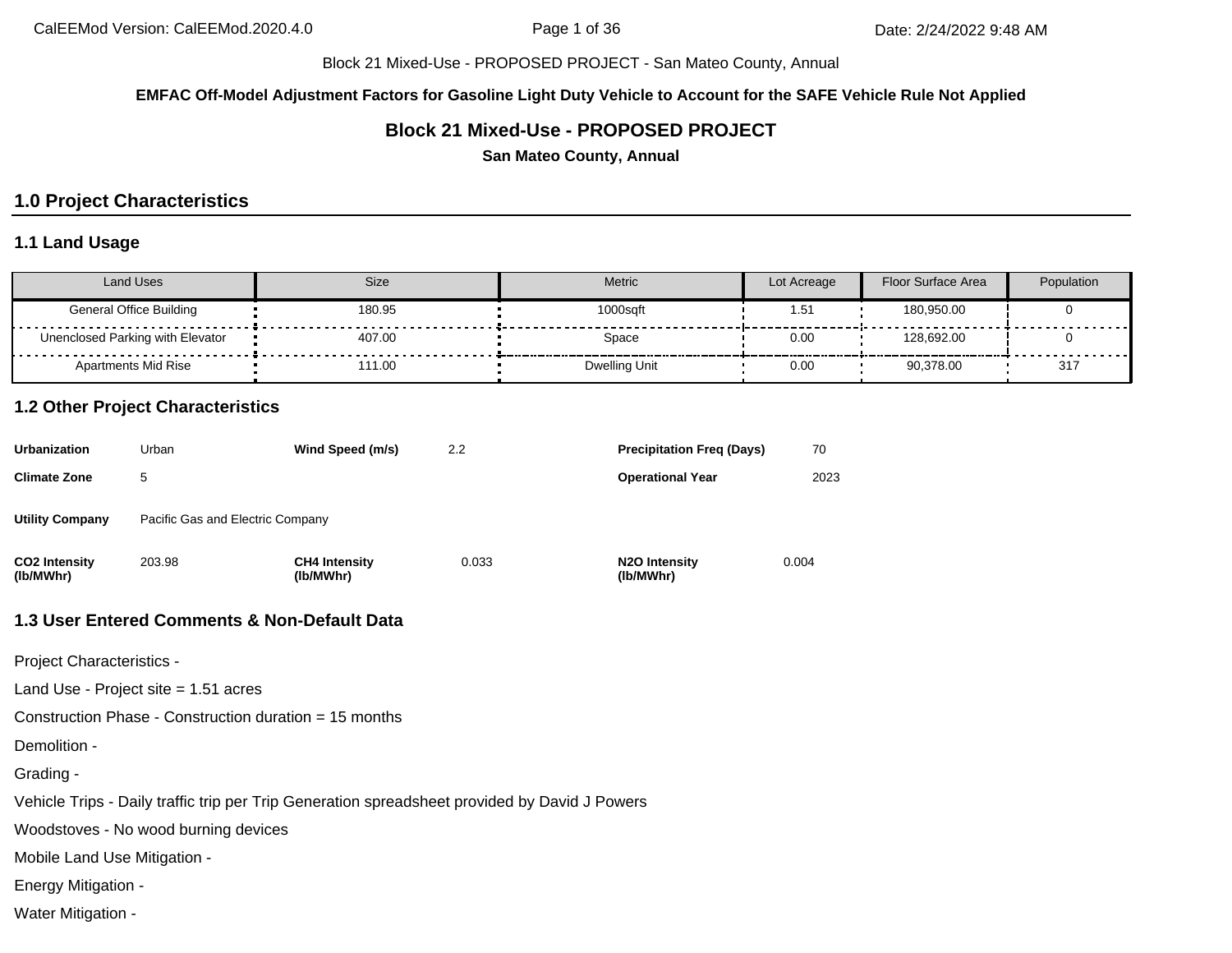#### **EMFAC Off-Model Adjustment Factors for Gasoline Light Duty Vehicle to Account for the SAFE Vehicle Rule Not Applied**

Energy Use - No Natural Gas per MM GHG-1. Electictricy consumption increased accordingly.

| <b>Table Name</b>    | Column Name       | Default Value | <b>New Value</b> |  |  |
|----------------------|-------------------|---------------|------------------|--|--|
| tblConstructionPhase | NumDays           | 20.00         | 40.00            |  |  |
| tblConstructionPhase | NumDays           | 2.00          | 40.00            |  |  |
| tblConstructionPhase | NumDays           | 4.00          | 40.00            |  |  |
| tblEnergyUse         | NT24E             | 3,054.10      | 3,072.75         |  |  |
| tblEnergyUse         | NT24E             | 4.80          | 6.80             |  |  |
| tblEnergyUse         | NT24NG            | 2,615.00      | 0.00             |  |  |
| tblEnergyUse         | NT24NG            | 1.01          | 0.00             |  |  |
| tblEnergyUse         | <b>T24E</b>       | 90.83         | 109.48           |  |  |
| tblEnergyUse         | <b>T24E</b>       | 3.66          | 5.70             |  |  |
| tblEnergyUse         | <b>T24NG</b>      | 5,828.01      | 0.00             |  |  |
| tblEnergyUse         | <b>T24NG</b>      | 18.14         | 0.00             |  |  |
| tblFireplaces        | FireplaceWoodMass | 228.80        | 0.00             |  |  |
| tblFireplaces        | NumberGas         | 16.65         | 35.52            |  |  |
| tblFireplaces        | NumberWood        | 18.87         | 0.00             |  |  |
| tblGrading           | MaterialExported  | 0.00          | 31,000.00        |  |  |
| tblGrading           | MaterialExported  | 0.00          | 31,000.00        |  |  |
| tblLandUse           | LandUseSquareFeet | 162,800.00    | 128,692.00       |  |  |
| tblLandUse           | LandUseSquareFeet | 111,000.00    | 90,378.00        |  |  |
| tblLandUse           | LotAcreage        | 4.15          | 1.51             |  |  |
| tblLandUse           | LotAcreage        | 3.66          | 0.00             |  |  |
| tblLandUse           | LotAcreage        | 2.92          | 0.00             |  |  |
| tblVehicleTrips      | ST_TR             | 4.91          | 5.56             |  |  |
| tblVehicleTrips      | SU_TR             | 4.09          | 5.56             |  |  |
| tblVehicleTrips      | WD_TR             | 5.44          | 5.56             |  |  |
| tblVehicleTrips      | $WD_TR$           | 9.74          | 8.42             |  |  |
| tblWoodstoves        | NumberCatalytic   | 2.22          | 0.00             |  |  |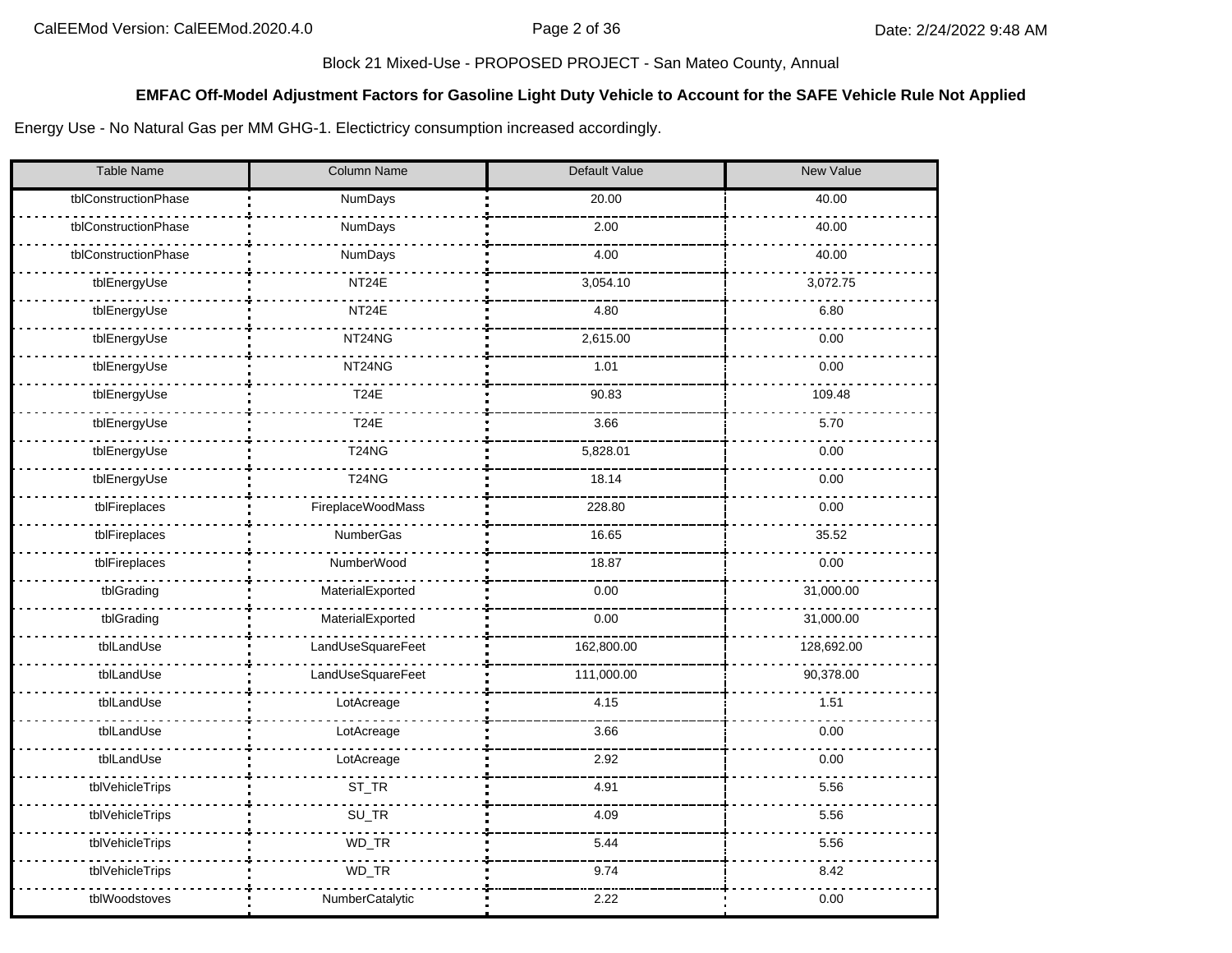#### **EMFAC Off-Model Adjustment Factors for Gasoline Light Duty Vehicle to Account for the SAFE Vehicle Rule Not Applied**

| rhIV <sup>.</sup><br>nnastaves | NumberNoncata     | $\sim$<br><u>.</u> | 0.00 |  |  |
|--------------------------------|-------------------|--------------------|------|--|--|
| tblW<br>'nndstnyes             | WoodstoveWoodMass | 582.40             | 0.00 |  |  |

### **2.0 Emissions Summary**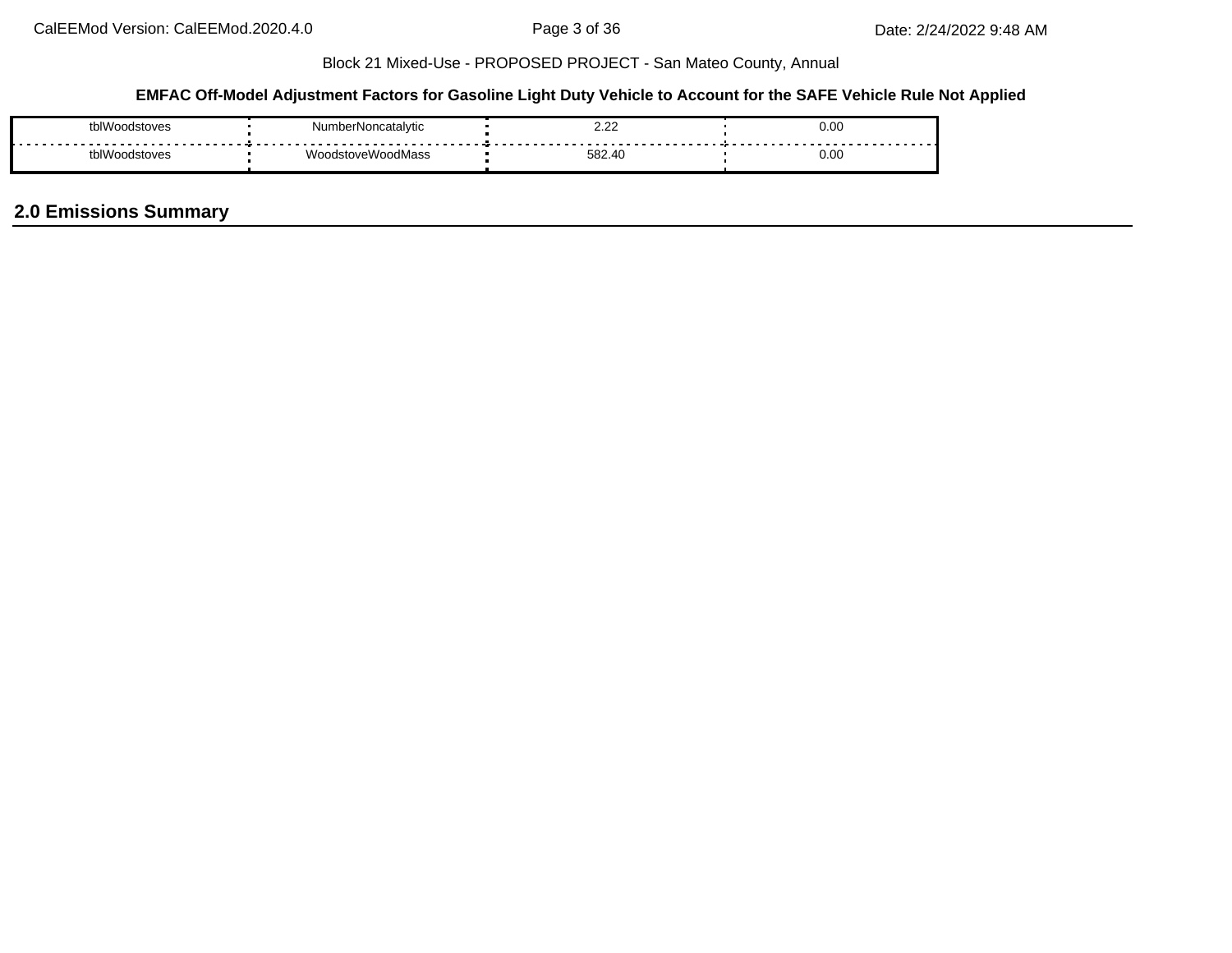#### **EMFAC Off-Model Adjustment Factors for Gasoline Light Duty Vehicle to Account for the SAFE Vehicle Rule Not Applied**

### **2.1 Overall Construction**

#### **Unmitigated Construction**

|                | <b>ROG</b>                | <b>NO<sub>x</sub></b> | CO     | SO <sub>2</sub> | Fugitive<br><b>PM10</b> | Exhaust<br><b>PM10</b> | <b>PM10</b><br>Total | Fugitive<br>PM2.5 | Exhaust<br>PM2.5 | <b>PM2.5</b><br>Total |        | Bio- CO2   NBio- CO2   Total CO2 |                   | CH <sub>4</sub> | <b>N2O</b> | CO <sub>2e</sub> |
|----------------|---------------------------|-----------------------|--------|-----------------|-------------------------|------------------------|----------------------|-------------------|------------------|-----------------------|--------|----------------------------------|-------------------|-----------------|------------|------------------|
| Year           | tons/yr                   |                       |        |                 |                         |                        |                      |                   |                  | MT/yr                 |        |                                  |                   |                 |            |                  |
| 2022           | 0.1734<br>. .             | 2.2235                | 1.3376 | 5.4000e-<br>003 | 0.4508                  | 0.0675                 | 0.5184               | 0.1718            | 0.0634           | 0.2352                | 0.0000 |                                  | 526.0965 526.0965 | 0.0719          | 0.0538     | .543.9281        |
| 2023           | 7566،<br>$\bullet\bullet$ | 1.1217                | 1.3193 | 3.5400e-<br>003 | 0.1414                  | 0.0408                 | 0.1823               | 0.0383            | 0.0394           | 0.0777                | 0.0000 | 318.8007 318.8007                |                   | 0.0324          | 0.0164     | $\cdot$ 324.4940 |
| <b>Maximum</b> | 1.7566                    | 2.2235                | 1.3376 | 5.4000e-<br>003 | 0.4508                  | 0.0675                 | 0.5184               | 0.1718            | 0.0634           | 0.2352                | 0.0000 | 526.0965                         | 526.0965          | 0.0719          | 0.0538     | 543.9281         |

#### **Mitigated Construction**

|                | <b>ROG</b>    | <b>NO<sub>x</sub></b> | CO     | SO <sub>2</sub> | Fugitive<br><b>PM10</b> | Exhaust<br><b>PM10</b> | <b>PM10</b><br>Total | Fugitive<br>PM2.5 | Exhaust<br>PM2.5 | PM2.5<br>Total |        | Bio- CO2   NBio- CO2   Total CO2 |                        | CH <sub>4</sub> | <b>N2O</b> | CO <sub>2e</sub> |
|----------------|---------------|-----------------------|--------|-----------------|-------------------------|------------------------|----------------------|-------------------|------------------|----------------|--------|----------------------------------|------------------------|-----------------|------------|------------------|
| Year           | tons/yr       |                       |        |                 |                         |                        |                      |                   |                  | MT/yr          |        |                                  |                        |                 |            |                  |
| 2022           | 0.1734<br>. . | 2.2235                | 1.3376 | 5.4000e-<br>003 | 0.4508                  | 0.0675                 | 0.5184               | 0.1718            | 0.0634           | 0.2352         | 0.0000 |                                  | $-526.0963 - 526.0963$ | 0.0719          | 0.0538     | .543.9279        |
| 2023<br>п.     | 7566ء         | 1.1217                | .3193  | 3.5400e-<br>003 | 0.1414                  | 0.0408                 | 0.1823               | 0.0383            | 0.0394           | 0.0777         | 0.0000 |                                  | $-318.8006 - 318.8006$ | 0.0324          | 0.0164     | $\cdot$ 324.4938 |
| <b>Maximum</b> | 1.7566        | 2.2235                | 1.3376 | 5.4000e-<br>003 | 0.4508                  | 0.0675                 | 0.5184               | 0.1718            | 0.0634           | 0.2352         | 0.0000 | 526.0963                         | 526.0963               | 0.0719          | 0.0538     | 543.9279         |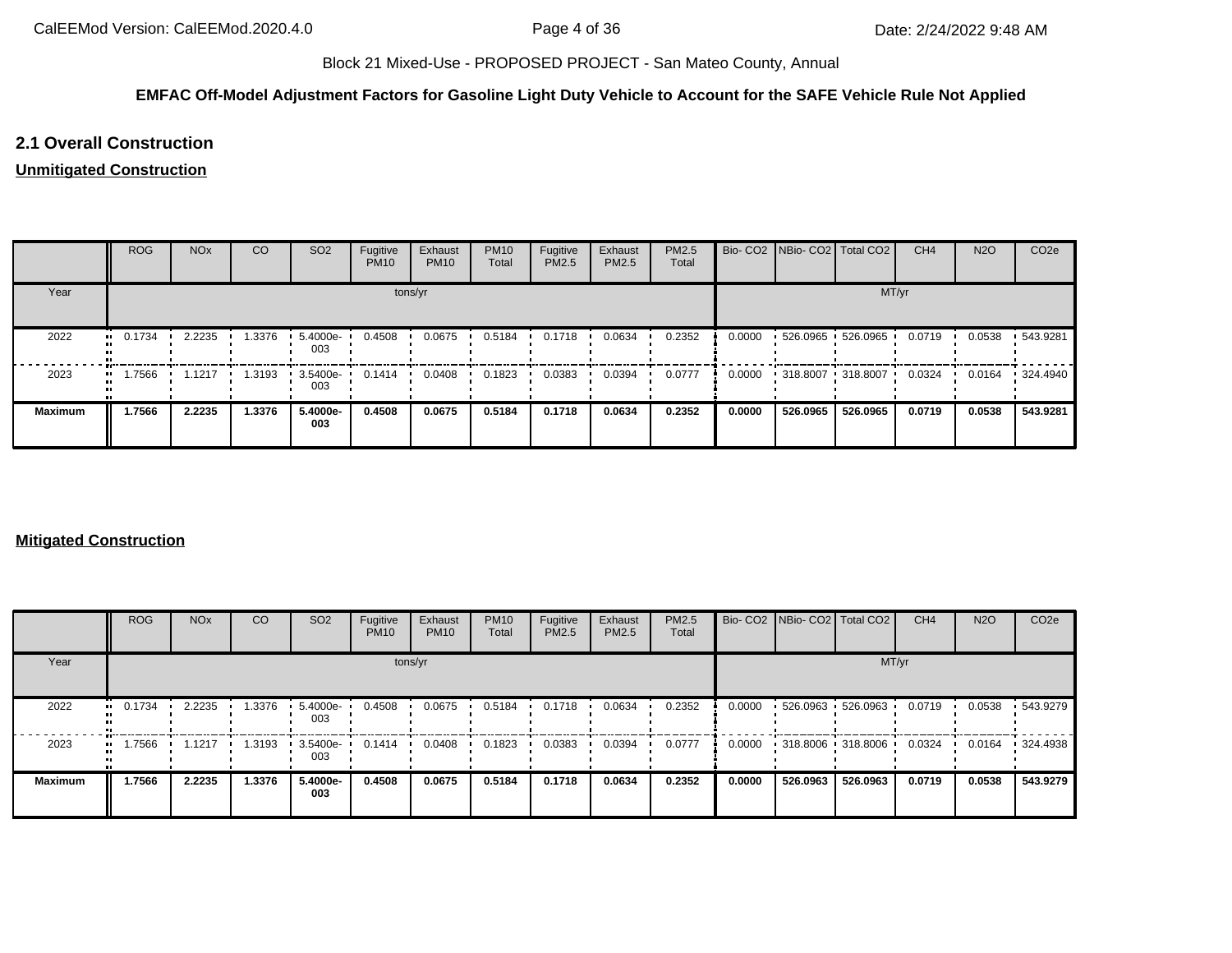#### **EMFAC Off-Model Adjustment Factors for Gasoline Light Duty Vehicle to Account for the SAFE Vehicle Rule Not Applied**

|                      | <b>ROG</b> | <b>NO<sub>x</sub></b> | CO   | <b>SO2</b> | <b>Fugitive</b><br><b>PM10</b> | <b>Exhaust</b><br><b>PM10</b> | <b>PM10</b><br><b>Total</b> | <b>Fugitive</b><br><b>PM2.5</b> | <b>Exhaust</b><br><b>PM2.5</b> | <b>PM2.5</b><br><b>Total</b> |      |      | Bio- CO2   NBio-CO2   Total CO2 | CH <sub>4</sub> | <b>N20</b> | CO <sub>2e</sub> |
|----------------------|------------|-----------------------|------|------------|--------------------------------|-------------------------------|-----------------------------|---------------------------------|--------------------------------|------------------------------|------|------|---------------------------------|-----------------|------------|------------------|
| Percent<br>Reduction | 0.00       | 0.00                  | 0.00 | 0.00       | 0.00                           | 0.00                          | 0.00                        | 0.00                            | 0.00                           | 0.00                         | 0.00 | 0.00 | 0.00                            | 0.00            | 0.00       | 0.00             |

| Quarter        | <b>Start Date</b> | <b>End Date</b> | Maximum Unmitigated ROG + NOX (tons/quarter) | Maximum Mitigated ROG + NOX (tons/quarter) |
|----------------|-------------------|-----------------|----------------------------------------------|--------------------------------------------|
| $\overline{2}$ | 3-10-2022         | 6-9-2022        | 0.2964                                       | 0.2964                                     |
| 3              | 6-10-2022         | 9-9-2022        | 1.0856                                       | 1.0856                                     |
| 4              | 9-10-2022         | 12-9-2022       | 0.8470                                       | 0.8470                                     |
| 5              | 12-10-2022        | 3-9-2023        | 0.5621                                       | 0.5621                                     |
| 6              | 3-10-2023         | 6-9-2023        | 0.5547                                       | 0.5547                                     |
|                | 6-10-2023         | $9 - 9 - 2023$  | 1.9017                                       | 1.9017                                     |
|                |                   | Highest         | 1.9017                                       | 1.9017                                     |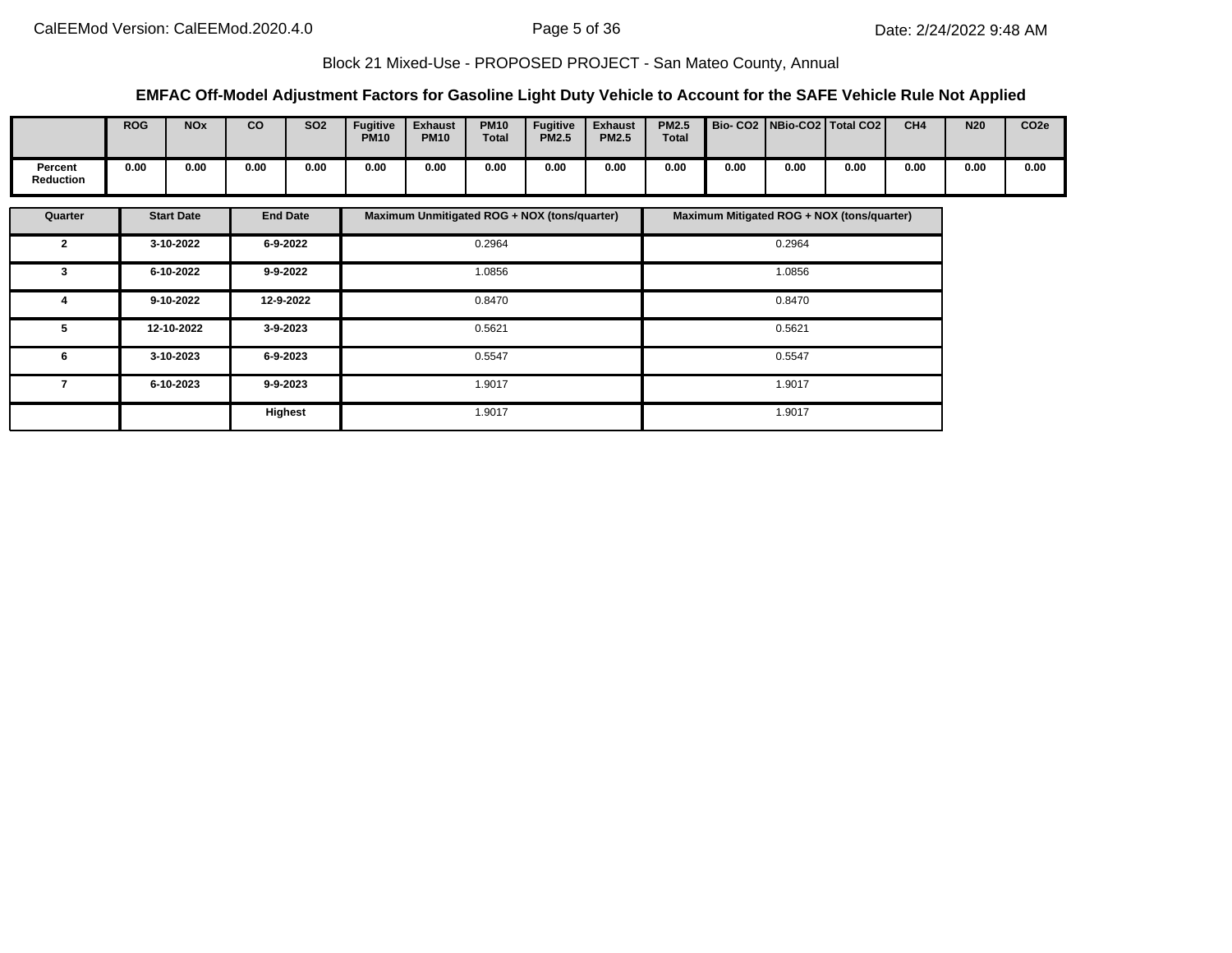#### **EMFAC Off-Model Adjustment Factors for Gasoline Light Duty Vehicle to Account for the SAFE Vehicle Rule Not Applied**

### **2.2 Overall Operational**

### **Unmitigated Operational**

|              | <b>ROG</b> | <b>NO<sub>x</sub></b> | CO               | SO <sub>2</sub> | Fugitive<br><b>PM10</b> | Exhaust<br><b>PM10</b> | <b>PM10</b><br>Total | Fugitive<br>PM2.5 | Exhaust<br>PM2.5   | PM2.5<br>Total  |         | Bio- CO2   NBio- CO2   Total CO2 |                             | CH <sub>4</sub> | <b>N2O</b>      | CO <sub>2e</sub>    |  |  |  |
|--------------|------------|-----------------------|------------------|-----------------|-------------------------|------------------------|----------------------|-------------------|--------------------|-----------------|---------|----------------------------------|-----------------------------|-----------------|-----------------|---------------------|--|--|--|
| Category     | tons/yr    |                       |                  |                 |                         |                        |                      |                   |                    |                 |         | MT/yr                            |                             |                 |                 |                     |  |  |  |
| Area         | .2544<br>  | 0.0134                | 0.8314           | 7.0000e-<br>005 |                         | 4.8900e-<br>003        | 4.8900e-<br>003      |                   | 4.8900e-<br>003    | 4.8900e-<br>003 | 0.0000  | 5.7911                           | 5.7911                      | 1.4100e-<br>003 | 8.0000e-<br>005 | 5.8505              |  |  |  |
| Energy       | 0.0000<br> | 0.0000                | $0.0000$ $\cdot$ | 0.0000          |                         | 0.0000                 | 0.0000               |                   | 0.0000             | 0.0000          | 0.0000  |                                  | $332.6106$ 332.6106         | 0.0538          | 003             | 6.5200e- 1 335.8995 |  |  |  |
| Mobile       | 0.7111<br> | 0.6926                | 6.8594           | 0.0143          | 1.5420                  | 9.4900e-<br>003        | 1.5515               | 0.4118            | $8.8100e -$<br>003 | 0.4206          | 0.0000  |                                  | $1,318.328$ $1,318.328$ $1$ | 0.0881          | 0.0587          | 1,338.009           |  |  |  |
| Waste        |            |                       |                  |                 |                         | 0.0000                 | 0.0000               |                   | 0.0000             | 0.0000          | 44.5240 | 0.0000                           | 44.5240<br>. .              | 2.6313          | 0.0000          | $\cdot$ 110.3064    |  |  |  |
| Water        |            |                       |                  |                 |                         | 0.0000                 | 0.0000               |                   | 0.0000             | 0.0000          |         | 12.4976 27.5817                  | 40.0793 ·                   | 1.2881          | 0.0309          | 81.4747             |  |  |  |
| <b>Total</b> | 1.9655     | 0.7059                | 7.6908           | 0.0144          | 1.5420                  | 0.0144                 | 1.5564               | 0.4118            | 0.0137             | 0.4255          | 57.0216 | 1,684.311                        | 1,741.333                   | 4.0627          | 0.0961          | 1,871.540           |  |  |  |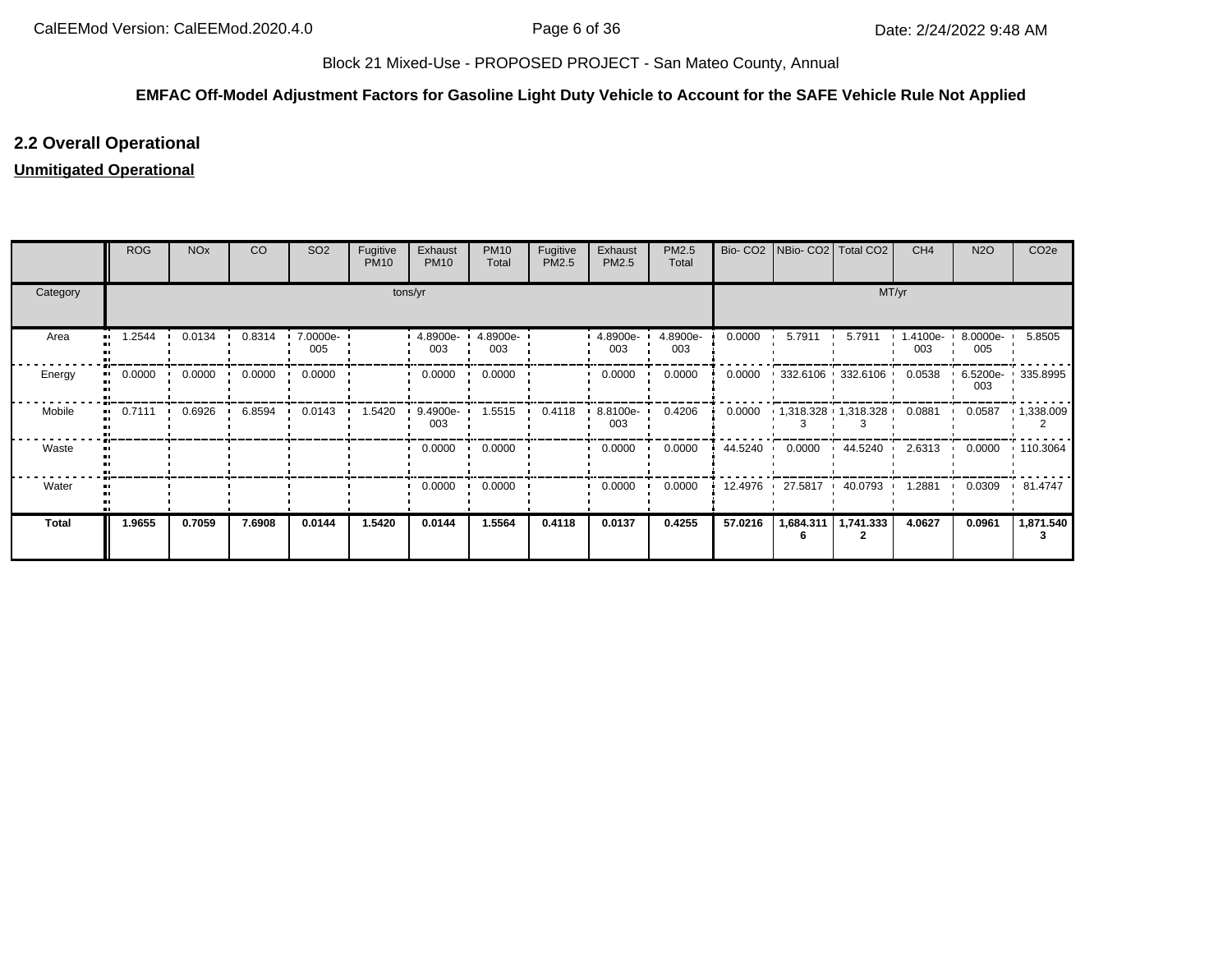## **EMFAC Off-Model Adjustment Factors for Gasoline Light Duty Vehicle to Account for the SAFE Vehicle Rule Not Applied**

# **2.2 Overall Operational**

## **Mitigated Operational**

|                     | <b>ROG</b> | <b>NO<sub>x</sub></b> | CO                | SO <sub>2</sub>    | Fugitive<br><b>PM10</b> | Exhaust<br><b>PM10</b> | <b>PM10</b><br>Total | Fugitive<br>PM2.5 | Exhaust<br>PM2.5 | PM2.5<br>Total  |                | Bio- CO2   NBio- CO2   Total CO2 |                        | CH <sub>4</sub>   | <b>N2O</b>      | CO <sub>2e</sub> |
|---------------------|------------|-----------------------|-------------------|--------------------|-------------------------|------------------------|----------------------|-------------------|------------------|-----------------|----------------|----------------------------------|------------------------|-------------------|-----------------|------------------|
| Category            |            |                       |                   |                    |                         | tons/yr                |                      |                   |                  |                 |                |                                  | MT/yr                  |                   |                 |                  |
| Area<br>            | .2544      | 0.0134                | 0.8314            | 7.0000e-<br>005    |                         | 4.8900e<br>003         | 4.8900e-<br>003      |                   | 4.8900e-<br>003  | 4.8900e-<br>003 | 0.0000         | 5.7911                           | 5.7911                 | 1.4100e- ∙<br>003 | 8.0000e-<br>005 | 5.8505           |
| Energy              | 0.0000     |                       | $0.0000$ $0.0000$ | 0.0000             |                         | 0.0000                 | 0.0000               |                   | 0.0000           | 0.0000          | 0.0000         |                                  | $-332.6103 - 332.6103$ | 0.0538            | 6.5200e-<br>003 | $\cdot$ 335.8992 |
| Mobile<br>$\bullet$ | 0.5014     | 0.3674                | 3.7056            | $-5.5800e-$<br>003 | 0.5734                  | 4.3400e-<br>003        | 0.5777               | 0.1531            | 4.0200e-<br>003  | 0.1571          | 0.0000         |                                  | $-514.4173 - 514.4173$ | 0.0557            | 0.0321          | .525.3867        |
| Waste               |            |                       |                   |                    |                         | 0.0000                 | 0.0000               |                   | 0.0000           | 0.0000          | 44.5240<br>. . | 0.0000                           | 44.5240                | 2.6313            | 0.0000          | $\cdot$ 110.3064 |
| Water               |            |                       |                   |                    |                         | 0.0000                 | 0.0000               |                   | 0.0000           | 0.0000          | 9.9981         | 23.1579                          | 33.1559                | 1.0306            | 0.0247          | 66.2830          |
| <b>Total</b>        | 1.7559     | 0.3808                | 4.5370            | 5.6500e-<br>003    | 0.5734                  | 9.2300e-<br>003        | 0.5826               | 0.1531            | 8.9100e-<br>003  | 0.1620          | 54.5221        | 875.9766                         | 930.4987               | 3.7729            | 0.0634          | 1,043.725        |

|                      | <b>ROG</b> | <b>NO<sub>x</sub></b> | CO    | <b>SO2</b> | <b>Fugitive</b><br><b>PM10</b> | <b>Exhaust</b><br><b>PM10</b> | <b>PM10</b><br><b>Total</b> | <b>Fugitive</b><br><b>PM2.5</b> | <b>Exhaust</b><br><b>PM2.5</b> | <b>PM2.5</b><br><b>Total</b> |      |       | Bio-CO2   NBio-CO2   Total CO2 | CH <sub>4</sub> | <b>N20</b> | CO <sub>2e</sub> |
|----------------------|------------|-----------------------|-------|------------|--------------------------------|-------------------------------|-----------------------------|---------------------------------|--------------------------------|------------------------------|------|-------|--------------------------------|-----------------|------------|------------------|
| Percent<br>Reduction | 10.67      | 46.05                 | 41.01 | 60.71      | 62.82                          | 35.81                         | 62.57                       | 62.82                           | 34.96                          | 61.92                        | 4.38 | 47.99 | 46.56                          | 7.13            | 33.99      | 44.23            |

# **3.0 Construction Detail**

## **Construction Phase**

| Phase<br>Number | Phase Name        | Phase Type        | <b>Start Date</b> | End Date   | Week | Num Days Num Days | <b>Phase Description</b> |
|-----------------|-------------------|-------------------|-------------------|------------|------|-------------------|--------------------------|
|                 | •Demolition       | •Demolition       | 15/1/2022         | 6/24/2022  |      | 40!               |                          |
|                 | •Site Preparation | •Site Preparation | 6/25/2022         | 8/19/2022  |      | 40                |                          |
|                 | •Grading          | •Grading          | 8/20/2022         | 10/14/2022 |      | 40                |                          |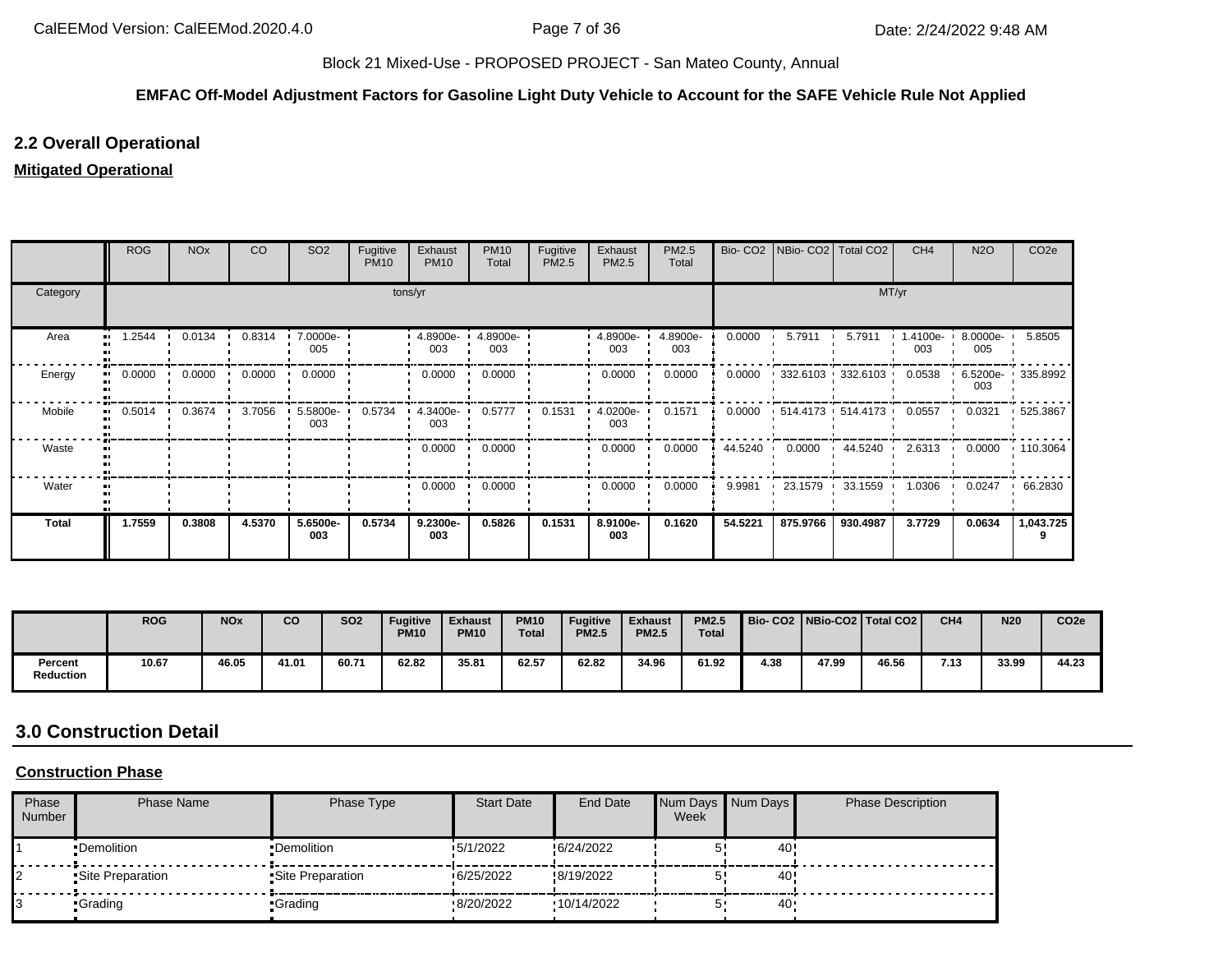**EMFAC Off-Model Adjustment Factors for Gasoline Light Duty Vehicle to Account for the SAFE Vehicle Rule Not Applied**

| 14 | •Building Construction | ▪Building Construction | 10/15/2022 | 7/21/2023 | 200 |  |
|----|------------------------|------------------------|------------|-----------|-----|--|
|    | •Paving                | •Paving                | 7/22/2023  | 8/4/2023  | 10  |  |
|    | Architectural Coating  | "Architectural Coating | 8/5/2023   | 8/18/2023 | 10  |  |

**Acres of Grading (Site Preparation Phase): 37.5**

**Acres of Grading (Grading Phase): 40**

#### **Acres of Paving: 0**

**Residential Indoor: 183,015; Residential Outdoor: 61,005; Non-Residential Indoor: 271,425; Non-Residential Outdoor: 90,475; Striped Parking Area: 7,722 (Architectural Coating – sqft)**

#### **OffRoad Equipment**

| <b>Phase Name</b>            | Offroad Equipment Type     | Amount | Usage Hours  | <b>Horse Power</b> | <b>Load Factor</b> |
|------------------------------|----------------------------|--------|--------------|--------------------|--------------------|
| Demolition                   | Concrete/Industrial Saws   |        | $8.00 \cdot$ | 81 <sub>1</sub>    | 0.73               |
| Demolition                   | <b>Rubber Tired Dozers</b> |        | 8.00         | 247                | 0.40               |
| Demolition                   | ·Tractors/Loaders/Backhoes |        | 8.00         | 97                 | 0.37               |
| Site Preparation             | <b>Craders</b>             |        | 8.00         | 187 <sub>1</sub>   | 0.41               |
| Site Preparation             | Rubber Tired Dozers        |        | 7.00         | 247                | 0.40               |
| <b>Site Preparation</b>      | -Tractors/Loaders/Backhoes |        | 8.00         | 97'                | 0.37               |
| Grading                      | -Graders                   |        | 8.00         | 187                | 0.41               |
| Grading                      | Rubber Tired Dozers        |        | 8.00         | 247                | 0.40               |
| Grading                      | Tractors/Loaders/Backhoes  |        | 7.00:        | 97 <sub>1</sub>    | 0.37               |
| <b>Building Construction</b> | Cranes                     |        | 6.00         | 231                | 0.29               |
| <b>Building Construction</b> | -Forklifts                 |        | 6.00         | 89                 | 0.20               |
| <b>Building Construction</b> | Generator Sets             |        | 8.00         | 84 <sub>1</sub>    | 0.74               |
| <b>Building Construction</b> | Tractors/Loaders/Backhoes  |        | $6.00 \cdot$ | 97                 | 0.37               |
| <b>Building Construction</b> | •Welders                   |        | $8.00 \cdot$ | 46                 | 0.45               |
| Paving                       | Cement and Mortar Mixers   |        | 6.00         | 9!                 | 0.56               |
| Paving                       | Pavers                     |        | 6.00         | 130                | 0.42               |
| Paving                       | Paving Equipment           |        | 8.00         | 132                | 0.36               |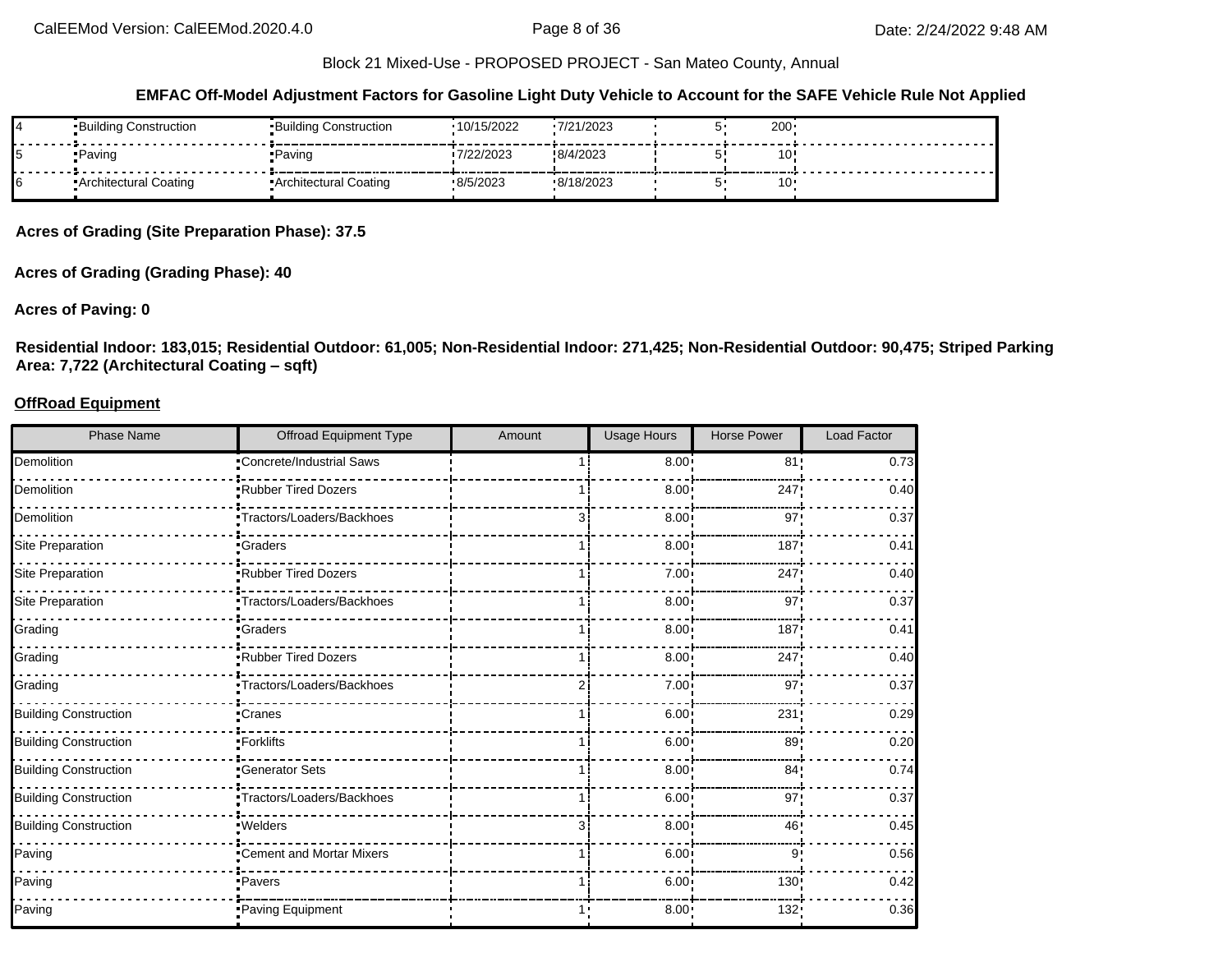#### **EMFAC Off-Model Adjustment Factors for Gasoline Light Duty Vehicle to Account for the SAFE Vehicle Rule Not Applied**

| Paving                       | Rollers                    | $7.00 \cdot$ | 80 <sub>1</sub> | ∪.∪ |
|------------------------------|----------------------------|--------------|-----------------|-----|
| Paving                       | *Tractors/Loaders/Backhoes | 8.00         |                 | ◡.◡ |
| <b>Architectural Coating</b> | <b>Air Compressors</b>     | 6.00         |                 |     |

## **Trips and VMT**

| <b>Phase Name</b>            | <b>Offroad Equipment</b><br>Count | <b>Worker Trip</b><br><b>Number</b> | Vendor Trip<br><b>Number</b> | <b>Hauling Trip</b><br><b>Number</b> | <b>Worker Trip</b><br>Length | Vendor Trip<br>Length | <b>Hauling Trip</b><br>Length | <b>Worker Vehicle</b><br>Class | Vendor         | Hauling<br>Vehicle Class Vehicle Class |
|------------------------------|-----------------------------------|-------------------------------------|------------------------------|--------------------------------------|------------------------------|-----------------------|-------------------------------|--------------------------------|----------------|----------------------------------------|
| <b>Demolition</b>            |                                   | 13.00                               | 0.00!                        | 494.00                               | 10.80i                       | 7.30:                 |                               | 20.00 LD Mix                   | <b>HDT Mix</b> | !HHDT                                  |
| Site Preparation             |                                   | 8.00                                | 0.00!                        | 3.875.00                             | 10.80i                       | 7.30:                 |                               | $20.00 \cdot LD$ Mix           | <b>HDT Mix</b> | !HHDT                                  |
| Grading                      |                                   | 10.00                               | 0.00!                        | 3.875.00                             | 10.80i                       | 7.30:                 |                               | $20.00 \cdot LD$ Mix           | <b>HDT Mix</b> | !HHDT                                  |
| <b>Building Construction</b> |                                   | 192.00                              | 63.00                        | $0.00 -$                             | 10.80i                       | 7.30:                 |                               | $20.00 \cdot LD$ Mix           | <b>HDT Mix</b> | !HHDT                                  |
| Paving                       |                                   | 13.00                               | 0.00!                        | $0.00 -$                             | 10.80i                       | 7.30:                 |                               | 20.00 LD Mix                   | <b>HDT Mix</b> | !HHDT                                  |
| Architectural Coating        |                                   | 38.00                               | 0.00                         | $0.00 \cdot$                         | 10.80                        | $7.30 -$              |                               | 20.00 LD Mix                   | <b>HDT Mix</b> | <b>HHDT</b>                            |

## **3.1 Mitigation Measures Construction**

## **3.2 Demolition - 2022**

|                      | <b>ROG</b> | <b>NO<sub>x</sub></b> | CO     | SO <sub>2</sub> | Fugitive<br><b>PM10</b> | Exhaust<br><b>PM10</b> | <b>PM10</b><br>Total | Fugitive<br>PM2.5 | Exhaust<br><b>PM2.5</b> | PM2.5<br>Total  |        |         | Bio- CO2   NBio- CO2   Total CO2 | CH <sub>4</sub> | <b>N2O</b> | CO <sub>2e</sub> |
|----------------------|------------|-----------------------|--------|-----------------|-------------------------|------------------------|----------------------|-------------------|-------------------------|-----------------|--------|---------|----------------------------------|-----------------|------------|------------------|
| Category             |            |                       |        |                 |                         | tons/yr                |                      |                   |                         |                 |        |         | MT/yr                            |                 |            |                  |
| <b>Fugitive Dust</b> |            |                       |        |                 | 0.0535                  | 0.0000                 | 0.0535               | 8.1000e<br>003    | 0.0000                  | 8.1000e-<br>003 | 0.0000 | 0.0000  | 0.0000                           | 0.0000          | 0.0000     | 0.0000           |
| Off-Road             | 0.0338     | 0.3324                | 0.2792 | 4.8000e-<br>004 |                         | 0.0168                 | 0.0168               |                   | 0.0157                  | 0.0157          | 0.0000 | 42.1554 | 42.1554                          | 0.0107          | 0.0000     | 42.4239          |
| <b>Total</b>         | 0.0338     | 0.3324                | 0.2792 | 4.8000e-<br>004 | 0.0535                  | 0.0168                 | 0.0703               | 8.1000e-<br>003   | 0.0157                  | 0.0238          | 0.0000 | 42.1554 | 42.1554                          | 0.0107          | 0.0000     | 42.4239          |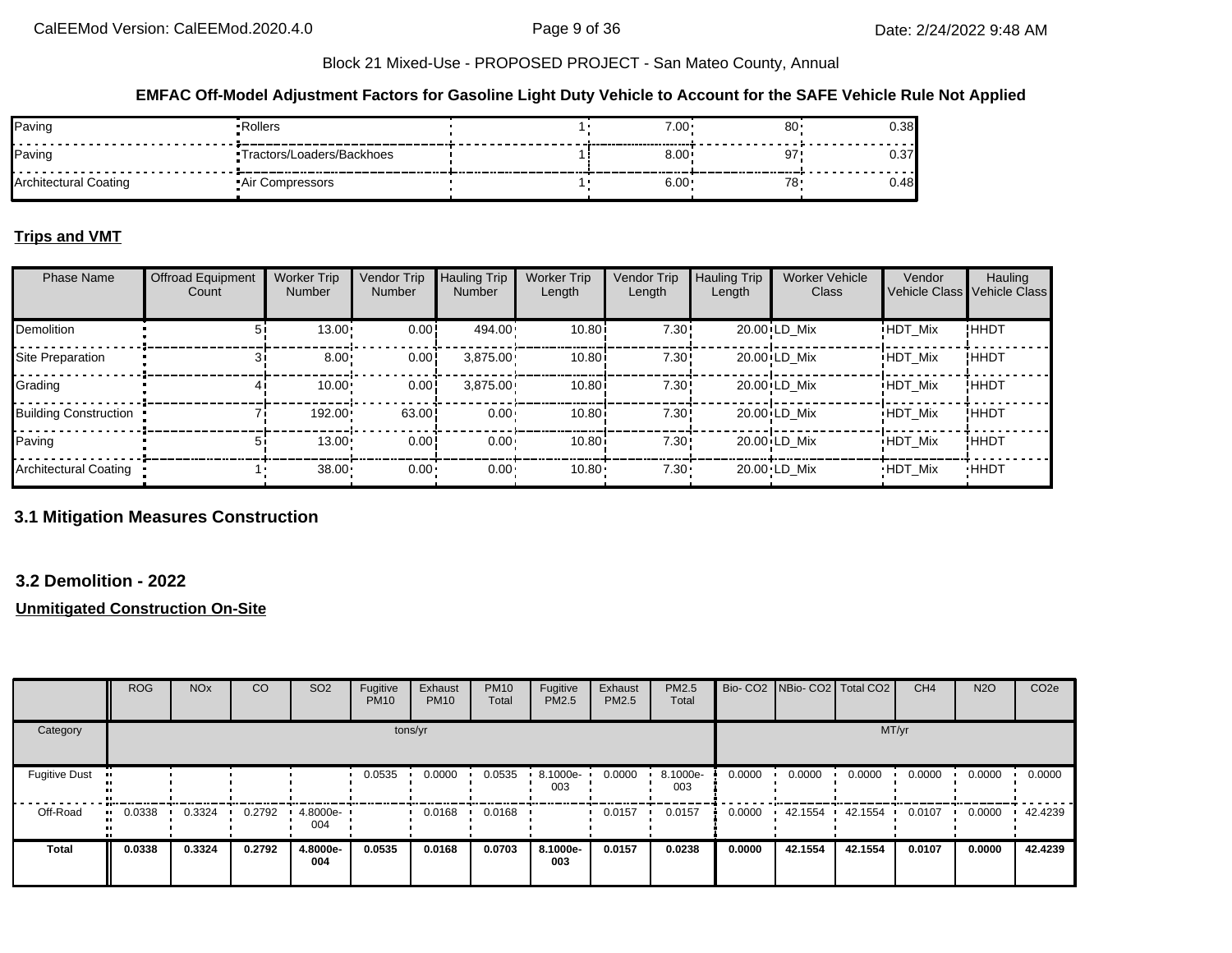## **EMFAC Off-Model Adjustment Factors for Gasoline Light Duty Vehicle to Account for the SAFE Vehicle Rule Not Applied**

# **3.2 Demolition - 2022**

## **Unmitigated Construction Off-Site**

|          | <b>ROG</b>                     | <b>NO<sub>x</sub></b> | CO              | SO <sub>2</sub> | Fugitive<br><b>PM10</b> | Exhaust<br><b>PM10</b> | <b>PM10</b><br>Total | Fugitive<br>PM2.5 | Exhaust<br>PM2.5 | <b>PM2.5</b><br>Total |        | Bio- CO2 NBio- CO2 Total CO2 |         | CH <sub>4</sub> | <b>N2O</b>      | CO <sub>2e</sub> |
|----------|--------------------------------|-----------------------|-----------------|-----------------|-------------------------|------------------------|----------------------|-------------------|------------------|-----------------------|--------|------------------------------|---------|-----------------|-----------------|------------------|
| Category |                                |                       |                 |                 |                         | tons/yr                |                      |                   |                  |                       |        |                              |         | MT/yr           |                 |                  |
| Hauling  | $\blacksquare$ 1.2200e-<br>003 | 0.0483                | 0.0136          | -.7000e<br>004  | 4.1400e-<br>003         | 3.7000e-<br>004        | 4.5100e-<br>003      | $.1400e-$<br>003  | 3.5000e-<br>004  | 1.4900e-<br>003       | 0.0000 | 17.5948                      | 17.5948 | .6600e-<br>003  | 2.8300e-<br>003 | 18.4796          |
| Vendor   | 0.0000<br>                     | 0.0000                | 0.0000          | 0.0000          | 0.0000                  | 0.0000                 | 0.0000               | 0.0000            | 0.0000           | 0.0000                | 0.0000 | 0.0000                       | 0.0000  | 0.0000          | 0.0000          | 0.0000           |
| Worker   | $\cdot$ 5.9000e-<br>004        | 4.1000e-<br>004       | 5.3900e-<br>003 | 2.0000e-<br>005 | 2.0500e-<br>003         | 1.0000e-<br>005        | 2.0600e-<br>003      | 5.4000e-<br>004   | 1.0000e-<br>005  | 5.5000e-<br>004       | 0.0000 | 1.5714                       | 1.5714  | 4.0000e-<br>005 | 4.0000e-<br>005 | .5847            |
| Total    | 1.8100e-<br>003                | 0.0487                | 0.0190          | 1.9000e-<br>004 | 6.1900e-<br>003         | 3.8000e-<br>004        | 6.5700e-<br>003      | 1.6800e-<br>003   | 3.6000e-<br>004  | 2.0400e-<br>003       | 0.0000 | 19.1661                      | 19.1661 | 1.7000e-<br>003 | 2.8700e-<br>003 | 20.0643          |

|                      | <b>ROG</b>            | <b>NO<sub>x</sub></b> | CO     | SO <sub>2</sub> | Fugitive<br><b>PM10</b> | Exhaust<br><b>PM10</b> | <b>PM10</b><br>Total | Fugitive<br>PM2.5 | Exhaust<br><b>PM2.5</b> | <b>PM2.5</b><br>Total |        | Bio- CO2   NBio- CO2   Total CO2 |         | CH <sub>4</sub> | <b>N2O</b> | CO <sub>2e</sub> |
|----------------------|-----------------------|-----------------------|--------|-----------------|-------------------------|------------------------|----------------------|-------------------|-------------------------|-----------------------|--------|----------------------------------|---------|-----------------|------------|------------------|
| Category             |                       |                       |        |                 | tons/yr                 |                        |                      |                   |                         |                       |        |                                  | MT/yr   |                 |            |                  |
| <b>Fugitive Dust</b> |                       |                       |        |                 | 0.0535                  | 0.0000                 | 0.0535               | 8.1000e-<br>003   | 0.0000                  | 8.1000e-<br>003       | 0.0000 | 0.0000                           | 0.0000  | 0.0000          | 0.0000     | 0.0000           |
| Off-Road             | $\blacksquare$ 0.0338 | 0.3324                | 0.2792 | 4.8000e-<br>004 |                         | 0.0168                 | 0.0168               |                   | 0.0157                  | 0.0157                | 0.0000 | 42.1553                          | 42.1553 | 0.0107          | 0.0000     | 42.4239          |
| Total                | 0.0338                | 0.3324                | 0.2792 | 4.8000e-<br>004 | 0.0535                  | 0.0168                 | 0.0703               | 8.1000e-<br>003   | 0.0157                  | 0.0238                | 0.0000 | 42.1553                          | 42.1553 | 0.0107          | 0.0000     | 42.4239          |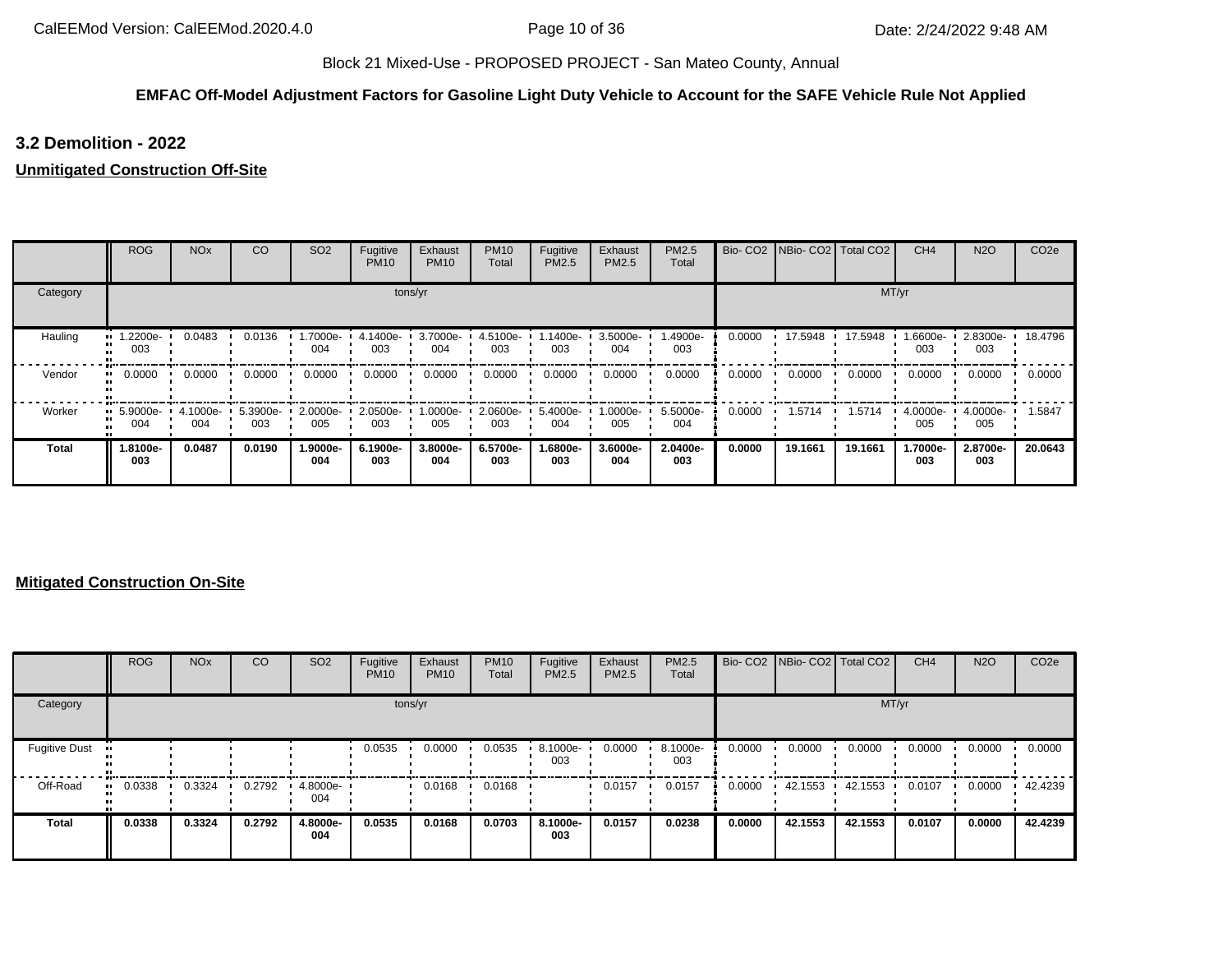## **EMFAC Off-Model Adjustment Factors for Gasoline Light Duty Vehicle to Account for the SAFE Vehicle Rule Not Applied**

## **3.2 Demolition - 2022**

## **Mitigated Construction Off-Site**

|          | <b>ROG</b>                     | <b>NO<sub>x</sub></b> | CO              | SO <sub>2</sub>    | Fugitive<br><b>PM10</b> | Exhaust<br><b>PM10</b> | <b>PM10</b><br>Total | Fugitive<br><b>PM2.5</b> | Exhaust<br>PM2.5 | <b>PM2.5</b><br>Total |        | Bio- CO2 NBio- CO2 Total CO2 |         | CH <sub>4</sub> | <b>N2O</b>      | CO <sub>2e</sub> |
|----------|--------------------------------|-----------------------|-----------------|--------------------|-------------------------|------------------------|----------------------|--------------------------|------------------|-----------------------|--------|------------------------------|---------|-----------------|-----------------|------------------|
| Category |                                |                       |                 |                    |                         | tons/yr                |                      |                          |                  |                       |        |                              |         | MT/yr           |                 |                  |
| Hauling  | 1.2200e-<br>003                | 0.0483                | 0.0136          | -.7000e<br>004     | 4.1400e-<br>003         | 3.7000e-<br>004        | 4.5100e-<br>003      | 1.1400e-<br>003          | 3.5000e-<br>004  | 1.4900e-<br>003       | 0.0000 | 17.5948                      | 17.5948 | 1.6600e-<br>003 | 2.8300e-<br>003 | 18.4796          |
| Vendor   | 0.0000                         | 0.0000                | 0.0000          | 0.0000             | 0.0000                  | 0.0000                 | 0.0000               | 0.0000                   | 0.0000           | 0.0000                | 0.0000 | 0.0000                       | 0.0000  | 0.0000          | 0.0000          | 0.0000           |
| Worker   | $\blacksquare$ 5.9000e-<br>004 | 4.1000e-<br>004       | 5.3900e-<br>003 | $2.0000e -$<br>005 | 2.0500e-<br>003         | $1.0000e-$<br>005      | 2.0600e-<br>003      | 5.4000e-<br>004          | 1.0000e-<br>005  | 5.5000e-<br>004       | 0.0000 | 1.5714                       | 1.5714  | 4.0000e-<br>005 | 4.0000e-<br>005 | .5847            |
| Total    | 1.8100e-<br>003                | 0.0487                | 0.0190          | 1.9000e-<br>004    | 6.1900e-<br>003         | 3.8000e-<br>004        | 6.5700e-<br>003      | -.6800e<br>003           | 3.6000e-<br>004  | 2.0400e-<br>003       | 0.0000 | 19.1661                      | 19.1661 | 1.7000e-<br>003 | 2.8700e-<br>003 | 20.0643          |

## **3.3 Site Preparation - 2022**

|                      | <b>ROG</b> | <b>NO<sub>x</sub></b> | CO     | SO <sub>2</sub> | Fugitive<br><b>PM10</b> | Exhaust<br><b>PM10</b> | <b>PM10</b><br>Total | Fugitive<br>PM2.5 | Exhaust<br>PM2.5 | PM2.5<br>Total |        | Bio- CO2 NBio- CO2 Total CO2 |         | CH <sub>4</sub> | <b>N2O</b> | CO <sub>2e</sub> |
|----------------------|------------|-----------------------|--------|-----------------|-------------------------|------------------------|----------------------|-------------------|------------------|----------------|--------|------------------------------|---------|-----------------|------------|------------------|
| Category             |            |                       |        |                 |                         | tons/yr                |                      |                   |                  |                |        |                              | MT/yr   |                 |            |                  |
| <b>Fugitive Dust</b> |            |                       |        |                 | 0.1270                  | 0.0000                 | 0.1270               | 0.0603            | 0.0000           | 0.0603         | 0.0000 | 0.0000                       | 0.0000  | 0.0000          | 0.0000     | 0.0000           |
| Off-Road             | 0.0262     | 0.2926                | 0.1419 | 3.4000e-<br>004 |                         | 0.0125                 | 0.0125               |                   | 0.0115           | 0.0115         | 0.0000 | 30.2306                      | 30.2306 | 9.7800e-<br>003 | 0.0000     | 30.4750          |
| <b>Total</b>         | 0.0262     | 0.2926                | 0.1419 | 3.4000e-<br>004 | 0.1270                  | 0.0125                 | 0.1395               | 0.0603            | 0.0115           | 0.0718         | 0.0000 | 30.2306                      | 30.2306 | 9.7800e-<br>003 | 0.0000     | 30.4750          |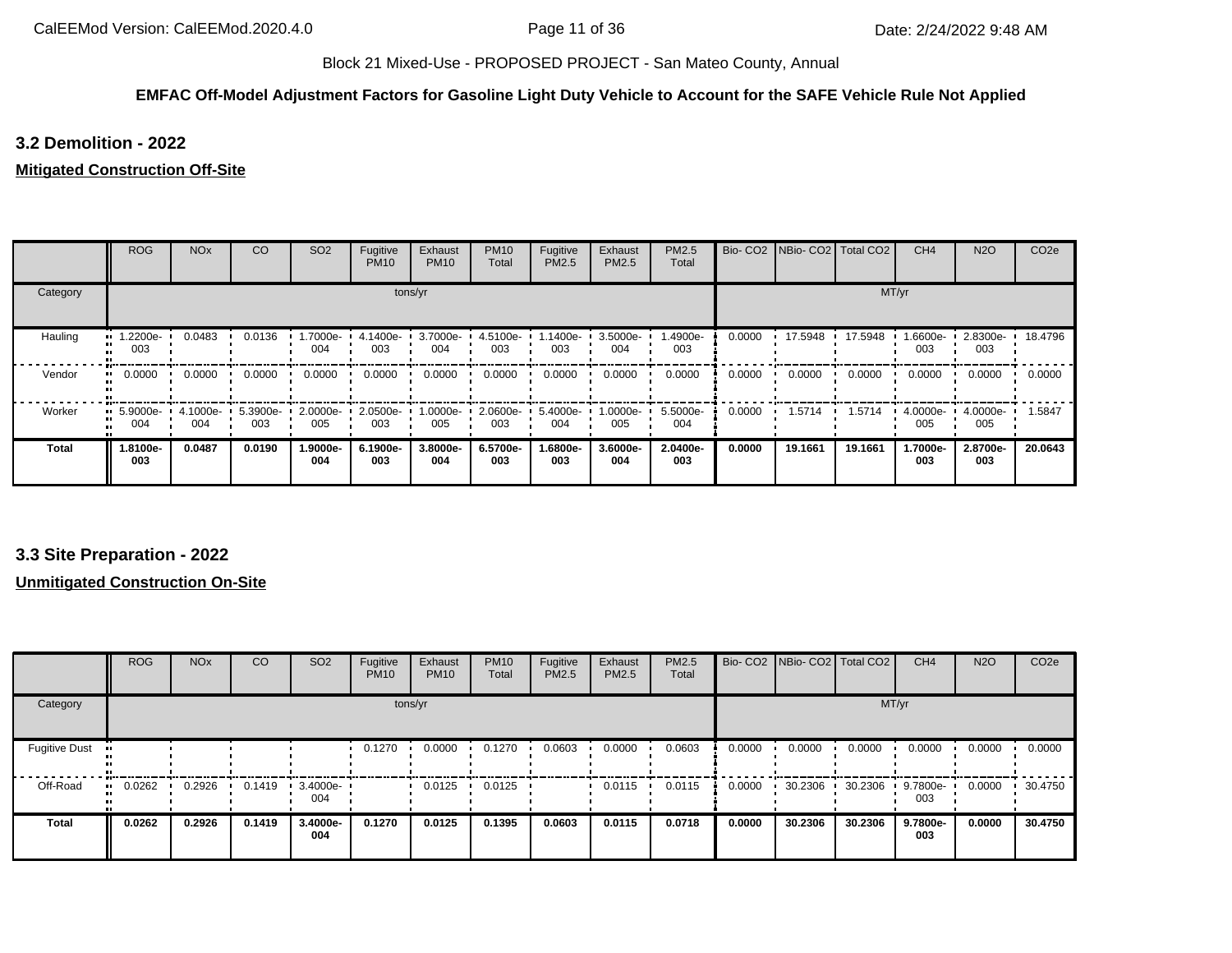## **EMFAC Off-Model Adjustment Factors for Gasoline Light Duty Vehicle to Account for the SAFE Vehicle Rule Not Applied**

## **3.3 Site Preparation - 2022**

## **Unmitigated Construction Off-Site**

|              | <b>ROG</b>      | <b>NO<sub>x</sub></b> | CO              | SO <sub>2</sub> | Fugitive<br><b>PM10</b> | Exhaust<br><b>PM10</b> | <b>PM10</b><br>Total | Fugitive<br><b>PM2.5</b> | Exhaust<br>PM2.5 | PM2.5<br>Total  |        | Bio- CO2   NBio- CO2   Total CO2 |          | CH <sub>4</sub> | <b>N2O</b>      | CO <sub>2e</sub> |
|--------------|-----------------|-----------------------|-----------------|-----------------|-------------------------|------------------------|----------------------|--------------------------|------------------|-----------------|--------|----------------------------------|----------|-----------------|-----------------|------------------|
| Category     |                 |                       |                 |                 |                         | tons/yr                |                      |                          |                  |                 |        |                                  | MT/yr    |                 |                 |                  |
| Hauling      | 9.5400e-<br>003 | 0.3787                | 0.1068          | 1.3100e-<br>003 | 0.0325                  | 2.9000e-<br>003        | 0.0354               | 8.9300e-<br>003          | 2.7800e-<br>003  | 0.0117          | 0.0000 | 138.0155 138.0155 '              |          | 0.0131          | 0.0222          | 144.9561         |
| Vendor       | 0.0000          | 0.0000                | 0.0000          | 0.0000          | 0.0000                  | 0.0000                 | 0.0000               | 0.0000                   | 0.0000           | 0.0000          | 0.0000 | 0.0000                           | 0.0000   | 0.0000          | 0.0000          | 0.0000           |
| Worker       | 3.7000e-<br>004 | 2.5000e-<br>004       | 3.3200e-<br>003 | 1.0000e-<br>005 | .2600e-<br>003          | 1.0000e-<br>005        | 1.2700e-<br>003      | 3.4000e-<br>004          | -0000e-<br>005   | 3.4000e-<br>004 | 0.0000 | 0.9670                           | 0.9670   | 3.0000e-<br>005 | 3.0000e-<br>005 | 0.9752           |
| <b>Total</b> | 9.9100e-<br>003 | 0.3790                | 0.1101          | 1.3200e-<br>003 | 0.0338                  | 2.9100e-<br>003        | 0.0367               | 9.2700e-<br>003          | 2.7900e-<br>003  | 0.0121          | 0.0000 | 138.9825                         | 138.9825 | 0.0131          | 0.0222          | 145.9313         |

|                      | <b>ROG</b>            | <b>NO<sub>x</sub></b> | CO     | SO <sub>2</sub> | Fugitive<br><b>PM10</b> | Exhaust<br><b>PM10</b> | <b>PM10</b><br>Total | Fugitive<br>PM2.5 | Exhaust<br><b>PM2.5</b> | <b>PM2.5</b><br>Total |        | Bio- CO2   NBio- CO2   Total CO2 |         | CH <sub>4</sub> | <b>N2O</b> | CO <sub>2e</sub> |
|----------------------|-----------------------|-----------------------|--------|-----------------|-------------------------|------------------------|----------------------|-------------------|-------------------------|-----------------------|--------|----------------------------------|---------|-----------------|------------|------------------|
| Category             |                       |                       |        |                 | tons/yr                 |                        |                      |                   |                         |                       |        |                                  | MT/yr   |                 |            |                  |
| <b>Fugitive Dust</b> |                       |                       |        |                 | 0.1270                  | 0.0000                 | 0.1270               | 0.0603            | 0.0000                  | 0.0603                | 0.0000 | 0.0000                           | 0.0000  | 0.0000          | 0.0000     | 0.0000           |
| Off-Road             | $\blacksquare$ 0.0262 | 0.2926                | 0.1419 | 3.4000e-<br>004 |                         | 0.0125                 | 0.0125               |                   | 0.0115                  | 0.0115                | 0.0000 | 30.2305                          | 30.2305 | 9.7800e-<br>003 | 0.0000     | 30.4749          |
| Total                | 0.0262                | 0.2926                | 0.1419 | 3.4000e-<br>004 | 0.1270                  | 0.0125                 | 0.1395               | 0.0603            | 0.0115                  | 0.0718                | 0.0000 | 30.2305                          | 30.2305 | 9.7800e-<br>003 | 0.0000     | 30.4749          |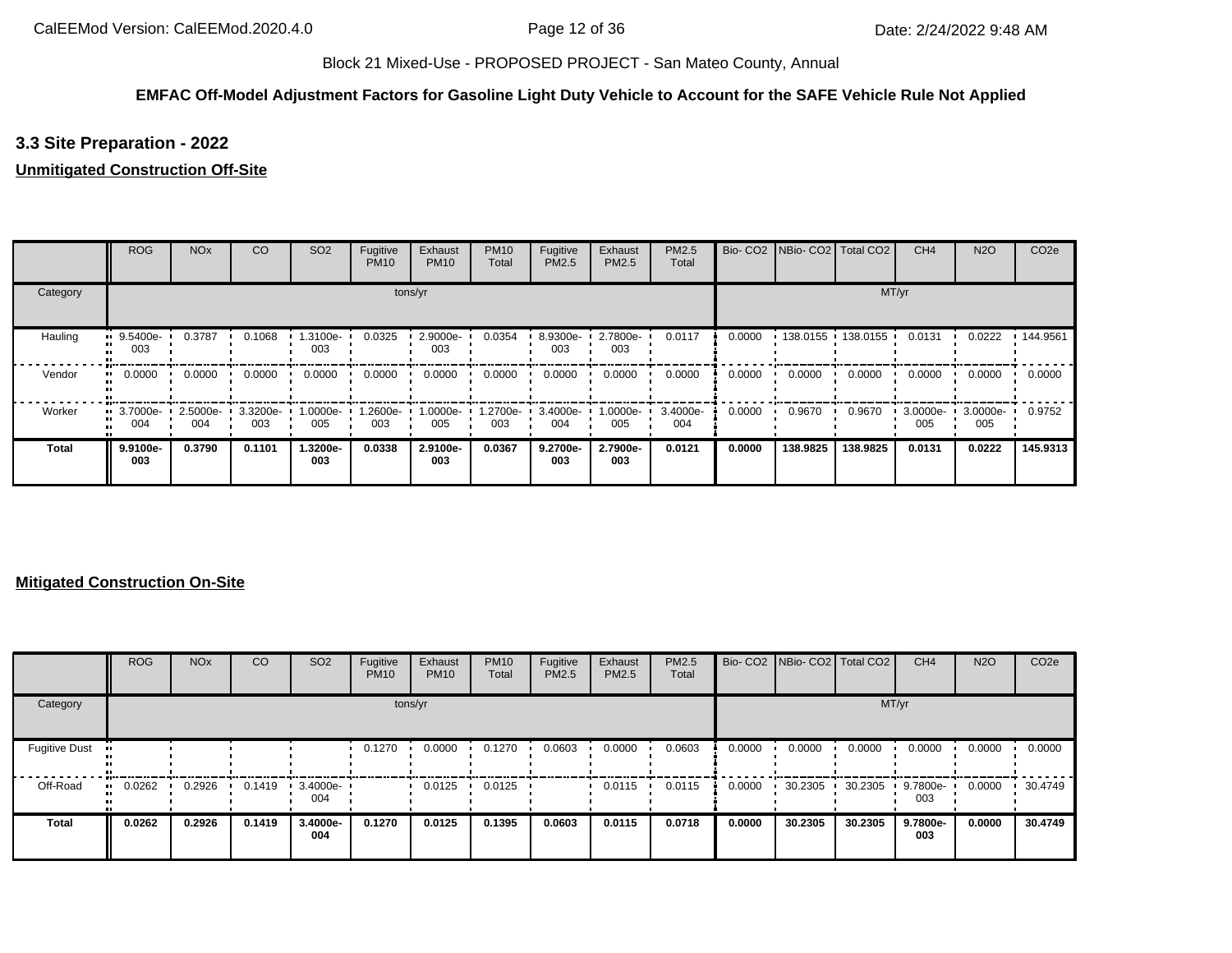## **EMFAC Off-Model Adjustment Factors for Gasoline Light Duty Vehicle to Account for the SAFE Vehicle Rule Not Applied**

## **3.3 Site Preparation - 2022**

## **Mitigated Construction Off-Site**

|              | <b>ROG</b>              | <b>NO<sub>x</sub></b> | CO              | SO <sub>2</sub> | Fugitive<br><b>PM10</b> | Exhaust<br><b>PM10</b> | <b>PM10</b><br>Total | Fugitive<br>PM2.5 | Exhaust<br>PM2.5 | <b>PM2.5</b><br>Total | Bio-CO <sub>2</sub> | NBio-CO2 Total CO2 |                     | CH <sub>4</sub> | <b>N2O</b>      | CO <sub>2e</sub> |
|--------------|-------------------------|-----------------------|-----------------|-----------------|-------------------------|------------------------|----------------------|-------------------|------------------|-----------------------|---------------------|--------------------|---------------------|-----------------|-----------------|------------------|
| Category     |                         |                       |                 |                 |                         | tons/yr                |                      |                   |                  |                       |                     |                    |                     | MT/yr           |                 |                  |
| Hauling      | 9.5400e-<br>003         | 0.3787                | 0.1068          | 1.3100e-<br>003 | 0.0325                  | 2.9000e-<br>003        | 0.0354               | 8.9300e-<br>003   | 2.7800e-<br>003  | 0.0117                | 0.0000              |                    | 138.0155 138.0155 ' | 0.0131          | 0.0222          | $\cdot$ 144.9561 |
| Vendor       | 0.0000                  | 0.0000                | 0.0000          | 0.0000          | 0.0000                  | 0.0000                 | 0.0000               | 0.0000            | 0.0000           | 0.0000                | 0.0000              | 0.0000             | 0.0000              | 0.0000          | 0.0000          | 0.0000           |
| Worker       | $\cdot$ 3.7000e-<br>004 | 2.5000e-<br>004       | 3.3200e-<br>003 | -0000e-<br>005  | 1.2600e-<br>003         | 1.0000e-<br>005        | 1.2700e-<br>003      | 3.4000e-<br>004   | 1.0000e-<br>005  | 3.4000e-<br>004       | 0.0000              | 0.9670             | 0.9670              | 3.0000e-<br>005 | 3.0000e-<br>005 | 0.9752           |
| <b>Total</b> | 9.9100e-<br>003         | 0.3790                | 0.1101          | 1.3200e-<br>003 | 0.0338                  | 2.9100e-<br>003        | 0.0367               | 9.2700e-<br>003   | 2.7900e-<br>003  | 0.0121                | 0.0000              | 138.9825           | 138.9825            | 0.0131          | 0.0222          | 145.9313         |

## **3.4 Grading - 2022**

|                      | <b>ROG</b> | <b>NO<sub>x</sub></b> | CO     | SO <sub>2</sub> | Fugitive<br><b>PM10</b> | Exhaust<br><b>PM10</b> | <b>PM10</b><br>Total | Fugitive<br>PM2.5 | Exhaust<br>PM2.5 | PM2.5<br>Total |        | Bio- CO2 NBio- CO2 Total CO2 |         | CH <sub>4</sub> | <b>N2O</b> | CO <sub>2e</sub> |
|----------------------|------------|-----------------------|--------|-----------------|-------------------------|------------------------|----------------------|-------------------|------------------|----------------|--------|------------------------------|---------|-----------------|------------|------------------|
| Category             |            |                       |        |                 | tons/yr                 |                        |                      |                   |                  |                |        |                              | MT/yr   |                 |            |                  |
| <b>Fugitive Dust</b> |            |                       |        |                 | 0.1434                  | 0.0000                 | 0.1434               | 0.0688            | 0.0000           | 0.0688         | 0.0000 | 0.0000                       | 0.0000  | 0.0000          | 0.0000     | 0.0000           |
| Off-Road             | 0.0308     | 0.3397                | 0.1844 | 4.1000e-<br>004 |                         | 0.0149                 | 0.0149               |                   | 0.0137           | 0.0137         | 0.0000 | 36.2054                      | 36.2054 | 0.0117          | 0.0000     | 36.4982          |
| <b>Total</b>         | 0.0308     | 0.3397                | 0.1844 | 4.1000e-<br>004 | 0.1434                  | 0.0149                 | 0.1583               | 0.0688            | 0.0137           | 0.0824         | 0.0000 | 36.2054                      | 36.2054 | 0.0117          | 0.0000     | 36.4982          |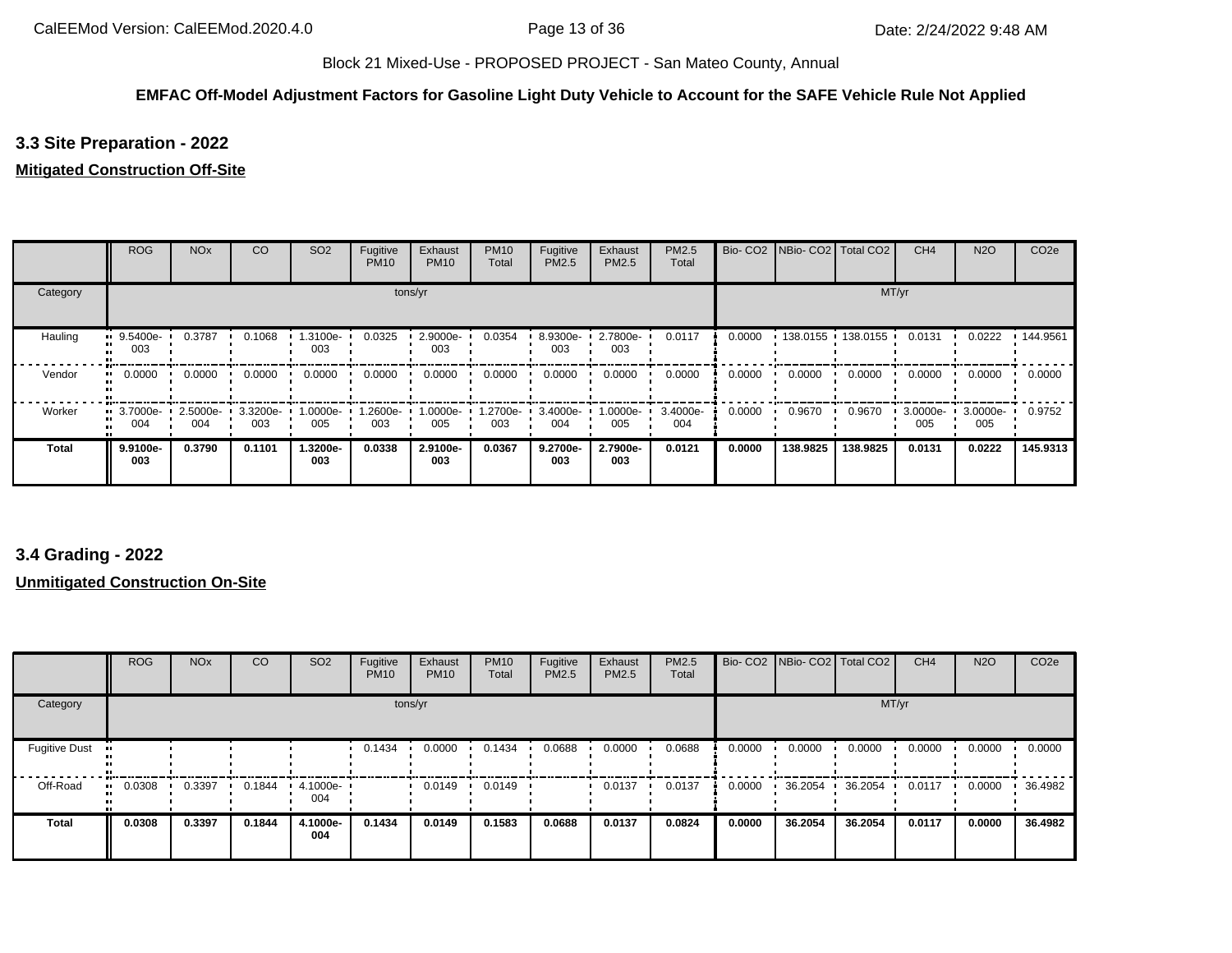## **EMFAC Off-Model Adjustment Factors for Gasoline Light Duty Vehicle to Account for the SAFE Vehicle Rule Not Applied**

# **3.4 Grading - 2022**

**Unmitigated Construction Off-Site**

|          | <b>ROG</b>                     | <b>NO<sub>x</sub></b> | CO              | SO <sub>2</sub> | Fugitive<br><b>PM10</b> | Exhaust<br><b>PM10</b> | <b>PM10</b><br>Total | Fugitive<br>PM2.5  | Exhaust<br>PM2.5  | PM2.5<br>Total  |        | Bio- CO2   NBio- CO2   Total CO2 |          | CH <sub>4</sub> | <b>N2O</b>      | CO <sub>2e</sub> |
|----------|--------------------------------|-----------------------|-----------------|-----------------|-------------------------|------------------------|----------------------|--------------------|-------------------|-----------------|--------|----------------------------------|----------|-----------------|-----------------|------------------|
| Category |                                |                       |                 |                 |                         | tons/yr                |                      |                    |                   |                 |        |                                  |          | MT/yr           |                 |                  |
| Hauling  | 9.5400e-<br>003                | 0.3787                | 0.1068          | 1.3100e-<br>003 | 0.0325                  | 2.9000e-<br>003        | 0.0354               | 8.9300e-<br>003    | 2.7800e-<br>003   | 0.0117          | 0.0000 | 138.0155                         | 138.0155 | 0.0131          | 0.0222          | .144.9561        |
| Vendor   | 0.0000                         | 0.0000                | 0.0000          | 0.0000          | 0.0000                  | 0.0000                 | 0.0000               | 0.0000             | 0.0000            | 0.0000          | 0.0000 | 0.0000                           | 0.0000   | 0.0000          | 0.0000          | 0.0000           |
| Worker   | $\blacksquare$ 4.6000e-<br>004 | 3.2000e-<br>004       | 4.1500e-<br>003 | .0000e-<br>005  | 1.5700e-<br>003         | 1.0000e-<br>005        | 1.5800e-<br>003      | 4.2000e-<br>004    | --0000e- I<br>005 | 4.3000e-<br>004 | 0.0000 | 1.2087                           | 1.2087   | 3.0000e-<br>005 | 3.0000e-<br>005 | 1.2190           |
| Total    | 0.0100                         | 0.3790                | 0.1109          | 1.3200e-<br>003 | 0.0341                  | 2.9100e-<br>003        | 0.0370               | $9.3500e -$<br>003 | 2.7900e-<br>003   | 0.0121          | 0.0000 | 139.2242                         | 139.2242 | 0.0131          | 0.0222          | 146.1751         |

|                      | <b>ROG</b> | <b>NO<sub>x</sub></b> | CO     | SO <sub>2</sub> | Fugitive<br><b>PM10</b> | Exhaust<br><b>PM10</b> | <b>PM10</b><br>Total | Fugitive<br>PM2.5 | Exhaust<br>PM2.5 | <b>PM2.5</b><br>Total |        | Bio- CO2   NBio- CO2   Total CO2 |         | CH <sub>4</sub> | <b>N2O</b> | CO <sub>2e</sub> |
|----------------------|------------|-----------------------|--------|-----------------|-------------------------|------------------------|----------------------|-------------------|------------------|-----------------------|--------|----------------------------------|---------|-----------------|------------|------------------|
| Category             |            |                       |        |                 |                         | tons/yr                |                      |                   |                  |                       |        |                                  | MT/yr   |                 |            |                  |
| <b>Fugitive Dust</b> |            |                       |        |                 | 0.1434                  | 0.0000                 | 0.1434               | 0.0688            | 0.0000           | 0.0688                | 0.0000 | 0.0000                           | 0.0000  | 0.0000          | 0.0000     | 0.0000           |
| Off-Road             | 0.0308     | 0.3397                | 0.1844 | 4.1000e-<br>004 |                         | 0.0149                 | 0.0149               |                   | 0.0137           | 0.0137                | 0.0000 | 36.2054                          | 36.2054 | 0.0117          | 0.0000     | 36.4981          |
| <b>Total</b>         | 0.0308     | 0.3397                | 0.1844 | 4.1000e-<br>004 | 0.1434                  | 0.0149                 | 0.1583               | 0.0688            | 0.0137           | 0.0824                | 0.0000 | 36.2054                          | 36.2054 | 0.0117          | 0.0000     | 36.4981          |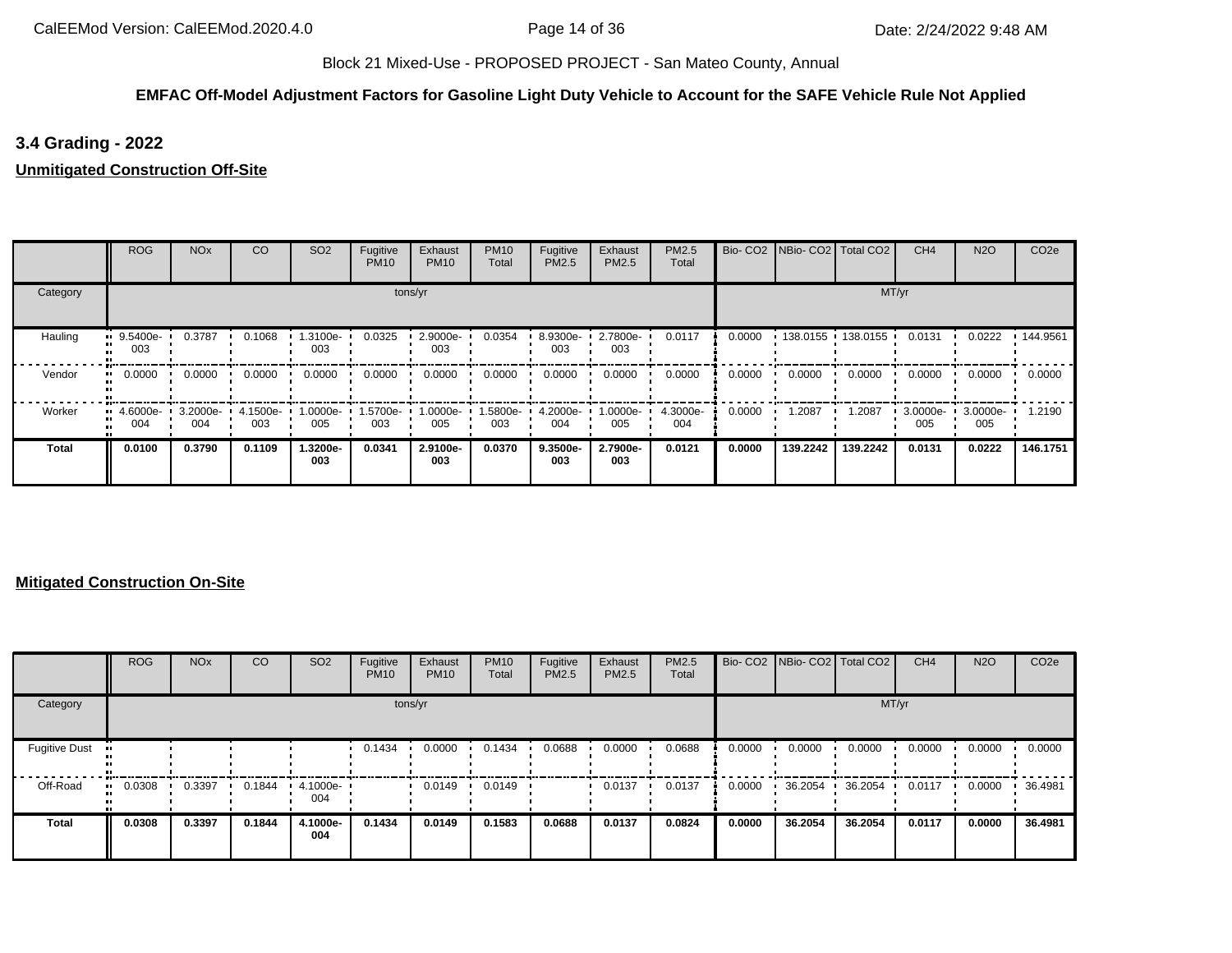#### **EMFAC Off-Model Adjustment Factors for Gasoline Light Duty Vehicle to Account for the SAFE Vehicle Rule Not Applied**

## **3.4 Grading - 2022**

## **Mitigated Construction Off-Site**

|              | <b>ROG</b>              | <b>NO<sub>x</sub></b> | CO              | SO <sub>2</sub> | Fugitive<br><b>PM10</b> | Exhaust<br><b>PM10</b> | <b>PM10</b><br>Total | Fugitive<br><b>PM2.5</b> | Exhaust<br>PM2.5 | <b>PM2.5</b><br>Total |        | Bio- CO2   NBio- CO2   Total CO2 |                   | CH <sub>4</sub> | <b>N2O</b>      | CO <sub>2e</sub> |
|--------------|-------------------------|-----------------------|-----------------|-----------------|-------------------------|------------------------|----------------------|--------------------------|------------------|-----------------------|--------|----------------------------------|-------------------|-----------------|-----------------|------------------|
| Category     |                         |                       |                 |                 |                         | tons/yr                |                      |                          |                  |                       |        |                                  | MT/yr             |                 |                 |                  |
| Hauling      | 9.5400e-<br>003         | 0.3787                | 0.1068          | .3100e-<br>003  | 0.0325                  | 2.9000e-<br>003        | 0.0354               | 8.9300e-<br>003          | 2.7800e-<br>003  | 0.0117                | 0.0000 |                                  | 138.0155 138.0155 | 0.0131          | 0.0222          | .144.9561        |
| Vendor       | 0.0000                  | 0.0000                | 0.0000          | 0.0000          | 0.0000                  | 0.0000                 | 0.0000               | 0.0000                   | 0.0000           | 0.0000                | 0.0000 | 0.0000                           | 0.0000            | 0.0000          | 0.0000          | 0.0000           |
| Worker       | $\cdot$ 4.6000e-<br>004 | 3.2000e-<br>004       | 4.1500e-<br>003 | 1.0000e-<br>005 | 1.5700e-<br>003         | 1.0000e-<br>005        | 1.5800e-<br>003      | 4.2000e-<br>004          | 1.0000e-<br>005  | 4.3000e-<br>004       | 0.0000 | 1.2087                           | 1.2087            | 3.0000e-<br>005 | 3.0000e-<br>005 | 1.2190           |
| <b>Total</b> | 0.0100                  | 0.3790                | 0.1109          | 1.3200e-<br>003 | 0.0341                  | 2.9100e-<br>003        | 0.0370               | 9.3500e-<br>003          | 2.7900e-<br>003  | 0.0121                | 0.0000 | 139.2242                         | 139.2242          | 0.0131          | 0.0222          | 146.1751         |

## **3.5 Building Construction - 2022**

|              | <b>ROG</b>    | <b>NO<sub>x</sub></b> | CO     | SO <sub>2</sub>    | Fugitive<br><b>PM10</b> | Exhaust<br><b>PM10</b> | <b>PM10</b><br>Total | Fugitive<br>PM2.5 | Exhaust<br>PM2.5 | <b>PM2.5</b><br>Total |        | Bio- CO2 NBio- CO2 Total CO2 |         | CH <sub>4</sub> | <b>N2O</b> | CO <sub>2e</sub> |
|--------------|---------------|-----------------------|--------|--------------------|-------------------------|------------------------|----------------------|-------------------|------------------|-----------------------|--------|------------------------------|---------|-----------------|------------|------------------|
| Category     |               |                       |        |                    |                         | tons/yr                |                      |                   |                  |                       |        |                              | MT/yr   |                 |            |                  |
| Off-Road     | 0.0453<br>. . | 0.3438                | 0.3500 | $6.1000e -$<br>004 |                         | 0.0162                 | 0.0162               |                   | 0.0156           | 0.0156                | 0.0000 | 49.9337                      | 49.9337 | 8.7000e-<br>003 | 0.0000     | 50.1511          |
| <b>Total</b> | 0.0453        | 0.3438                | 0.3500 | 6.1000e-<br>004    |                         | 0.0162                 | 0.0162               |                   | 0.0156           | 0.0156                | 0.0000 | 49.9337                      | 49.9337 | 8.7000e-<br>003 | 0.0000     | 50.1511          |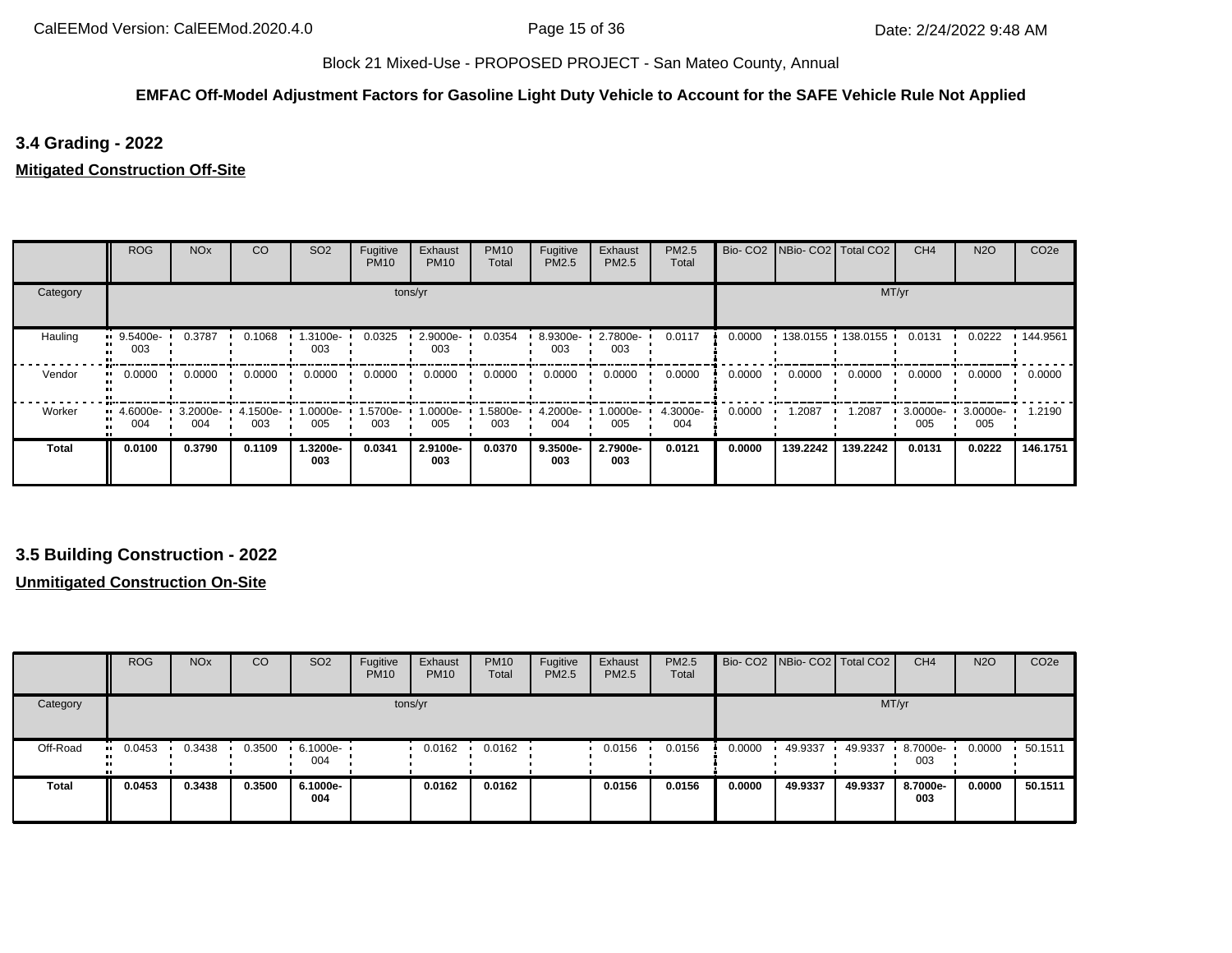## **EMFAC Off-Model Adjustment Factors for Gasoline Light Duty Vehicle to Account for the SAFE Vehicle Rule Not Applied**

# **3.5 Building Construction - 2022**

## **Unmitigated Construction Off-Site**

|          | <b>ROG</b>                     | <b>NO<sub>x</sub></b> | CO     | SO <sub>2</sub> | Fugitive<br><b>PM10</b> | Exhaust<br><b>PM10</b> | <b>PM10</b><br>Total | Fugitive<br>PM2.5 | Exhaust<br>PM2.5 | PM2.5<br>Total  | Bio-CO <sub>2</sub> | NBio-CO2 Total CO2 |         | CH <sub>4</sub> | <b>N2O</b>      | CO <sub>2e</sub> |
|----------|--------------------------------|-----------------------|--------|-----------------|-------------------------|------------------------|----------------------|-------------------|------------------|-----------------|---------------------|--------------------|---------|-----------------|-----------------|------------------|
| Category |                                |                       |        |                 |                         | tons/yr                |                      |                   |                  |                 |                     |                    | MT/yr   |                 |                 |                  |
| Hauling  | 0.0000<br>                     | 0.0000                | 0.0000 | 0.0000          | 0.0000                  | 0.0000                 | 0.0000               | 0.0000            | 0.0000           | 0.0000          | 0.0000              | 0.0000             | 0.0000  | 0.0000          | 0.0000          | 0.0000           |
| Vendor   | $\blacksquare$ 3.4900e-<br>003 | 0.1000                | 0.0326 | 3.8000e-<br>004 | 0.0113                  | 8.8000e-<br>004        | 0.0122               | 3.2700e-<br>003   | 8.4000e-<br>004  | 4.1100e-<br>003 | 0.0000              | 38.2882            | 38.2882 | 2.2700e-<br>003 | 5.6500e-<br>003 | 40.0280          |
| Worker   | 0.0121<br>. .                  | 8.3700e-<br>003       | 0.1095 | 3.5000e-<br>004 | 0.0416                  | 2.1000e-<br>004        | 0.0418               | 0.0111            | .9000e-<br>004   | 0.0113          | 0.0000              | 31.9105            | 31.9105 | 8.7000e-<br>004 | 8.4000e-<br>004 | 32.1813          |
| Total    | 0.0156                         | 0.1083                | 0.1422 | 7.3000e-<br>004 | 0.0529                  | 1.0900e-<br>003        | 0.0540               | 0.0143            | 1.0300e-<br>003  | 0.0154          | 0.0000              | 70.1987            | 70.1987 | 3.1400e-<br>003 | 6.4900e-<br>003 | 72.2092          |

|              | <b>ROG</b> | <b>NO<sub>x</sub></b> | CO     | SO <sub>2</sub>                 | Fugitive<br><b>PM10</b> | Exhaust<br><b>PM10</b> | <b>PM10</b><br>Total | Fugitive<br>PM2.5 | Exhaust<br>PM2.5 | <b>PM2.5</b><br>Total |        | Bio- CO2   NBio- CO2   Total CO2 |         | CH <sub>4</sub> | <b>N2O</b> | CO <sub>2e</sub> |
|--------------|------------|-----------------------|--------|---------------------------------|-------------------------|------------------------|----------------------|-------------------|------------------|-----------------------|--------|----------------------------------|---------|-----------------|------------|------------------|
| Category     |            |                       |        |                                 |                         | tons/yr                |                      |                   |                  |                       |        |                                  | MT/yr   |                 |            |                  |
| Off-Road     | 0.0453     | 0.3438                | 0.3500 | $\cdot$ 6.1000e- $\cdot$<br>004 |                         | 0.0162                 | 0.0162               |                   | 0.0156           | 0.0156                | 0.0000 | 49.9336                          | 49.9336 | 8.7000e-<br>003 | 0.0000     | 50.1510          |
| <b>Total</b> | 0.0453     | 0.3438                | 0.3500 | 6.1000e-<br>004                 |                         | 0.0162                 | 0.0162               |                   | 0.0156           | 0.0156                | 0.0000 | 49.9336                          | 49.9336 | 8.7000e-<br>003 | 0.0000     | 50.1510          |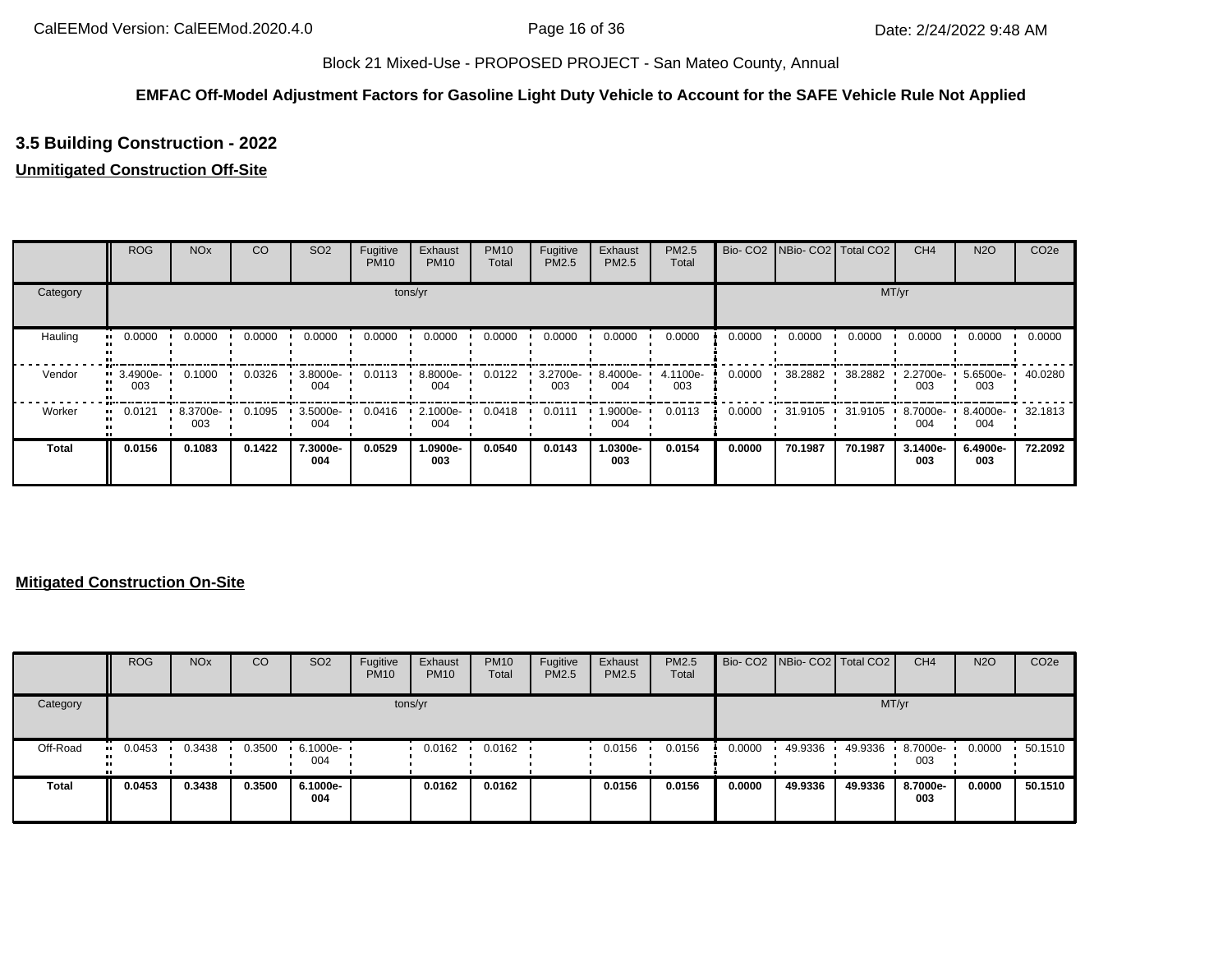#### **EMFAC Off-Model Adjustment Factors for Gasoline Light Duty Vehicle to Account for the SAFE Vehicle Rule Not Applied**

# **3.5 Building Construction - 2022**

## **Mitigated Construction Off-Site**

|          | <b>ROG</b>      | <b>NO<sub>x</sub></b> | CO     | SO <sub>2</sub> | Fugitive<br><b>PM10</b> | Exhaust<br><b>PM10</b> | <b>PM10</b><br>Total | Fugitive<br>PM2.5 | Exhaust<br>PM2.5 | <b>PM2.5</b><br>Total |        | Bio- CO2 NBio- CO2 Total CO2 |         | CH <sub>4</sub>    | <b>N2O</b>      | CO <sub>2e</sub> |
|----------|-----------------|-----------------------|--------|-----------------|-------------------------|------------------------|----------------------|-------------------|------------------|-----------------------|--------|------------------------------|---------|--------------------|-----------------|------------------|
| Category |                 |                       |        |                 |                         | tons/yr                |                      |                   |                  |                       |        |                              |         | MT/yr              |                 |                  |
| Hauling  | 0.0000          | 0.0000                | 0.0000 | 0.0000          | 0.0000                  | 0.0000                 | 0.0000               | 0.0000            | 0.0000           | 0.0000                | 0.0000 | 0.0000                       | 0.0000  | 0.0000             | 0.0000          | 0.0000           |
| Vendor   | 3.4900e-<br>003 | 0.1000                | 0.0326 | 3.8000e-<br>004 | 0.0113                  | 8.8000e-<br>004        | 0.0122               | 3.2700e-<br>003   | 8.4000e-<br>004  | 4.1100e-<br>003       | 0.0000 | 38.2882                      | 38.2882 | $2.2700e -$<br>003 | 5.6500e-<br>003 | 40.0280          |
| Worker   | 0.0121          | 8.3700e-<br>003       | 0.1095 | 3.5000e-<br>004 | 0.0416                  | 2.1000e-<br>004        | 0.0418               | 0.0111            | -9000e-<br>004   | 0.0113                | 0.0000 | 31.9105                      | 31.9105 | 8.7000e-<br>004    | 8.4000e-<br>004 | 32.1813          |
| Total    | 0.0156          | 0.1083                | 0.1422 | 7.3000e-<br>004 | 0.0529                  | 1.0900e-<br>003        | 0.0540               | 0.0143            | 1.0300e-<br>003  | 0.0154                | 0.0000 | 70.1987                      | 70.1987 | 3.1400e-<br>003    | 6.4900e-<br>003 | 72.2092          |

## **3.5 Building Construction - 2023**

|              | <b>ROG</b>    | <b>NO<sub>x</sub></b> | CO     | <b>SO2</b>         | Fugitive<br><b>PM10</b> | Exhaust<br><b>PM10</b> | <b>PM10</b><br>Total | Fugitive<br>PM2.5 | Exhaust<br>PM2.5 | PM2.5<br>Total |        | Bio- CO2 NBio- CO2 Total CO2 |          | CH <sub>4</sub> | <b>N2O</b> | CO <sub>2e</sub> |
|--------------|---------------|-----------------------|--------|--------------------|-------------------------|------------------------|----------------------|-------------------|------------------|----------------|--------|------------------------------|----------|-----------------|------------|------------------|
| Category     |               |                       |        |                    |                         | tons/yr                |                      |                   |                  |                |        |                              | MT/yr    |                 |            |                  |
| Off-Road     | 0.1104<br>. . | 0.8490                | 0.9143 | $1.6000e -$<br>003 |                         | 0.0373                 | 0.0373               |                   | 0.0360           | 0.0360         | 0.0000 | 131.6594 131.6594            |          | 0.0224          | 0.0000     | $+132.2183$      |
| <b>Total</b> | 0.1104        | 0.8490                | 0.9143 | 1.6000e-<br>003    |                         | 0.0373                 | 0.0373               |                   | 0.0360           | 0.0360         | 0.0000 | 131.6594                     | 131.6594 | 0.0224          | 0.0000     | 132.2183         |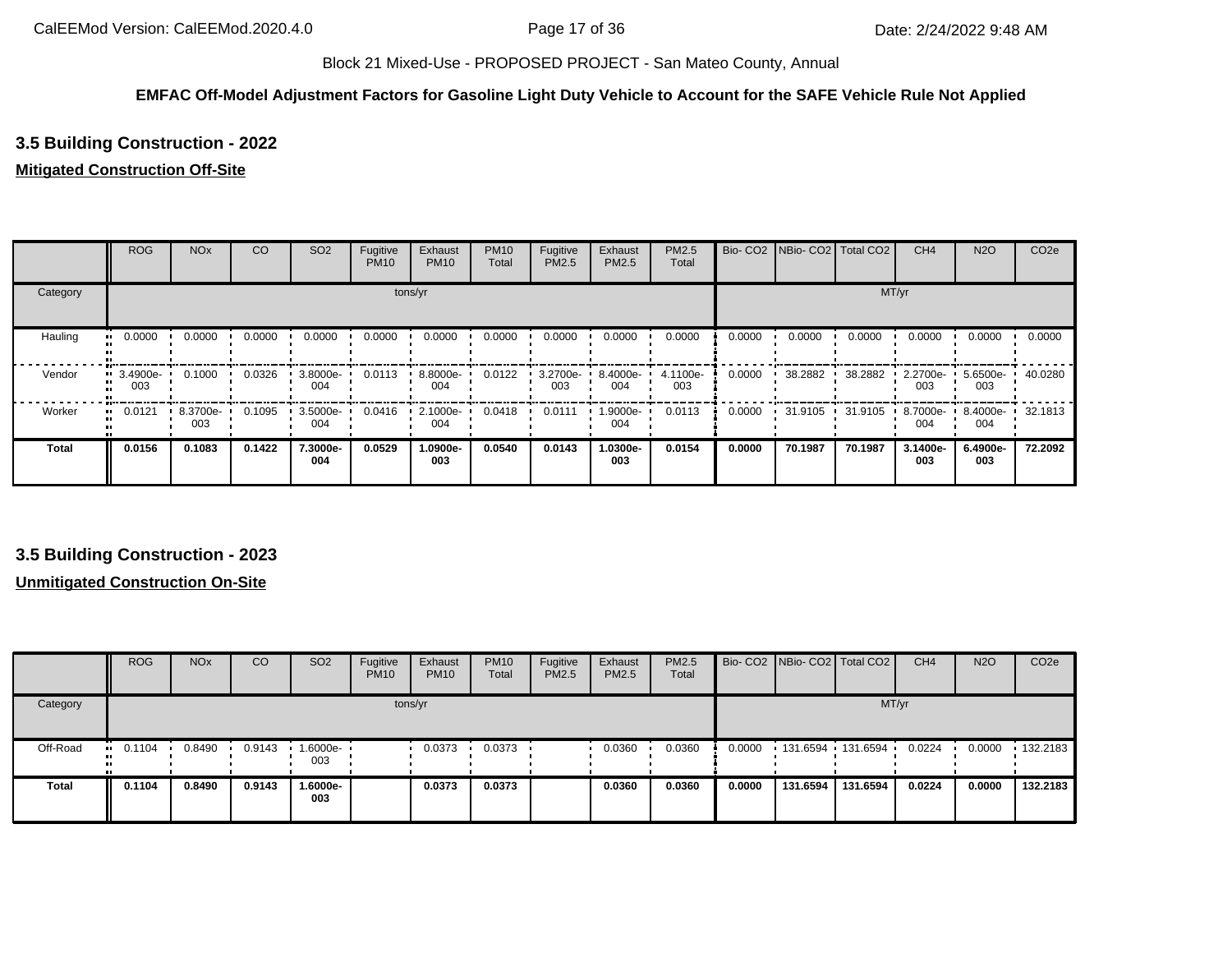## **EMFAC Off-Model Adjustment Factors for Gasoline Light Duty Vehicle to Account for the SAFE Vehicle Rule Not Applied**

# **3.5 Building Construction - 2023**

## **Unmitigated Construction Off-Site**

|          | <b>ROG</b>         | <b>NO<sub>x</sub></b> | CO     | SO <sub>2</sub> | Fugitive<br><b>PM10</b> | Exhaust<br><b>PM10</b> | <b>PM10</b><br>Total | Fugitive<br>PM2.5 | Exhaust<br>PM2.5 | PM2.5<br>Total  | Bio-CO <sub>2</sub> | NBio-CO2 Total CO2 |          | CH <sub>4</sub> | <b>N2O</b>      | CO <sub>2e</sub> |
|----------|--------------------|-----------------------|--------|-----------------|-------------------------|------------------------|----------------------|-------------------|------------------|-----------------|---------------------|--------------------|----------|-----------------|-----------------|------------------|
| Category |                    |                       |        |                 |                         | tons/yr                |                      |                   |                  |                 |                     |                    | MT/yr    |                 |                 |                  |
| Hauling  | 0.0000<br>         | 0.0000                | 0.0000 | 0.0000          | 0.0000                  | 0.0000                 | 0.0000               | 0.0000            | 0.0000           | 0.0000          | 0.0000              | 0.0000             | 0.0000   | 0.0000          | 0.0000          | 0.0000           |
| Vendor   | $-4.8600e-$<br>003 | 0.2151                | 0.0771 | 9.6000e-<br>004 | 0.0298                  | 1.1100e-<br>003        | 0.0309               | 8.6200e-<br>003   | -0600e- I<br>003 | 9.6800e-<br>003 | 0.0000              | 97.0398            | 97.0398  | 5.9700e-<br>003 | 0.0143          | 101.4522         |
| Worker   | 0.0300<br>         | 0.0196                | 0.2699 | 8.9000e-<br>004 | 0.1096                  | 5.3000e-<br>004        | 0.1101               | 0.0292            | 4.9000e-<br>004  | 0.0297          | 0.0000              | 81.4467            | 81.4467  | 2.0800e-<br>003 | 2.0400e-<br>003 | 82.1079          |
| Total    | 0.0349             | 0.2347                | 0.3470 | 1.8500e-<br>003 | 0.1394                  | 1.6400e-<br>003        | 0.1410               | 0.0378            | 1.5500e-<br>003  | 0.0393          | 0.0000              | 178.4865           | 178,4865 | 8.0500e-<br>003 | 0.0164          | 183.5601         |

|          | <b>ROG</b>            | <b>NO<sub>x</sub></b> | CO     | SO <sub>2</sub>   | Fugitive<br><b>PM10</b> | Exhaust<br><b>PM10</b> | <b>PM10</b><br>Total | Fugitive<br>PM2.5 | Exhaust<br><b>PM2.5</b> | PM2.5<br>Total |        | Bio- CO2 NBio- CO2 Total CO2 |          | CH <sub>4</sub> | <b>N2O</b> | CO <sub>2e</sub> |
|----------|-----------------------|-----------------------|--------|-------------------|-------------------------|------------------------|----------------------|-------------------|-------------------------|----------------|--------|------------------------------|----------|-----------------|------------|------------------|
| Category |                       |                       |        |                   |                         | tons/yr                |                      |                   |                         |                |        |                              |          | MT/yr           |            |                  |
| Off-Road | $\blacksquare$ 0.1104 | 0.8490                | 0.9143 | 1.6000e- •<br>003 |                         | 0.0373                 | 0.0373               |                   | 0.0360                  | 0.0360         | 0.0000 | 131.6592 131.6592            |          | 0.0224          | 0.0000     | $\cdot$ 132.2181 |
| Total    | 0.1104                | 0.8490                | 0.9143 | 1.6000e-<br>003   |                         | 0.0373                 | 0.0373               |                   | 0.0360                  | 0.0360         | 0.0000 | 131.6592                     | 131.6592 | 0.0224          | 0.0000     | 132.2181         |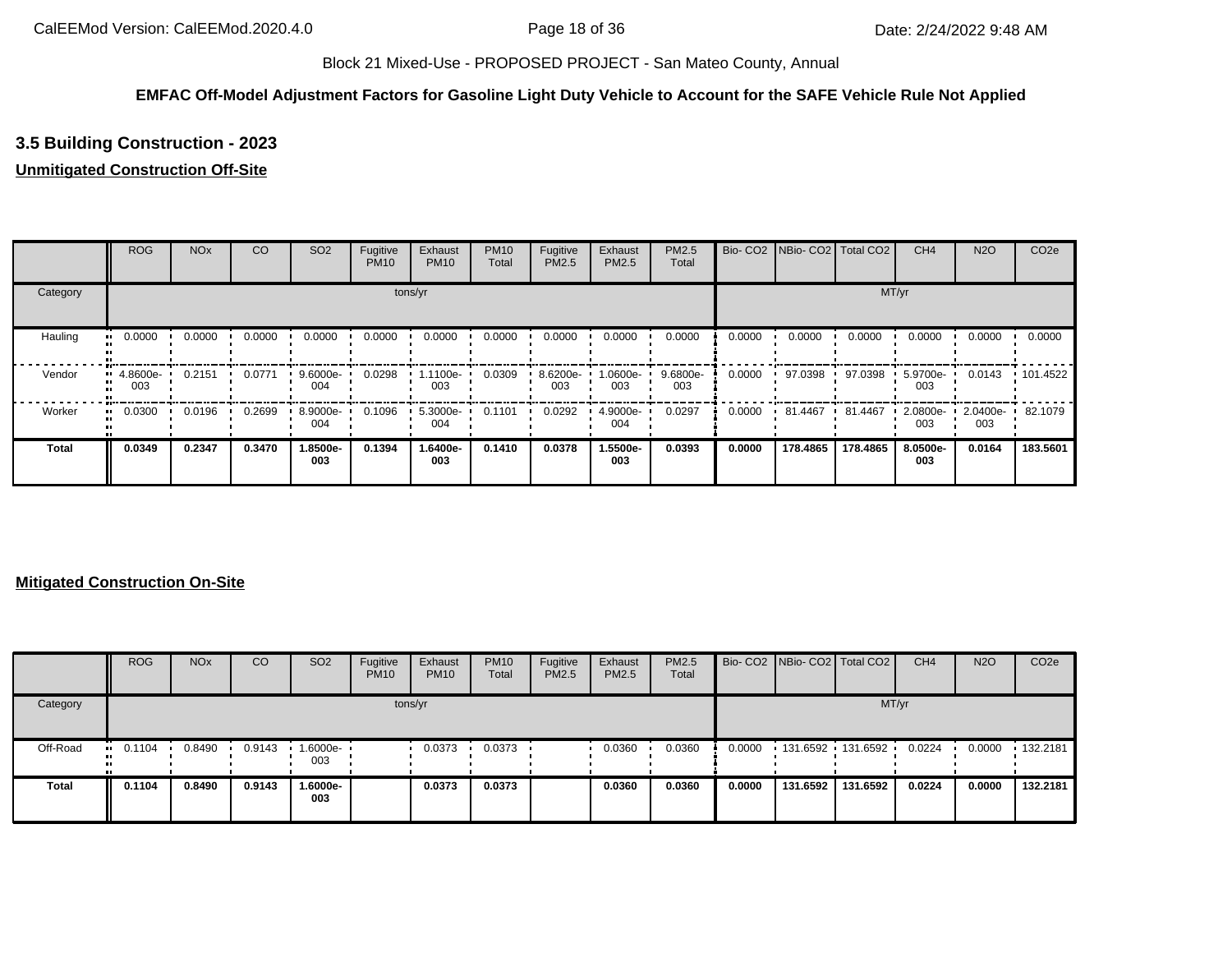#### **EMFAC Off-Model Adjustment Factors for Gasoline Light Duty Vehicle to Account for the SAFE Vehicle Rule Not Applied**

# **3.5 Building Construction - 2023**

## **Mitigated Construction Off-Site**

|              | <b>ROG</b>      | <b>NO<sub>x</sub></b> | CO     | SO <sub>2</sub>    | Fugitive<br><b>PM10</b> | Exhaust<br><b>PM10</b> | <b>PM10</b><br>Total | Fugitive<br><b>PM2.5</b> | Exhaust<br>PM2.5 | <b>PM2.5</b><br>Total |        | Bio- CO2   NBio- CO2   Total CO2 |          | CH <sub>4</sub>    | <b>N2O</b>      | CO <sub>2e</sub> |
|--------------|-----------------|-----------------------|--------|--------------------|-------------------------|------------------------|----------------------|--------------------------|------------------|-----------------------|--------|----------------------------------|----------|--------------------|-----------------|------------------|
| Category     |                 |                       |        |                    |                         | tons/yr                |                      |                          |                  |                       |        |                                  |          | MT/yr              |                 |                  |
| Hauling      | 0.0000          | 0.0000                | 0.0000 | 0.0000             | 0.0000                  | 0.0000                 | 0.0000               | 0.0000                   | 0.0000           | 0.0000                | 0.0000 | 0.0000                           | 0.0000   | 0.0000             | 0.0000          | 0.0000           |
| Vendor       | 4.8600e-<br>003 | 0.2151                | 0.0771 | $9.6000e -$<br>004 | 0.0298                  | 1.1100e-<br>003        | 0.0309               | 8.6200e-<br>003          | --0600e<br>003   | 9.6800e-<br>003       | 0.0000 | 97.0398                          | 97.0398  | $5.9700e -$<br>003 | 0.0143          | $\cdot$ 101.4522 |
| Worker       | 0.0300          | 0.0196                | 0.2699 | 8.9000e-<br>004    | 0.1096                  | 5.3000e-<br>004        | 0.1101               | 0.0292                   | 4.9000e-<br>004  | 0.0297                | 0.0000 | 81.4467                          | 81.4467  | 2.0800e-<br>003    | 2.0400e-<br>003 | 82.1079          |
| <b>Total</b> | 0.0349          | 0.2347                | 0.3470 | 1.8500e-<br>003    | 0.1394                  | 1.6400e-<br>003        | 0.1410               | 0.0378                   | 1.5500e-<br>003  | 0.0393                | 0.0000 | 178.4865                         | 178.4865 | 8.0500e-<br>003    | 0.0164          | 183.5601         |

## **3.6 Paving - 2023**

|              | <b>ROG</b>                     | <b>NO<sub>x</sub></b> | CO     | SO <sub>2</sub> | Fugitive<br><b>PM10</b> | Exhaust<br><b>PM10</b> | <b>PM10</b><br>Total | Fugitive<br>PM2.5 | Exhaust<br><b>PM2.5</b> | PM2.5<br>Total  |        | Bio- CO2   NBio- CO2   Total CO2 |        | CH <sub>4</sub> | <b>N2O</b> | CO <sub>2e</sub> |
|--------------|--------------------------------|-----------------------|--------|-----------------|-------------------------|------------------------|----------------------|-------------------|-------------------------|-----------------|--------|----------------------------------|--------|-----------------|------------|------------------|
| Category     |                                |                       |        |                 |                         | tons/yr                |                      |                   |                         |                 |        |                                  | MT/yr  |                 |            |                  |
| Off-Road     | $\blacksquare$ 3.2200e-<br>003 | 0.0312                | 0.0440 | 7.0000e-<br>005 |                         | 1.5400e-<br>003        | 1.5400e-<br>003      |                   | -4200e-<br>003          | 1.4200e-<br>003 | 0.0000 | 5.8862                           | 5.8862 | 1.8700e-<br>003 | 0.0000     | 5.9329           |
| Paving       | 0.0000<br>                     |                       |        |                 |                         | 0.0000                 | 0.0000               |                   | 0.0000                  | 0.0000          | 0.0000 | 0.0000                           | 0.0000 | 0.0000          | 0.0000     | 0.0000           |
| <b>Total</b> | 3.2200e-<br>003                | 0.0312                | 0.0440 | 7.0000e-<br>005 |                         | 1.5400e-<br>003        | 1.5400e-<br>003      |                   | 1.4200e-<br>003         | 1.4200e-<br>003 | 0.0000 | 5.8862                           | 5.8862 | 1.8700e-<br>003 | 0.0000     | 5.9329           |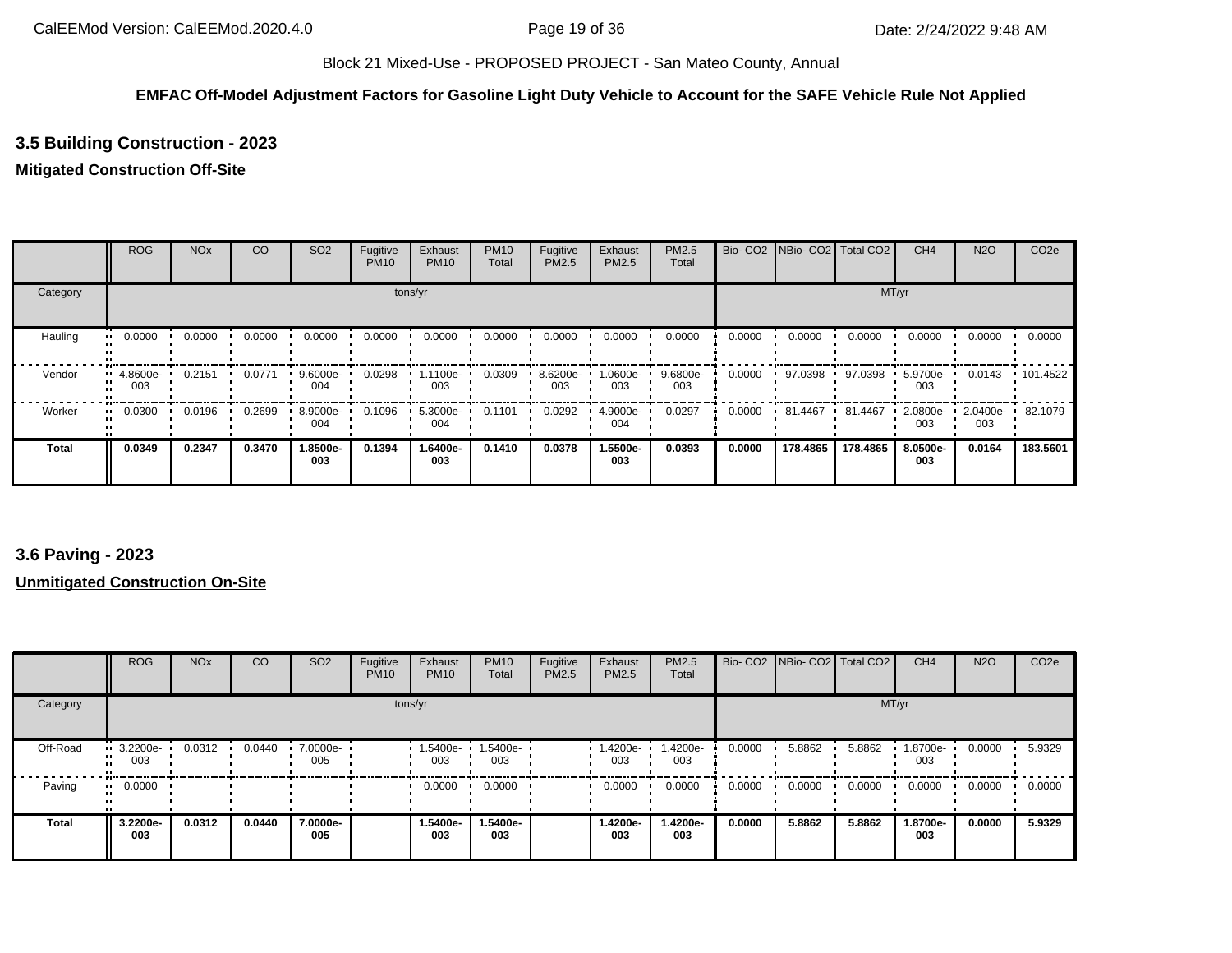## **EMFAC Off-Model Adjustment Factors for Gasoline Light Duty Vehicle to Account for the SAFE Vehicle Rule Not Applied**

## **3.6 Paving - 2023**

## **Unmitigated Construction Off-Site**

|              | <b>ROG</b>      | <b>NO<sub>x</sub></b> | CO              | SO <sub>2</sub> | Fugitive<br><b>PM10</b> | Exhaust<br><b>PM10</b> | <b>PM10</b><br>Total | Fugitive<br><b>PM2.5</b> | Exhaust<br>PM2.5 | <b>PM2.5</b><br>Total |        | Bio- CO2   NBio- CO2   Total CO2 |        | CH <sub>4</sub> | <b>N2O</b>       | CO <sub>2e</sub> |
|--------------|-----------------|-----------------------|-----------------|-----------------|-------------------------|------------------------|----------------------|--------------------------|------------------|-----------------------|--------|----------------------------------|--------|-----------------|------------------|------------------|
| Category     |                 |                       |                 |                 | tons/yr                 |                        |                      |                          |                  |                       |        |                                  | MT/yr  |                 |                  |                  |
| Hauling      | 0.0000          | 0.0000                | 0.0000          | 0.0000          | 0.0000                  | 0.0000                 | 0.0000               | 0.0000                   | 0.0000           | 0.0000                | 0.0000 | 0.0000                           | 0.0000 | 0.0000          | 0.0000           | 0.0000           |
| Vendor       | 0.0000          | 0.0000                | 0.0000          | 0.0000          | 0.0000                  | 0.0000                 | 0.0000               | 0.0000                   | 0.0000           | 0.0000                | 0.0000 | 0.0000                           | 0.0000 | 0.0000          | 0.0000           | 0.0000           |
| Worker       | 1.4000e-<br>004 | 9.0000e-<br>005       | 1.2600e-<br>003 | 0.0000          | 5.1000e-<br>004         | 0.0000                 | 5.1000e-<br>004      | 1.4000e-<br>004          | 0.0000           | 1.4000e-<br>004       | 0.0000 | 0.3803                           | 0.3803 | 1.0000e-<br>005 | $.0000e-$<br>005 | 0.3834           |
| <b>Total</b> | 1.4000e-<br>004 | 9.0000e-<br>005       | -.2600e<br>003  | 0.0000          | 5.1000e-<br>004         | 0.0000                 | 5.1000e-<br>004      | 1.4000e-<br>004          | 0.0000           | 1.4000e-<br>004       | 0.0000 | 0.3803                           | 0.3803 | 1.0000e-<br>005 | 1.0000e-<br>005  | 0.3834           |

|              | <b>ROG</b>                     | <b>NO<sub>x</sub></b> | CO     | SO <sub>2</sub> | Fugitive<br><b>PM10</b> | Exhaust<br><b>PM10</b> | <b>PM10</b><br>Total | Fugitive<br>PM2.5 | Exhaust<br><b>PM2.5</b> | <b>PM2.5</b><br>Total |        | Bio- CO2   NBio- CO2   Total CO2 |        | CH <sub>4</sub> | <b>N2O</b> | CO <sub>2e</sub> |
|--------------|--------------------------------|-----------------------|--------|-----------------|-------------------------|------------------------|----------------------|-------------------|-------------------------|-----------------------|--------|----------------------------------|--------|-----------------|------------|------------------|
| Category     |                                |                       |        |                 | tons/yr                 |                        |                      |                   |                         |                       |        |                                  | MT/yr  |                 |            |                  |
| Off-Road     | $\blacksquare$ 3.2200e-<br>003 | 0.0312                | 0.0440 | 7.0000e-<br>005 |                         | 1.5400e-<br>003        | 1.5400e-<br>003      |                   | -4200e-<br>003          | 1.4200e-<br>003       | 0.0000 | 5.8862                           | 5.8862 | 1.8700e-<br>003 | 0.0000     | 5.9329           |
| Paving       | $\blacksquare$ 0.0000          |                       |        |                 |                         | 0.0000                 | 0.0000               |                   | 0.0000                  | 0.0000                | 0.0000 | 0.0000                           | 0.0000 | 0.0000          | 0.0000     | 0.0000           |
| <b>Total</b> | 3.2200e-<br>003                | 0.0312                | 0.0440 | 7.0000e-<br>005 |                         | 1.5400e-<br>003        | 1.5400e-<br>003      |                   | 1.4200e-<br>003         | 1.4200e-<br>003       | 0.0000 | 5.8862                           | 5.8862 | 1.8700e-<br>003 | 0.0000     | 5.9329           |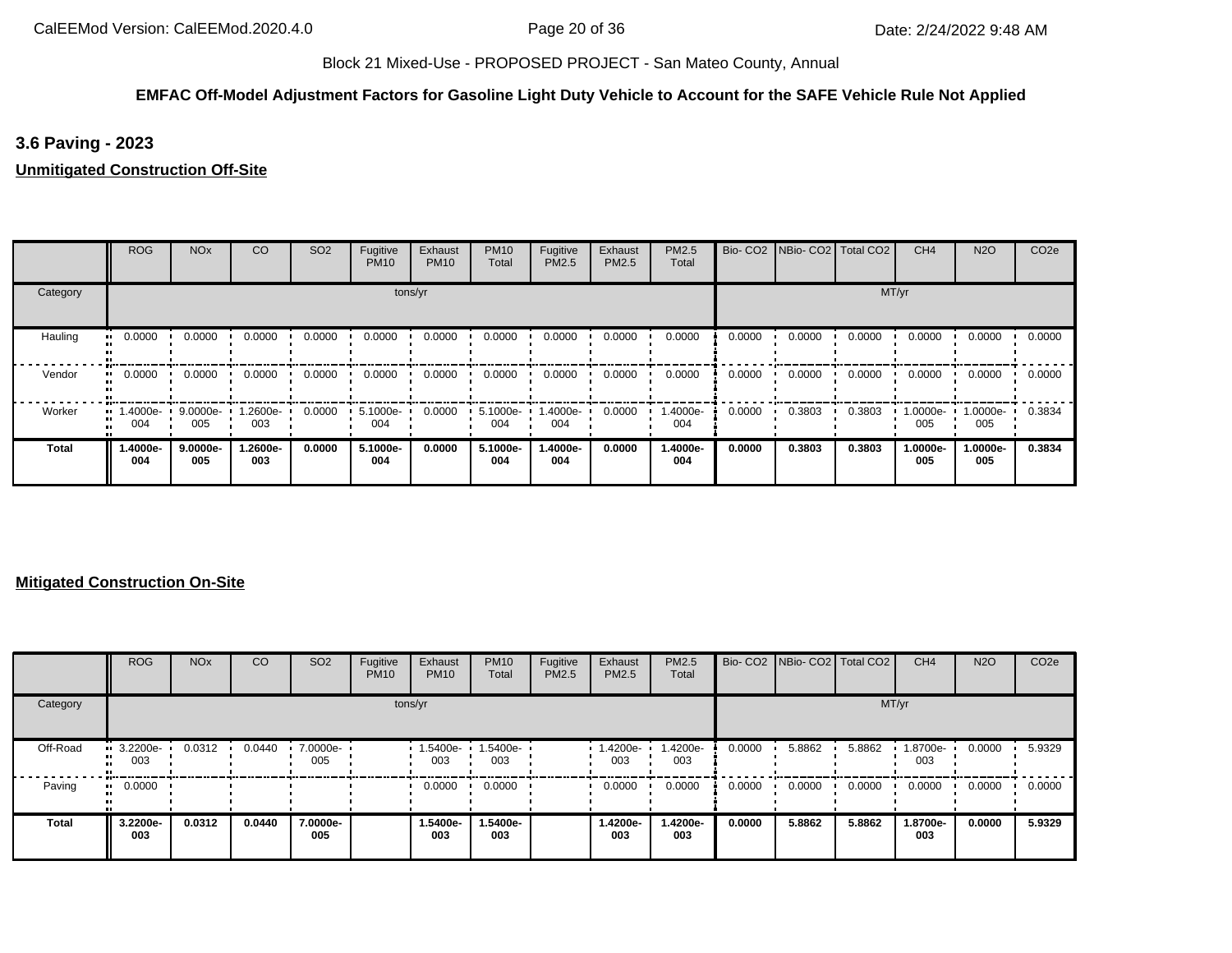## **EMFAC Off-Model Adjustment Factors for Gasoline Light Duty Vehicle to Account for the SAFE Vehicle Rule Not Applied**

## **3.6 Paving - 2023**

## **Mitigated Construction Off-Site**

|          | <b>ROG</b>                     | <b>NO<sub>x</sub></b> | <sub>CO</sub>  | SO <sub>2</sub> | Fugitive<br><b>PM10</b> | Exhaust<br><b>PM10</b> | <b>PM10</b><br>Total | Fugitive<br>PM2.5 | Exhaust<br>PM2.5 | PM2.5<br>Total  |        | Bio- CO2   NBio- CO2   Total CO2 |        | CH <sub>4</sub> | <b>N2O</b>      | CO <sub>2e</sub> |
|----------|--------------------------------|-----------------------|----------------|-----------------|-------------------------|------------------------|----------------------|-------------------|------------------|-----------------|--------|----------------------------------|--------|-----------------|-----------------|------------------|
| Category |                                |                       |                |                 |                         | tons/yr                |                      |                   |                  |                 |        |                                  | MT/yr  |                 |                 |                  |
| Hauling  | 0.0000<br>                     | 0.0000                | 0.0000         | 0.0000          | 0.0000                  | 0.0000                 | 0.0000               | 0.0000            | 0.0000           | 0.0000          | 0.0000 | 0.0000                           | 0.0000 | 0.0000          | 0.0000          | 0.0000           |
| Vendor   | 0.0000<br>                     | 0.0000                | 0.0000         | 0.0000          | 0.0000                  | 0.0000                 | 0.0000               | 0.0000            | 0.0000           | 0.0000          | 0.0000 | 0.0000                           | 0.0000 | 0.0000          | 0.0000          | 0.0000           |
| Worker   | $\blacksquare$ 1.4000e-<br>004 | 9.0000e-<br>005       | -2600e.<br>003 | 0.0000          | 5.1000e-<br>004         | 0.0000                 | 5.1000e-<br>004      | -.4000e<br>004    | 0.0000           | 1.4000e-<br>004 | 0.0000 | 0.3803                           | 0.3803 | 1.0000e-<br>005 | -.0000e<br>005  | 0.3834           |
| Total    | 1.4000e-<br>004                | $9.0000e-$<br>005     | -.2600e<br>003 | 0.0000          | 5.1000e-<br>004         | 0.0000                 | 5.1000e-<br>004      | -.4000e<br>004    | 0.0000           | 1.4000e-<br>004 | 0.0000 | 0.3803                           | 0.3803 | 1.0000e-<br>005 | 1.0000e-<br>005 | 0.3834           |

## **3.7 Architectural Coating - 2023**

|                 | <b>ROG</b>      | <b>NO<sub>x</sub></b> | CO                | SO <sub>2</sub>    | Fugitive<br><b>PM10</b> | Exhaust<br><b>PM10</b> | <b>PM10</b><br>Total | Fugitive<br>PM2.5 | Exhaust<br>PM2.5   | <b>PM2.5</b><br>Total | Bio-CO <sub>2</sub> | NBio- CO2   Total CO2 |        | CH <sub>4</sub> | <b>N2O</b> | CO <sub>2e</sub> |
|-----------------|-----------------|-----------------------|-------------------|--------------------|-------------------------|------------------------|----------------------|-------------------|--------------------|-----------------------|---------------------|-----------------------|--------|-----------------|------------|------------------|
| Category        |                 |                       |                   |                    | tons/yr                 |                        |                      |                   |                    |                       |                     |                       | MT/yr  |                 |            |                  |
| Archit. Coating | 8066.           |                       |                   |                    |                         | 0.0000                 | 0.0000               |                   | 0.0000             | 0.0000                | 0.0000              | 0.0000                | 0.0000 | 0.0000          | 0.0000     | 0.0000           |
| Off-Road        | 9.6000e-<br>004 | 6.5100e-<br>003       | 9.0600e-<br>003   | $1.0000e -$<br>005 |                         | 3.5000e-<br>004        | 3.5000e-<br>004      |                   | $-3.5000e-$<br>004 | 3.5000e-<br>004       | 0.0000              | 1.2766                | 1.2766 | 8.0000e-<br>005 | 0.0000     | 1.2785           |
| <b>Total</b>    | 1.6076          | 6.5100e-<br>003       | $9.0600e-$<br>003 | 1.0000e-<br>005    |                         | 3.5000e-<br>004        | 3.5000e-<br>004      |                   | 3.5000e-<br>004    | 3.5000e-<br>004       | 0.0000              | 1.2766                | 1.2766 | 8.0000e-<br>005 | 0.0000     | 1.2785           |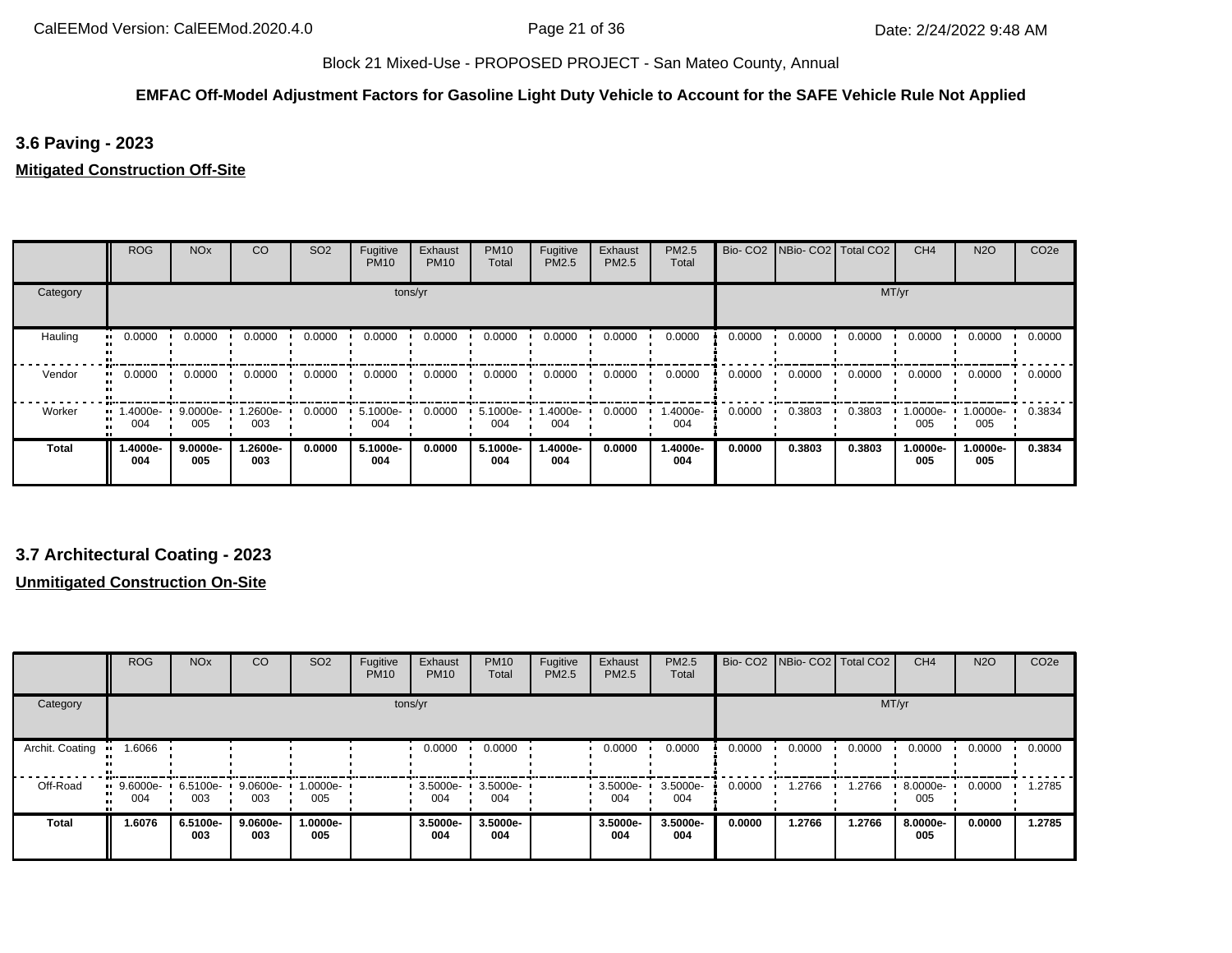## **EMFAC Off-Model Adjustment Factors for Gasoline Light Duty Vehicle to Account for the SAFE Vehicle Rule Not Applied**

# **3.7 Architectural Coating - 2023**

## **Unmitigated Construction Off-Site**

|          | <b>ROG</b>                     | <b>NO<sub>x</sub></b> | CO              | SO <sub>2</sub> | Fugitive<br><b>PM10</b> | Exhaust<br><b>PM10</b> | <b>PM10</b><br>Total | Fugitive<br>PM2.5 | Exhaust<br>PM2.5 | <b>PM2.5</b><br>Total |        | Bio- CO2 NBio- CO2 Total CO2 |        | CH <sub>4</sub> | <b>N2O</b>      | CO <sub>2e</sub> |
|----------|--------------------------------|-----------------------|-----------------|-----------------|-------------------------|------------------------|----------------------|-------------------|------------------|-----------------------|--------|------------------------------|--------|-----------------|-----------------|------------------|
| Category |                                |                       |                 |                 |                         | tons/yr                |                      |                   |                  |                       |        |                              |        | MT/yr           |                 |                  |
| Hauling  | 0.0000<br>                     | 0.0000                | 0.0000          | 0.0000          | 0.0000                  | 0.0000                 | 0.0000               | 0.0000            | 0.0000           | 0.0000                | 0.0000 | 0.0000                       | 0.0000 | 0.0000          | 0.0000          | 0.0000           |
| Vendor   | 0.0000<br>                     | 0.0000                | 0.0000          | 0.0000          | 0.0000                  | 0.0000                 | 0.0000               | 0.0000            | 0.0000           | 0.0000                | 0.0000 | 0.0000                       | 0.0000 | 0.0000          | 0.0000          | 0.0000           |
| Worker   | $\blacksquare$ 4.1000e-<br>004 | 2.7000e-<br>004       | 3.6800e-<br>003 | --0000e<br>005  | -5000e-<br>003          | 1.0000e-<br>005        | .5000e-<br>003       | 4.0000e-<br>004   | 1.0000e-<br>005  | 4.0000e-<br>004       | 0.0000 | 1.1117                       | 1.1117 | 3.0000e-<br>005 | 3.0000e-<br>005 | 1.1207           |
| Total    | 4.1000e-<br>004                | 2.7000e-<br>004       | 3.6800e-<br>003 | 1.0000e-<br>005 | 1.5000e-<br>003         | 1.0000e-<br>005        | 1.5000e-<br>003      | 4.0000e-<br>004   | 1.0000e-<br>005  | 4.0000e-<br>004       | 0.0000 | 1.1117                       | 1.1117 | 3.0000e-<br>005 | 3.0000e-<br>005 | 1.1207           |

|                 | <b>ROG</b>                  | <b>NO<sub>x</sub></b> | CO              | SO <sub>2</sub> | Fugitive<br><b>PM10</b> | Exhaust<br><b>PM10</b> | <b>PM10</b><br>Total | Fugitive<br><b>PM2.5</b> | Exhaust<br>PM2.5 | <b>PM2.5</b><br>Total |        | Bio- CO2   NBio- CO2   Total CO2 |        | CH <sub>4</sub> | <b>N2O</b> | CO <sub>2e</sub> |
|-----------------|-----------------------------|-----------------------|-----------------|-----------------|-------------------------|------------------------|----------------------|--------------------------|------------------|-----------------------|--------|----------------------------------|--------|-----------------|------------|------------------|
| Category        |                             |                       |                 |                 |                         | tons/yr                |                      |                          |                  |                       |        |                                  | MT/yr  |                 |            |                  |
| Archit. Coating | 1.6066                      |                       |                 |                 |                         | 0.0000                 | 0.0000               |                          | 0.0000           | 0.0000                | 0.0000 | 0.0000                           | 0.0000 | 0.0000          | 0.0000     | 0.0000           |
| Off-Road        | $\cdot$ 9.6000e-<br><br>004 | 6.5100e-<br>003       | 9.0600e-<br>003 | 1.0000e-<br>005 |                         | 3.5000e-<br>004        | 3.5000e-<br>004      |                          | 3.5000e-<br>004  | 3.5000e-<br>004       | 0.0000 | 1.2766                           | 1.2766 | 8.0000e-<br>005 | 0.0000     | 1.2785           |
| <b>Total</b>    | 1.6076                      | 6.5100e-<br>003       | 9.0600e-<br>003 | -.0000e<br>005  |                         | 3.5000e-<br>004        | 3.5000e-<br>004      |                          | 3.5000e-<br>004  | 3.5000e-<br>004       | 0.0000 | 1.2766                           | 1.2766 | 8.0000e-<br>005 | 0.0000     | 1.2785           |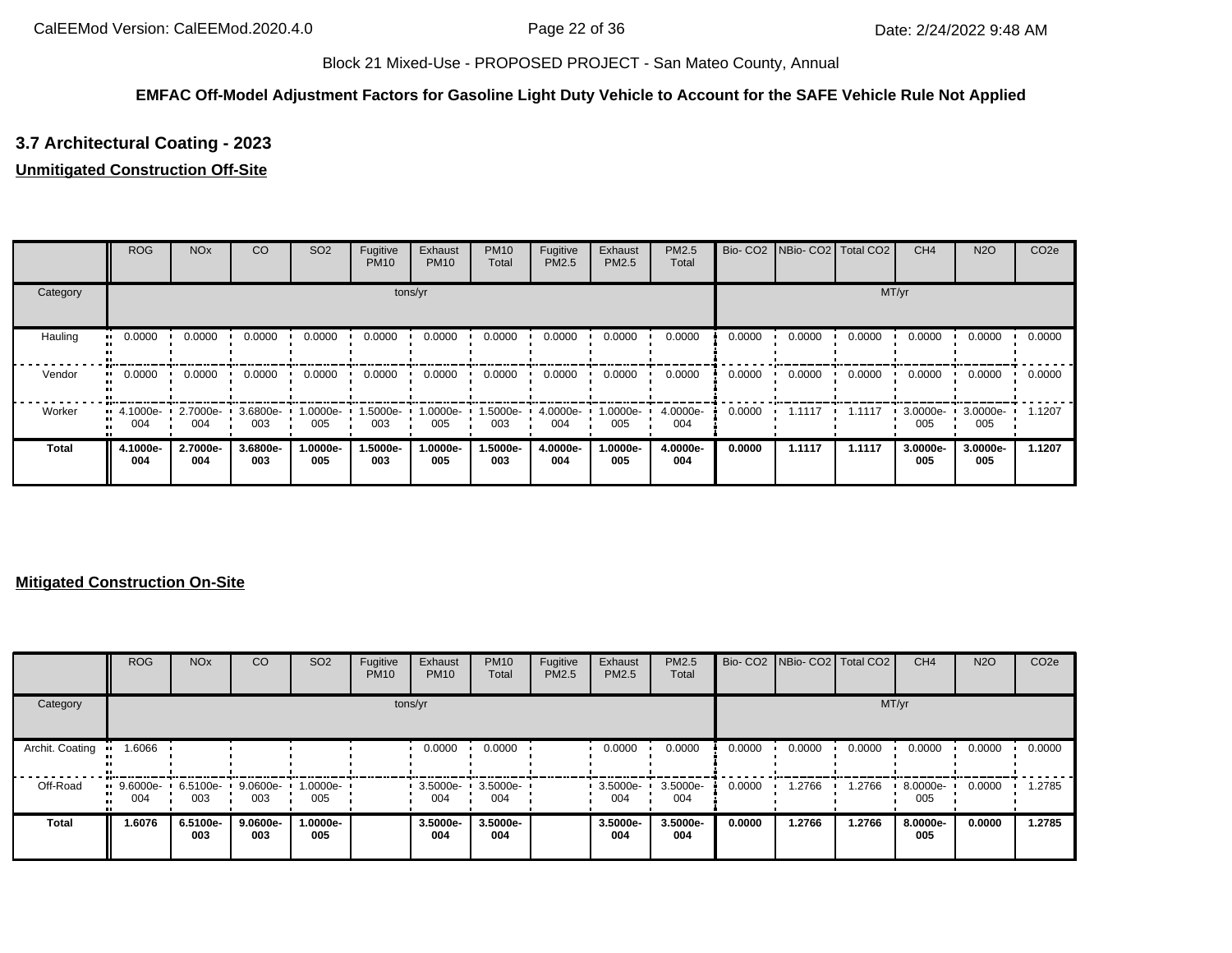#### **EMFAC Off-Model Adjustment Factors for Gasoline Light Duty Vehicle to Account for the SAFE Vehicle Rule Not Applied**

## **3.7 Architectural Coating - 2023**

#### **Mitigated Construction Off-Site**

|              | ROG                | <b>NO<sub>x</sub></b> | CO              | SO <sub>2</sub> | Fugitive<br><b>PM10</b> | Exhaust<br><b>PM10</b> | <b>PM10</b><br>Total | Fugitive<br>PM2.5 | Exhaust<br><b>PM2.5</b> | PM2.5<br>Total  |        | Bio- CO2 NBio- CO2 Total CO2 |        | CH <sub>4</sub> | <b>N2O</b>      | CO <sub>2e</sub> |
|--------------|--------------------|-----------------------|-----------------|-----------------|-------------------------|------------------------|----------------------|-------------------|-------------------------|-----------------|--------|------------------------------|--------|-----------------|-----------------|------------------|
| Category     |                    |                       |                 |                 |                         | tons/yr                |                      |                   |                         |                 |        |                              | MT/yr  |                 |                 |                  |
| Hauling      | 0.0000             | 0.0000                | 0.0000          | 0.0000          | 0.0000                  | 0.0000                 | 0.0000               | 0.0000            | 0.0000                  | 0.0000          | 0.0000 | 0.0000                       | 0.0000 | 0.0000          | 0.0000          | 0.0000           |
| Vendor       | 0.0000             | 0.0000                | 0.0000          | 0.0000          | 0.0000                  | 0.0000                 | 0.0000               | 0.0000            | 0.0000                  | 0.0000          | 0.0000 | 0.0000                       | 0.0000 | 0.0000          | 0.0000          | 0.0000           |
| Worker       | $-4.1000e-$<br>004 | 2.7000e-<br>004       | 3.6800e-<br>003 | 1.0000e-<br>005 | 1.5000e-<br>003         | 1.0000e-<br>005        | .5000e-<br>003       | 4.0000e-<br>004   | 1.0000e-<br>005         | 4.0000e-<br>004 | 0.0000 | 1.1117                       | 1.1117 | 3.0000e-<br>005 | 3.0000e-<br>005 | 1.1207           |
| <b>Total</b> | 4.1000e-<br>004    | 2.7000e-<br>004       | 3.6800e-<br>003 | 1.0000e-<br>005 | 1.5000e-<br>003         | 1.0000e-<br>005        | 1.5000e-<br>003      | 4.0000e-<br>004   | 1.0000e-<br>005         | 4.0000e-<br>004 | 0.0000 | 1.1117                       | 1.1117 | 3.0000e-<br>005 | 3.0000e-<br>005 | 1.1207           |

# **4.0 Operational Detail - Mobile**

## **4.1 Mitigation Measures Mobile**

Increase Density

Increase Diversity

Improve Destination Accessibility

Increase Transit Accessibility

Integrate Below Market Rate Housing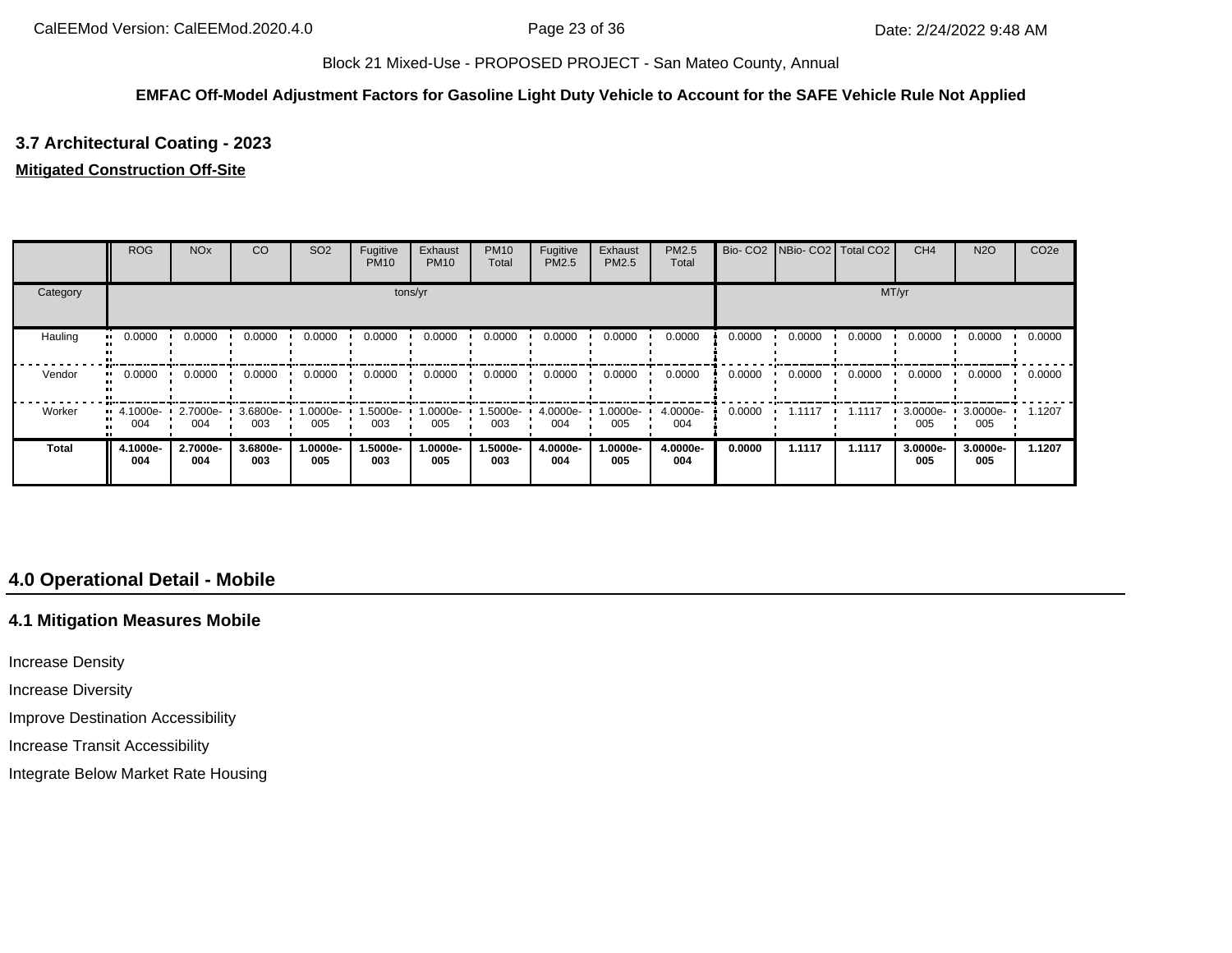#### **EMFAC Off-Model Adjustment Factors for Gasoline Light Duty Vehicle to Account for the SAFE Vehicle Rule Not Applied**

|             | <b>ROG</b>            | <b>NO<sub>x</sub></b> | <sub>CO</sub> | SO <sub>2</sub> | Fugitive<br><b>PM10</b> | Exhaust<br><b>PM10</b> | <b>PM10</b><br>Total | Fugitive<br><b>PM2.5</b> | Exhaust<br>PM2.5 | PM2.5<br>Total |        | Bio- CO2   NBio- CO2   Total CO2 | CH <sub>4</sub> | <b>N2O</b> | CO <sub>2e</sub> |
|-------------|-----------------------|-----------------------|---------------|-----------------|-------------------------|------------------------|----------------------|--------------------------|------------------|----------------|--------|----------------------------------|-----------------|------------|------------------|
| Category    |                       |                       |               |                 |                         | tons/yr                |                      |                          |                  |                |        | MT/yr                            |                 |            |                  |
| Mitigated   | 0.5014                | 0.3674                | 3.7056        | 5.5800e-<br>003 | 0.5734                  | 4.3400e-<br>003        | 0.5777               | 0.1531                   | 4.0200e-<br>003  | 0.1571         | 0.0000 | 514.4173 514.4173                | 0.0557          | 0.0321     | 525.3867         |
| Unmitigated | $\blacksquare$ 0.7111 | 0.6926                | 6.8594        | 0.0143          | 1.5420                  | 9.4900e-<br>003        | 1.5515               | 0.4118                   | 8.8100e-<br>003  | 0.4206         | 0.0000 |                                  | 0.0881          | 0.0587     | 1,338.009        |

# **4.2 Trip Summary Information**

|                                    |          | Average Daily Trip Rate |        | Unmitigated       | Mitigated         |
|------------------------------------|----------|-------------------------|--------|-------------------|-------------------|
| Land Use                           | Weekdav  | Saturday                | Sunday | <b>Annual VMT</b> | <b>Annual VMT</b> |
| Apartments Mid Rise<br>            | 617.16   | 617.16                  | 617.16 | 1.425.397         | 530.010           |
| <b>General Office Building</b><br> | .523.60  | 399.90                  | 126.67 | 2,780,498         | 1.033.882         |
| Unenclosed Parking with Elevator   | 0.00     | 0.00                    | 0.00   |                   |                   |
| Total                              | 2.140.76 | 1,017.06                | 743.83 | 4,205,895         | .563,893          |

# **4.3 Trip Type Information**

|                         |            | <b>Miles</b> |                                                            |       | Trip % |       |         | Trip Purpose %  |         |
|-------------------------|------------|--------------|------------------------------------------------------------|-------|--------|-------|---------|-----------------|---------|
| Land Use                | H-W or C-W |              | H-S or C-C H + O or C-NW H-W or C-W H-S or C-C H-O or C-NW |       |        |       | Primary | <b>Diverted</b> | Pass-by |
| Apartments Mid Rise     | 10.80      | 4.80         | 5.70                                                       | 31.00 | 15.00  | 54.00 | 86      |                 |         |
| General Office Building | 9.50       | 7.30         | 7.30                                                       | 33.00 | 48.00  | 19.00 |         | 19              |         |
| Unenclosed Parking with | 9.50       | 7.30         | 7.30                                                       | 0.00  | 0.00   | 0.00  |         |                 |         |

## **4.4 Fleet Mix**

| Land Use                   | LDA          | LDT <sub>1</sub> | LDT2     | <b>MDV</b> | LHD1     | LHD <sub>2</sub> | <b>MHD</b> | <b>HHD</b> | <b>OBUS</b> | <b>UBUS</b> | <b>MCY</b> | <b>SBUS</b> | MH       |
|----------------------------|--------------|------------------|----------|------------|----------|------------------|------------|------------|-------------|-------------|------------|-------------|----------|
| <b>Apartments Mid Rise</b> | $J.482872 -$ | 0.070961         | 0.228579 | .141538    | 0.024887 | 0.006036         | 0.009864   | 0.002180   | 0.001505    | 0.000612    | 0.027990   | 0.000437    | 0.002540 |
| General Office Building    | J.482872     | 0.070961         | 0.228579 | .141538    | 0.024887 | 0.006036         | 0.009864   | 0.002180   | 0.001505    | 0.000612    | 0.027990   | 0.000437    | 0.002540 |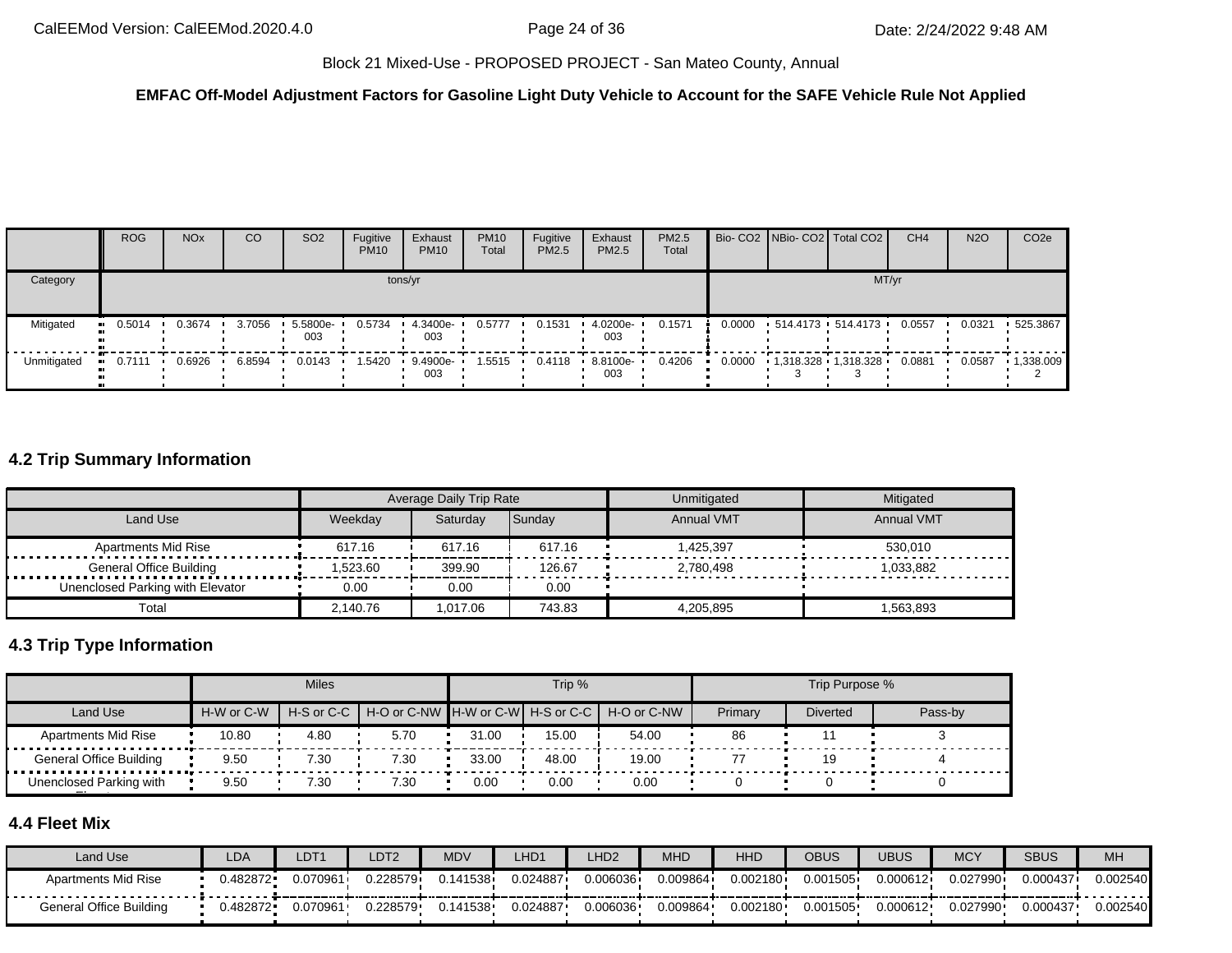#### **EMFAC Off-Model Adjustment Factors for Gasoline Light Duty Vehicle to Account for the SAFE Vehicle Rule Not Applied**

| Unenclosed Parking with Elevator • | 0.482872 | 0.070961 | J.228579 | 0.141538 | 0.024887 | 0.006036 | 0.009864 | $0.002180 \cdot$ | 0.001505 | 0.000612 | 0.027990 | 0.000437 | 0.002540 |
|------------------------------------|----------|----------|----------|----------|----------|----------|----------|------------------|----------|----------|----------|----------|----------|
|                                    |          |          |          |          |          |          |          |                  |          |          |          |          |          |

## **5.0 Energy Detail**

Historical Energy Use: N

## **5.1 Mitigation Measures Energy**

Kilowatt Hours of Renewable Electricity Generated

|                                | <b>ROG</b>                 | <b>NO<sub>x</sub></b> | CO     | SO <sub>2</sub> | Fugitive<br><b>PM10</b> | Exhaust<br><b>PM10</b> | <b>PM10</b><br>Total | Fugitive<br><b>PM2.5</b> | Exhaust<br>PM2.5 | PM2.5<br>Total |        |        | Bio- CO2   NBio- CO2   Total CO2 | CH <sub>4</sub> | <b>N2O</b>      | CO <sub>2e</sub> |
|--------------------------------|----------------------------|-----------------------|--------|-----------------|-------------------------|------------------------|----------------------|--------------------------|------------------|----------------|--------|--------|----------------------------------|-----------------|-----------------|------------------|
| Category                       |                            |                       |        |                 | tons/yr                 |                        |                      |                          |                  |                |        |        | MT/yr                            |                 |                 |                  |
| Electricity<br>Mitigated       |                            |                       |        |                 |                         | 0.0000                 | 0.0000               |                          | 0.0000           | 0.0000         | 0.0000 |        | $-332.6103 - 332.6103 -$         | 0.0538          | 6.5200e-<br>003 | 335.8992         |
| Electricity<br>Unmitigated     |                            |                       |        |                 |                         | 0.0000                 | 0.0000               |                          | 0.0000           | 0.0000         | 0.0000 |        | $-332.6106 + 332.6106 +$         | 0.0538          | 6.5200e-<br>003 | 335.8995         |
| <b>NaturalGas</b><br>Mitigated | 0.0000<br>$\bullet\bullet$ | 0.0000                | 0.0000 | 0.0000          |                         | 0.0000                 | 0.0000               |                          | 0.0000           | 0.0000         | 0.0000 | 0.0000 | 0.0000                           | 0.0000          | 0.0000          | 0.0000           |
| NaturalGas<br>Unmitigated      | 0.0000<br>$\bullet\bullet$ | 0.0000                | 0.0000 | 0.0000          |                         | 0.0000                 | 0.0000               |                          | 0.0000           | 0.0000         | 0.0000 | 0.0000 | 0.0000                           | 0.0000          | 0.0000          | 0.0000           |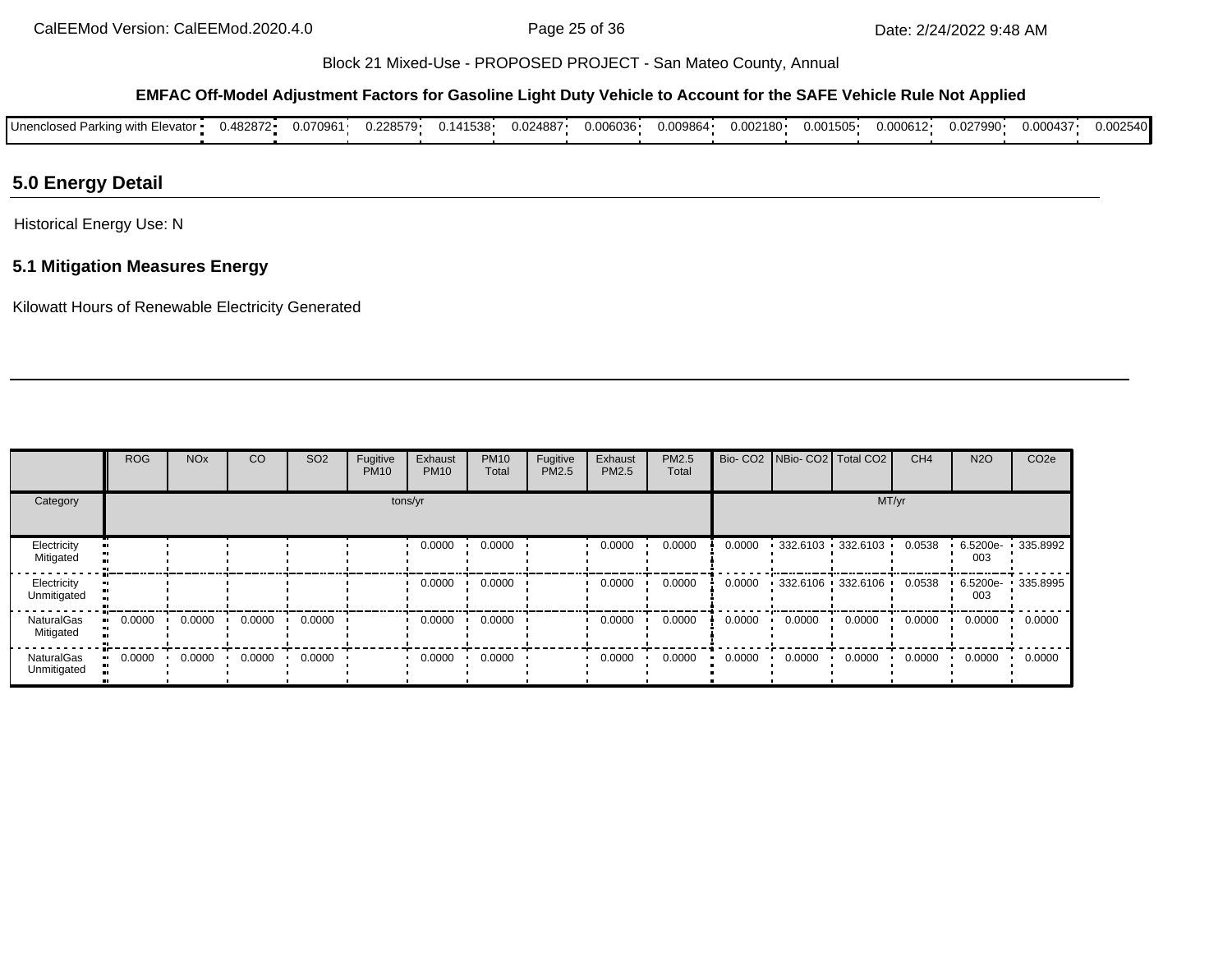## **EMFAC Off-Model Adjustment Factors for Gasoline Light Duty Vehicle to Account for the SAFE Vehicle Rule Not Applied**

## **5.2 Energy by Land Use - NaturalGas**

## **Unmitigated**

|                                          | NaturalGa<br>s Use | <b>ROG</b>    | <b>NO<sub>x</sub></b> | CO     | SO <sub>2</sub> | Fugitive<br><b>PM10</b> | Exhaust<br><b>PM10</b> | <b>PM10</b><br>Total | Fugitive<br>PM2.5 | Exhaust<br>PM2.5 | PM2.5<br>Total |        |        | Bio- CO2   NBio- CO2   Total CO2 | CH <sub>4</sub> | <b>N2O</b> | CO <sub>2e</sub> |
|------------------------------------------|--------------------|---------------|-----------------------|--------|-----------------|-------------------------|------------------------|----------------------|-------------------|------------------|----------------|--------|--------|----------------------------------|-----------------|------------|------------------|
| Land Use                                 | kBTU/yr            |               |                       |        |                 |                         | tons/yr                |                      |                   |                  |                |        |        |                                  | MT/yr           |            |                  |
| Apartments Mid<br>Rise                   | $\mathbf 0$        | 0.0000        | 0.0000                | 0.0000 | 0.0000          |                         | 0.0000                 | 0.0000               |                   | 0.0000           | 0.0000         | 0.0000 | 0.0000 | 0.0000                           | 0.0000          | 0.0000     | 0.0000           |
| <b>General Office</b><br><b>Building</b> | $\Omega$           | 0.0000<br>. . | 0.0000                | 0.0000 | 0.0000          |                         | 0.0000                 | 0.0000               |                   | 0.0000           | 0.0000         | 0.0000 | 0.0000 | 0.0000                           | 0.0000          | 0.0000     | 0.0000           |
| Unenclosed<br>Parking with<br>Elevator   | 0                  | 0.0000        | 0.0000                | 0.0000 | 0.0000          |                         | 0.0000                 | 0.0000               |                   | 0.0000           | 0.0000         | 0.0000 | 0.0000 | 0.0000                           | 0.0000          | 0.0000     | 0.0000           |
| <b>Total</b>                             |                    | 0.0000        | 0.0000                | 0.0000 | 0.0000          |                         | 0.0000                 | 0.0000               |                   | 0.0000           | 0.0000         | 0.0000 | 0.0000 | 0.0000                           | 0.0000          | 0.0000     | 0.0000           |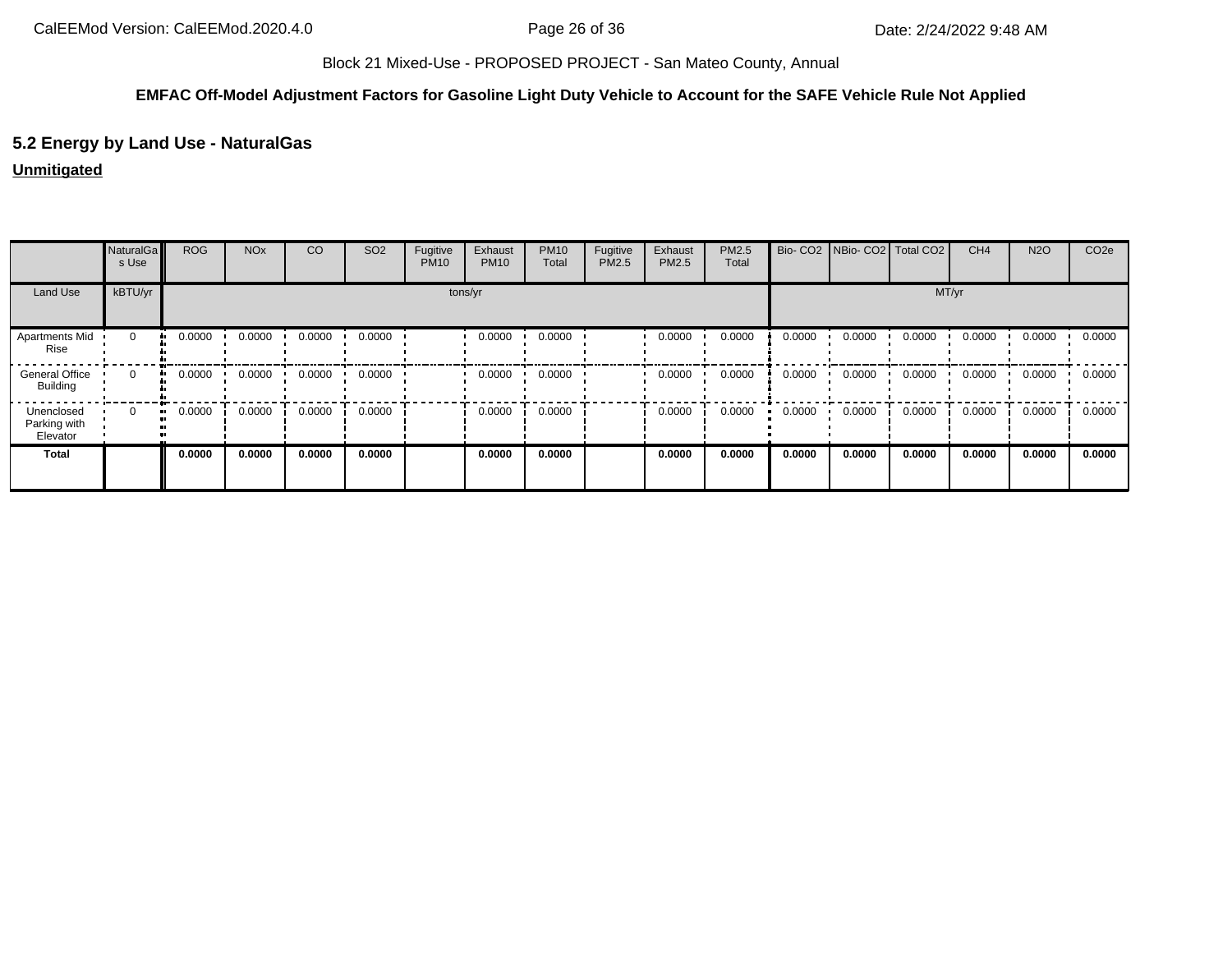## **EMFAC Off-Model Adjustment Factors for Gasoline Light Duty Vehicle to Account for the SAFE Vehicle Rule Not Applied**

## **5.2 Energy by Land Use - NaturalGas**

## **Mitigated**

|                                          | NaturalGa<br>s Use | <b>ROG</b>   | <b>NO<sub>x</sub></b> | CO     | SO <sub>2</sub> | Fugitive<br><b>PM10</b> | Exhaust<br><b>PM10</b> | <b>PM10</b><br>Total | Fugitive<br>PM2.5 | Exhaust<br>PM2.5 | <b>PM2.5</b><br>Total |        | Bio- CO2 NBio- CO2 Total CO2 |        | CH <sub>4</sub> | <b>N2O</b> | CO <sub>2e</sub> |
|------------------------------------------|--------------------|--------------|-----------------------|--------|-----------------|-------------------------|------------------------|----------------------|-------------------|------------------|-----------------------|--------|------------------------------|--------|-----------------|------------|------------------|
| Land Use                                 | kBTU/yr            |              |                       |        |                 |                         | tons/yr                |                      |                   |                  |                       |        |                              | MT/yr  |                 |            |                  |
| <b>Apartments Mid</b><br>Rise            | $\mathbf 0$        | 0.0000       | 0.0000                | 0.0000 | 0.0000          |                         | 0.0000                 | 0.0000               |                   | 0.0000           | 0.0000                | 0.0000 | 0.0000                       | 0.0000 | 0.0000          | 0.0000     | 0.0000           |
| <b>General Office</b><br><b>Building</b> | $\Omega$           | 0.0000<br>ш. | 0.0000                | 0.0000 | 0.0000          |                         | 0.0000                 | 0.0000               |                   | 0.0000           | 0.0000                | 0.0000 | 0.0000                       | 0.0000 | 0.0000          | 0.0000     | 0.0000           |
| Unenclosed<br>Parking with<br>Elevator   | 0                  | 0.0000<br>ш. | 0.0000                | 0.0000 | 0.0000          |                         | 0.0000                 | 0.0000               |                   | 0.0000           | 0.0000                | 0.0000 | 0.0000                       | 0.0000 | 0.0000          | 0.0000     | 0.0000           |
| <b>Total</b>                             |                    | 0.0000       | 0.0000                | 0.0000 | 0.0000          |                         | 0.0000                 | 0.0000               |                   | 0.0000           | 0.0000                | 0.0000 | 0.0000                       | 0.0000 | 0.0000          | 0.0000     | 0.0000           |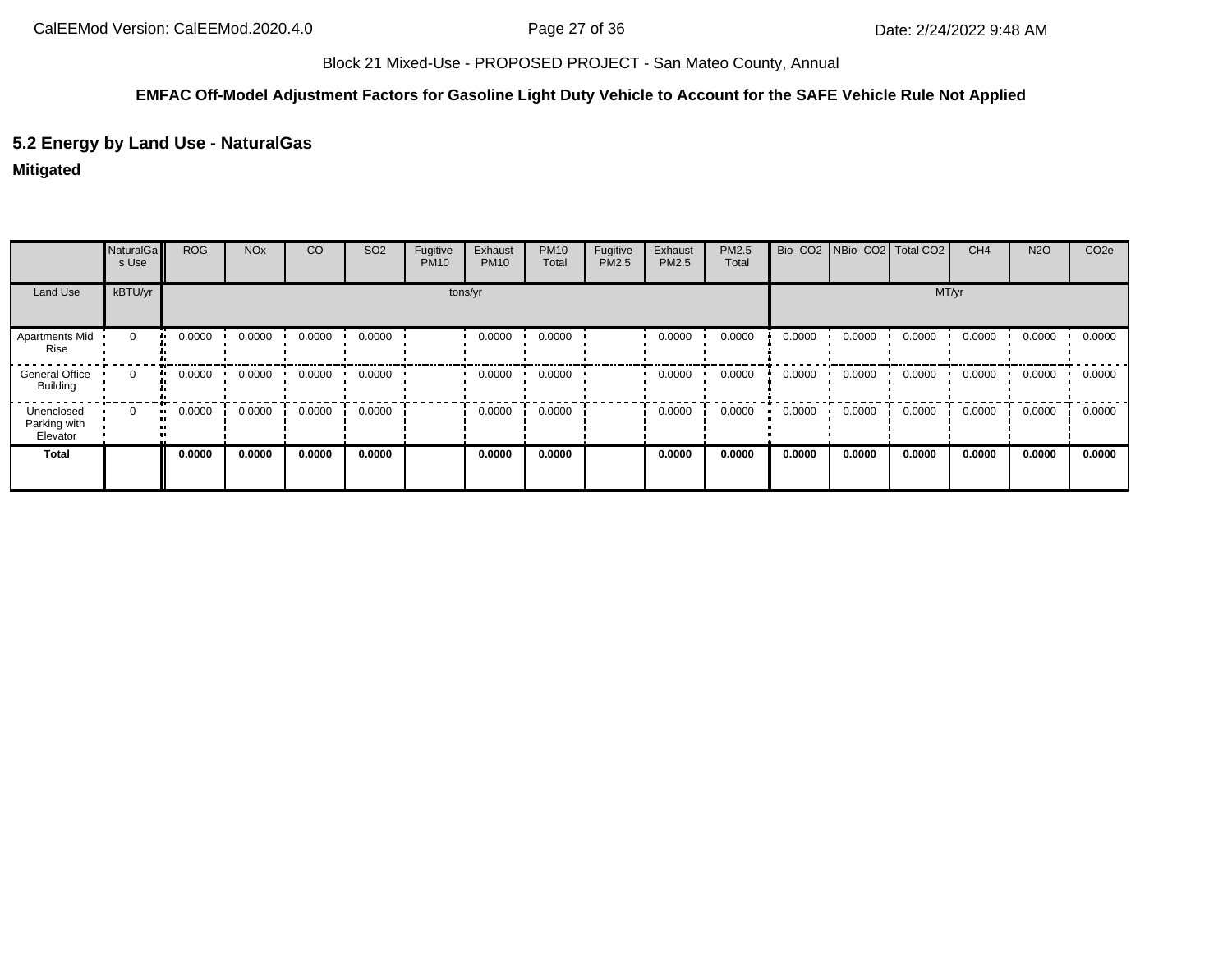## **EMFAC Off-Model Adjustment Factors for Gasoline Light Duty Vehicle to Account for the SAFE Vehicle Rule Not Applied**

## **5.3 Energy by Land Use - Electricity**

**Unmitigated**

|                                        | Electricity<br><b>Use</b> | <b>Total CO2</b> | CH <sub>4</sub> | <b>N2O</b>      | CO <sub>2e</sub> |
|----------------------------------------|---------------------------|------------------|-----------------|-----------------|------------------|
| <b>Land Use</b>                        | kWh/yr                    |                  |                 | MT/yr           |                  |
| <b>Apartments Mid</b><br>Rise          | 435527                    | 40.2966          | 6.5200e-<br>003 | 7.9000e-<br>004 | 40.6951          |
| General Office<br><b>Building</b>      | 2.90968e<br>$+006$        | 269.2142         | 0.0436          | 5.2800e-<br>003 | 271.8763         |
| Unenclosed<br>Parking with<br>Elevator | 249662                    | 23.0997          | 3.7400e-<br>003 | 4.5000e-<br>004 | 23.3281          |
| Total                                  |                           | 332.6105         | 0.0538          | 6.5200e-<br>003 | 335.8995         |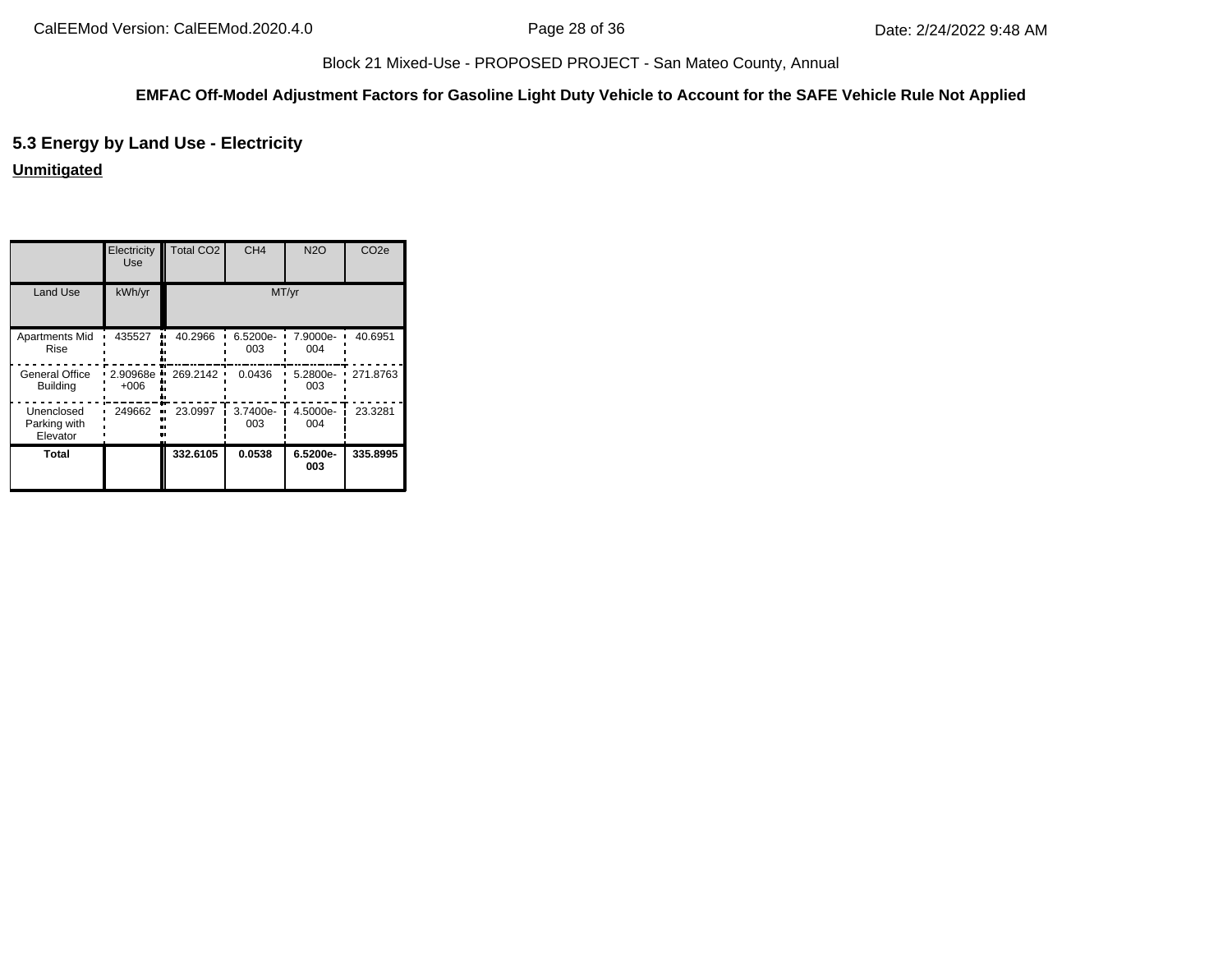#### **EMFAC Off-Model Adjustment Factors for Gasoline Light Duty Vehicle to Account for the SAFE Vehicle Rule Not Applied**

## **5.3 Energy by Land Use - Electricity**

**Mitigated**

|                                          | Electricity<br><b>Use</b> | <b>Total CO2</b> | CH <sub>4</sub> | <b>N2O</b>      | CO <sub>2e</sub> |
|------------------------------------------|---------------------------|------------------|-----------------|-----------------|------------------|
| <b>Land Use</b>                          | kWh/yr                    |                  | MT/yr           |                 |                  |
| <b>Apartments Mid</b><br><b>Rise</b>     | 435526                    | 40.2965          | 6.5200e-<br>003 | 7.9000e-<br>004 | 40.6950          |
| <b>General Office</b><br><b>Building</b> | 2.90967e<br>+006          | 269.2141         | 0.0436          | 5.2800e-<br>003 | 271.8762         |
| Unenclosed<br>Parking with<br>Elevator   | 249661                    | 23.0996          | 3.7400e-<br>003 | 4.5000e-<br>004 | 23.3280          |
| Total                                    |                           | 332.6103         | 0.0538          | 6.5200e-<br>003 | 335.8992         |

# **6.0 Area Detail**

**6.1 Mitigation Measures Area**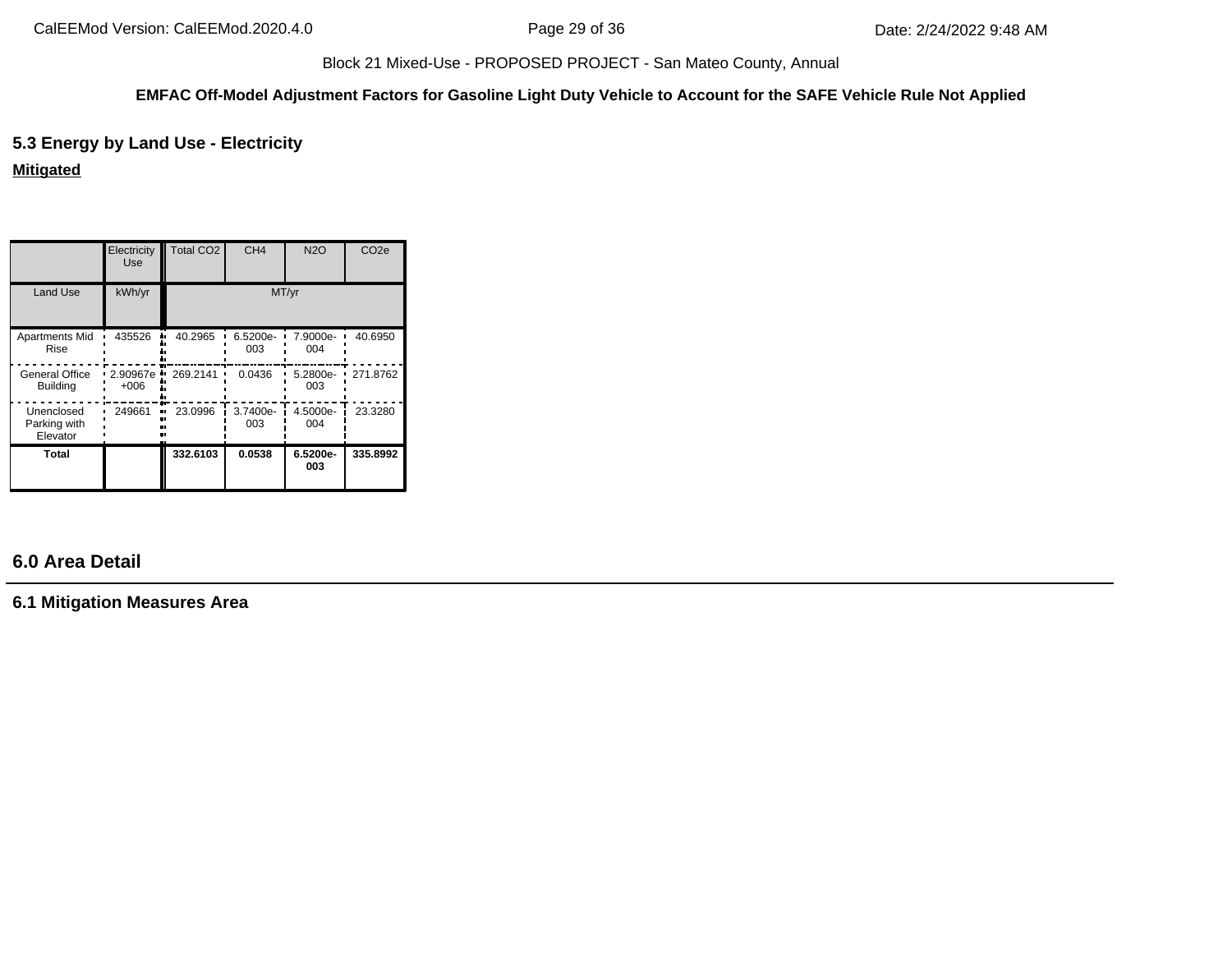## **EMFAC Off-Model Adjustment Factors for Gasoline Light Duty Vehicle to Account for the SAFE Vehicle Rule Not Applied**

|             | <b>ROG</b> | <b>NO<sub>x</sub></b> | CO     | SO <sub>2</sub>                 | Fugitive<br><b>PM10</b> | Exhaust<br><b>PM10</b> | <b>PM10</b><br>Total | Fugitive<br>PM2.5 | Exhaust<br><b>PM2.5</b> | PM2.5<br>Total  |        | Bio- CO2 NBio- CO2 Total CO2 |        | CH <sub>4</sub> | <b>N2O</b>      | CO <sub>2e</sub> |
|-------------|------------|-----------------------|--------|---------------------------------|-------------------------|------------------------|----------------------|-------------------|-------------------------|-----------------|--------|------------------------------|--------|-----------------|-----------------|------------------|
| Category    |            |                       |        |                                 | tons/yr                 |                        |                      |                   |                         |                 |        |                              |        | MT/yr           |                 |                  |
| Mitigated   | .2544      | 0.0134                | 0.8314 | 7.0000e- •<br>005               |                         | 4.8900e-<br>003        | 4.8900e-<br>003      |                   | 4.8900e-<br>003         | 4.8900e-<br>003 | 0.0000 | 5.7911                       | 5.7911 | 1.4100e-<br>003 | 8.0000e-<br>005 | 5.8505           |
| Unmitigated | .2544      | 0.0134                | 0.8314 | $\cdot$ 7.0000e- $\cdot$<br>005 |                         | 4.8900e<br>003         | 4.8900e-<br>003      |                   | $-4.8900e-$<br>003      | 4.8900e-<br>003 | 0.0000 | 5.7911                       | 5.7911 | 1.4100e-<br>003 | 8.0000e-<br>005 | 5.8505           |

# **6.2 Area by SubCategory**

## **Unmitigated**

|                          | <b>ROG</b>      | <b>NO<sub>x</sub></b> | CO              | SO <sub>2</sub>    | Fugitive<br><b>PM10</b> | Exhaust<br><b>PM10</b> | <b>PM10</b><br>Total     | Fugitive<br>PM2.5 | Exhaust<br>PM2.5 | PM2.5<br>Total  |        | Bio- CO2 NBio- CO2 Total CO2 |        | CH <sub>4</sub> | <b>N2O</b>      | CO <sub>2e</sub> |
|--------------------------|-----------------|-----------------------|-----------------|--------------------|-------------------------|------------------------|--------------------------|-------------------|------------------|-----------------|--------|------------------------------|--------|-----------------|-----------------|------------------|
| SubCategory              |                 |                       |                 |                    |                         | tons/yr                |                          |                   |                  |                 |        |                              |        | MT/yr           |                 |                  |
| Architectural<br>Coating | 0.1607          |                       |                 |                    |                         | 0.0000                 | 0.0000                   |                   | 0.0000           | 0.0000          | 0.0000 | 0.0000                       | 0.0000 | 0.0000          | 0.0000          | 0.0000           |
| Consumer<br>Products     | 1.0680          |                       |                 |                    |                         | 0.0000                 | 0.0000                   |                   | 0.0000           | 0.0000          | 0.0000 | 0.0000                       | 0.0000 | 0.0000          | 0.0000          | 0.0000           |
| Hearth                   | 4.5000e-<br>004 | $3.8300e -$<br>003    | 1.6300e-<br>003 | $2.0000e -$<br>005 |                         | 004                    | 3.1000e- 3.1000e-<br>004 |                   | 3.1000e-<br>004  | 3.1000e-<br>004 | 0.0000 | 4.4343                       | 4.4343 | 8.0000e-<br>005 | 8.0000e-<br>005 | 4.4606           |
| Landscaping              | 0.0253          | 9.5500e-<br>003       | 0.8298          | $4.0000e -$<br>005 |                         | 4.5800e-<br>003        | 4.5800e-<br>003          |                   | 4.5800e-<br>003  | 4.5800e-<br>003 | 0.0000 | 1.3568                       | 1.3568 | 1.3200e-<br>003 | 0.0000          | 1.3899           |
| Total                    | 1.2544          | 0.0134                | 0.8314          | 6.0000e-<br>005    |                         | 4.8900e-<br>003        | 4.8900e-<br>003          |                   | 4.8900e-<br>003  | 4.8900e-<br>003 | 0.0000 | 5.7911                       | 5.7911 | 1.4000e-<br>003 | 8.0000e-<br>005 | 5.8505           |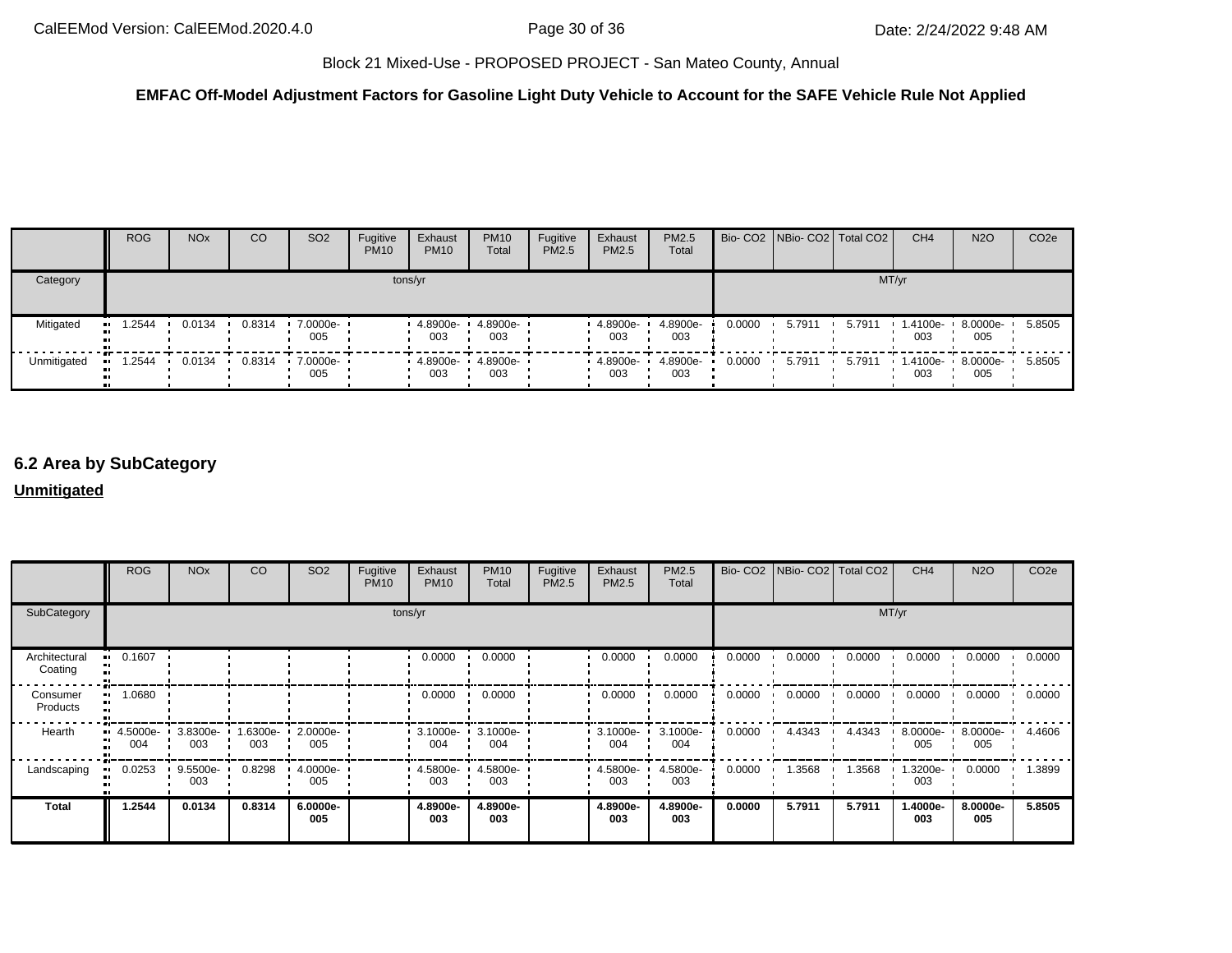#### **EMFAC Off-Model Adjustment Factors for Gasoline Light Duty Vehicle to Account for the SAFE Vehicle Rule Not Applied**

## **6.2 Area by SubCategory**

#### **Mitigated**

|                          | <b>ROG</b>                     | <b>NO<sub>x</sub></b> | CO              | SO <sub>2</sub>    | Fugitive<br><b>PM10</b> | Exhaust<br><b>PM10</b> | <b>PM10</b><br>Total | Fugitive<br>PM2.5 | Exhaust<br>PM2.5     | PM2.5<br>Total  |        | Bio- CO2 NBio- CO2 Total CO2 |        | CH <sub>4</sub>    | <b>N2O</b>      | CO <sub>2e</sub> |
|--------------------------|--------------------------------|-----------------------|-----------------|--------------------|-------------------------|------------------------|----------------------|-------------------|----------------------|-----------------|--------|------------------------------|--------|--------------------|-----------------|------------------|
| SubCategory              |                                |                       |                 |                    |                         | tons/yr                |                      |                   |                      |                 |        |                              |        | MT/yr              |                 |                  |
| Architectural<br>Coating | 0.1607                         |                       |                 |                    |                         | 0.0000                 | 0.0000               |                   | 0.0000               | 0.0000          | 0.0000 | 0.0000                       | 0.0000 | 0.0000             | 0.0000          | 0.0000           |
| Consumer<br>Products     | 1.0680                         |                       |                 |                    |                         | 0.0000                 | 0.0000               |                   | 0.0000               | 0.0000          | 0.0000 | 0.0000                       | 0.0000 | 0.0000             | 0.0000          | 0.0000           |
| Hearth                   | $\blacksquare$ 4.5000e-<br>004 | 3.8300e- ·<br>003     | 1.6300e-<br>003 | $2.0000e -$<br>005 |                         | 3.1000e-<br>004        | 3.1000e-<br>004      |                   | $3.1000e - 1$<br>004 | 3.1000e-<br>004 | 0.0000 | 4.4343                       | 4.4343 | 8.0000e-<br>005    | 8.0000e-<br>005 | 4.4606           |
| Landscaping              | 0.0253                         | $9.5500e -$<br>003    | 0.8298          | $4.0000e -$<br>005 |                         | 4.5800e-<br>003        | 4.5800e-<br>003      |                   | 4.5800e-<br>003      | 4.5800e-<br>003 | 0.0000 | 1.3568                       | 1.3568 | $1.3200e -$<br>003 | 0.0000          | 1.3899           |
| <b>Total</b>             | 1.2544                         | 0.0134                | 0.8314          | 6.0000e-<br>005    |                         | 4.8900e-<br>003        | 4.8900e-<br>003      |                   | 4.8900e-<br>003      | 4.8900e-<br>003 | 0.0000 | 5.7911                       | 5.7911 | 1.4000e-<br>003    | 8.0000e-<br>005 | 5.8505           |

# **7.0 Water Detail**

## **7.1 Mitigation Measures Water**

Install Low Flow Bathroom Faucet

Install Low Flow Kitchen Faucet

Install Low Flow Toilet

Install Low Flow Shower

Use Water Efficient Irrigation System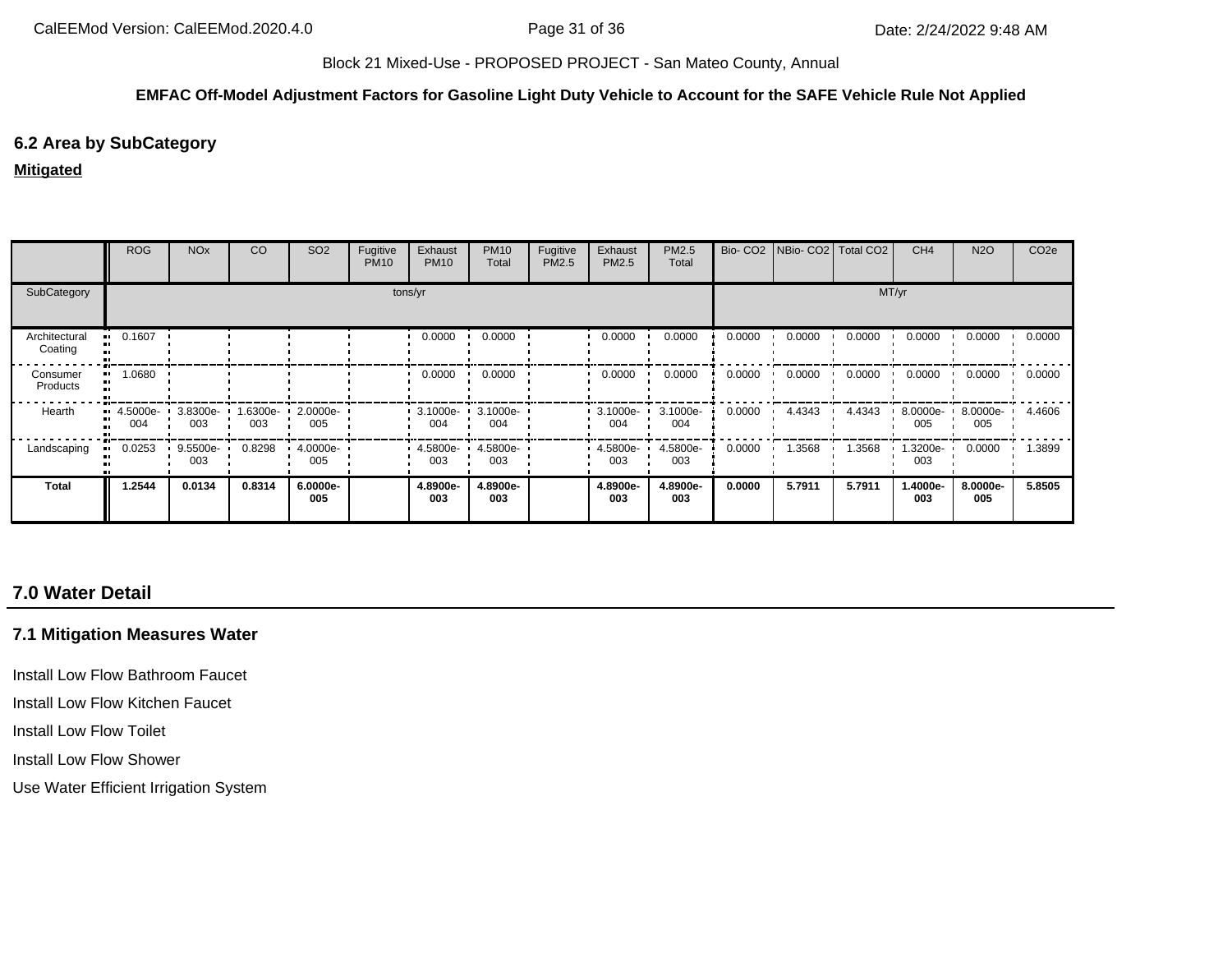**EMFAC Off-Model Adjustment Factors for Gasoline Light Duty Vehicle to Account for the SAFE Vehicle Rule Not Applied**

|             | <b>Total CO2</b>            | CH <sub>4</sub> | <b>N2O</b> | CO <sub>2e</sub> |
|-------------|-----------------------------|-----------------|------------|------------------|
| Category    |                             | MT/yr           |            |                  |
| Mitigated   | 33.1559<br>ш,<br><br><br>., | 1.0306          | 0.0247     | 66.2830<br>٠     |
| Unmitigated | 40.0793<br>ш,<br><br><br>ш  | 1.2881          | 0.0309     | 81.4747          |

# **7.2 Water by Land Use Unmitigated**

|                                        | door Use            | Indoor/Out Total CO2 | CH <sub>4</sub> | <b>N2O</b>      | CO <sub>2e</sub> |  |
|----------------------------------------|---------------------|----------------------|-----------------|-----------------|------------------|--|
| <b>Land Use</b>                        | Mgal                | MT/yr                |                 |                 |                  |  |
| Apartments Mid<br>Rise                 | 7.2321/<br>4.55937  | 7.3916<br>۰.         | 0.2365          | 5.6600e-<br>003 | 14.9917          |  |
| General Office<br><b>Building</b>      | 32.1609/<br>19.7115 | 32.6877<br>۰.        | 1.0516          | 0.0252          | 66.4830          |  |
| Unenclosed<br>Parking with<br>Elevator | 0/0                 | 0.0000               | 0.0000          | 0.0000          | 0.0000           |  |
| Total                                  |                     | 40.0793              | 1.2881          | 0.0309          | 81.4747          |  |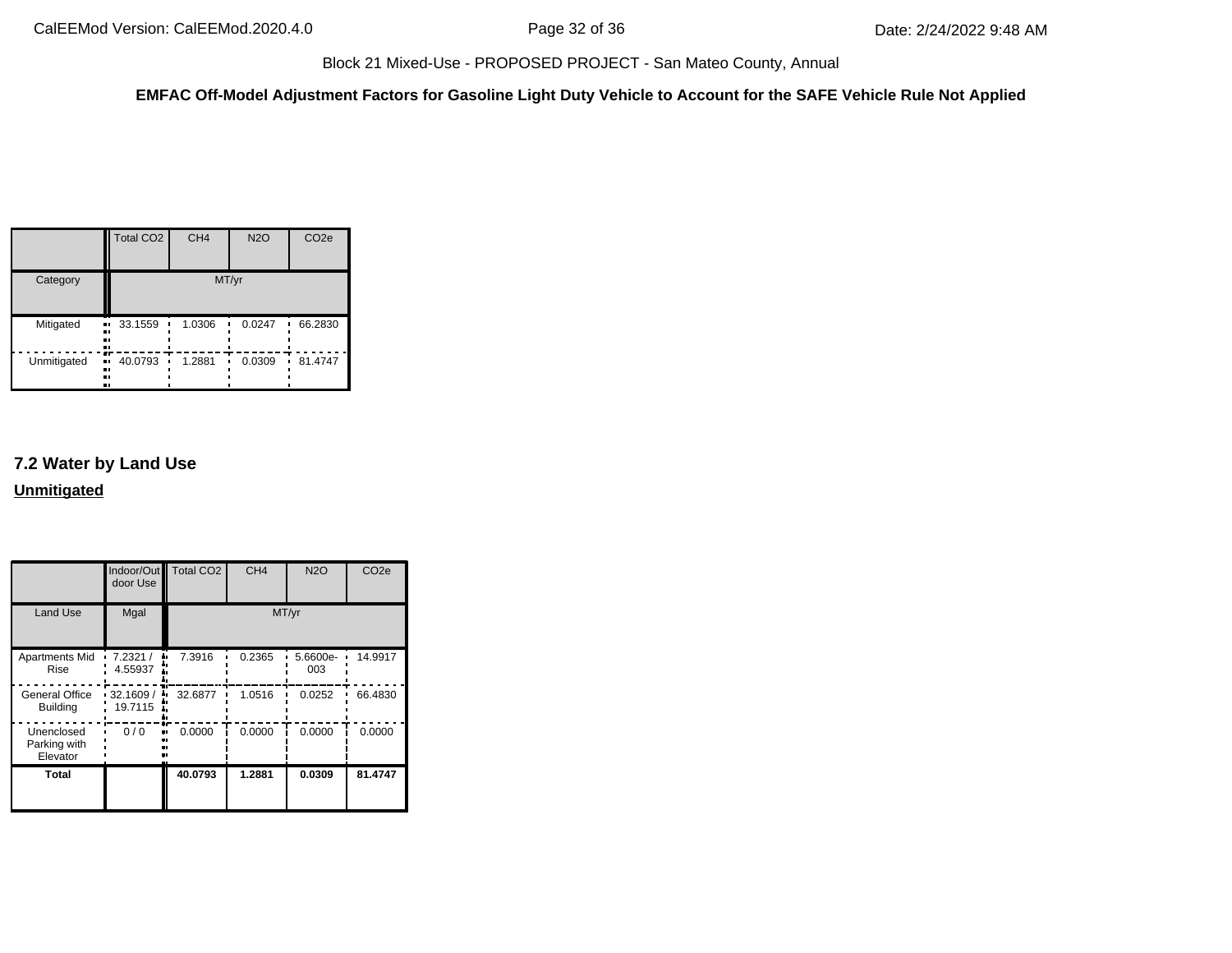#### **EMFAC Off-Model Adjustment Factors for Gasoline Light Duty Vehicle to Account for the SAFE Vehicle Rule Not Applied**

## **7.2 Water by Land Use**

**Mitigated**

|                                          | Indoor/Out<br>door Use | <b>Total CO2</b> | CH <sub>4</sub> | <b>N2O</b>      | CO <sub>2e</sub> |  |
|------------------------------------------|------------------------|------------------|-----------------|-----------------|------------------|--|
| <b>Land Use</b>                          | Mgal                   | MT/yr            |                 |                 |                  |  |
| Apartments Mid<br>Rise                   | 5.78568 /<br>4.28124   | 6.1185           | 0.1892          | 4.5400e-<br>003 | 12.2006          |  |
| <b>General Office</b><br><b>Building</b> | 25.7287/<br>18.5091    | 27.0374<br>۰.    | 0.8414          | 0.0202          | 54.0825          |  |
| Unenclosed<br>Parking with<br>Elevator   | 0/0                    | 0.0000           | 0.0000          | 0.0000          | 0.0000           |  |
| Total                                    |                        | 33.1559          | 1.0306          | 0.0247          | 66.2830          |  |

# **8.0 Waste Detail**

**8.1 Mitigation Measures Waste**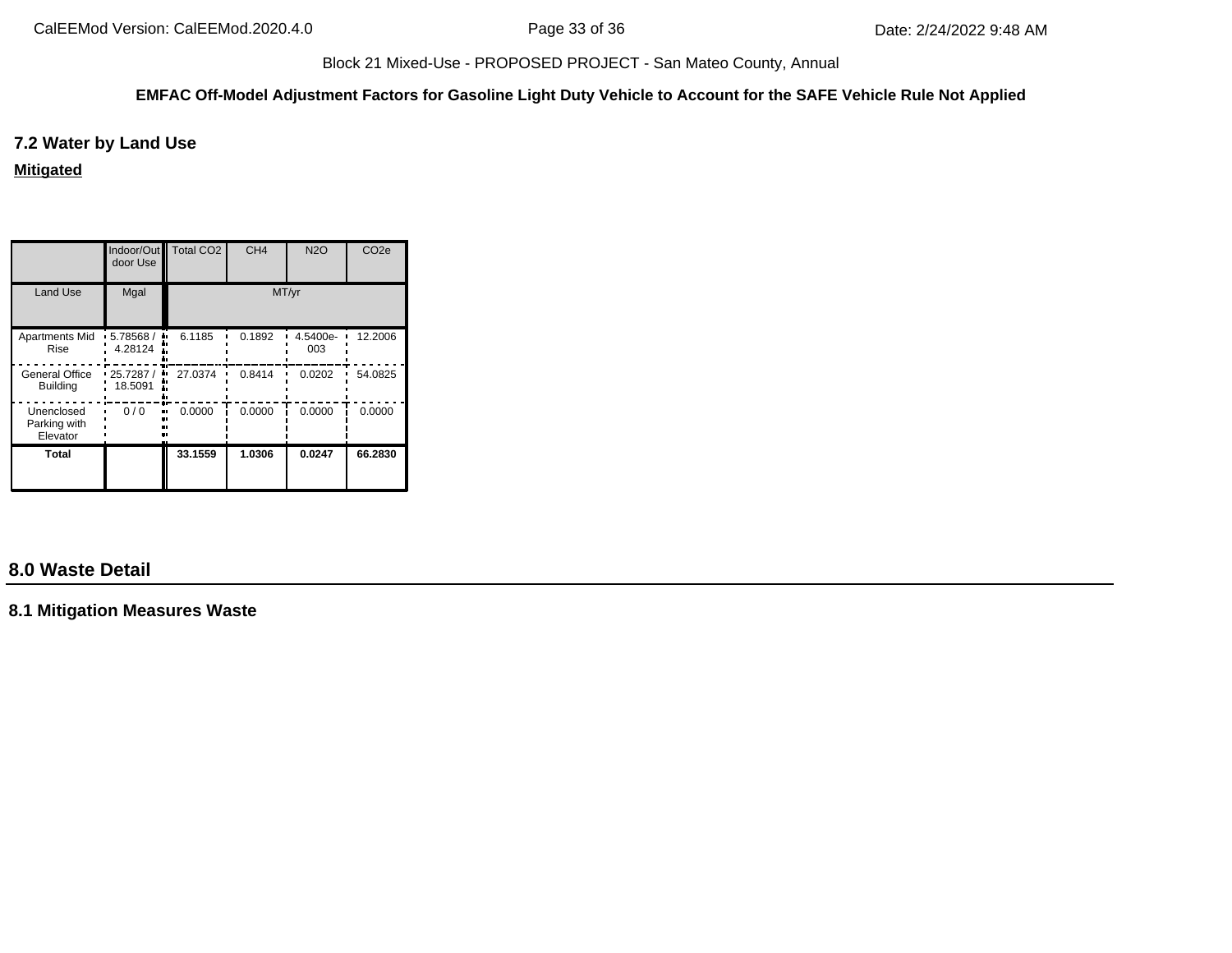## **EMFAC Off-Model Adjustment Factors for Gasoline Light Duty Vehicle to Account for the SAFE Vehicle Rule Not Applied**

## **Category/Year**

|             | <b>Total CO2</b>          | CH <sub>4</sub> | <b>N2O</b> | CO <sub>2e</sub> |
|-------------|---------------------------|-----------------|------------|------------------|
|             |                           |                 | MT/yr      |                  |
| Mitigated   | 44.5240<br>.,<br><br><br> | 2.6313          | 0.0000     | 110.3064         |
| Unmitigated | 44.5240<br>.,<br><br><br> | 2.6313          | 0.0000     | 110.3064<br>٠.   |

# **8.2 Waste by Land Use**

**Unmitigated**

|                                        | Waste<br><b>Disposed</b> | <b>Total CO2</b> | CH <sub>4</sub> | <b>N2O</b> | CO <sub>2e</sub> |
|----------------------------------------|--------------------------|------------------|-----------------|------------|------------------|
| <b>Land Use</b>                        | tons                     | MT/yr            |                 |            |                  |
| <b>Apartments Mid</b><br>Rise          | 51.06                    | 10.3647          | 0.6125          | 0.0000     | 25.6782          |
| General Office<br><b>Building</b>      | 168.28                   | 34.1593          | 2.0188          | 0.0000     | 84.6283          |
| Unenclosed<br>Parking with<br>Elevator | ∩                        | 0.0000           | 0.0000          | 0.0000     | 0.0000           |
| Total                                  |                          | 44.5240          | 2.6313          | 0.0000     | 110.3064         |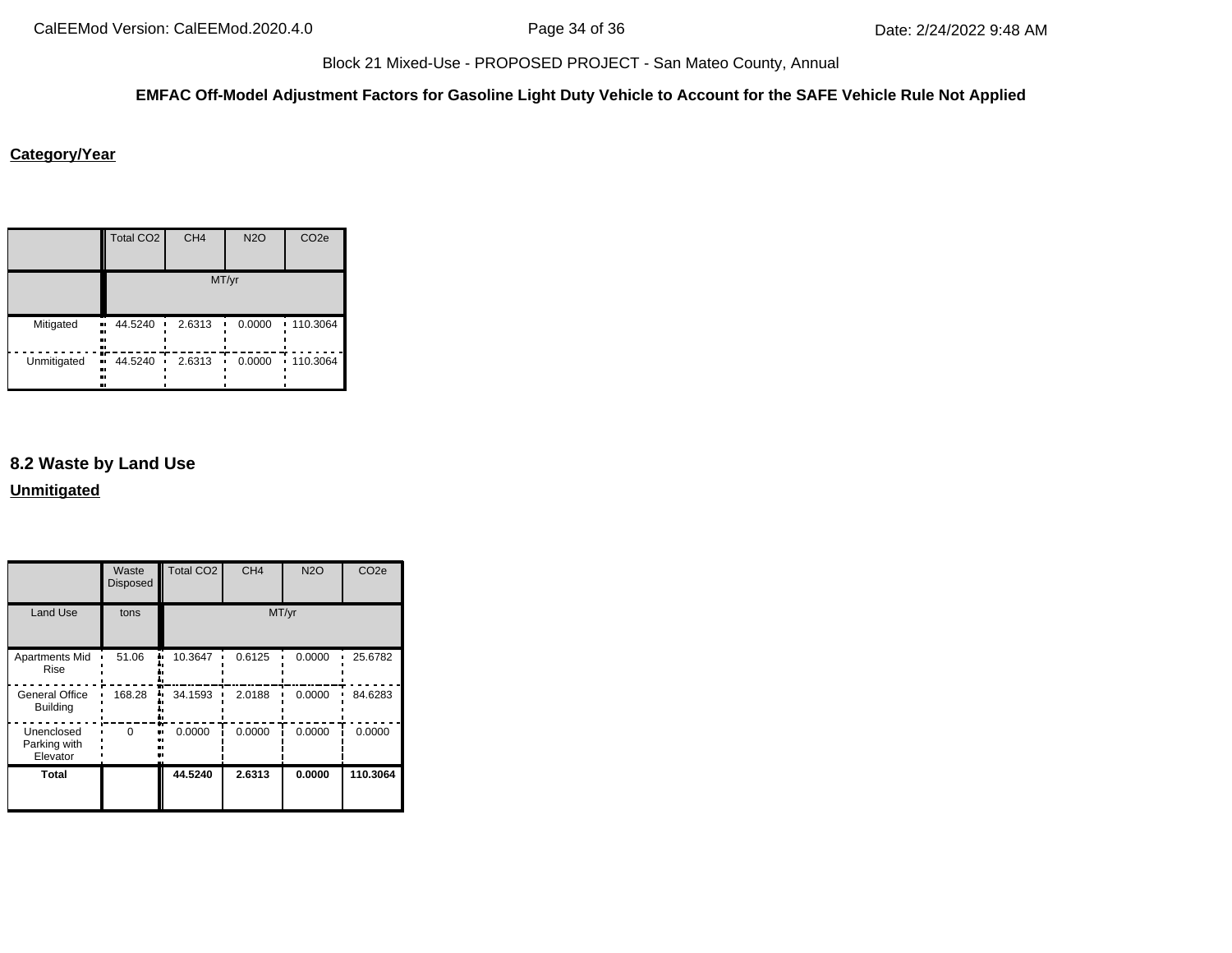#### **EMFAC Off-Model Adjustment Factors for Gasoline Light Duty Vehicle to Account for the SAFE Vehicle Rule Not Applied**

## **8.2 Waste by Land Use**

**Mitigated**

|                                          | Waste<br><b>Disposed</b> | <b>Total CO2</b> | CH <sub>4</sub> | <b>N2O</b> | CO <sub>2e</sub> |  |
|------------------------------------------|--------------------------|------------------|-----------------|------------|------------------|--|
| <b>Land Use</b>                          | tons                     | MT/yr            |                 |            |                  |  |
| <b>Apartments Mid</b><br>Rise            | 51.06                    | 10.3647          | 0.6125          | 0.0000     | 25.6782          |  |
| <b>General Office</b><br><b>Building</b> | 168.28                   | 34.1593          | 2.0188          | 0.0000     | 84.6283          |  |
| Unenclosed<br>Parking with<br>Elevator   | $\Omega$                 | 0.0000           | 0.0000          | 0.0000     | 0.0000           |  |
| Total                                    |                          | 44.5240          | 2.6313          | 0.0000     | 110.3064         |  |

# **9.0 Operational Offroad**

| $\epsilon$ quipment Type | Number | Hours/Dav | Days/Year | Horse Power | Load Factor | -<br>Fuer<br>I ype |
|--------------------------|--------|-----------|-----------|-------------|-------------|--------------------|

# **10.0 Stationary Equipment**

#### **Fire Pumps and Emergency Generators**

|  | Equipment Type | Number | Hours/Dav | Hours/Year | Power<br>Horse i | . .<br>Load Factor | Fuel Type |
|--|----------------|--------|-----------|------------|------------------|--------------------|-----------|
|--|----------------|--------|-----------|------------|------------------|--------------------|-----------|

#### **Boilers**

| Equipment Type | Number | Heat Input/Dav | Heat Input/Year | <b>Boiler Rating</b> | Fuel<br>Type |
|----------------|--------|----------------|-----------------|----------------------|--------------|
|----------------|--------|----------------|-----------------|----------------------|--------------|

## **User Defined Equipment**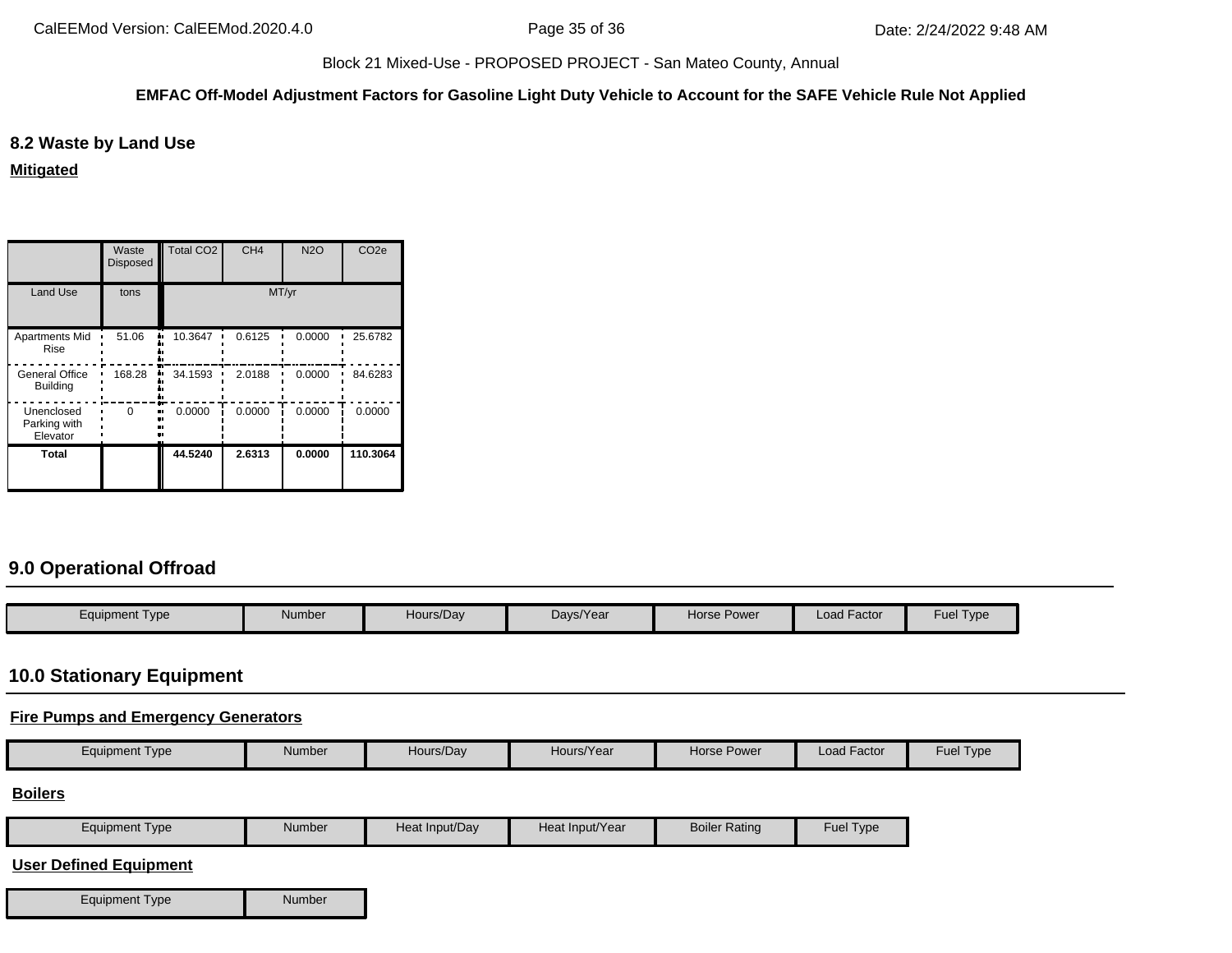**EMFAC Off-Model Adjustment Factors for Gasoline Light Duty Vehicle to Account for the SAFE Vehicle Rule Not Applied**

**11.0 Vegetation**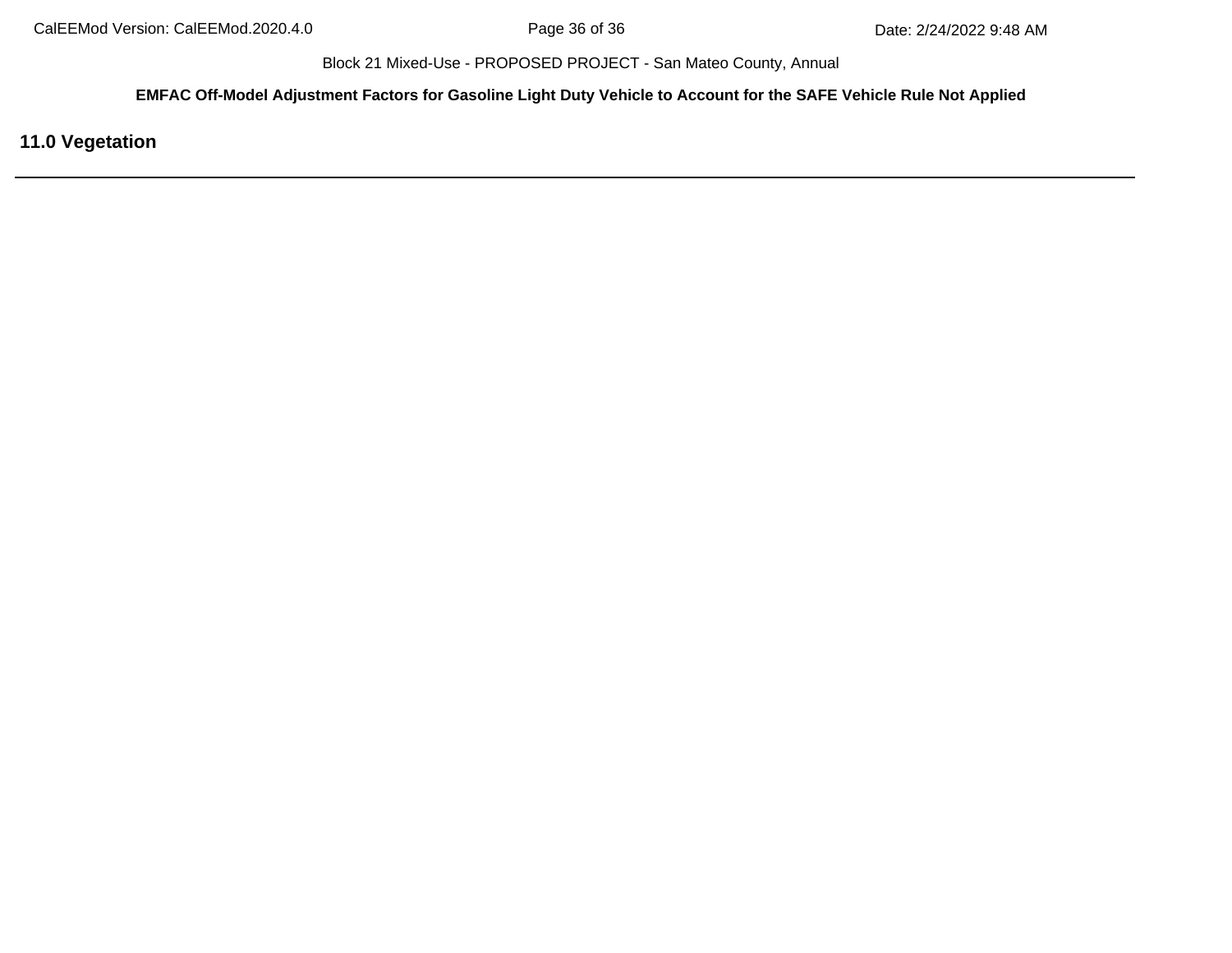**EMFAC Off-Model Adjustment Factors for Gasoline Light Duty Vehicle to Account for the SAFE Vehicle Rule Not Applied**

## **Block 21 Mixed-Use - EXISTING BASELINE**

**San Mateo County, Annual**

## **1.0 Project Characteristics**

#### **1.1 Land Usage**

| <b>Land Uses</b>                | <b>Size</b> | Metric        | Lot Acreage | Floor Surface Area | Population |
|---------------------------------|-------------|---------------|-------------|--------------------|------------|
| <b>Apartments Low Rise</b>      | 4.00        | Dwelling Unit | 0.25        | 3.310.40           |            |
| Single Family Housing           | 3.00        | Dwelling Unit | 0.65        | 4.020.80           |            |
| Automobile Care Center          | 3.10        | 1000sqft      | 0.07        | 3.100.00           |            |
| <b>Gasoline/Service Station</b> | 8.00        | Pump          | 0.03        | 439.80             |            |
| <b>Strip Mall</b>               | 22.00       | 1000sqft      | 0.51        | 22,000.00          |            |

## **1.2 Other Project Characteristics**

| <b>Urbanization</b>        | Urban                            | Wind Speed (m/s)                  | 2.2   | <b>Precipitation Freg (Days)</b>        | 70    |
|----------------------------|----------------------------------|-----------------------------------|-------|-----------------------------------------|-------|
| <b>Climate Zone</b>        | 5                                |                                   |       | <b>Operational Year</b>                 | 2023  |
| <b>Utility Company</b>     | Pacific Gas and Electric Company |                                   |       |                                         |       |
| CO2 Intensity<br>(lb/MWhr) | 203.983                          | <b>CH4 Intensity</b><br>(lb/MWhr) | 0.033 | N <sub>2</sub> O Intensity<br>(lb/MWhr) | 0.004 |

## **1.3 User Entered Comments & Non-Default Data**

Project Characteristics -

Land Use - Project site = 1.51 acres

Construction Phase - No construction calculated this model

Vehicle Trips - Trip Generation spreadsheet provided by David J. Powers

Woodstoves - No hearths in apartments

Energy Use -

Mobile Land Use Mitigation -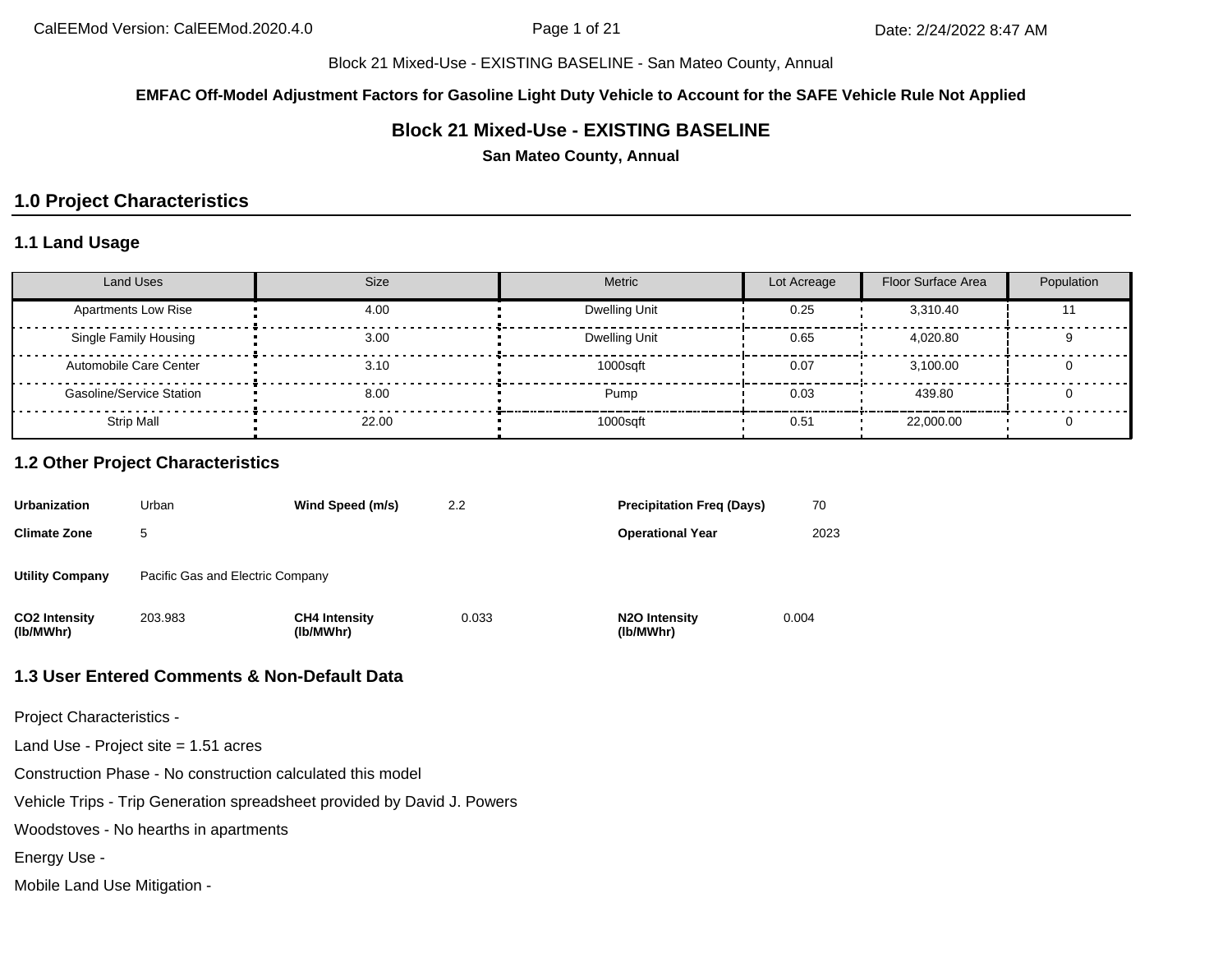## **EMFAC Off-Model Adjustment Factors for Gasoline Light Duty Vehicle to Account for the SAFE Vehicle Rule Not Applied**

| Table Name                | Column Name        | Default Value | New Value |
|---------------------------|--------------------|---------------|-----------|
| tblLandUse                | LandUseSquareFeet  | 4,000.00      | 3,310.40  |
| tblLandUse                | LandUseSquareFeet  | 5,400.00      | 4,020.80  |
| tblLandUse                | LandUseSquareFeet  | 1,129.40      | 439.80    |
| tblLandUse                | LotAcreage         | 0.97          | 0.65      |
| tblProjectCharacteristics | CO2IntensityFactor | 203.98        | 203.983   |
| tblVehicleTrips           | $ST_TR$            | 8.14          | 5.96      |
| tblVehicleTrips           | $ST_TR$            | 23.72         | 28.51     |
| tblVehicleTrips           | $ST_TR$            | 182.17        | 152.01    |
| tblVehicleTrips           | ST_TR              | 9.54          | 8.24      |
| tblVehicleTrips           | ST_TR              | 42.04         | 48.13     |
| tblVehicleTrips           | SU_TR              | 6.28          | 5.96      |
| tblVehicleTrips           | $SU_TR$            | 11.88         | 28.51     |
| tblVehicleTrips           | $SU_TR$            | 166.88        | 152.01    |
| tblVehicleTrips           | $SU_TR$            | 8.55          | 8.24      |
| tblVehicleTrips           | SU_TR              | 20.43         | 48.13     |
| tblVehicleTrips           | WD_TR              | 7.32          | 5.96      |
| tblVehicleTrips           | $WD_TR$            | 23.72         | 28.51     |
| tblVehicleTrips           | $\mathsf{WD\_TR}$  | 172.01        | 152.01    |
| tblVehicleTrips           | WD_TR              | 9.44          | 8.24      |
| tblVehicleTrips           | WD_TR              | 44.32         | 48.13     |

## **2.0 Emissions Summary**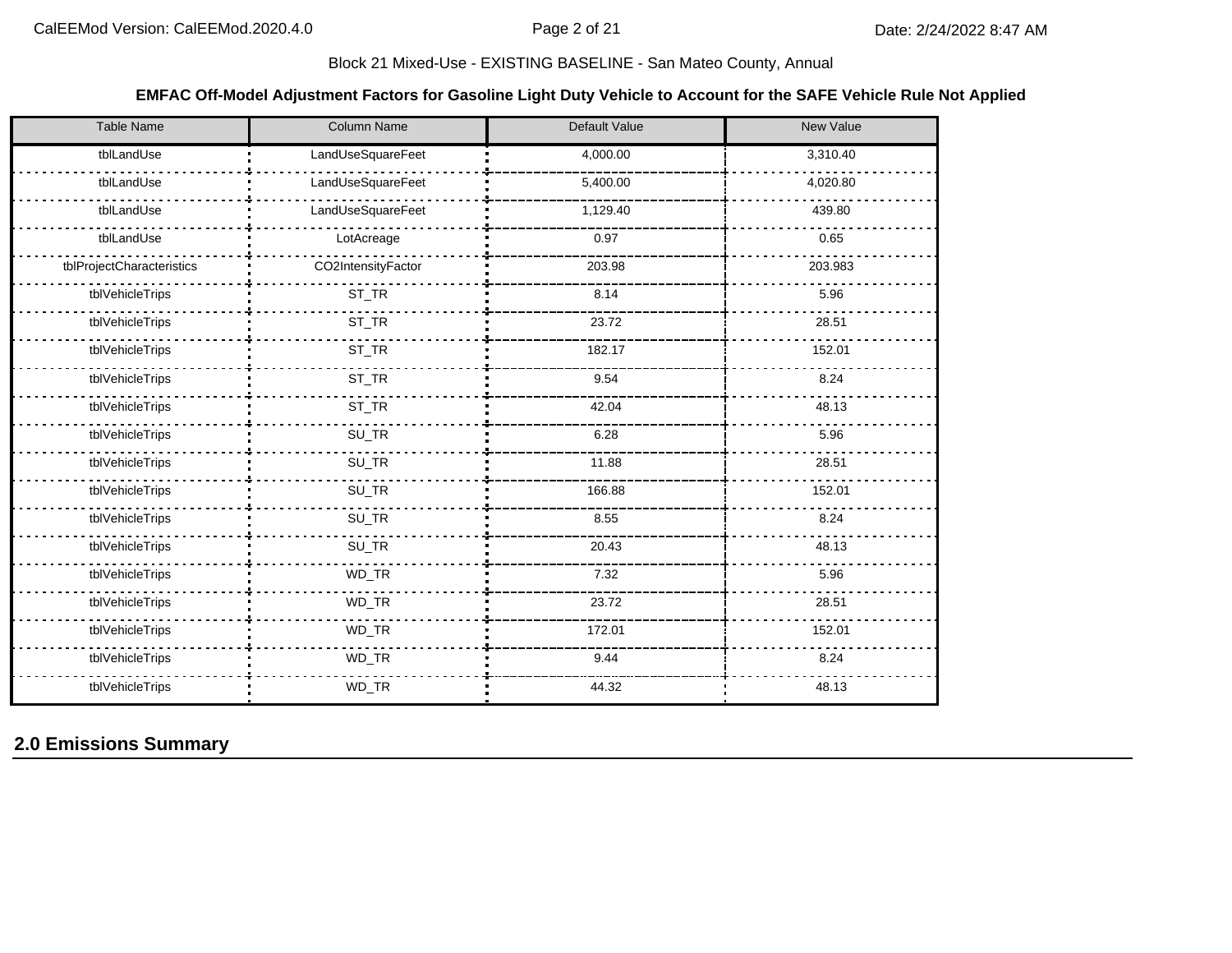#### **EMFAC Off-Model Adjustment Factors for Gasoline Light Duty Vehicle to Account for the SAFE Vehicle Rule Not Applied**

## **2.1 Overall Construction**

#### **Unmitigated Construction**

|                | <b>ROG</b> | <b>NO<sub>x</sub></b> | CO     | SO <sub>2</sub> | Fugitive<br><b>PM10</b> | Exhaust<br><b>PM10</b> | <b>PM10</b><br>Total | Fugitive<br>PM2.5 | Exhaust<br><b>PM2.5</b> | PM2.5<br>Total |        | Bio- CO2 NBio- CO2 Total CO2 |        | CH <sub>4</sub> | <b>N2O</b> | CO <sub>2e</sub> |
|----------------|------------|-----------------------|--------|-----------------|-------------------------|------------------------|----------------------|-------------------|-------------------------|----------------|--------|------------------------------|--------|-----------------|------------|------------------|
| Year           |            | tons/yr               |        |                 |                         |                        |                      |                   |                         |                |        |                              | MT/yr  |                 |            |                  |
| 2022           | 0.0000     | 0.0000                | 0.0000 | 0.0000          | 0.0000                  | 0.0000                 | 0.0000               | 0.0000            | 0.0000                  | 0.0000         | 0.0000 | 0.0000                       | 0.0000 | 0.0000          | 0.0000     | 0.0000           |
| <b>Maximum</b> | 0.0000     | 0.0000                | 0.0000 | 0.0000          | 0.0000                  | 0.0000                 | 0.0000               | 0.0000            | 0.0000                  | 0.0000         | 0.0000 | 0.0000                       | 0.0000 | 0.0000          | 0.0000     | 0.0000           |

## **Mitigated Construction**

|                | <b>ROG</b>               | <b>NO<sub>x</sub></b> | CO     | SO <sub>2</sub> | Fugitive<br><b>PM10</b> | Exhaust<br><b>PM10</b> | <b>PM10</b><br>Total | Fugitive<br><b>PM2.5</b> | Exhaust<br><b>PM2.5</b> | <b>PM2.5</b><br>Total |        | Bio- CO2 NBio- CO2 Total CO2 |        | CH <sub>4</sub> | <b>N2O</b> | CO <sub>2e</sub> |
|----------------|--------------------------|-----------------------|--------|-----------------|-------------------------|------------------------|----------------------|--------------------------|-------------------------|-----------------------|--------|------------------------------|--------|-----------------|------------|------------------|
| Year           |                          | tons/yr               |        |                 |                         |                        |                      |                          |                         |                       |        |                              |        | MT/yr           |            |                  |
| 2022           | 0.0000<br>$\blacksquare$ | 0.0000                | 0.0000 | 0.0000          | 0.0000                  | 0.0000                 | 0.0000               | 0.0000                   | 0.0000                  | 0.0000                | 0.0000 | 0.0000                       | 0.0000 | 0.0000          | 0.0000     | 0.0000           |
| <b>Maximum</b> | 0.0000                   | 0.0000                | 0.0000 | 0.0000          | 0.0000                  | 0.0000                 | 0.0000               | 0.0000                   | 0.0000                  | 0.0000                | 0.0000 | 0.0000                       | 0.0000 | 0.0000          | 0.0000     | 0.0000           |

|                             | <b>ROG</b> | <b>NO<sub>x</sub></b> | co   | SO <sub>2</sub> | <b>Fugitive</b><br><b>PM10</b> | <b>Exhaust</b><br><b>PM10</b> | <b>PM10</b><br><b>Total</b> | <b>Fugitive</b><br><b>PM2.5</b> | <b>Exhaust</b><br><b>PM2.5</b> | <b>PM2.5</b><br><b>Total</b> |      |      | Bio- CO2   NBio-CO2   Total CO2 | CH <sub>4</sub> | <b>N20</b> | CO <sub>2e</sub> |
|-----------------------------|------------|-----------------------|------|-----------------|--------------------------------|-------------------------------|-----------------------------|---------------------------------|--------------------------------|------------------------------|------|------|---------------------------------|-----------------|------------|------------------|
| Percent<br><b>Reduction</b> | 0.00       | 0.00                  | 0.00 | 0.00            | 0.00                           | 0.00                          | 0.00                        | 0.00                            | 0.00                           | 0.00                         | 0.00 | 0.00 | 0.00                            | 0.00            | 0.00       | 0.00             |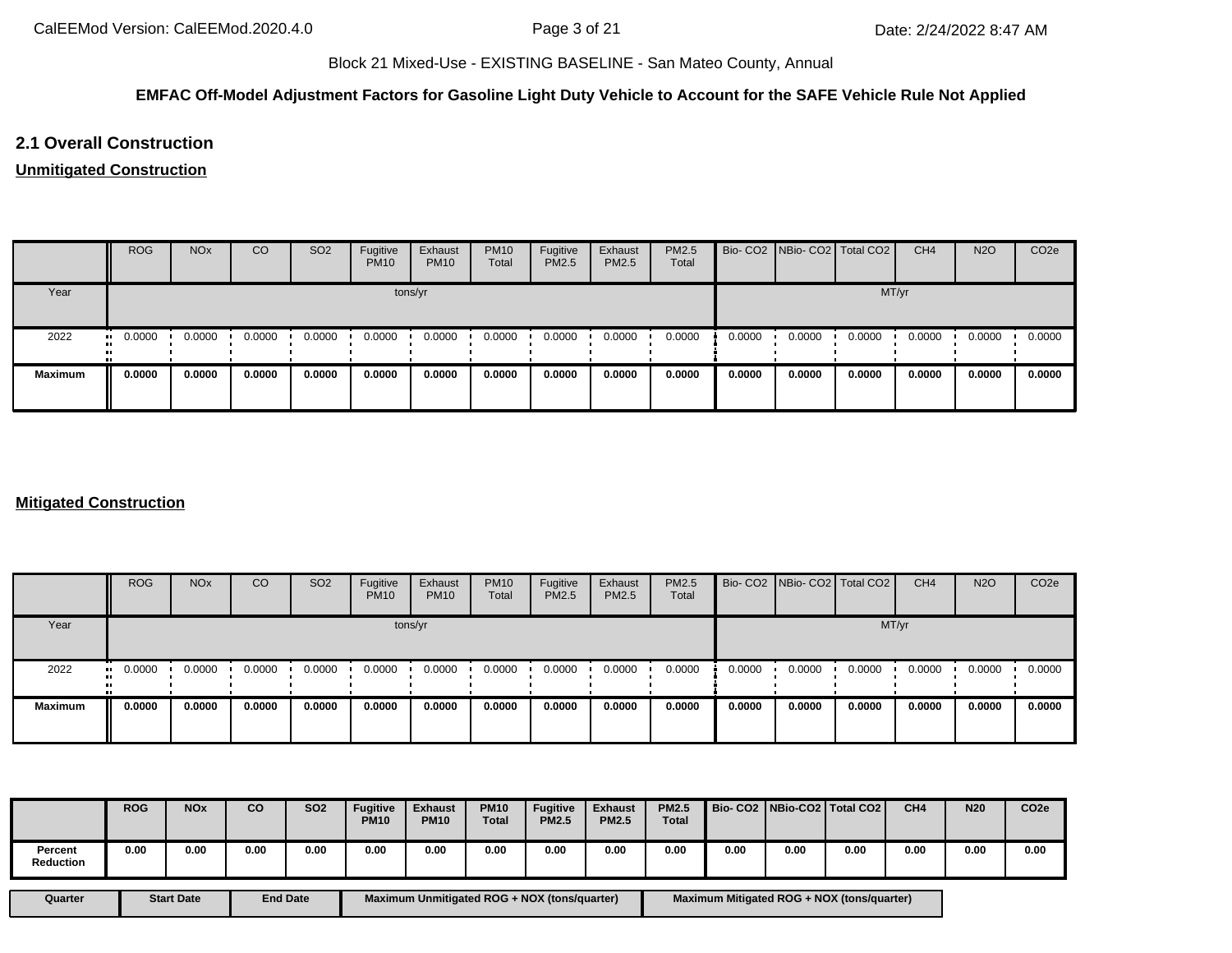## **EMFAC Off-Model Adjustment Factors for Gasoline Light Duty Vehicle to Account for the SAFE Vehicle Rule Not Applied**

|  |  | Highest |  |  |
|--|--|---------|--|--|
|--|--|---------|--|--|

# **2.2 Overall Operational**

## **Unmitigated Operational**

|          | ROG             | <b>NO<sub>x</sub></b> | CO     | SO <sub>2</sub>    | Fugitive<br><b>PM10</b> | Exhaust<br><b>PM10</b> | <b>PM10</b><br>Total | Fugitive<br>PM2.5 | Exhaust<br>PM2.5   | PM2.5<br>Total  |         | Bio- CO2   NBio- CO2   Total CO2 |                   | CH <sub>4</sub> | <b>N2O</b>      | CO <sub>2e</sub> |
|----------|-----------------|-----------------------|--------|--------------------|-------------------------|------------------------|----------------------|-------------------|--------------------|-----------------|---------|----------------------------------|-------------------|-----------------|-----------------|------------------|
| Category |                 |                       |        |                    | tons/yr                 |                        |                      |                   |                    |                 |         |                                  | MT/yr             |                 |                 |                  |
| Area     | 0.1754          | 1.2000e-<br>003       | 0.0907 | 8.0000e-<br>005    |                         | 5.8100e-<br>003        | 5.8100e-<br>003      |                   | 5.8100e-<br>003    | 5.8100e-<br>003 | 0.5637  | 0.2540                           | 0.8177            | 1.1000e-<br>003 | 3.0000e-<br>005 | 0.8552           |
| Energy   | 2.6000e-<br>003 | 0.0228                | 0.0141 | $1.4000e -$<br>004 |                         | 1.7900e-<br>003        | 1.7900e-<br>003      |                   | -.7900e<br>003     | 1.7900e-<br>003 | 0.0000  | 56.5245                          | 56.5245           | 5.4800e-<br>003 | 1.0800e-<br>003 | 56.9820          |
| Mobile   | 0.7120          | 0.5486                | 5.5125 | 8.9300e- ·<br>003  | 0.9281                  | 6.6900e-<br>003        | 0.9348               | 0.2479            | $6.2000e -$<br>003 | 0.2541          | 0.0000  |                                  | 822.5223 822.5223 | 0.0805          | 0.0477          | 838.7428         |
| Waste    |                 |                       |        |                    |                         | 0.0000                 | 0.0000               |                   | 0.0000             | 0.0000          | 9.1082  | 0.0000                           | 9.1082            | 0.5383          | 0.0000          | 22.5652          |
| Water    |                 |                       |        |                    |                         | 0.0000                 | 0.0000               |                   | 0.0000             | 0.0000          | 0.7879  | 1.7390                           | 2.5269            | 0.0812          | 1.9400e-<br>003 | 5.1367           |
| Total    | 0.8899          | 0.5726                | 5.6173 | 9.1500e-<br>003    | 0.9281                  | 0.0143                 | 0.9424               | 0.2479            | 0.0138             | 0.2617          | 10.4598 | 881.0397                         | 891.4995          | 0.7066          | 0.0507          | 924.2818         |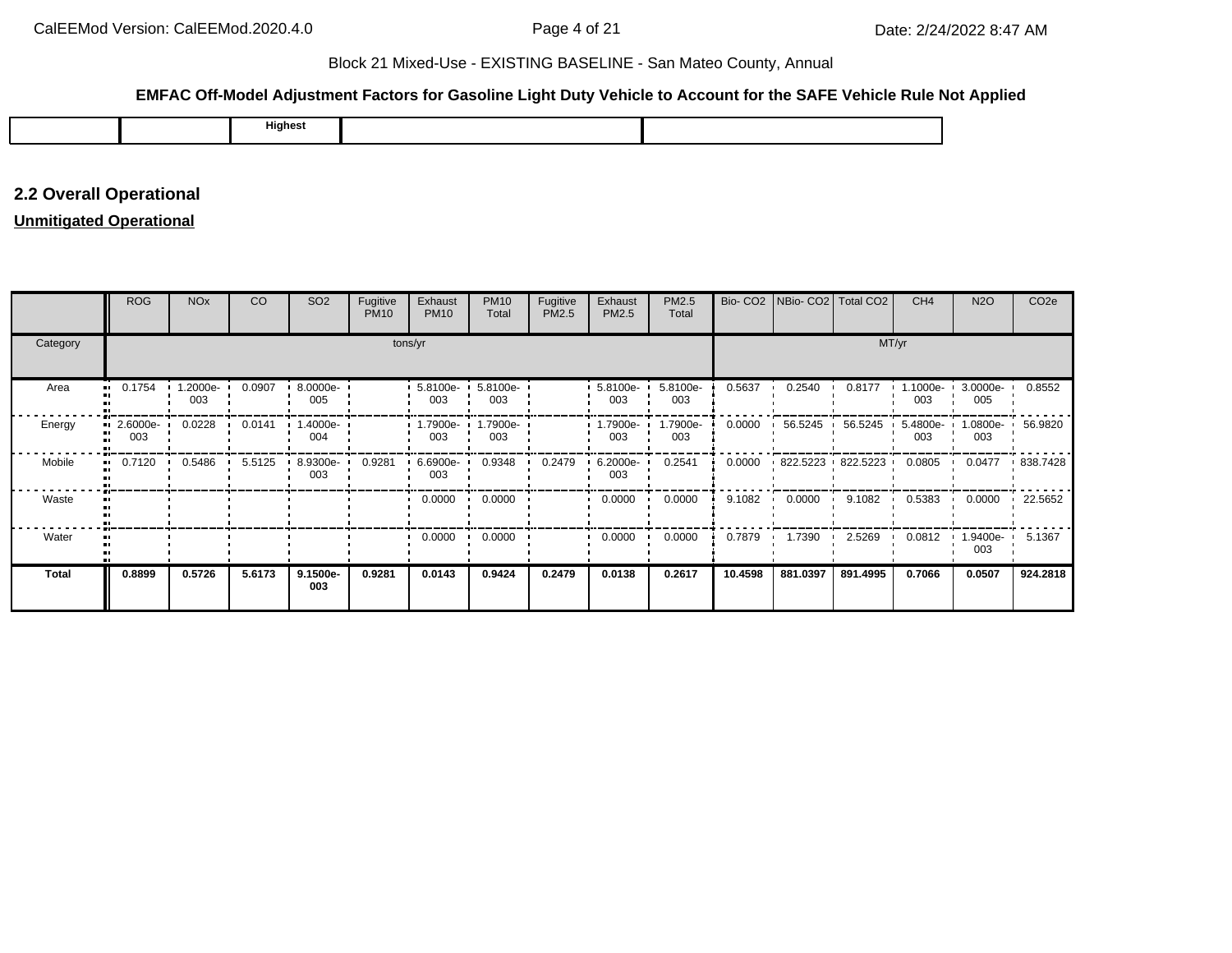#### **EMFAC Off-Model Adjustment Factors for Gasoline Light Duty Vehicle to Account for the SAFE Vehicle Rule Not Applied**

## **2.2 Overall Operational**

## **Mitigated Operational**

|              | <b>ROG</b>        | <b>NO<sub>x</sub></b> | CO     | SO <sub>2</sub>    | Fugitive<br><b>PM10</b> | Exhaust<br><b>PM10</b> | <b>PM10</b><br>Total | Fugitive<br>PM2.5 | Exhaust<br>PM2.5 | PM2.5<br>Total  |         | Bio- CO2   NBio- CO2   Total CO2 |          | CH <sub>4</sub>    | <b>N2O</b>      | CO <sub>2e</sub> |
|--------------|-------------------|-----------------------|--------|--------------------|-------------------------|------------------------|----------------------|-------------------|------------------|-----------------|---------|----------------------------------|----------|--------------------|-----------------|------------------|
| Category     |                   |                       |        |                    |                         | tons/yr                |                      |                   |                  |                 |         |                                  | MT/yr    |                    |                 |                  |
| Area<br>п.   | 0.1754            | 1.2000e-<br>003       | 0.0907 | $8.0000e -$<br>005 |                         | 5.8100e-<br>003        | 5.8100e-<br>003      |                   | 5.8100e-<br>003  | 5.8100e-<br>003 | 0.5637  | 0.2540                           | 0.8177   | $1.1000e -$<br>003 | 3.0000e-<br>005 | 0.8552           |
| Energy       | $2.6000e-$<br>003 | 0.0228                | 0.0141 | 1.4000e- ·<br>004  |                         | 1.7900e-<br>003        | 1.7900e-<br>003      |                   | -.7900e<br>003   | 1.7900e-<br>003 | 0.0000  | 56.5245                          | 56.5245  | 5.4800e-<br>003    | 1.0800e-<br>003 | 56.9820          |
| Mobile<br>п. | 0.6351            | 0.4294                | 4.3569 | 5.7300e-<br>003    | 0.5732                  | 4.8000e-<br>003        | 0.5780               | 0.1531            | 4.4400e-<br>003  | 0.1575          | 0.0000  | $527.9699$ 527.9699              |          | 0.0687             | 0.0380          | 540.9985         |
| Waste        |                   |                       |        |                    |                         | 0.0000                 | 0.0000               |                   | 0.0000           | 0.0000          | 9.1082  | 0.0000                           | 9.1082   | 0.5383             | 0.0000          | 22.5652          |
| Water        |                   |                       |        |                    |                         | 0.0000                 | 0.0000               |                   | 0.0000           | 0.0000          | 0.7879  | 1.7390                           | 2.5269   | 0.0812             | .9400e-<br>003  | 5.1367           |
| Total        | 0.8131            | 0.4535                | 4.4617 | 5.9500e-<br>003    | 0.5732                  | 0.0124                 | 0.5856               | 0.1531            | 0.0120           | 0.1651          | 10.4598 | 586.4874                         | 596.9472 | 0.6947             | 0.0410          | 626.5376         |

|                             | <b>ROG</b> | <b>NO<sub>x</sub></b> | co    | <b>SO2</b> | <b>Fugitive</b><br><b>PM10</b> | <b>Exhaust</b><br><b>PM10</b> | <b>PM10</b><br><b>Total</b> | <b>Fugitive</b><br><b>PM2.5</b> | <b>Exhaust</b><br><b>PM2.5</b> | <b>PM2.5</b><br><b>Total</b> |      |       | Bio-CO2   NBio-CO2   Total CO2 | CH <sub>4</sub> | <b>N20</b> | CO <sub>2e</sub> |
|-----------------------------|------------|-----------------------|-------|------------|--------------------------------|-------------------------------|-----------------------------|---------------------------------|--------------------------------|------------------------------|------|-------|--------------------------------|-----------------|------------|------------------|
| Percent<br><b>Reduction</b> | 8.63       | 20.80                 | 20.57 | 34.97      | 38.24                          | 13.23                         | 37.86                       | 38.24                           | 12.75                          | 36.89                        | 0.00 | 33.43 | 33.04                          | 1.68            | 19.16      | 32.21            |

# **3.0 Construction Detail**

#### **Construction Phase**

| Phase<br>Number | <b>Phase Name</b>     | Phase Type            | <b>Start Date</b> | End Date   | Week | Num Days Num Days | <b>Phase Description</b> |
|-----------------|-----------------------|-----------------------|-------------------|------------|------|-------------------|--------------------------|
|                 | Architectural Coating | Architectural Coating | 11/9/2022         | '11/8/2022 |      | 10                |                          |

## **Acres of Grading (Site Preparation Phase): 0**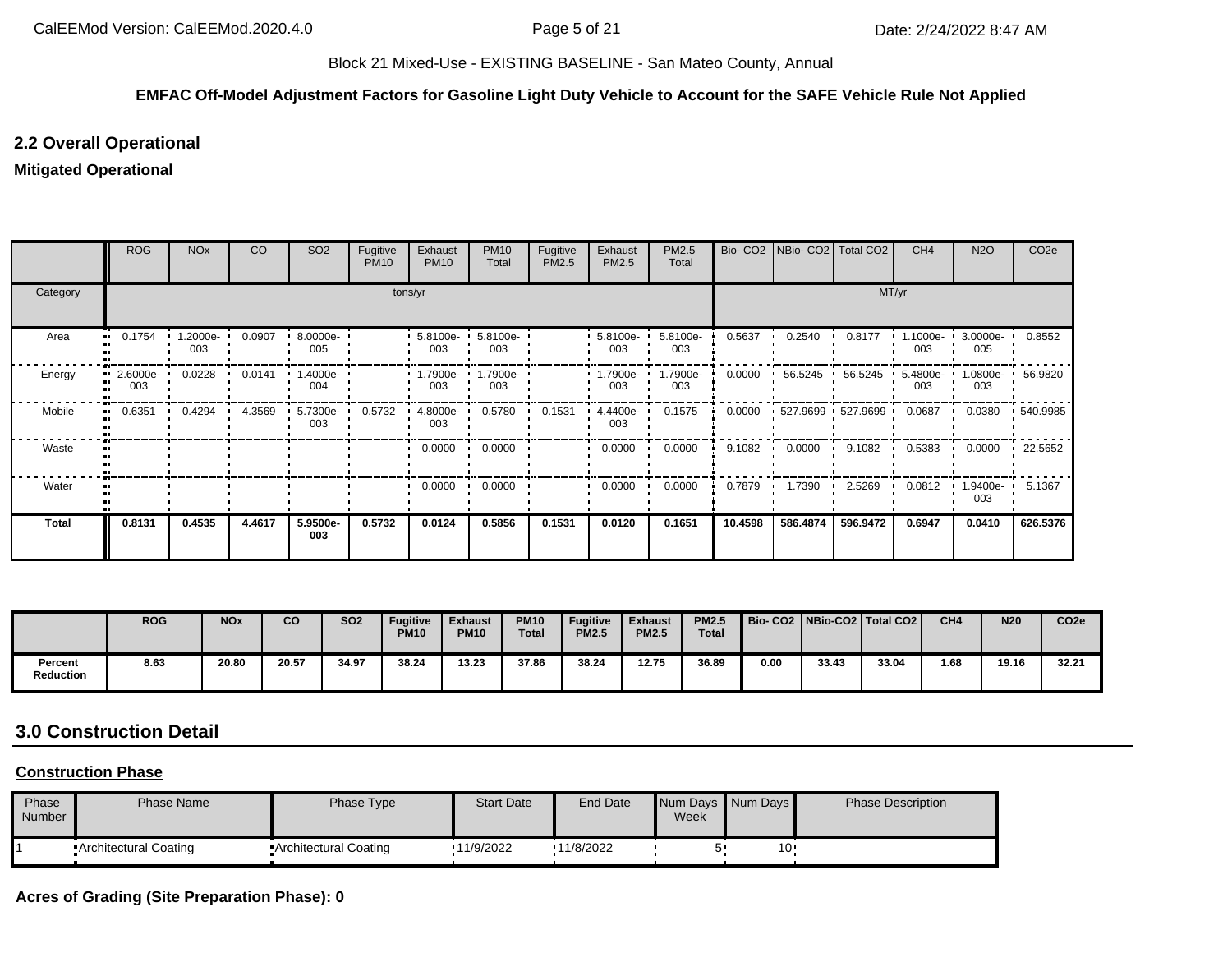## **EMFAC Off-Model Adjustment Factors for Gasoline Light Duty Vehicle to Account for the SAFE Vehicle Rule Not Applied**

**Acres of Grading (Grading Phase): 0**

#### **Acres of Paving: 0**

**Residential Indoor: 14,846; Residential Outdoor: 4,949; Non-Residential Indoor: 38,310; Non-Residential Outdoor: 12,770; Striped Parking Area: 0 (Architectural Coating – sqft)**

#### **OffRoad Equipment**

| Phase Name            | Offroad Equipment Type | Amount | Usage Hours  | Horse Power | Load Factor |
|-----------------------|------------------------|--------|--------------|-------------|-------------|
| Architectural Coating | • Air Compressors      |        | $6.00 \cdot$ | 78 -        | 0.48        |

#### **Trips and VMT**

| <b>Phase Name</b>       | <b>Offroad Equipment</b><br>Count | <b>Worker Trip</b><br>Number | Vendor Trip Hauling Trip<br><b>Number</b> | <b>Number</b> | <b>Worker Trip</b><br>Length | <b>Vendor Trip</b><br>_ength | <b>Hauling Trip</b><br>Length | <b>Worker Vehicle</b><br>Class | Vendor         | Hauling<br>Vehicle Class Vehicle Class |
|-------------------------|-----------------------------------|------------------------------|-------------------------------------------|---------------|------------------------------|------------------------------|-------------------------------|--------------------------------|----------------|----------------------------------------|
| Architectural Coating • |                                   | ∙2.00                        | $0.00 \cdot$                              | $0.00 \cdot$  | 10.80                        | $7.30 -$                     |                               | 20.00 LD Mix                   | <b>HDT Mix</b> | <b>HHDT</b>                            |

**3.1 Mitigation Measures Construction**

#### **3.2 Architectural Coating - 2022**

|                 | <b>ROG</b> | <b>NO<sub>x</sub></b> | CO     | SO <sub>2</sub> | Fugitive<br><b>PM10</b> | Exhaust<br><b>PM10</b> | <b>PM10</b><br>Total | Fugitive<br>PM2.5 | Exhaust<br><b>PM2.5</b> | PM2.5<br>Total |        |        | Bio- CO2 NBio- CO2 Total CO2 | CH <sub>4</sub> | <b>N2O</b> | CO <sub>2e</sub> |
|-----------------|------------|-----------------------|--------|-----------------|-------------------------|------------------------|----------------------|-------------------|-------------------------|----------------|--------|--------|------------------------------|-----------------|------------|------------------|
| Category        |            |                       |        |                 |                         | tons/yr                |                      |                   |                         |                |        |        | MT/yr                        |                 |            |                  |
| Archit. Coating | 0.0000     | 0.0000                | 0.0000 | 0.0000          | 0.0000                  | 0.0000                 | 0.0000               | 0.0000            | 0.0000                  | 0.0000         | 0.0000 | 0.0000 | 0.0000                       | 0.0000          | 0.0000     | 0.0000           |
| Off-Road        | 0.0000     | 0.0000                | 0.0000 | 0.0000          | 0.0000                  | 0.0000                 | 0.0000               | 0.0000            | 0.0000                  | 0.0000         | 0.0000 | 0.0000 | 0.0000                       | 0.0000          | 0.0000     | 0.0000           |
| <b>Total</b>    | 0.0000     | 0.0000                | 0.0000 | 0.0000          | 0.0000                  | 0.0000                 | 0.0000               | 0.0000            | 0.0000                  | 0.0000         | 0.0000 | 0.0000 | 0.0000                       | 0.0000          | 0.0000     | 0.0000           |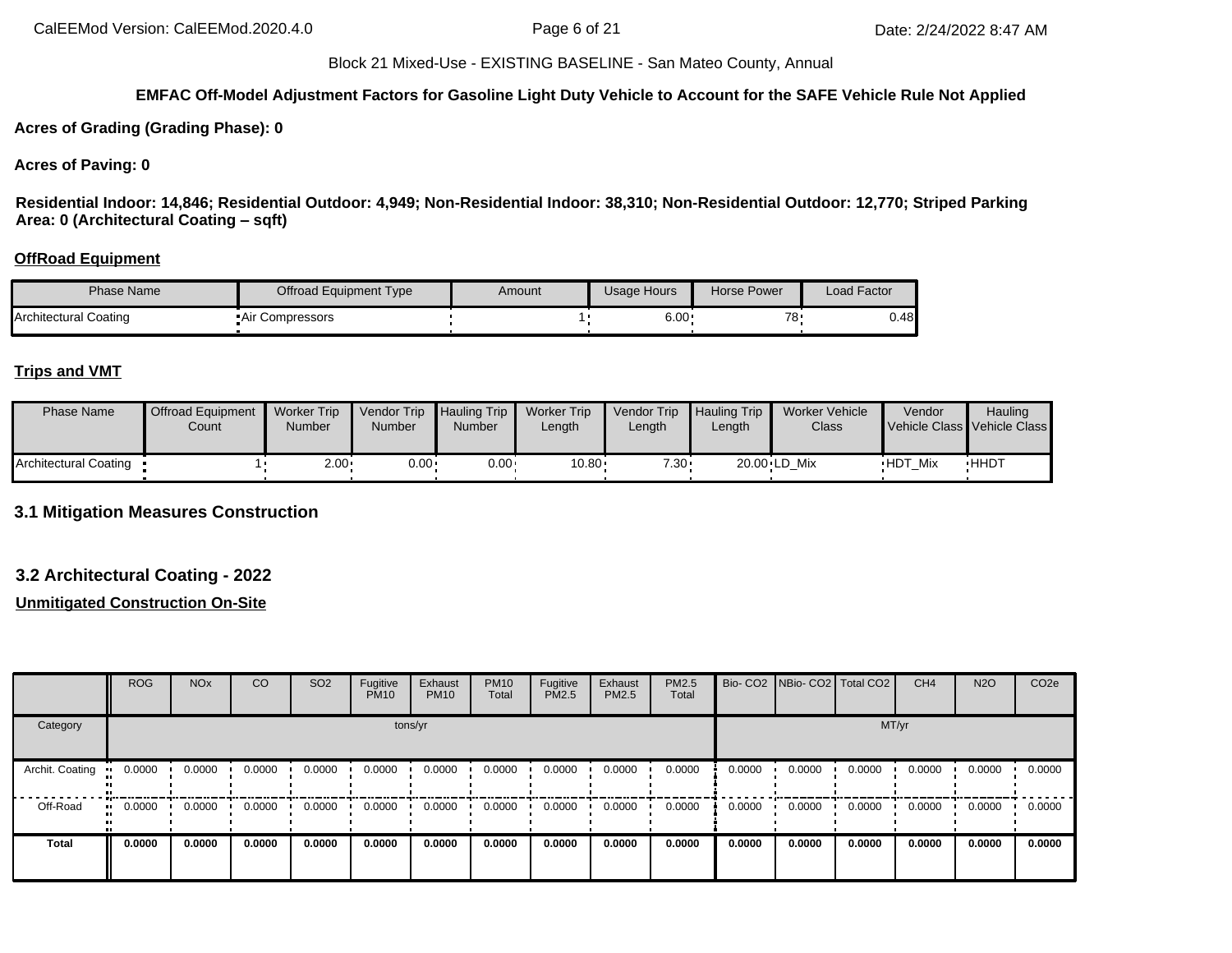## **EMFAC Off-Model Adjustment Factors for Gasoline Light Duty Vehicle to Account for the SAFE Vehicle Rule Not Applied**

# **3.2 Architectural Coating - 2022**

### **Unmitigated Construction Off-Site**

|          | <b>ROG</b>          | <b>NO<sub>x</sub></b> | CO     | SO <sub>2</sub> | Fugitive<br><b>PM10</b> | Exhaust<br><b>PM10</b> | <b>PM10</b><br>Total | Fugitive<br>PM2.5 | Exhaust<br><b>PM2.5</b> | PM2.5<br>Total |        | Bio- CO2   NBio- CO2   Total CO2 |        | CH <sub>4</sub> | <b>N2O</b> | CO <sub>2e</sub> |
|----------|---------------------|-----------------------|--------|-----------------|-------------------------|------------------------|----------------------|-------------------|-------------------------|----------------|--------|----------------------------------|--------|-----------------|------------|------------------|
| Category |                     |                       |        |                 |                         | tons/yr                |                      |                   |                         |                | MT/yr  |                                  |        |                 |            |                  |
| Hauling  | 0.0000              | 0.0000                | 0.0000 | 0.0000          | 0.0000                  | 0.0000                 | 0.0000               | 0.0000            | 0.0000                  | 0.0000         | 0.0000 | 0.0000                           | 0.0000 | 0.0000          | 0.0000     | 0.0000           |
| Vendor   | 0.0000<br>$\bullet$ | 0.0000                | 0.0000 | 0.0000          | 0.0000                  | 0.0000                 | 0.0000               | 0.0000            | 0.0000                  | 0.0000         | 0.0000 | 0.0000                           | 0.0000 | 0.0000          | 0.0000     | 0.0000           |
| Worker   | 0.0000              | 0.0000                | 0.0000 | 0.0000          | 0.0000                  | 0.0000                 | 0.0000               | 0.0000            | 0.0000                  | 0.0000         | 0.0000 | 0.0000                           | 0.0000 | 0.0000          | 0.0000     | 0.0000           |
| Total    | 0.0000              | 0.0000                | 0.0000 | 0.0000          | 0.0000                  | 0.0000                 | 0.0000               | 0.0000            | 0.0000                  | 0.0000         | 0.0000 | 0.0000                           | 0.0000 | 0.0000          | 0.0000     | 0.0000           |

### **Mitigated Construction On-Site**

|                 | <b>ROG</b>            | <b>NO<sub>x</sub></b> | CO     | SO <sub>2</sub> | Fugitive<br><b>PM10</b> | Exhaust<br><b>PM10</b> | <b>PM10</b><br>Total | Fugitive<br>PM2.5 | Exhaust<br><b>PM2.5</b> | <b>PM2.5</b><br>Total |        | Bio- CO2 NBio- CO2 Total CO2 |        | CH <sub>4</sub> | <b>N2O</b> | CO <sub>2e</sub> |
|-----------------|-----------------------|-----------------------|--------|-----------------|-------------------------|------------------------|----------------------|-------------------|-------------------------|-----------------------|--------|------------------------------|--------|-----------------|------------|------------------|
| Category        |                       |                       |        |                 | tons/yr                 |                        |                      |                   |                         |                       |        |                              | MT/yr  |                 |            |                  |
| Archit. Coating | 0.0000<br>            | 0.0000                | 0.0000 | 0.0000          | 0.0000                  | 0.0000                 | 0.0000               | 0.0000            | 0.0000                  | 0.0000                | 0.0000 | 0.0000                       | 0.0000 | 0.0000          | 0.0000     | 0.0000           |
| Off-Road        | $\blacksquare$ 0.0000 | 0.0000                | 0.0000 | 0.0000          | 0.0000                  | 0.0000                 | 0.0000               | 0.0000            | 0.0000                  | 0.0000                | 0.0000 | 0.0000                       | 0.0000 | 0.0000          | 0.0000     | 0.0000           |
| <b>Total</b>    | 0.0000                | 0.0000                | 0.0000 | 0.0000          | 0.0000                  | 0.0000                 | 0.0000               | 0.0000            | 0.0000                  | 0.0000                | 0.0000 | 0.0000                       | 0.0000 | 0.0000          | 0.0000     | 0.0000           |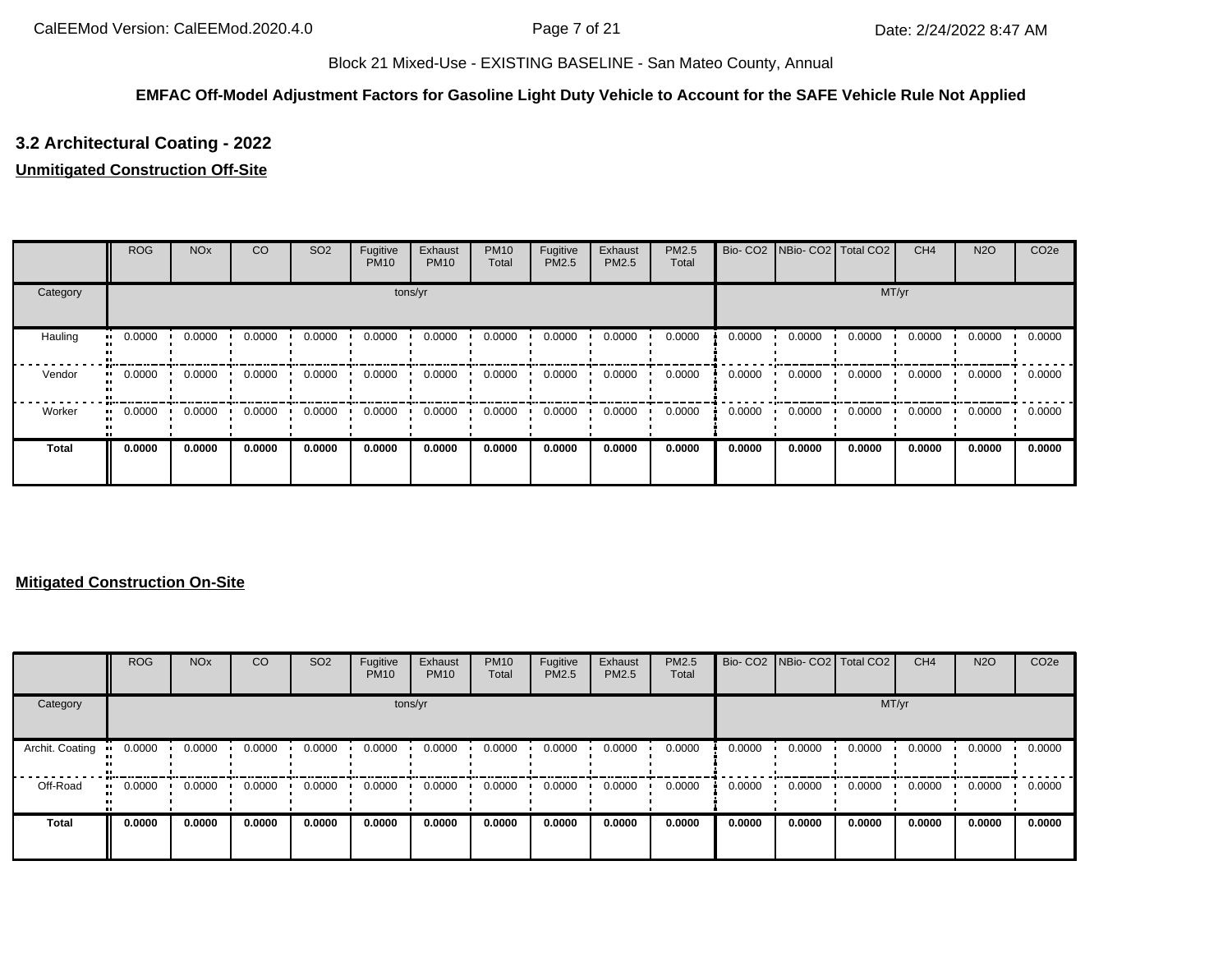#### **EMFAC Off-Model Adjustment Factors for Gasoline Light Duty Vehicle to Account for the SAFE Vehicle Rule Not Applied**

# **3.2 Architectural Coating - 2022**

### **Mitigated Construction Off-Site**

|              | <b>ROG</b> | <b>NO<sub>x</sub></b> | CO     | SO <sub>2</sub> | Fugitive<br><b>PM10</b> | Exhaust<br><b>PM10</b> | <b>PM10</b><br>Total | Fugitive<br>PM2.5 | Exhaust<br>PM2.5 | PM2.5<br>Total | Bio-CO <sub>2</sub> | NBio- CO2   Total CO2 |        | CH <sub>4</sub> | <b>N2O</b> | CO <sub>2e</sub> |
|--------------|------------|-----------------------|--------|-----------------|-------------------------|------------------------|----------------------|-------------------|------------------|----------------|---------------------|-----------------------|--------|-----------------|------------|------------------|
| Category     |            |                       |        |                 |                         | tons/yr                |                      |                   |                  |                | MT/yr               |                       |        |                 |            |                  |
| Hauling      | 0.0000     | 0.0000                | 0.0000 | 0.0000          | 0.0000                  | 0.0000                 | 0.0000               | 0.0000            | 0.0000           | 0.0000         | 0.0000              | 0.0000                | 0.0000 | 0.0000          | 0.0000     | 0.0000           |
| Vendor       | 0.0000<br> | 0.0000                | 0.0000 | 0.0000          | 0.0000                  | 0.0000                 | 0.0000               | 0.0000            | 0.0000           | 0.0000         | 0.0000              | 0.0000                | 0.0000 | 0.0000          | 0.0000     | 0.0000           |
| Worker       | 0.0000     | 0.0000                | 0.0000 | 0.0000          | 0.0000                  | 0.0000                 | 0.0000               | 0.0000            | 0.0000           | 0.0000         | 0.0000              | 0.0000                | 0.0000 | 0.0000          | 0.0000     | 0.0000           |
| <b>Total</b> | 0.0000     | 0.0000                | 0.0000 | 0.0000          | 0.0000                  | 0.0000                 | 0.0000               | 0.0000            | 0.0000           | 0.0000         | 0.0000              | 0.0000                | 0.0000 | 0.0000          | 0.0000     | 0.0000           |

# **4.0 Operational Detail - Mobile**

## **4.1 Mitigation Measures Mobile**

Increase Density

Improve Destination Accessibility

Increase Transit Accessibility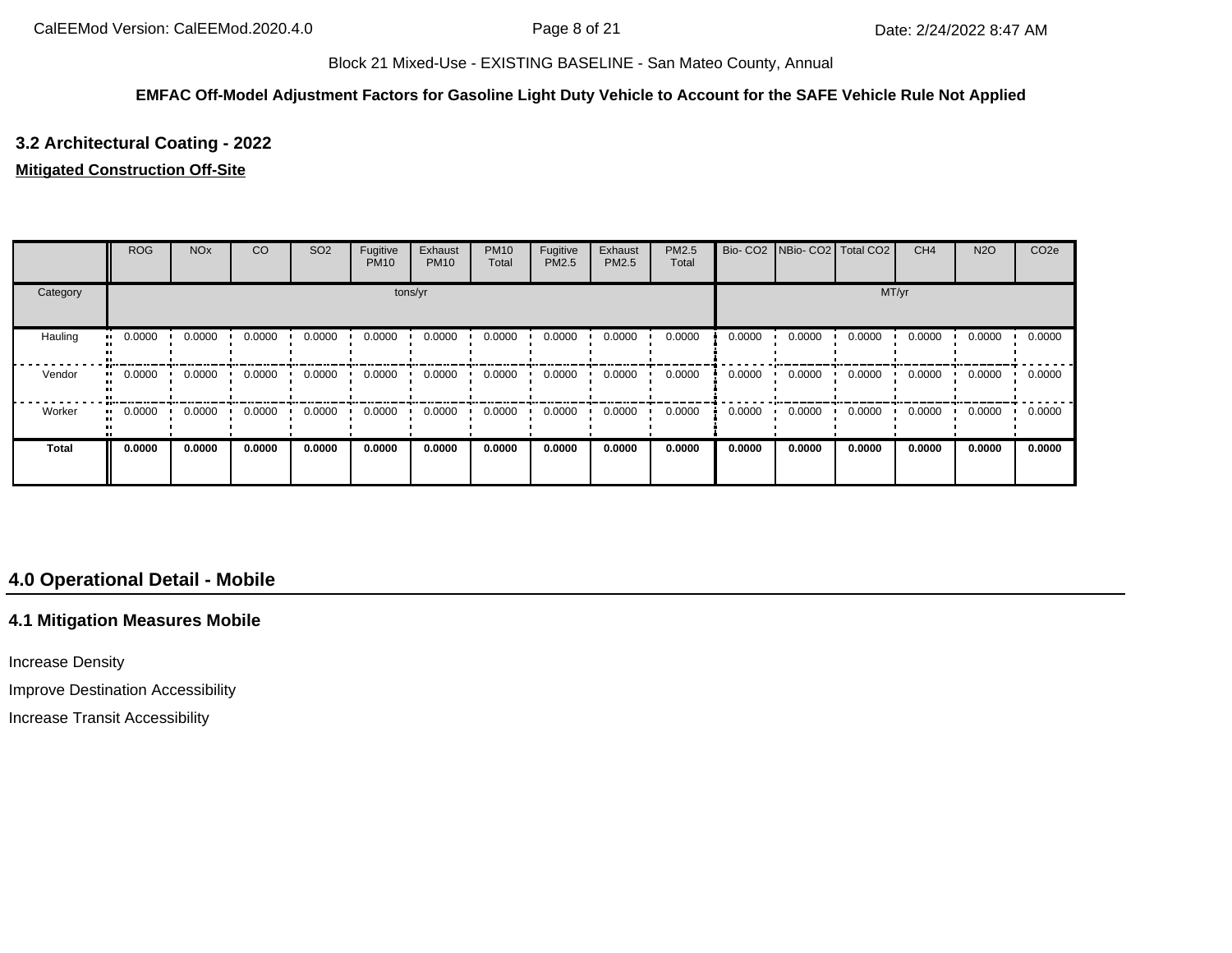### **EMFAC Off-Model Adjustment Factors for Gasoline Light Duty Vehicle to Account for the SAFE Vehicle Rule Not Applied**

|             | <b>ROG</b> | <b>NO<sub>x</sub></b> | CO     | SO <sub>2</sub>  | Fugitive<br><b>PM10</b> | Exhaust<br><b>PM10</b> | <b>PM10</b><br>Total | Fugitive<br><b>PM2.5</b> | Exhaust<br>PM2.5   | PM2.5<br>Total |        |                   | Bio- CO2 NBio- CO2 Total CO2 | CH <sub>4</sub> | <b>N2O</b> | CO <sub>2e</sub> |
|-------------|------------|-----------------------|--------|------------------|-------------------------|------------------------|----------------------|--------------------------|--------------------|----------------|--------|-------------------|------------------------------|-----------------|------------|------------------|
| Category    |            |                       |        |                  |                         | tons/yr                |                      |                          |                    |                |        |                   | MT/yr                        |                 |            |                  |
| Mitigated   | 0.6351     | 0.4294                | 4.3569 | 5.7300e-<br>003  | 0.5732                  | 4.8000e-<br>003        | 0.5780               | 0.1531                   | 4.4400e-<br>003    | 0.1575         | 0.0000 | 527.9699 527.9699 |                              | 0.0687          | 0.0380     | .540.9985        |
| Unmitigated | 0.7120     | 0.5486                | 5.5125 | 8.9300e ·<br>003 | 0.9281                  | 6.6900e-<br>003        | 0.9348               | 0.2479                   | $-6.2000e-$<br>003 | 0.2541         | 0.0000 |                   | 822.5223 822.5223            | 0.0805          | 0.0477     | 838.7428         |

# **4.2 Trip Summary Information**

|                            |          | <b>Average Daily Trip Rate</b> |          | Unmitigated       | Mitigated         |
|----------------------------|----------|--------------------------------|----------|-------------------|-------------------|
| Land Use                   | Weekday  | Saturday                       | Sunday   | <b>Annual VMT</b> | <b>Annual VMT</b> |
| <b>Apartments Low Rise</b> | 23.84    | 23.84                          | 23.84    | 55.061            | 34.006            |
| Automobile Care Center     | 88.38    | 88.38                          | 88.38    | 88.044            | 54.377            |
| Gasoline/Service Station   | 1,216.08 | 1,216.08                       | 1216.08  | 700.667           | 432.741           |
| Single Family Housing      | 24.72    | 24.72                          | 24.72    | 57,093            | 35.262            |
| Strip Mall                 | 058.86   | 1.058.86                       | 1058.86  | .630.679          | 1.007.130         |
| Total                      | 2.411.88 | 2.411.88                       | 2.411.88 | 2,531,545         | 1,563,517         |

# **4.3 Trip Type Information**

|                            |            | <b>Miles</b>             |                                   |       | Trip % |             |         | Trip Purpose %  |         |
|----------------------------|------------|--------------------------|-----------------------------------|-------|--------|-------------|---------|-----------------|---------|
| Land Use                   | H-W or C-W | $H-S$ or C-C $\parallel$ | H-O or C-NW H-W or C-W H-S or C-C |       |        | H-O or C-NW | Primary | <b>Diverted</b> | Pass-by |
| <b>Apartments Low Rise</b> | 10.80      | 4.80                     | 5.70                              | 31.00 | 15.00  | 54.00       | 86      |                 |         |
| Automobile Care Center     | 9.50       | 7.30                     | 7.30                              | 33.00 | 48.00  | 19.00       | 21      |                 | 28      |
| Gasoline/Service Station   | 9.50       | 7.30                     | 7.30                              | 2.00  | 79.00  | 19.00       | 14      | 27              | 59      |
| Single Family Housing      | 10.80      | 4.80                     | 5.70                              | 31.00 | 15.00  | 54.00       | 86      |                 |         |
| <b>Strip Mall</b>          | 9.50       | 7.30                     | 7.30                              | 16.60 | 64.40  | 19.00       | 45      | 40              | 15      |

### **4.4 Fleet Mix**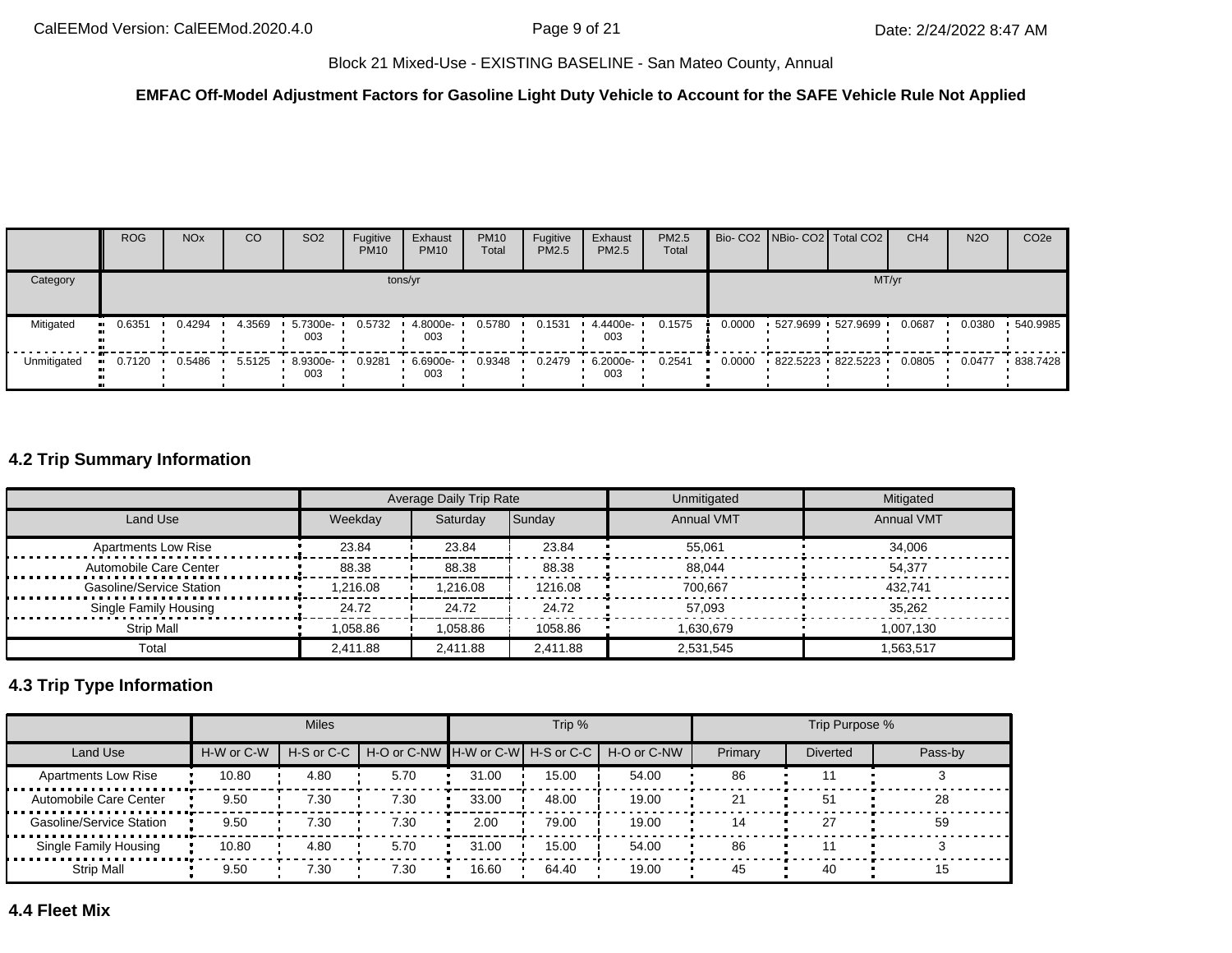**EMFAC Off-Model Adjustment Factors for Gasoline Light Duty Vehicle to Account for the SAFE Vehicle Rule Not Applied**

| Land Use                   | LDA      | LDT <sub>1</sub> | LDT2     | <b>MDV</b> | LHD1     | LHD <sub>2</sub> | <b>MHD</b> | <b>HHD</b> | <b>OBUS</b> | <b>UBUS</b> | <b>MCY</b> | <b>SBUS</b> | <b>MH</b> |
|----------------------------|----------|------------------|----------|------------|----------|------------------|------------|------------|-------------|-------------|------------|-------------|-----------|
| <b>Apartments Low Rise</b> | 0.482872 | 0.070961         | 0.228579 | 0.141538   | 0.024887 | 0.006036         | 0.009864   | 0.002180   | 0.001505    | 0.000612    | 0.027990   | 0.000437    | 0.002540  |
| Automobile Care Center     | 0.482872 | 0.070961         | 0.228579 | 0.141538   | 0.024887 | 0.006036         | 0.009864   | 0.002180   | 0.001505    | 0.000612    | 0.027990   | 0.000437    | 0.002540  |
| Gasoline/Service Station   | 0.482872 | 0.070961         | 0.228579 | 0.141538   | 0.024887 | 0.006036         | 0.009864   | 0.002180   | 0.001505    | 0.000612    | 0.027990   | 0.000437    | 0.002540  |
| Single Family Housing      | 0.482872 | 0.070961         | 0.228579 | 0.141538   | 0.024887 | 0.006036         | 0.009864   | 0.002180   | 0.001505    | 0.000612    | 0.027990   | 0.000437    | 0.002540  |
| <b>Strip Mall</b>          | 0.482872 | 0.070961         | 0.228579 | 0.141538   | 0.024887 | 0.006036         | 0.009864   | 0.002180   | 0.001505    | 0.000612    | 0.027990   | 0.000437    | 0.002540  |

# **5.0 Energy Detail**

### Historical Energy Use: Y

# **5.1 Mitigation Measures Energy**

|                                  | <b>ROG</b>         | NO <sub>x</sub> | CO     | SO <sub>2</sub> | Fugitive<br><b>PM10</b> | Exhaust<br><b>PM10</b>          | <b>PM10</b><br>Total     | Fugitive<br>PM2.5 | Exhaust<br>PM2.5 | PM2.5<br>Total  |        | Bio- CO2   NBio- CO2   Total CO2 |         | CH <sub>4</sub> | <b>N2O</b>              | CO <sub>2e</sub> |
|----------------------------------|--------------------|-----------------|--------|-----------------|-------------------------|---------------------------------|--------------------------|-------------------|------------------|-----------------|--------|----------------------------------|---------|-----------------|-------------------------|------------------|
| Category                         |                    |                 |        |                 |                         | tons/yr                         |                          |                   |                  |                 |        |                                  | MT/yr   |                 |                         |                  |
| Electricity<br>Mitigated         |                    |                 |        |                 |                         | 0.0000                          | 0.0000                   |                   | 0.0000           | 0.0000          | 0.0000 | 30.8219                          | 30.8219 | 4.9900e-<br>003 | 6.0000e- 31.1266<br>004 |                  |
| Electricity<br>Unmitigated       |                    |                 |        |                 |                         | 0.0000                          | 0.0000                   |                   | 0.0000           | 0.0000          | 0.0000 | 30.8219                          | 30.8219 | 4.9900e-<br>003 | 6.0000e- 31.1266<br>004 |                  |
| <b>NaturalGas</b><br>Mitigated   | $-2.6000e-$<br>003 | 0.0228          | 0.0141 | 1.4000e-<br>004 |                         | 003                             | 1.7900e- 1.7900e-<br>003 |                   | 1.7900e-<br>003  | 1.7900e-<br>003 | 0.0000 | 25.7026                          | 25.7026 | 4.9000e-<br>004 | 4.7000e-<br>004         | 25.8553          |
| <b>NaturalGas</b><br>Unmitigated | $-2.6000e-$<br>003 | 0.0228          | 0.0141 | 1.4000e-<br>004 |                         | $\cdot$ 1.7900e- $\cdot$<br>003 | 1.7900e-<br>003          |                   | 1.7900e-<br>003  | 1.7900e-<br>003 | 0.0000 | 25.7026                          | 25.7026 | 4.9000e-<br>004 | 4.7000e-<br>004         | 25.8553          |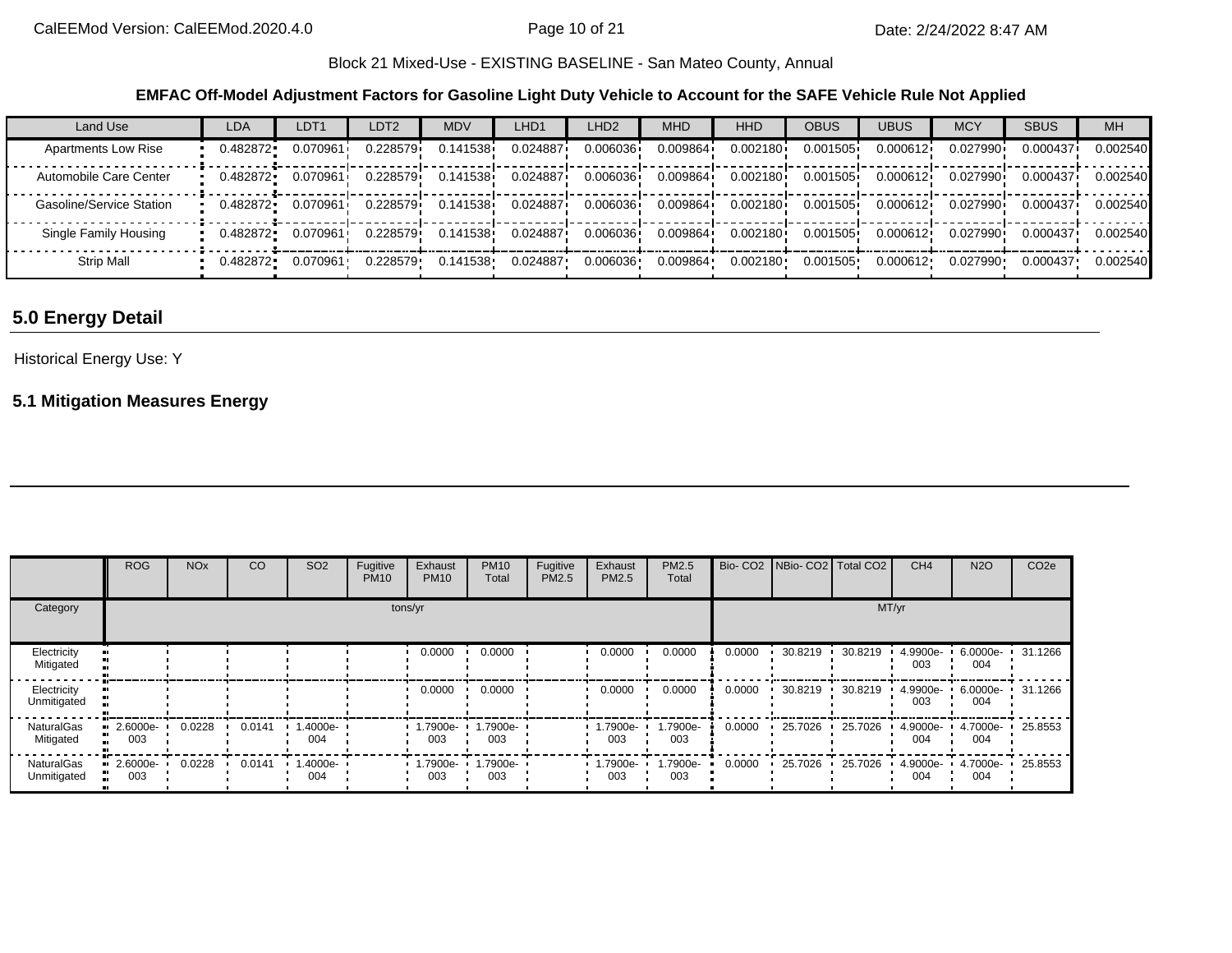## **EMFAC Off-Model Adjustment Factors for Gasoline Light Duty Vehicle to Account for the SAFE Vehicle Rule Not Applied**

# **5.2 Energy by Land Use - NaturalGas**

### **Unmitigated**

|                               | NaturalGa<br>s Use | <b>ROG</b>      | <b>NO<sub>x</sub></b> | CO              | SO <sub>2</sub> | Fugitive<br><b>PM10</b> | Exhaust<br><b>PM10</b> | <b>PM10</b><br>Total | Fugitive<br>PM2.5 | Exhaust<br>PM2.5 | PM2.5<br>Total  | Bio-CO <sub>2</sub> | NBio- CO2   Total CO2 |         | CH <sub>4</sub>  | <b>N2O</b>       | CO <sub>2e</sub> |
|-------------------------------|--------------------|-----------------|-----------------------|-----------------|-----------------|-------------------------|------------------------|----------------------|-------------------|------------------|-----------------|---------------------|-----------------------|---------|------------------|------------------|------------------|
| Land Use                      | kBTU/yr            |                 |                       |                 |                 |                         | tons/yr                |                      |                   |                  |                 |                     |                       |         | MT/yr            |                  |                  |
| <b>Apartments Low</b><br>Rise | 99853.1            | 5.4000e-<br>004 | 4.6000e-<br>003       | .9600e-<br>003  | 3.0000e-<br>005 |                         | 3.7000e-<br>004        | 3.7000e-<br>004      |                   | 3.7000e-<br>004  | 3.7000e-<br>004 | 0.0000              | 5.3285                | 5.3285  | $.0000e-$<br>004 | $.0000e-$<br>004 | 5.3602           |
| Automobile Care<br>Center     | 83576              | 4.5000e-<br>004 | $4.1000e -$<br>003    | 3.4400e-<br>003 | 2.0000e-<br>005 |                         | $3.1000e -$<br>004     | 3.1000e-<br>004      |                   | 3.1000e-<br>004  | 3.1000e-<br>004 | 0.0000              | 4.4599                | 4.4599  | 9.0000e-<br>005  | 8.0000e-<br>005  | 4.4864           |
| Gasoline/Service<br>Station   | 11857              | 6.0000e-<br>005 | 5.8000e-<br>004       | 4.9000e-<br>004 | 0.0000          |                         | 4.0000e-<br>005        | 4.0000e-<br>005      |                   | 4.0000e-<br>005  | 4.0000e-<br>005 | 0.0000              | 0.6327                | 0.6327  | .0000e-<br>005   | 0000e- ∪<br>005  | 0.6365           |
| Single Family<br>Housing      | 168002             | 9.1000e-<br>004 | 7.7400e-<br>003       | 3.2900e-<br>003 | 5.0000e-<br>005 |                         | 6.3000e-<br>004        | 6.3000e-<br>004      |                   | 6.3000e-<br>004  | 6.3000e-<br>004 | 0.0000              | 8.9653                | 8.9653  | .7000e-<br>004   | .6000e-<br>004   | 9.0185           |
| <b>Strip Mall</b>             | 118360             | 6.4000e-<br>004 | 5.8000e-<br>003       | 4.8700e-<br>003 | 3.0000e-<br>005 |                         | 4.4000e-<br>004        | 4.4000e-<br>004      |                   | 4.4000e-<br>004  | 4.4000e-<br>004 | 0.0000              | 6.3161                | 6.3161  | .2000e-<br>004   | .2000e-<br>004   | 6.3537           |
| <b>Total</b>                  |                    | 2.6000e-<br>003 | 0.0228                | 0.0141          | 1.3000e-<br>004 |                         | 1.7900e-<br>003        | 1.7900e-<br>003      |                   | 1.7900e-<br>003  | 1.7900e-<br>003 | 0.0000              | 25.7026               | 25.7026 | 4.9000e-<br>004  | 4.7000e-<br>004  | 25.8553          |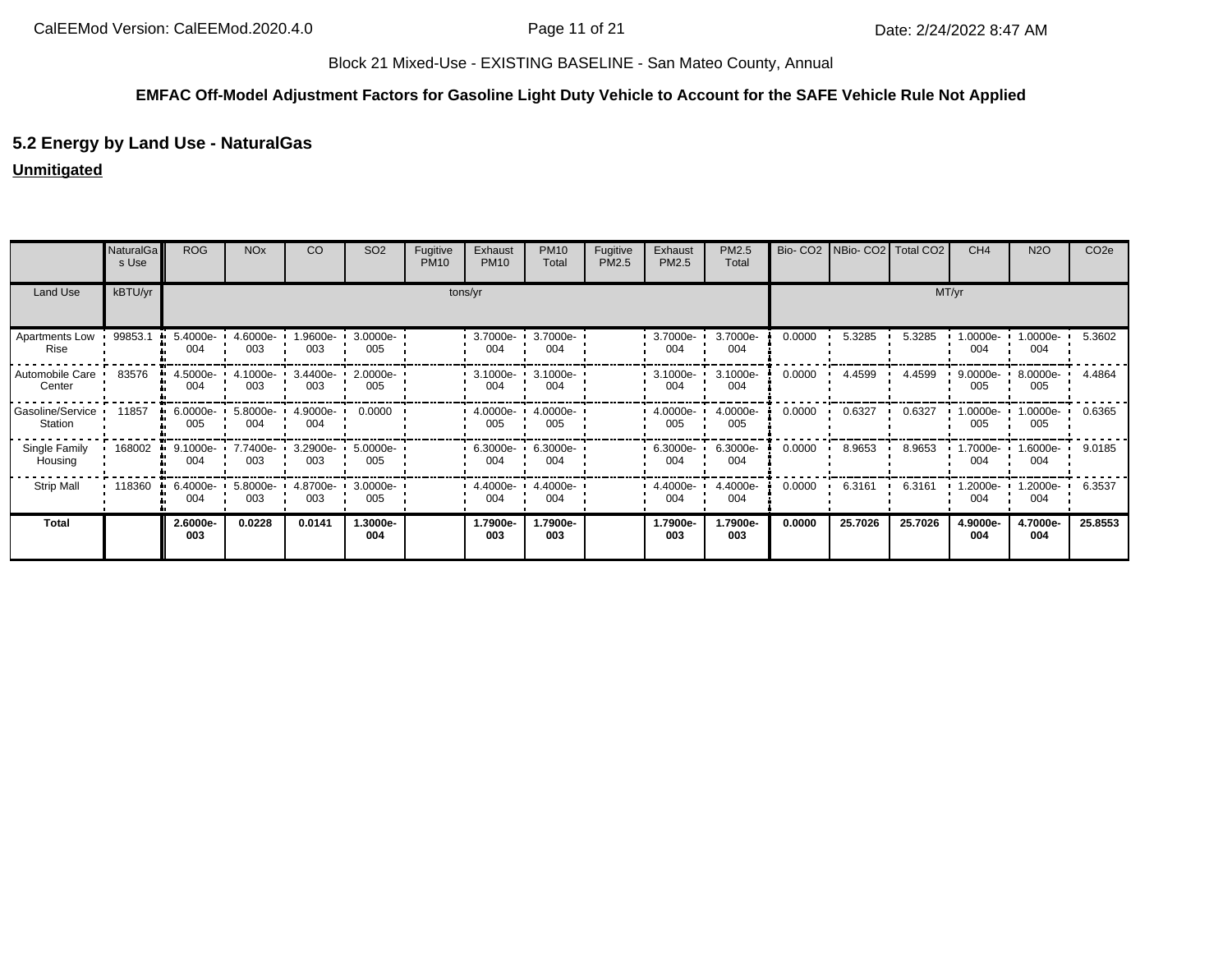## **EMFAC Off-Model Adjustment Factors for Gasoline Light Duty Vehicle to Account for the SAFE Vehicle Rule Not Applied**

# **5.2 Energy by Land Use - NaturalGas**

### **Mitigated**

|                             | <b>NaturalGa</b><br>s Use | <b>ROG</b>         | <b>NO<sub>x</sub></b> | CO              | SO <sub>2</sub> | Fugitive<br><b>PM10</b> | Exhaust<br><b>PM10</b> | <b>PM10</b><br>Total         | Fugitive<br>PM2.5 | Exhaust<br>PM2.5 | PM2.5<br>Total  |        | Bio- CO2   NBio- CO2   Total CO2 |         | CH <sub>4</sub> | <b>N2O</b>        | CO <sub>2e</sub> |
|-----------------------------|---------------------------|--------------------|-----------------------|-----------------|-----------------|-------------------------|------------------------|------------------------------|-------------------|------------------|-----------------|--------|----------------------------------|---------|-----------------|-------------------|------------------|
| Land Use                    | kBTU/yr                   |                    |                       |                 |                 |                         | tons/yr                |                              |                   |                  |                 |        |                                  | MT/yr   |                 |                   |                  |
| Apartments Low<br>Rise      | 99853.1                   | 5.4000e-<br>004    | 4.6000e-<br>003       | .9600e-<br>003  | 3.0000e-<br>005 |                         | 3.7000e-<br>004        | 3.7000e-<br>004              |                   | 3.7000e-<br>004  | 3.7000e-<br>004 | 0.0000 | 5.3285                           | 5.3285  | -.0000e<br>004  | 1.0000e- L<br>004 | 5.3602           |
| Automobile Care<br>Center   | 83576                     | 4.5000e-<br>004    | 4.1000e-<br>003       | 3.4400e-<br>003 | 2.0000e-<br>005 |                         | 3.1000e-<br>004        | 3.1000e-<br>004              |                   | 3.1000e-<br>004  | 3.1000e-<br>004 | 0.0000 | 4.4599                           | 4.4599  | 9.0000e-<br>005 | 8.0000e-<br>005   | 4.4864           |
| Gasoline/Service<br>Station | 11857                     | 6.0000e-<br>005    | 5.8000e-<br>004       | 4.9000e-<br>004 | 0.0000          |                         | 4.0000e-<br>005        | 4.0000e-<br>005              |                   | 4.0000e-<br>005  | 4.0000e-<br>005 | 0.0000 | 0.6327                           | 0.6327  | -.0000e<br>005  | $.0000e-$<br>005  | 0.6365           |
| Single Family<br>Housing    | 168002<br>- 99            | $9.1000e -$<br>004 | 7.7400e- •<br>003     | 3.2900e-<br>003 | 5.0000e-<br>005 |                         | 004                    | 6.3000e- 1 6.3000e- 1<br>004 |                   | 6.3000e-<br>004  | 6.3000e-<br>004 | 0.0000 | 8.9653                           | 8.9653  | .7000e-<br>004  | 1.6000e-<br>004   | 9.0185           |
| <b>Strip Mall</b>           | 118360                    | 6.4000e-<br>004    | 5.8000e-<br>003       | 4.8700e-<br>003 | 3.0000e-<br>005 |                         | 4.4000e-<br>004        | 4.4000e-<br>004              |                   | 4.4000e-<br>004  | 4.4000e-<br>004 | 0.0000 | 6.3161                           | 6.3161  | .2000e-<br>004  | .2000e-<br>004    | 6.3537           |
| <b>Total</b>                |                           | 2.6000e-<br>003    | 0.0228                | 0.0141          | 1.3000e-<br>004 |                         | 1.7900e-<br>003        | 1.7900e-<br>003              |                   | 1.7900e-<br>003  | 1.7900e-<br>003 | 0.0000 | 25.7026                          | 25.7026 | 4.9000e-<br>004 | 4.7000e-<br>004   | 25.8553          |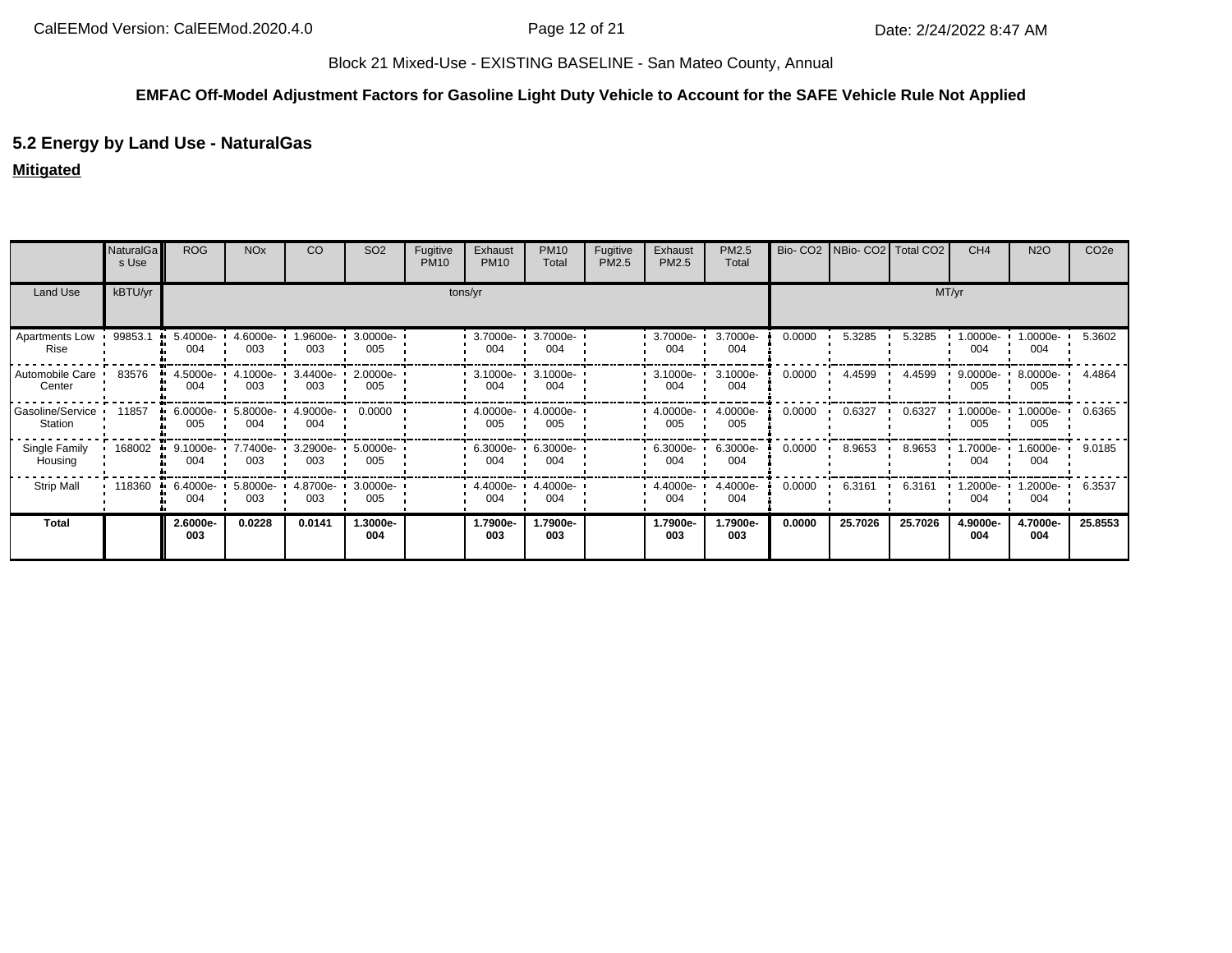## **EMFAC Off-Model Adjustment Factors for Gasoline Light Duty Vehicle to Account for the SAFE Vehicle Rule Not Applied**

# **5.3 Energy by Land Use - Electricity**

### **Unmitigated**

|                               | Electricity<br><b>Use</b> | <b>Total CO2</b> | CH <sub>4</sub> | <b>N2O</b>      | CO <sub>2e</sub> |
|-------------------------------|---------------------------|------------------|-----------------|-----------------|------------------|
| <b>Land Use</b>               | kWh/yr                    |                  |                 | MT/yr           |                  |
| Apartments Low<br><b>Rise</b> | 14338.4                   | 1.3267           | 2.1000e-<br>004 | 3.0000e-<br>005 | 1.3398           |
| Automobile Care<br>Center     | 26815                     | 2.4811           | 4.0000e-<br>004 | 5.0000e-<br>005 | 2.5056           |
| Gasoline/Service<br>Station   | 3804.27                   | 0.3520           | 6.0000e-<br>005 | 1.0000e-<br>005 | 0.3555           |
| Single Family<br>Housing      | 21081                     | 1.9505           | 3.2000e-<br>004 | 4.0000e-<br>005 | 1.9698           |
| <b>Strip Mall</b>             | 267080                    | 24.7116          | 4.0000e-<br>003 | 4.8000e-<br>004 | 24.9560          |
| <b>Total</b>                  |                           | 30.8218          | 4.9900e-<br>003 | 6.1000e-<br>004 | 31.1266          |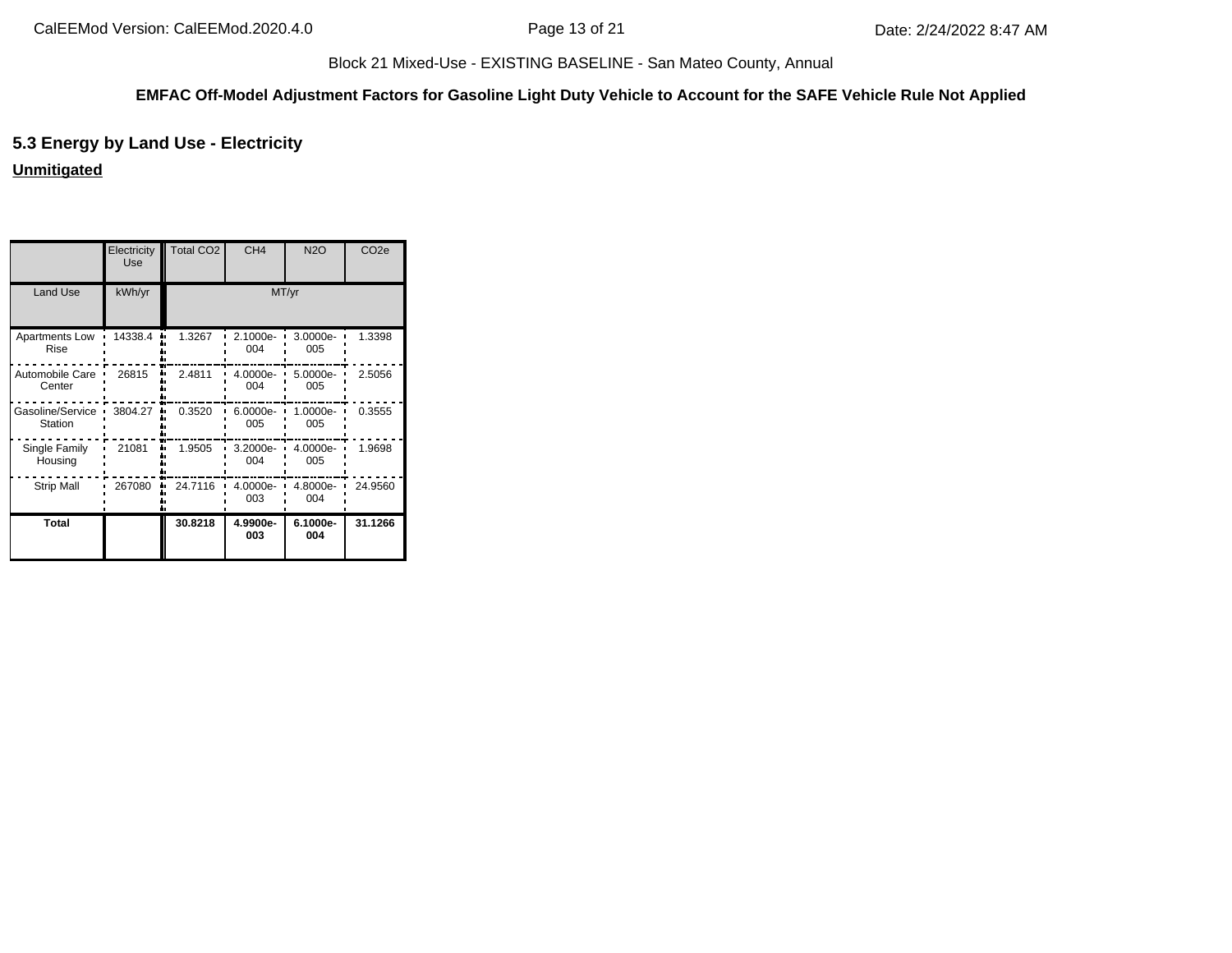#### **EMFAC Off-Model Adjustment Factors for Gasoline Light Duty Vehicle to Account for the SAFE Vehicle Rule Not Applied**

# **5.3 Energy by Land Use - Electricity**

## **Mitigated**

|                             | Electricity<br>Use | Total CO <sub>2</sub> | CH <sub>4</sub> | <b>N2O</b>        | CO <sub>2e</sub> |
|-----------------------------|--------------------|-----------------------|-----------------|-------------------|------------------|
| <b>Land Use</b>             | kWh/yr             |                       | MT/yr           |                   |                  |
| Apartments Low<br>Rise      | 14338.4            | 1.3267                | 2.1000e-<br>004 | 3.0000e-<br>005   | 1.3398           |
| Automobile Care<br>Center   | 26815              | 2.4811                | 4.0000e-<br>004 | 5.0000e-<br>005   | 2.5056           |
| Gasoline/Service<br>Station | 3804.27            | 0.3520                | 6.0000e-<br>005 | $1.0000e-$<br>005 | 0.3555           |
| Single Family<br>Housing    | 21081              | 1.9505                | 3.2000e-<br>004 | 4.0000e-<br>005   | 1.9698           |
| <b>Strip Mall</b>           | 267080             | 24.7116               | 4.0000e-<br>003 | 4.8000e-<br>004   | 24.9560          |
| <b>Total</b>                |                    | 30.8218               | 4.9900e-<br>003 | 6.1000e-<br>004   | 31.1266          |

# **6.0 Area Detail**

**6.1 Mitigation Measures Area**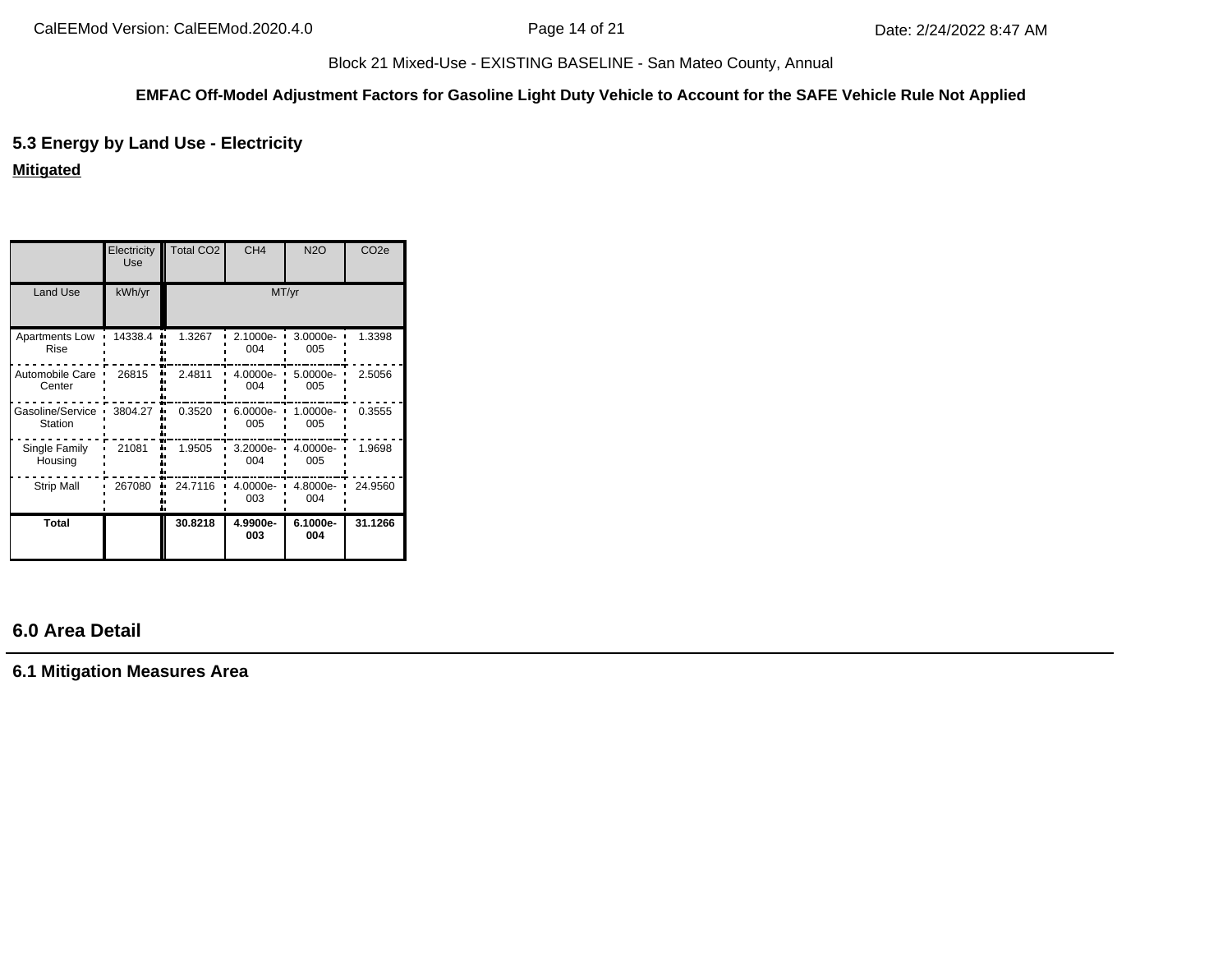### **EMFAC Off-Model Adjustment Factors for Gasoline Light Duty Vehicle to Account for the SAFE Vehicle Rule Not Applied**

|             | <b>ROG</b> | <b>NO<sub>x</sub></b> | CO     | SO <sub>2</sub>                 | Fugitive<br><b>PM10</b> | Exhaust<br><b>PM10</b>   | <b>PM10</b><br>Total | Fugitive<br>PM2.5 | Exhaust<br><b>PM2.5</b>         | PM2.5<br>Total  |        | Bio- CO2 NBio- CO2 Total CO2 |        | CH <sub>4</sub> | <b>N2O</b>        | CO <sub>2e</sub> |
|-------------|------------|-----------------------|--------|---------------------------------|-------------------------|--------------------------|----------------------|-------------------|---------------------------------|-----------------|--------|------------------------------|--------|-----------------|-------------------|------------------|
| Category    |            | tons/yr               |        |                                 |                         |                          |                      |                   | MT/yr                           |                 |        |                              |        |                 |                   |                  |
| Mitigated   | 0.1754     | 1.2000e-<br>003       | 0.0907 | $8.0000e -$<br>005              |                         | 5.8100e-<br>003          | 5.8100e-<br>003      |                   | $-5.8100e-$<br>003              | 5.8100e-<br>003 | 0.5637 | 0.2540                       | 0.8177 | 1.1000e-<br>003 | 3.0000e-<br>005   | 0.8552           |
| Unmitigated | 0.1754     | $-1.2000e-$<br>003    | 0.0907 | $\cdot$ 8.0000e- $\cdot$<br>005 |                         | 5.8100e- 5.8100e-<br>003 | 003                  |                   | $\cdot$ 5.8100e- $\cdot$<br>003 | 5.8100e-<br>003 | 0.5637 | 0.2540                       | 0.8177 | 1.1000e-<br>003 | $.30000e-$<br>005 | 0.8552           |

# **6.2 Area by SubCategory**

### **Unmitigated**

|                          | <b>ROG</b>    | <b>NO<sub>x</sub></b> | CO     | SO <sub>2</sub>    | Fugitive<br><b>PM10</b> | Exhaust<br><b>PM10</b> | <b>PM10</b><br>Total | Fugitive<br>PM2.5 | Exhaust<br>PM2.5 | PM2.5<br>Total  |        | Bio- CO2 NBio- CO2 Total CO2 |        | CH <sub>4</sub> | <b>N2O</b>      | CO <sub>2e</sub> |
|--------------------------|---------------|-----------------------|--------|--------------------|-------------------------|------------------------|----------------------|-------------------|------------------|-----------------|--------|------------------------------|--------|-----------------|-----------------|------------------|
| SubCategory              | tons/yr       |                       |        |                    |                         |                        |                      |                   | MT/yr            |                 |        |                              |        |                 |                 |                  |
| Architectural<br>Coating | 0.0185        |                       |        |                    |                         | 0.0000                 | 0.0000               |                   | 0.0000           | 0.0000          | 0.0000 | 0.0000                       | 0.0000 | 0.0000          | 0.0000          | 0.0000           |
| Consumer<br>Products     | 0.1284        |                       |        |                    |                         | 0.0000                 | 0.0000               |                   | 0.0000           | 0.0000          | 0.0000 | 0.0000                       | 0.0000 | 0.0000          | 0.0000          | 0.0000           |
| Hearth                   | 0.0269        | $6.0000e -$<br>004    | 0.0384 | $8.0000e -$<br>005 |                         | $5.5200e -$<br>003     | 5.5200e-<br>003      |                   | 5.5200e-<br>003  | 5.5200e-<br>003 | 0.5637 | 0.1685                       | 0.7322 | 1.0100e-<br>003 | 3.0000e-<br>005 | 0.7676           |
| Landscaping              | 5900e-<br>003 | 6.0000e-<br>004       | 0.0523 | 0.0000             |                         | 2.9000e-<br>004        | 2.9000e-<br>004      |                   | 2.9000e-<br>004  | 2.9000e-<br>004 | 0.0000 | 0.0855                       | 0.0855 | 8.0000e-<br>005 | 0.0000          | 0.0876           |
| <b>Total</b>             | 0.1754        | 1.2000e-<br>003       | 0.0907 | 8.0000e-<br>005    |                         | 5.8100e-<br>003        | 5.8100e-<br>003      |                   | 5.8100e-<br>003  | 5.8100e-<br>003 | 0.5637 | 0.2540                       | 0.8177 | 1.0900e-<br>003 | 3.0000e-<br>005 | 0.8552           |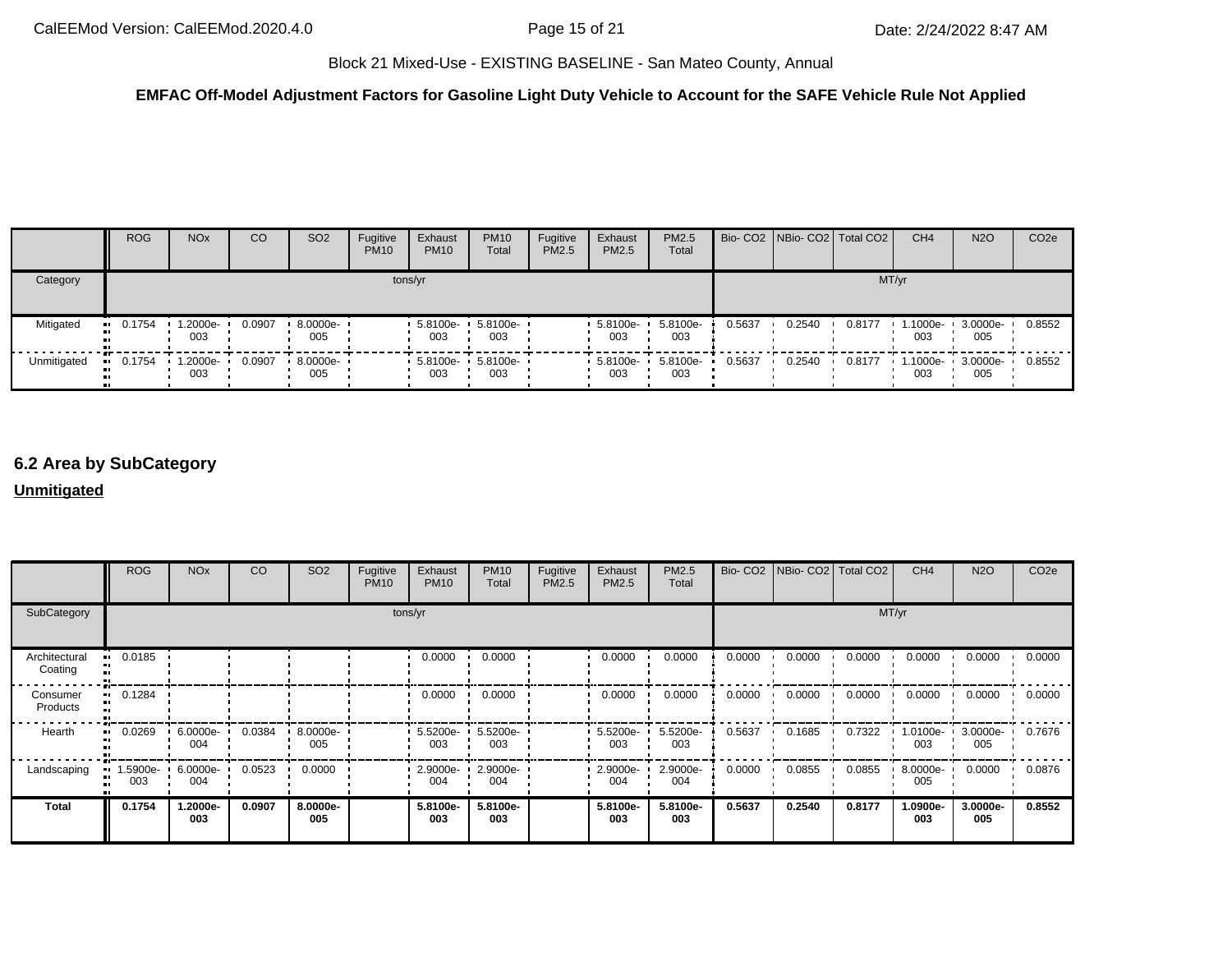#### **EMFAC Off-Model Adjustment Factors for Gasoline Light Duty Vehicle to Account for the SAFE Vehicle Rule Not Applied**

# **6.2 Area by SubCategory**

#### **Mitigated**

|                          | <b>ROG</b> | <b>NO<sub>x</sub></b>      | CO     | SO <sub>2</sub>    | Fugitive<br><b>PM10</b> | Exhaust<br><b>PM10</b> | <b>PM10</b><br>Total       | Fugitive<br>PM2.5 | Exhaust<br>PM2.5   | PM2.5<br>Total  |        | Bio- CO2   NBio- CO2   Total CO2 |        | CH <sub>4</sub> | <b>N2O</b>      | CO <sub>2e</sub> |
|--------------------------|------------|----------------------------|--------|--------------------|-------------------------|------------------------|----------------------------|-------------------|--------------------|-----------------|--------|----------------------------------|--------|-----------------|-----------------|------------------|
| SubCategory              | tons/yr    |                            |        |                    |                         |                        |                            |                   | MT/yr              |                 |        |                                  |        |                 |                 |                  |
| Architectural<br>Coating | 0.0185     |                            |        |                    |                         | 0.0000                 | 0.0000                     |                   | 0.0000             | 0.0000          | 0.0000 | 0.0000                           | 0.0000 | 0.0000          | 0.0000          | 0.0000           |
| Consumer<br>Products     | 0.1284     |                            |        |                    |                         | 0.0000                 | 0.0000                     |                   | 0.0000             | 0.0000          | 0.0000 | 0.0000                           | 0.0000 | 0.0000          | 0.0000          | 0.0000           |
| Hearth                   | 0.0269     | $6.0000e -$<br>004         | 0.0384 | $8.0000e -$<br>005 |                         | 003                    | 5.5200e- 1 5.5200e-<br>003 |                   | $5.5200e -$<br>003 | 5.5200e-<br>003 | 0.5637 | 0.1685                           | 0.7322 | 1.0100e-<br>003 | 3.0000e-<br>005 | 0.7676           |
| Landscaping              | 003        | 1.5900e- 6.0000e- 1<br>004 | 0.0523 | 0.0000             |                         | 004                    | 2.9000e- 2.9000e-<br>004   |                   | $2.9000e -$<br>004 | 2.9000e-<br>004 | 0.0000 | 0.0855                           | 0.0855 | 8.0000e-<br>005 | 0.0000          | 0.0876           |
| Total                    | 0.1754     | 1.2000e-<br>003            | 0.0907 | 8.0000e-<br>005    |                         | 5.8100e-<br>003        | 5.8100e-<br>003            |                   | 5.8100e-<br>003    | 5.8100e-<br>003 | 0.5637 | 0.2540                           | 0.8177 | 1.0900e-<br>003 | 3.0000e-<br>005 | 0.8552           |

# **7.0 Water Detail**

**7.1 Mitigation Measures Water**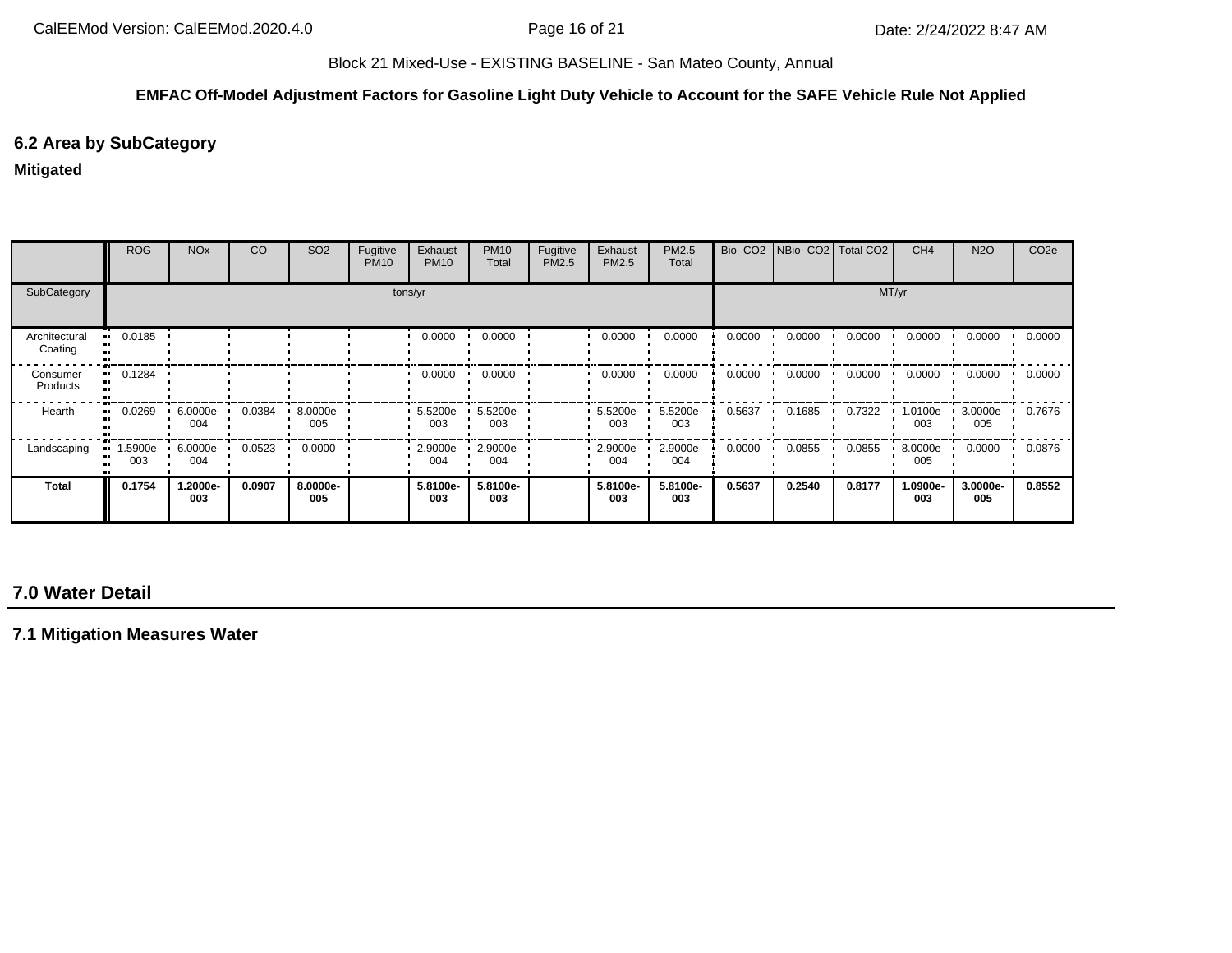**EMFAC Off-Model Adjustment Factors for Gasoline Light Duty Vehicle to Account for the SAFE Vehicle Rule Not Applied**

|                | <b>Total CO2</b>             | CH <sub>4</sub> | <b>N2O</b>        | CO <sub>2e</sub> |  |  |  |  |
|----------------|------------------------------|-----------------|-------------------|------------------|--|--|--|--|
| Category       |                              |                 | MT/yr             |                  |  |  |  |  |
| Mitigated<br>ш | 2.5269<br><br><br>.,         | 0.0812          | $1.9400e-$<br>003 | 5.1367           |  |  |  |  |
| Unmitigated    | 2.5269<br>ш,<br><br>.,<br>., | 0.0812          | 1.9400e-<br>003   | 5.1367           |  |  |  |  |

# **7.2 Water by Land Use Unmitigated**

|                                          | door Use                      | Indoor/Out Total CO2 | CH <sub>4</sub>    | <b>N2O</b>      | CO <sub>2e</sub> |  |  |  |
|------------------------------------------|-------------------------------|----------------------|--------------------|-----------------|------------------|--|--|--|
| Land Use                                 | Mgal                          |                      | MT/yr              |                 |                  |  |  |  |
| Apartments Low<br>Rise                   | $-0.260616/$<br>$0.164301$ .  | 0.2664               | 8.5200e-<br>003    | 2.0000e-<br>004 | 0.5402           |  |  |  |
| Automobile Care 0.291651 / !!<br>Center  | 0.178754                      | 0.2964               | $9.5400e -$<br>003 | 2.3000e-<br>004 | 0.6029           |  |  |  |
| Gasoline/Service 0.106255 / !<br>Station | .0.0651241                    | 0.1080               | 3.4700e-<br>003    | 8.0000e-<br>005 | 0.2197           |  |  |  |
| Single Family<br>Housing                 | $-0.195462/$<br>0.123226      | 0.1998               | 6.3900e-<br>003    | 1.5000e-<br>004 | 0.4052           |  |  |  |
| <b>Strip Mall</b>                        | 1.6296/<br>۰.<br>$0.998784$ . | 1.6563               | 0.0533             | 1.2800e-<br>003 | 3.3687           |  |  |  |
| <b>Total</b>                             |                               | 2.5269               | 0.0812             | 1.9400e-<br>003 | 5.1367           |  |  |  |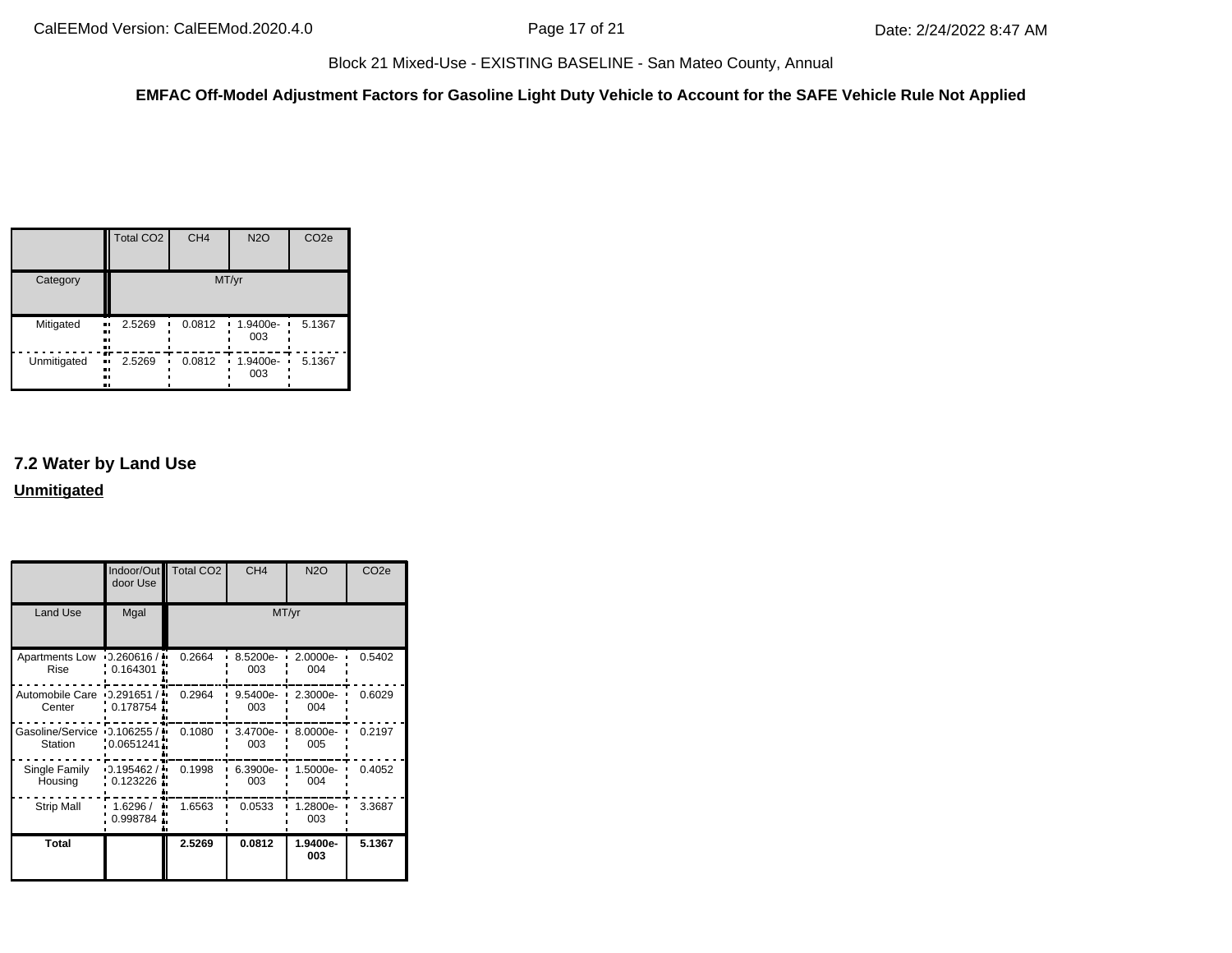#### **EMFAC Off-Model Adjustment Factors for Gasoline Light Duty Vehicle to Account for the SAFE Vehicle Rule Not Applied**

# **7.2 Water by Land Use**

**Mitigated**

|                                        | door Use                 | Indoor/Out Total CO2 | CH <sub>4</sub> | <b>N2O</b>      | CO <sub>2e</sub> |  |  |
|----------------------------------------|--------------------------|----------------------|-----------------|-----------------|------------------|--|--|
| Land Use                               | Mgal                     | MT/yr                |                 |                 |                  |  |  |
| Apartments Low<br>Rise                 | $-0.260616/$<br>0.164301 | 0.2664               | 8.5200e-<br>003 | 2.0000e-<br>004 | 0.5402           |  |  |
| Automobile Care<br>Center              | $-0.291651/$<br>0.178754 | 0.2964               | 9.5400e-<br>003 | 2.3000e-<br>004 | 0.6029           |  |  |
| Gasoline/Service 0.106255 /<br>Station | : 0.0651241              | 0.1080               | 3.4700e-<br>003 | 8.0000e-<br>005 | 0.2197           |  |  |
| Single Family<br>Housing               | $-0.195462/$<br>0.123226 | 0.1998               | 6.3900e-<br>003 | 1.5000e-<br>004 | 0.4052           |  |  |
| <b>Strip Mall</b>                      | 1.6296/<br>0.998784      | 1.6563               | 0.0533          | 1.2800e-<br>003 | 3.3687           |  |  |
| Total                                  |                          | 2.5269               | 0.0812          | 1.9400e-<br>003 | 5.1367           |  |  |

# **8.0 Waste Detail**

**8.1 Mitigation Measures Waste**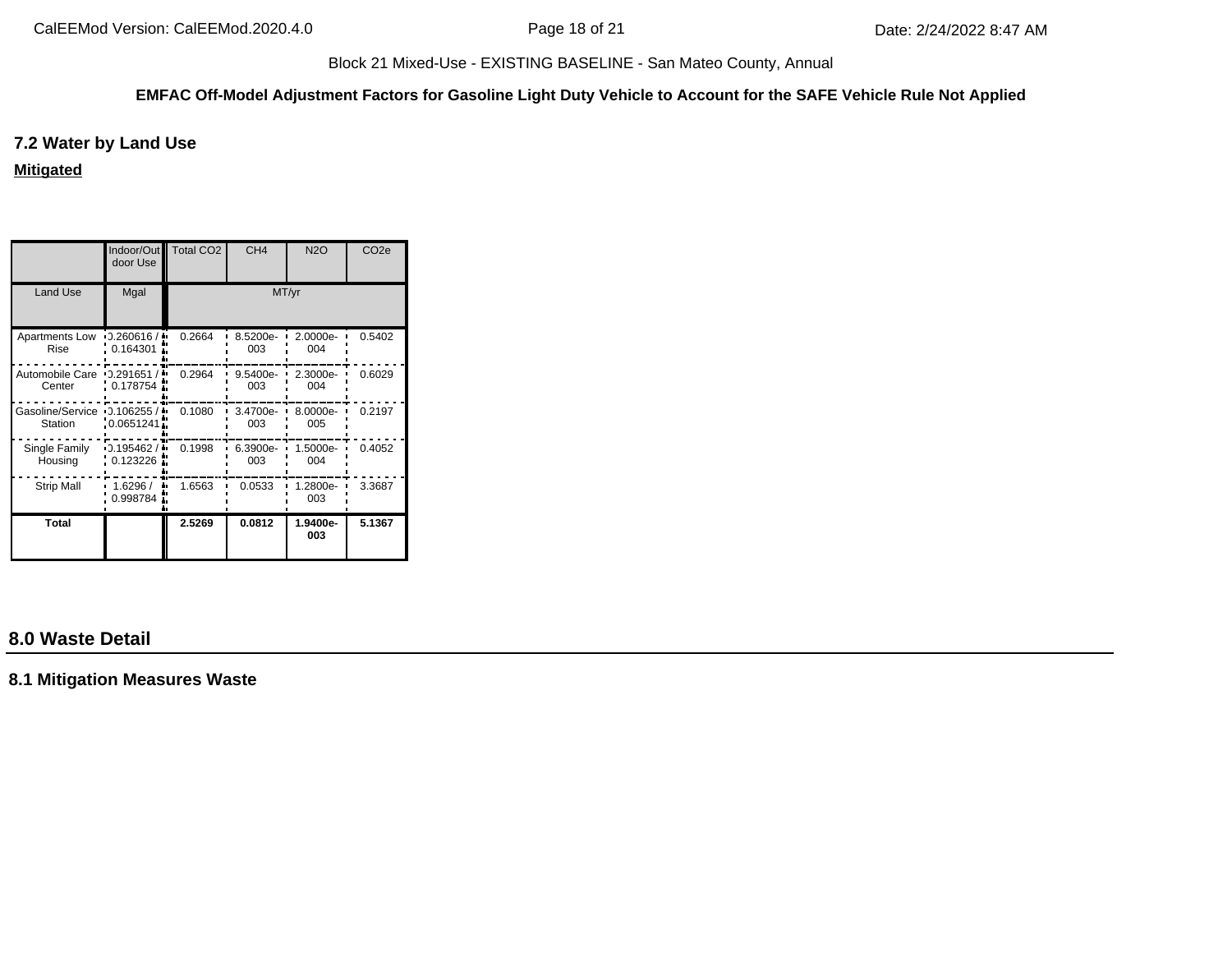#### **EMFAC Off-Model Adjustment Factors for Gasoline Light Duty Vehicle to Account for the SAFE Vehicle Rule Not Applied**

#### **Category/Year**

|             | <b>Total CO2</b>          | CH <sub>4</sub> | <b>N2O</b> | CO <sub>2e</sub> |  |  |  |  |
|-------------|---------------------------|-----------------|------------|------------------|--|--|--|--|
|             | MT/yr                     |                 |            |                  |  |  |  |  |
| Mitigated   | 9.1082<br>ш,<br><br><br>  | 0.5383          | 0.0000     | 22.5652          |  |  |  |  |
| Unmitigated | 9.1082<br>ш,<br><br><br>ш | 0.5383          | 0.0000     | 22.5652          |  |  |  |  |

# **8.2 Waste by Land Use Unmitigated**

Total CO2 CH4 N2O CO2e Waste Disposed Land Use tons MT/yr Apartments Low 1.84 0.3735 0.0221 0.0000 0.9253 Rise . . . . . . . . . 1 2.4034 0.1420 0.0000 5.9544 Automobile Care | 11.84 Center . . . . . . . . . . . . Gasoline/Service 1 4.31  $\frac{1}{2}$  0.8749 0.0517 0.0000 2.1675 Station 3.78 0.7673 0.0454 0.0000 1.9010 Single Family  $\mathbf{u}$ **Housing** Strip Mall 23.1 4.6891 0.2771 0.0000 11.6170 **Total 9.1082 0.5383 0.0000 22.5652**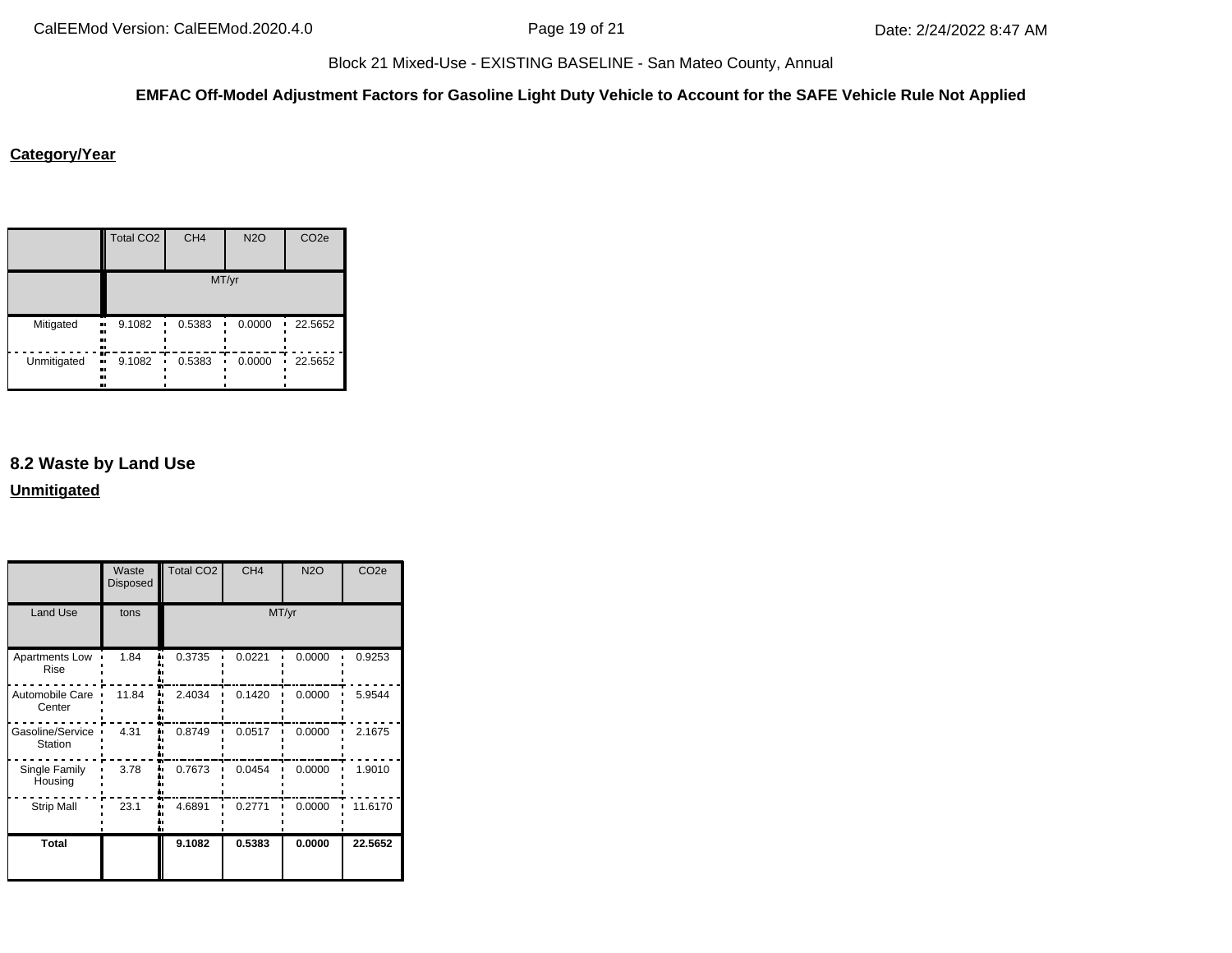#### **EMFAC Off-Model Adjustment Factors for Gasoline Light Duty Vehicle to Account for the SAFE Vehicle Rule Not Applied**

# **8.2 Waste by Land Use**

**Mitigated**

|                             | Waste<br><b>Disposed</b> | <b>Total CO2</b> | CH <sub>4</sub> | <b>N2O</b> | CO <sub>2e</sub> |
|-----------------------------|--------------------------|------------------|-----------------|------------|------------------|
| <b>Land Use</b>             | tons                     |                  |                 |            |                  |
| Apartments Low<br>Rise      | 1.84                     | 0.3735           | 0.0221          | 0.0000     | 0.9253           |
| Automobile Care<br>Center   | 11.84                    | 2.4034           | 0.1420          | 0.0000     | 5.9544           |
| Gasoline/Service<br>Station | 4.31                     | 0.8749           | 0.0517          | 0.0000     | 2.1675           |
| Single Family<br>Housing    | 3.78                     | 0.7673           | 0.0454          | 0.0000     | 1.9010           |
| <b>Strip Mall</b>           | 23.1                     | 4.6891           | 0.2771          | 0.0000     | 11.6170          |
| <b>Total</b>                |                          | 9.1082           | 0.5383          | 0.0000     | 22.5652          |

# **9.0 Operational Offroad**

| Equipment Type | Number | Hours/Dav | Days/Year | <b>Horse Power</b> | Load Factor | Fuel Type |
|----------------|--------|-----------|-----------|--------------------|-------------|-----------|

# **10.0 Stationary Equipment**

**Fire Pumps and Emergency Generators**

| <b>Equipment Type</b> | <b>Number</b> | Hours/Day      | Hours/Year      | Horse Power          | Load Factor | Fuel Type |
|-----------------------|---------------|----------------|-----------------|----------------------|-------------|-----------|
| <b>Boilers</b>        |               |                |                 |                      |             |           |
| <b>Equipment Type</b> | <b>Number</b> | Heat Input/Day | Heat Input/Year | <b>Boiler Rating</b> | Fuel Type   |           |